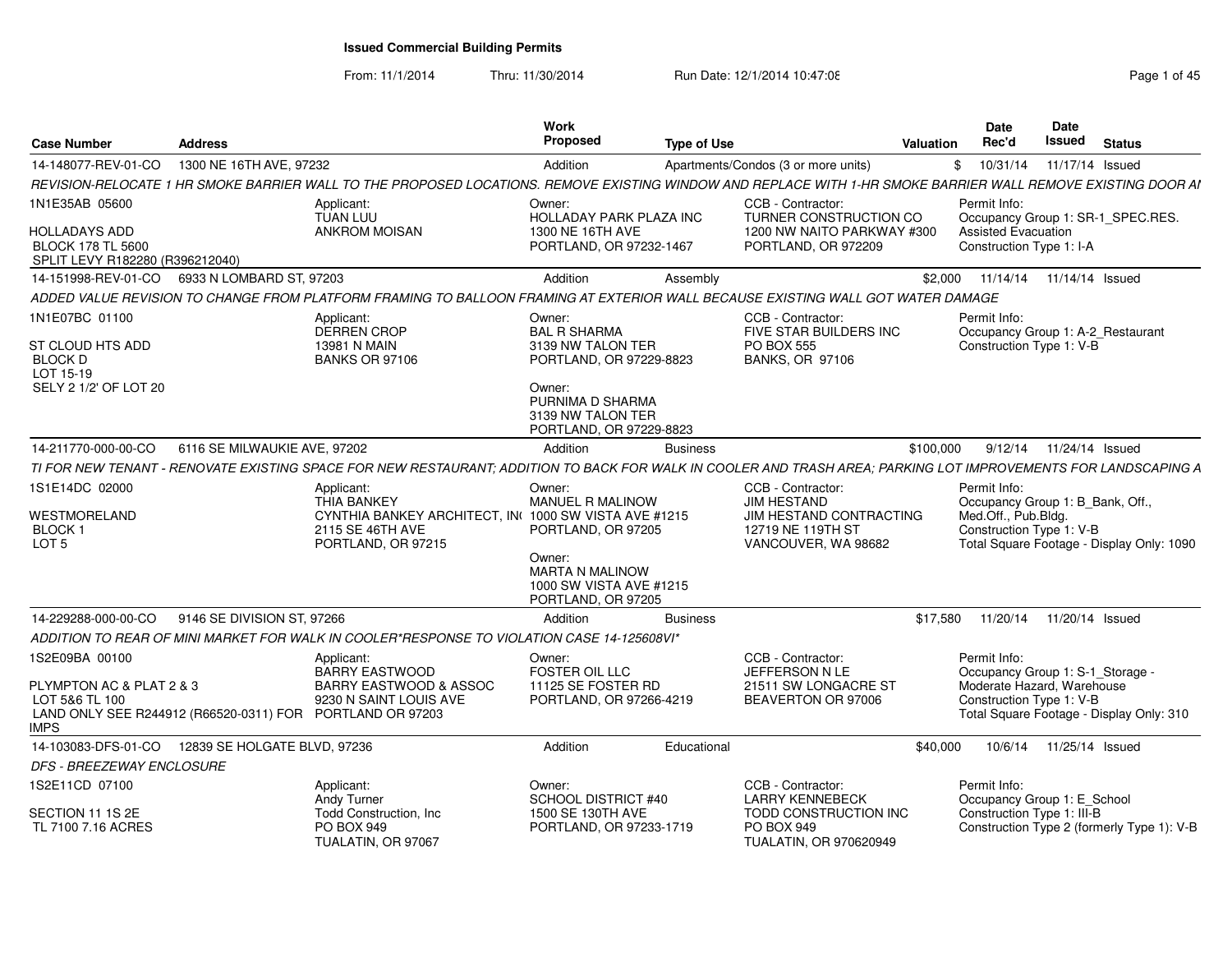From: 11/1/2014Thru: 11/30/2014 Run Date: 12/1/2014 10:47:08 Rege 2 of 45

| <b>Case Number</b>                                                                                                           | <b>Address</b>              |                                                                                                                             | <b>Work</b><br><b>Proposed</b>                                                     | <b>Type of Use</b> |                                                                                                         | Valuation | <b>Date</b><br>Rec'd                                                                             | Date<br>Issued  | <b>Status</b>                           |
|------------------------------------------------------------------------------------------------------------------------------|-----------------------------|-----------------------------------------------------------------------------------------------------------------------------|------------------------------------------------------------------------------------|--------------------|---------------------------------------------------------------------------------------------------------|-----------|--------------------------------------------------------------------------------------------------|-----------------|-----------------------------------------|
| 12-119274-REV-03-CO                                                                                                          | 2401 SE STARK ST, 97214     |                                                                                                                             | Addition                                                                           | Educational        |                                                                                                         |           | \$<br>11/10/14                                                                                   | 11/10/14 Issued |                                         |
|                                                                                                                              |                             | REVISION TO ADD DETAIL CLARIFICATION FOR A FIRE RATED WALL AND FIRE RATED DOOR DETAILS                                      |                                                                                    |                    |                                                                                                         |           |                                                                                                  |                 |                                         |
| 1N1E36CC 10600<br>SECTION 36 1N 1E<br>TL 10600 5.29 ACRES                                                                    |                             | Applicant:<br><b>FIZZA HASAN</b><br>720 SW WASHINGTON ST<br>PORTLAND OR 97205                                               | Owner:<br>CENTRAL CATHOLIC HIGH<br>2401 SE STARK ST<br>PORTLAND, OR 97214-1759     |                    | CCB - Contractor:<br><b>FORTIS CONSTRUCTION</b><br>1705 SW TAYLOR ST SUITE 200<br>PORTLAND, OR 97205    |           | Permit Info:<br>Occupancy Group 1: E School<br>Construction Type 1: II-B                         |                 |                                         |
|                                                                                                                              |                             |                                                                                                                             | Owner:<br>SCHOOL PORTLAND OREGON<br>2401 SE STARK ST<br>PORTLAND, OR 97214-1759    |                    |                                                                                                         |           |                                                                                                  |                 |                                         |
| 14-144437-REV-01-CO                                                                                                          | 6330 SE 101ST AVE, 97266    |                                                                                                                             | Addition                                                                           | Factory/Industrial |                                                                                                         | \$20,000  | 9/10/14                                                                                          |                 | 11/5/14 Issued                          |
|                                                                                                                              |                             | ADDED VALUE REVISION TO ADD TWO CONCRETE FOOTINGS FOR PROPANE TANKS, UNDER SEPARATE PERMITS FROM THE FIRE MARSHAL'S OFFICE. |                                                                                    |                    |                                                                                                         |           |                                                                                                  |                 |                                         |
| 1S2E16DD 06400<br>MCKINLEY PK<br>BLOCK 10<br>LOT 1 EXC PT IN STS<br>LOT 2-5 EXC PT IN ST<br>LOT 6-11; LOT 12-15 EXC PT IN ST |                             | Applicant:<br><b>ARNIE BROWN</b><br><b>BROWN CONTRACTING</b><br>29534 AIRPORT RD<br><b>EUGENE, OR 97402</b>                 | Owner:<br>EUGENE WELDERS SUPPLY CO<br>PO BOX 2330<br><b>EUGENE, OR 97402</b>       |                    | CCB - Contractor:<br><b>BROWN CONTRACTING</b><br>29534 Airport Road<br>Eugene, OR 97402<br>PO Box 26439 |           | Permit Info:<br>Occupancy Group 1: U Private<br>Garage\Utility Misc.<br>Construction Type 1: V-B |                 |                                         |
| 14-221789-000-00-CO                                                                                                          | 718 SW ALDER ST, 97205      |                                                                                                                             | Addition                                                                           | Mercantile         |                                                                                                         | \$40,000  | 11/13/14                                                                                         | 11/13/14 Issued |                                         |
|                                                                                                                              |                             | MODIFICATION TO STOREFRONT TO SQUARE OFF FRONT OF BUILDING- SEPARATE TENANT IMPROVEMENT REQUIRED                            |                                                                                    |                    |                                                                                                         |           |                                                                                                  |                 |                                         |
| 1N1E34CC 08300                                                                                                               |                             | Applicant:<br><b>WILLIAM BAILEY</b><br><b>WATERLEAF ARCHITECTURE</b><br>419 SW 11TH AVE STE 200<br>PORTLAND OR 97205        | Owner:<br>OREGON PROPERTY FACTORS<br><b>PO BOX 353</b><br>PORTLAND, OR 97207-0353  |                    | CCB - Contractor:<br>NJP CONSTRUCTION, LLC<br>PO BOX 3804<br>TUALATIN OR 97062                          |           | Permit Info:<br>Occupancy Group 1: M Store, Service<br>Station<br>Construction Type 1: III-B     |                 | Total Square Footage - Display Only: 52 |
| 14-132073-000-00-CO                                                                                                          | 11550 NE AIRPORT WAY, 97220 |                                                                                                                             | Addition                                                                           | Utility            |                                                                                                         | \$12,000  | 3/27/14                                                                                          | 11/17/14 Issued |                                         |
|                                                                                                                              |                             | THREE REPLACEMENT PANEL ANTENNAS AND ADDITION OF ONE REMOTE RADIO UNIT PER SECTOR (3 TOTAL) ON HOTEL ROOF                   |                                                                                    |                    |                                                                                                         |           |                                                                                                  |                 |                                         |
| 1N2E15DB 01700<br>SIVERS INDUSTRIAL PARK<br><b>BLOCK 5 TL 1700</b>                                                           |                             | Applicant:<br>AMANDA HOFFMAN<br><b>SMARTLINK LLC</b><br>621 SW ALDER ST SUITE 660<br>PORTLAND OR 97205                      | Owner:<br>COURTYARD BY MARRIOTT -<br>9930 N WHITAKER RD<br>PORTLAND, OR 97217-7702 |                    | CCB - Contractor:<br>NORTH SKY COMMUNICATIONS<br>PO BOX 87550<br>VANCOUVER WA 98687                     |           |                                                                                                  |                 |                                         |
|                                                                                                                              |                             |                                                                                                                             | Owner:<br>PORTLAND AIRPORT LLC<br>9930 N WHITAKER RD<br>PORTLAND, OR 97217-7702    |                    |                                                                                                         |           |                                                                                                  |                 |                                         |
| 14-206179-000-00-CO                                                                                                          | 4909 SE POWELL BLVD, 97206  |                                                                                                                             | Addition                                                                           | Utility            |                                                                                                         | \$20,000  | 8/29/14                                                                                          | 11/19/14 Issued |                                         |
|                                                                                                                              |                             | INSTALLATION OF 3 PANEL ANTENNAS AND 3RRH'S WITH ANCELLARY EQUIPMENT AND CABLING ON EXISTING MONOPOLE                       |                                                                                    |                    |                                                                                                         |           |                                                                                                  |                 |                                         |
| 1S2E07BD 10900                                                                                                               |                             | Applicant:<br>SANDRA WALDEN                                                                                                 | Owner:<br>MIDLAND INVESTMENT CORP                                                  |                    | Primary Contractor:<br>TO BID                                                                           |           |                                                                                                  |                 |                                         |
| CRESTON<br>BLOCK 8<br>LOT 1-6&8 TL 10900<br>LAND & IMPS SEE R142684 (R185201751)<br>FOR BILLBOARD                            |                             | <b>CROWN CASTLE USA</b><br>8432 154TH AVE NE, BLDG C<br>REDMOND, WA 98054                                                   | 16100 NE 16TH CIRCLE<br>VANCOUVER, WA 98684                                        |                    |                                                                                                         |           |                                                                                                  |                 |                                         |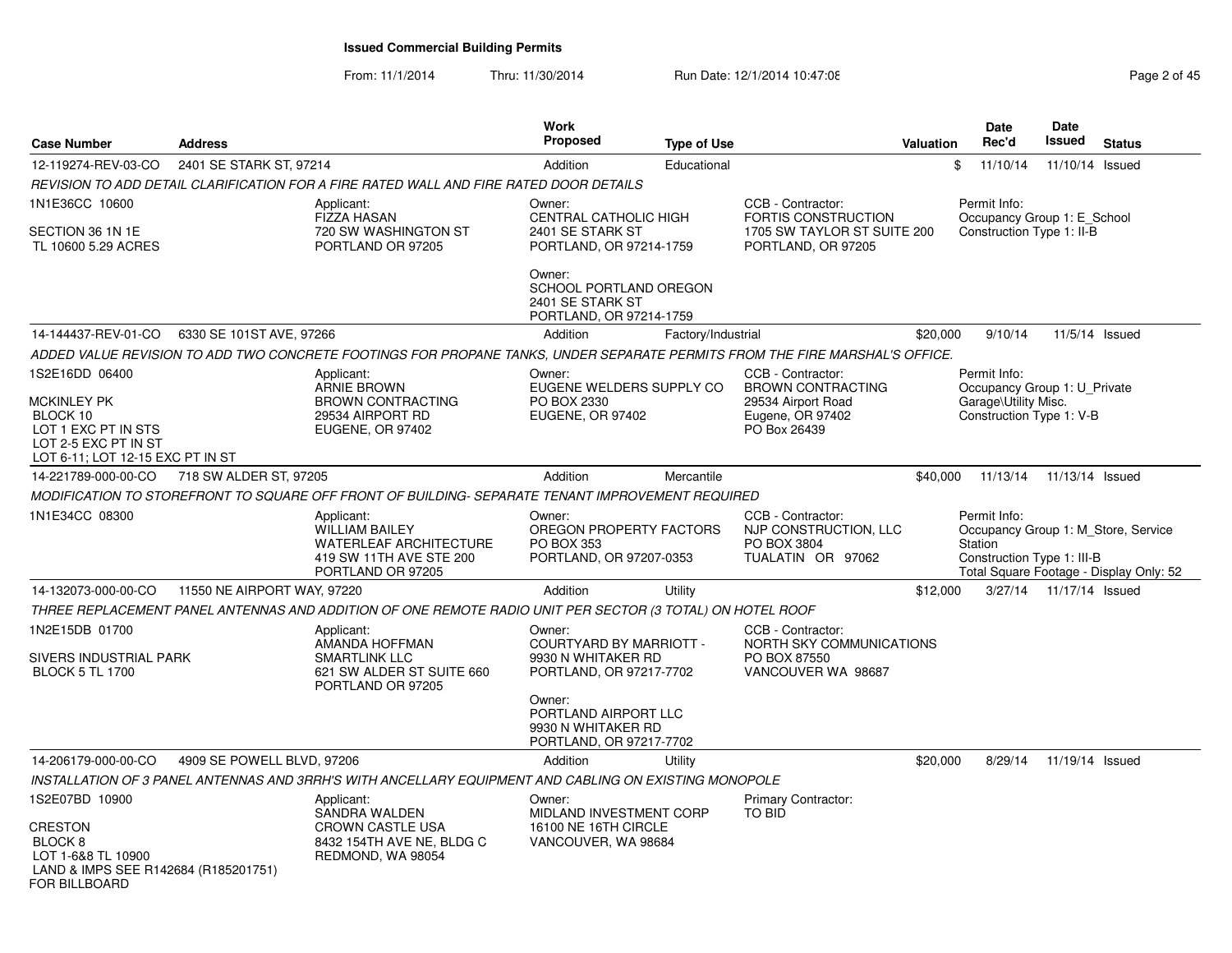From: 11/1/2014

Thru: 11/30/2014 Run Date: 12/1/2014 10:47:08 Rege 3 of 45

| <b>Case Number</b>                                                                                                   | <b>Address</b>                    |                                                                                                                                    | <b>Work</b><br><b>Proposed</b>                                                                                                                                                                                                                                                                                                                      | <b>Type of Use</b> | <b>Valuation</b>                                                                                                                                 | <b>Date</b><br>Rec'd                                                                             | Date<br>Issued  | <b>Status</b>                          |
|----------------------------------------------------------------------------------------------------------------------|-----------------------------------|------------------------------------------------------------------------------------------------------------------------------------|-----------------------------------------------------------------------------------------------------------------------------------------------------------------------------------------------------------------------------------------------------------------------------------------------------------------------------------------------------|--------------------|--------------------------------------------------------------------------------------------------------------------------------------------------|--------------------------------------------------------------------------------------------------|-----------------|----------------------------------------|
| 14-235227-000-00-CO                                                                                                  | 2405 NW IRVING ST - BLDG B, 97210 |                                                                                                                                    | Addition                                                                                                                                                                                                                                                                                                                                            | Utility            | \$5,000                                                                                                                                          | 11/21/14                                                                                         | 11/21/14 Issued |                                        |
|                                                                                                                      |                                   | ADD NEW STACKED MASONRY WALL TO REPLACE EXISTING CONCRETE RETAINING WALL                                                           |                                                                                                                                                                                                                                                                                                                                                     |                    |                                                                                                                                                  |                                                                                                  |                 |                                        |
| 1N1E33BC 16300                                                                                                       |                                   | Applicant:<br><b>ROB HUMPHREY</b><br><b>FASTER PERMITS</b><br>14334 NW EAGLERIDGE LANE<br>PORTLAND, OR 97229                       | Owner:<br>NOB HILL APARTMENTS LLC<br>660 VERMONT ST #C<br>SAN FRANCISCO, CA 94107                                                                                                                                                                                                                                                                   |                    | CCB - Contractor:<br><b>R BRIAN MATZA</b><br>2405 N W IRVING ST NO 1<br>PORTLAND, OR 97210                                                       | Permit Info:<br>Occupancy Group 1: U_Private<br>Garage\Utility Misc.<br>Construction Type 1: V-B |                 |                                        |
| 14-131368-000-00-CO                                                                                                  | 2600 NE COLUMBIA BLVD, 97211      |                                                                                                                                    | Addition                                                                                                                                                                                                                                                                                                                                            | Utility            | \$10,000                                                                                                                                         | 3/26/14                                                                                          | 11/24/14 Issued |                                        |
|                                                                                                                      |                                   | ADD 3 NEW PANEL ANTENNAS ON EXISTING SILO, INSTALL RADIO EQUIPMENT INSIDE EXISTING CABINETS                                        |                                                                                                                                                                                                                                                                                                                                                     |                    |                                                                                                                                                  |                                                                                                  |                 |                                        |
| 1N1E13BB 01600<br>SECTION 13 1N 1E<br>TL 1600 2.69 ACRES<br>LAND & IMPS SEE R646195 (R941132571)<br>FOR MACH & EQUIP |                                   | Applicant:<br><b>STEVEN TOPP</b><br>HOSS CONSULTING ON BEHALF<br>OF SPRINT<br>12566 SW BRIDGEVIEW CT<br>TIGARD, OR 97223           | Owner:<br>AMALGAMATED SUGAR CO<br>1951 S SATURN WAY #100<br>BOISE, ID 83709-2900                                                                                                                                                                                                                                                                    |                    | CCB - Contractor:<br>NORTH SKY COMMUNICATIONS<br>PO BOX 87550<br>VANCOUVER WA 98687                                                              | Permit Info:<br>Occupancy Group 1: U Private<br>Garage\Utility Misc.<br>Construction Type 1: V-B |                 | Total Square Footage - Display Only: 1 |
| 14-120943-000-00-CO                                                                                                  | 4015 SW CANYON RD, 97221          |                                                                                                                                    | Addition                                                                                                                                                                                                                                                                                                                                            | Utility            | \$30,000                                                                                                                                         | 3/5/14                                                                                           | 11/24/14 Issued |                                        |
|                                                                                                                      |                                   | REMOVE 12 ANTENNAS AND REPLACE WITH 8 NEW ANTENNAS LOCATED WITH IN CYLINDRICAL SHROUDS. ADD NEW ROOFTOP SCREEN WALL AND EQUIPMENT. |                                                                                                                                                                                                                                                                                                                                                     |                    |                                                                                                                                                  |                                                                                                  |                 |                                        |
| 1S1E05 00800                                                                                                         |                                   | Applicant:<br>NOAH GRODZIN<br><b>CASCADIA PM</b><br>5501 NE 109TH CT SUITE A2<br>VANCOUVER WA 98662                                | Owner:<br>PORTLAND CITY OF (BUREAU OF<br>1120 SW 5TH AVE #1302<br>PORTLAND, OR 97204-1912<br>Owner:<br><b>PARKS</b><br>1120 SW 5TH AVE #1302<br>PORTLAND, OR 97204-1912<br>Owner:<br>RECREATION(LEASED<br>1120 SW 5TH AVE #1302<br>PORTLAND, OR 97204-1912<br>Owner:<br><b>MULTIPLE TENANTS</b><br>1120 SW 5TH AVE #1302<br>PORTLAND, OR 97204-1912 |                    | CCB - Contractor:<br><b>TEATHER BAILEY</b><br>LEGACY WIRELESS SERVICES IN( Garage\Utility Misc.<br>15580 SE FOR MOR COURT<br>CLACKAMAS, OR 97015 | Permit Info:<br>Occupancy Group 1: U_Private<br>Construction Type 1: II-B                        |                 |                                        |
| 14-220459-000-00-CO                                                                                                  | 6432 SE 82ND AVE, 97266           |                                                                                                                                    | Addition                                                                                                                                                                                                                                                                                                                                            | Utility            | \$20,000                                                                                                                                         | 10/2/14                                                                                          | 11/25/14 Issued |                                        |
|                                                                                                                      |                                   | ADD 6 NEW PANEL ANTENNAS TO EXISTING MONOPOLE AND ASSOCIATED GROUND EQUIPMENT IN EXISTING SHELTER                                  |                                                                                                                                                                                                                                                                                                                                                     |                    |                                                                                                                                                  |                                                                                                  |                 |                                        |
|                                                                                                                      |                                   | Applicant:<br><b>GEORGE PIERCE</b><br>RYKA CONSULTING<br>918 SOUTH HORTON ST, SUITE<br>1002<br>SEATTLE WA 98134                    | Owner:<br>YUNG H KIM<br>1261 35TH AVE<br>FOREST GROVE, OR 97116-3056<br>Owner:<br><b>ANNA KIM</b><br>1261 35TH AVE<br>FOREST GROVE, OR 97116-3056                                                                                                                                                                                                   |                    | CCB - Contractor:<br><b>VELOCITEL INC</b><br>2415 CAMPUS DR SUITE 200<br><b>IRVINE, CA 92612</b>                                                 |                                                                                                  |                 |                                        |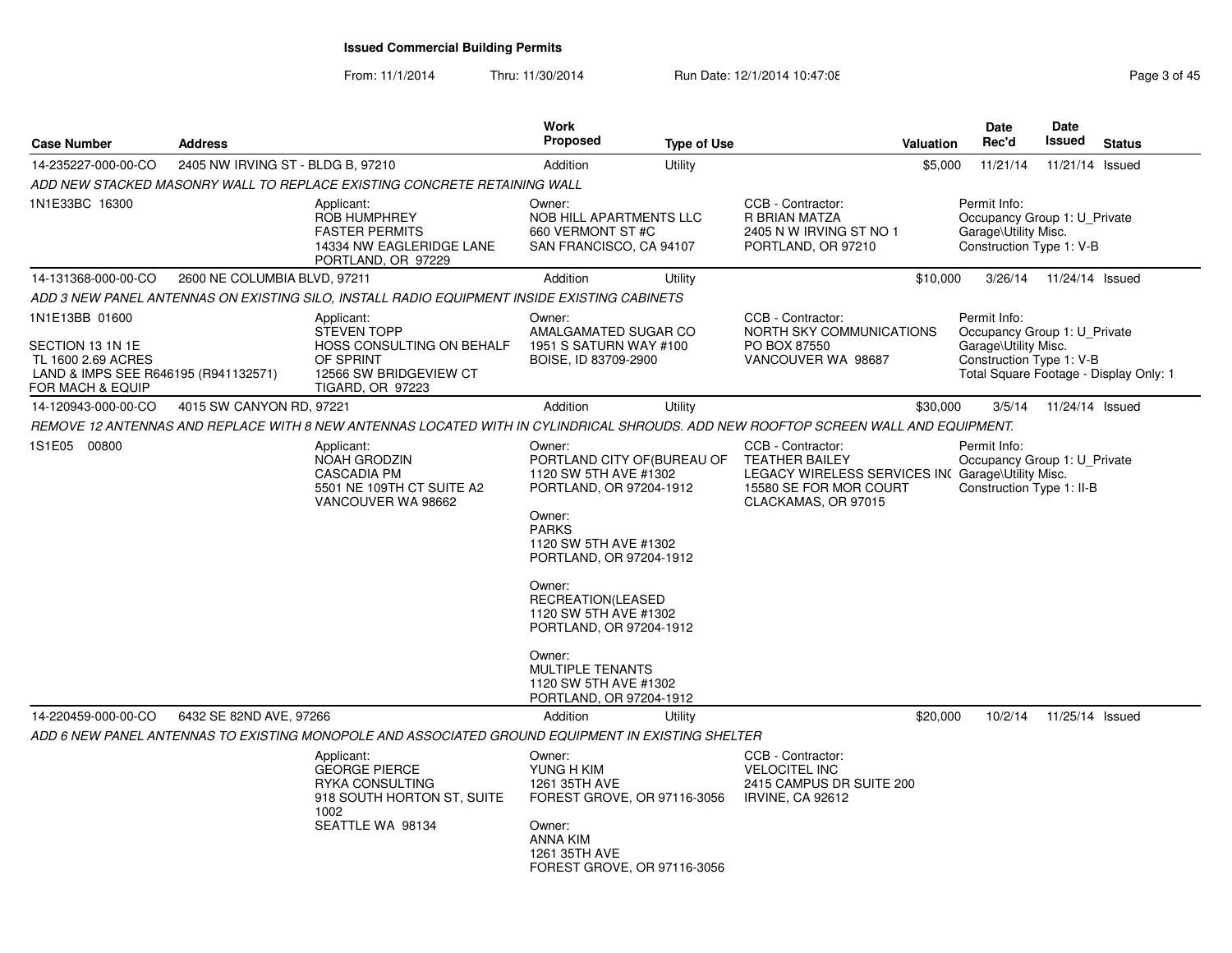From: 11/1/2014Thru: 11/30/2014 Run Date: 12/1/2014 10:47:08 Rege 4 of 45

| <b>Case Number</b>                                      | <b>Address</b>           |                                                                                                                                                                   | Work<br>Proposed                                                                                               | <b>Type of Use</b> |                                                                                                            | <b>Valuation</b> | <b>Date</b><br>Rec'd                                                                              | Date<br><b>Issued</b>   | <b>Status</b>                          |
|---------------------------------------------------------|--------------------------|-------------------------------------------------------------------------------------------------------------------------------------------------------------------|----------------------------------------------------------------------------------------------------------------|--------------------|------------------------------------------------------------------------------------------------------------|------------------|---------------------------------------------------------------------------------------------------|-------------------------|----------------------------------------|
| 14-138931-000-00-CO                                     | 7020 N OSWEGO AVE, 97203 |                                                                                                                                                                   | Addition                                                                                                       | Utility            |                                                                                                            | \$4,000          | 11/17/14                                                                                          | 11/17/14 Issued         |                                        |
|                                                         |                          | ONE REPLACEMENT PANEL ANTENNA AND ADDITION OF ONE REMOTE RADIO UNIT ON WATER TANK                                                                                 |                                                                                                                |                    |                                                                                                            |                  |                                                                                                   |                         |                                        |
| 1N1W12AC 05400<br>ADAMS ADD                             |                          | Applicant:<br>AMANDA HOFFMAN<br><b>SMARTLINK LLC</b>                                                                                                              | Owner:<br>PORTLAND CITY OF<br>1120 SW 5TH AVE #600                                                             |                    | Primary Contractor:<br>TO BID                                                                              |                  |                                                                                                   |                         |                                        |
| BLOCK <sub>2</sub><br>LOT 1&2&7&8                       |                          | 621 SW ALDER ST SUITE 660<br>PORTLAND OR 97205                                                                                                                    | PORTLAND, OR 97204-1974                                                                                        |                    |                                                                                                            |                  |                                                                                                   |                         |                                        |
| 14-132088-000-00-CO                                     | 7020 N OSWEGO AVE, 97203 |                                                                                                                                                                   | Addition                                                                                                       | Utility            |                                                                                                            | \$8,000          | 3/27/14                                                                                           | 11/17/14 Issued         |                                        |
|                                                         |                          | TWO REPLACEMENT PANEL ANTENNAS AND ADDITION OF TWO REMOTE RADIO UNITS ON WATER TANK                                                                               |                                                                                                                |                    |                                                                                                            |                  |                                                                                                   |                         |                                        |
| 1N1W12AC 05400<br>ADAMS ADD                             |                          | Applicant:<br>AMANDA HOFFMAN<br><b>SMARTLINK LLC</b>                                                                                                              | Owner:<br>PORTLAND CITY OF<br>1120 SW 5TH AVE #600                                                             |                    | CCB - Contractor:<br>NORTH SKY COMMUNICATIONS<br>PO BOX 87550                                              |                  |                                                                                                   |                         |                                        |
| BLOCK <sub>2</sub><br>LOT 1&2&7&8                       |                          | 621 SW ALDER ST SUITE 660<br>PORTLAND OR 97205                                                                                                                    | PORTLAND, OR 97204-1974                                                                                        |                    | VANCOUVER WA 98687                                                                                         |                  |                                                                                                   |                         |                                        |
| 14-182803-000-00-CO                                     | 3700 SE 92ND AVE, 97266  |                                                                                                                                                                   | Addition                                                                                                       | Utility            |                                                                                                            | \$100,000        |                                                                                                   | 7/11/14 11/14/14 Issued |                                        |
|                                                         |                          | ADDITION OF 12 NEW ANTENNAS, 6 RRU'S, 3 TMA'S 12 COAX LINES, 1 HYBRID CABLE AND 1 SURGE SUPRESSOR ON AN EXISTING MONOPOLE, NEW CABINETS AND GENERATOR ON SEPARATE |                                                                                                                |                    |                                                                                                            |                  |                                                                                                   |                         |                                        |
| 1S2E09DB 00600<br>SECTION 09 1S 2E<br>TL 600 3.60 ACRES |                          | Applicant:<br>SANDRA WALDEN<br><b>CROWN CASTLE USA</b><br>8432 154TH AVE NE, BLDG C<br>REDMOND, WA 98054                                                          | Owner:<br>OREGON STATE OF<br>123 NW FLANDERS ST<br>PORTLAND, OR 97209-4037                                     |                    | CCB - Contractor:<br><b>MIKE BENNETT</b><br>MONTI ELECTRIC INC<br><b>PO BOX 220</b><br>TROUTDALE, OR 97060 |                  | Permit Info:<br>Occupancy Group 1: U_Private<br>Garage\Utility Misc.<br>Construction Type 1: II-B |                         |                                        |
| 14-129091-000-00-CO                                     | 17437 SE KENDALL CT      |                                                                                                                                                                   | Addition                                                                                                       | Utility            |                                                                                                            | \$20,000         | 3/20/14                                                                                           | 11/13/14 Issued         |                                        |
|                                                         |                          | ADD 3 ANTENNAS TO EXISTING MONOPOLE, 3 REMOTE RADIO HEADS WITH ANCILLARY EQUIPMENT AND CABLING                                                                    |                                                                                                                |                    |                                                                                                            |                  |                                                                                                   |                         |                                        |
| 1S3E07DC 01702<br><b>KENDALL PARK</b>                   |                          | Applicant:<br><b>SANDRA WALDEN</b><br><b>CROWN CASTLE USA</b>                                                                                                     | Owner:<br>MICHAEL V FAZZOLARI<br>17023 S MCCUBBIN RD                                                           |                    | CCB - Contractor:<br><b>CLINTON COX CONSTRUCTION</b><br>PO BOX 840                                         |                  |                                                                                                   |                         |                                        |
| LOT <sub>2</sub><br>INC UND INT TRACT A                 |                          | 8432 154TH AVE NE, BLDG C<br>REDMOND, WA 98054                                                                                                                    | OREGON CITY, OR 97045<br>Owner:<br>DENISE A DEFRANCE-FAZZOLARI<br>17023 S MCCUBBIN RD<br>OREGON CITY, OR 97045 |                    | AUMSVILLE, OR 97325                                                                                        |                  |                                                                                                   |                         |                                        |
| 14-193093-000-00-CO                                     | 1330 SW TROY ST, 97219   |                                                                                                                                                                   | Addition                                                                                                       | Utility            |                                                                                                            | \$20,000         | 8/4/14                                                                                            | 11/13/14 Issued         |                                        |
|                                                         |                          | INSTALL 4 ANTENNAS ON EXISTING MONOPOLE, INCLUDES NEW ICE BRIDGE ON 25 SF CONCRETE PAD                                                                            |                                                                                                                |                    |                                                                                                            |                  |                                                                                                   |                         |                                        |
| 1S1E21CA 03200                                          |                          | Applicant:<br>SANDRA WALDEN                                                                                                                                       | Owner:<br><b>PBLIN LLC</b>                                                                                     |                    | CCB - Contractor:<br><b>MIKE BENNETT</b>                                                                   |                  | Permit Info:<br>Occupancy Group 1: U_Private                                                      |                         |                                        |
| <b>CAPITOL HILL</b><br>BLOCK 16<br>LOT 10-12 TL 3200    |                          | <b>CROWN CASTLE USA</b><br>8432 154TH AVE NE, BLDG C<br>REDMOND, WA 98054                                                                                         | 1330 SW TROY ST<br>PORTLAND, OR 97219-2772                                                                     |                    | MONTI ELECTRIC INC<br><b>PO BOX 220</b><br>TROUTDALE, OR 97060                                             |                  | Garage\Utility Misc.<br>Construction Type 1: II-B                                                 |                         | Total Square Footage - Display Only: 1 |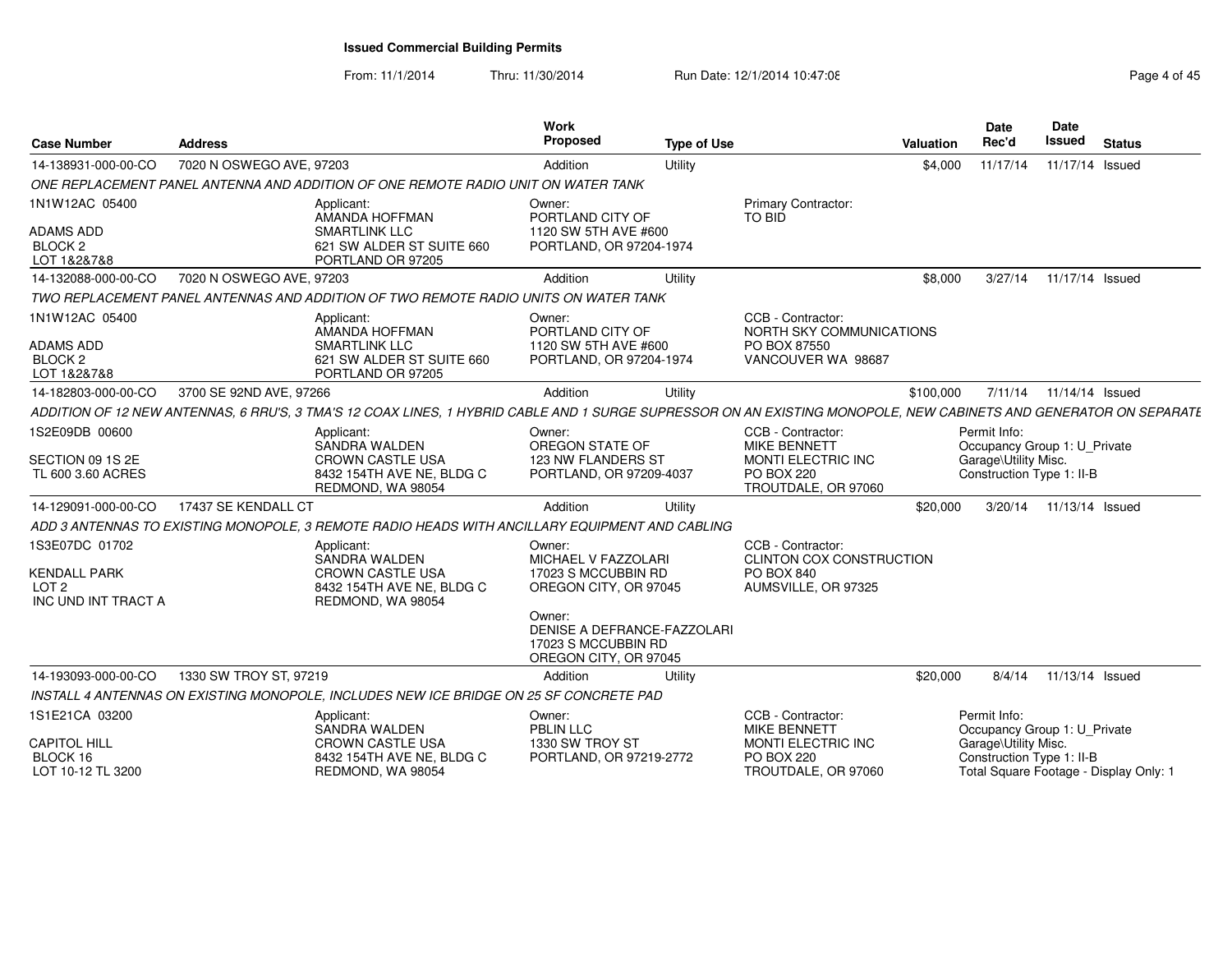From: 11/1/2014Thru: 11/30/2014 Run Date: 12/1/2014 10:47:08 Research 2010 Rage 5 of 45

| 4400 NE BROADWAY, 97213<br>14-123106-000-00-CO<br>Addition<br>Utility<br>\$12,000<br>3/4/14<br>INSTALL THREE PANEL ANTENNAS AND THREE REMOTE RADIO UNITS PER SECTOR AT EXISTING ANTENNA SITE<br>1N2E30CC 12100<br>CCB - Contractor:<br>Applicant:<br>Owner:<br>AMANDA HOFFMAN<br>HOME FORWARD DEVELOPMENT NORTH SKY COMMUNICATIONS<br><b>SMARTLINK LLC</b><br>135 SW ASH ST 5TH FLOOR<br>PO BOX 87550<br>SECTION 30 1N 2E<br>PORTLAND, OR 97204-3540<br>TL 12100 2.05 ACRES<br>621 SW ALDER ST SUITE 660<br>VANCOUVER WA 98687<br>PORTLAND OR 97205<br>Owner:<br><b>ENTERPRISES CORPORATION</b><br>135 SW ASH ST 5TH FLOOR<br>PORTLAND, OR 97204-3540<br>1225 NE 2ND AVE, 97232<br>Addition<br>\$12,000<br>3/28/14<br>14-132436-000-00-CO<br>Utility<br>INSTALL ONE NEW PANEL ANTENNA PER SECTOR (3 TOTAL) AND ONE NEW REMOTE RADIO UNIT PER SECTOR (3 TOTAL) INSTALL ONE NEW CABINET ON EXISTING EQUIPMENT PLATFORM; WC<br>1N1E34AA 01700<br>CCB - Contractor:<br>Permit Info:<br>Applicant:<br>Owner:<br>AMANDA HOFFMAN<br>LEGACY EMANUEL HOSPITAL<br>CLINTON COX CONSTRUCTION<br><b>SMARTLINK LLC</b><br>1919 NW LOVEJOY ST<br>PO BOX 840<br>Garage\Utility Misc.<br><b>HOLLADAYS ADD</b><br>621 SW ALDER ST SUITE 660<br>PORTLAND, OR 97209-1503<br>AUMSVILLE, OR 97325<br>Construction Type 1: I-A<br>BLOCK 57-60&63&64 TL 1700<br>PORTLAND OR 97205 | 11/12/14 Issued<br>11/5/14 Issued<br>Occupancy Group 1: U_Private |
|-----------------------------------------------------------------------------------------------------------------------------------------------------------------------------------------------------------------------------------------------------------------------------------------------------------------------------------------------------------------------------------------------------------------------------------------------------------------------------------------------------------------------------------------------------------------------------------------------------------------------------------------------------------------------------------------------------------------------------------------------------------------------------------------------------------------------------------------------------------------------------------------------------------------------------------------------------------------------------------------------------------------------------------------------------------------------------------------------------------------------------------------------------------------------------------------------------------------------------------------------------------------------------------------------------------------------------------------------------------|-------------------------------------------------------------------|
|                                                                                                                                                                                                                                                                                                                                                                                                                                                                                                                                                                                                                                                                                                                                                                                                                                                                                                                                                                                                                                                                                                                                                                                                                                                                                                                                                           |                                                                   |
|                                                                                                                                                                                                                                                                                                                                                                                                                                                                                                                                                                                                                                                                                                                                                                                                                                                                                                                                                                                                                                                                                                                                                                                                                                                                                                                                                           |                                                                   |
|                                                                                                                                                                                                                                                                                                                                                                                                                                                                                                                                                                                                                                                                                                                                                                                                                                                                                                                                                                                                                                                                                                                                                                                                                                                                                                                                                           |                                                                   |
|                                                                                                                                                                                                                                                                                                                                                                                                                                                                                                                                                                                                                                                                                                                                                                                                                                                                                                                                                                                                                                                                                                                                                                                                                                                                                                                                                           |                                                                   |
|                                                                                                                                                                                                                                                                                                                                                                                                                                                                                                                                                                                                                                                                                                                                                                                                                                                                                                                                                                                                                                                                                                                                                                                                                                                                                                                                                           |                                                                   |
|                                                                                                                                                                                                                                                                                                                                                                                                                                                                                                                                                                                                                                                                                                                                                                                                                                                                                                                                                                                                                                                                                                                                                                                                                                                                                                                                                           |                                                                   |
|                                                                                                                                                                                                                                                                                                                                                                                                                                                                                                                                                                                                                                                                                                                                                                                                                                                                                                                                                                                                                                                                                                                                                                                                                                                                                                                                                           |                                                                   |
|                                                                                                                                                                                                                                                                                                                                                                                                                                                                                                                                                                                                                                                                                                                                                                                                                                                                                                                                                                                                                                                                                                                                                                                                                                                                                                                                                           |                                                                   |
|                                                                                                                                                                                                                                                                                                                                                                                                                                                                                                                                                                                                                                                                                                                                                                                                                                                                                                                                                                                                                                                                                                                                                                                                                                                                                                                                                           |                                                                   |
| Owner:<br><b>HEALTH CENTER</b><br>1919 NW LOVEJOY ST<br>PORTLAND, OR 97209-1503                                                                                                                                                                                                                                                                                                                                                                                                                                                                                                                                                                                                                                                                                                                                                                                                                                                                                                                                                                                                                                                                                                                                                                                                                                                                           |                                                                   |
| 1300 NE 16TH AVE, 97232<br>5/20/14<br>14-159128-000-00-CO<br>Addition<br>Utility<br>\$12,000                                                                                                                                                                                                                                                                                                                                                                                                                                                                                                                                                                                                                                                                                                                                                                                                                                                                                                                                                                                                                                                                                                                                                                                                                                                              | 11/5/14 Final                                                     |
| ONE REPLACEMENT PANEL ANTENNA (3 SECTORS) AND ADDITION OF ONE REMOTE RADIO UNIT PER SECTOR (3 SECTORS TOTAL) ON EXISTING SPRINT ROOFTOP FACILITY                                                                                                                                                                                                                                                                                                                                                                                                                                                                                                                                                                                                                                                                                                                                                                                                                                                                                                                                                                                                                                                                                                                                                                                                          |                                                                   |
| CCB - Contractor:<br>1N1E35AB 05600<br>Owner:<br>Permit Info:<br>Applicant:<br>AMANDA HOFFMAN                                                                                                                                                                                                                                                                                                                                                                                                                                                                                                                                                                                                                                                                                                                                                                                                                                                                                                                                                                                                                                                                                                                                                                                                                                                             |                                                                   |
| HOLLADAY PARK PLAZA INC<br>NORTH SKY COMMUNICATIONS<br>Multi-family<br>1300 NE 16TH AVE<br>PO BOX 87550<br><b>HOLLADAYS ADD</b><br><b>SMARTLINK LLC</b><br><b>BLOCK 178 TL 5600</b><br>621 SW ALDER ST SUITE 660<br>PORTLAND, OR 97232-1467<br>VANCOUVER WA 98687<br>Construction Type 1: I-A                                                                                                                                                                                                                                                                                                                                                                                                                                                                                                                                                                                                                                                                                                                                                                                                                                                                                                                                                                                                                                                             | Occupancy Group 1: R-2_Residential                                |
| SPLIT LEVY R182280 (R396212040)<br>PORTLAND OR 97205<br>4400 NE BROADWAY, 97213<br>Addition<br>\$20,000<br>8/12/14<br>14-197236-000-00-CO<br>Utility                                                                                                                                                                                                                                                                                                                                                                                                                                                                                                                                                                                                                                                                                                                                                                                                                                                                                                                                                                                                                                                                                                                                                                                                      | Total Square Footage - Display Only: 1<br>11/5/14 Issued          |
| REPLACE 6 EXISTING PANEL ANTENNAS WITH 6 NEW PANEL ANTENNAS, 6 RRHS ON A H-FRAME AND 1 SURGE PROTECTOR - SEE 14-123103-CO for Sprint project Under Review                                                                                                                                                                                                                                                                                                                                                                                                                                                                                                                                                                                                                                                                                                                                                                                                                                                                                                                                                                                                                                                                                                                                                                                                 |                                                                   |
| CCB - Contractor:<br>Permit Info:<br>1N2E30CC 12100<br>Applicant:<br>Owner:                                                                                                                                                                                                                                                                                                                                                                                                                                                                                                                                                                                                                                                                                                                                                                                                                                                                                                                                                                                                                                                                                                                                                                                                                                                                               |                                                                   |
| <b>ZACH PHILLIPS</b><br>HOME FORWARD DEVELOPMENT WIRELESSWERKS USA INC<br>PACIFIC TELECOM INC<br>8060 165TH AVE NE STE 210<br>Garage\Utility Misc.<br>SECTION 30 1N 2E<br>135 SW ASH ST 5TH FLOOR<br>1001 WATER AVE, STE 430<br>REDMOND, WA 98052<br>Construction Type 1: II-B<br>TL 12100 2.05 ACRES<br>PORTLAND, OR 97204-3540                                                                                                                                                                                                                                                                                                                                                                                                                                                                                                                                                                                                                                                                                                                                                                                                                                                                                                                                                                                                                          | Occupancy Group 1: U_Private                                      |
| PORTLAND, OR 97214<br>Owner:<br><b>ENTERPRISES CORPORATION</b><br>135 SW ASH ST 5TH FLOOR<br>PORTLAND, OR 97204-3540                                                                                                                                                                                                                                                                                                                                                                                                                                                                                                                                                                                                                                                                                                                                                                                                                                                                                                                                                                                                                                                                                                                                                                                                                                      |                                                                   |
| Total valuation of CO Addition permits issued: \$524,580<br>Total # of CO Addition permits issued: 23                                                                                                                                                                                                                                                                                                                                                                                                                                                                                                                                                                                                                                                                                                                                                                                                                                                                                                                                                                                                                                                                                                                                                                                                                                                     |                                                                   |
| 724 SE 35TH AVE, 97214<br>14-219779-000-00-CO<br>Apartments/Condos (3 or more units)<br>11/6/14<br>Alteration<br>\$20,000                                                                                                                                                                                                                                                                                                                                                                                                                                                                                                                                                                                                                                                                                                                                                                                                                                                                                                                                                                                                                                                                                                                                                                                                                                 | $11/6/14$ Issued                                                  |
| DEMO WALLS AND RECONFIGURE UNITS AT BASEMENT, MAIN FLOOR AND 2ND FLOOR, 6 UNITS TOTAL                                                                                                                                                                                                                                                                                                                                                                                                                                                                                                                                                                                                                                                                                                                                                                                                                                                                                                                                                                                                                                                                                                                                                                                                                                                                     |                                                                   |
| 1S1E01AB 10700<br>Permit Info:<br>Applicant:<br>Owner:<br>MIKE MONTGOMERY<br>3505 SE MORRISON LLC                                                                                                                                                                                                                                                                                                                                                                                                                                                                                                                                                                                                                                                                                                                                                                                                                                                                                                                                                                                                                                                                                                                                                                                                                                                         | Occupancy Group 1: R-2 Residential                                |
| <b>CROSIERS ADD</b><br>SIMPL HOME DESIGNS<br>2525 NE GLISAN ST #100<br>Multi-family<br>BLOCK <sub>3</sub><br>5531 SW BUDDINGTON ST<br>PORTLAND, OR 97232-2325<br>Construction Type 1: V-B<br>PORTLAND OR 97219<br>LOT <sub>7</sub>                                                                                                                                                                                                                                                                                                                                                                                                                                                                                                                                                                                                                                                                                                                                                                                                                                                                                                                                                                                                                                                                                                                        |                                                                   |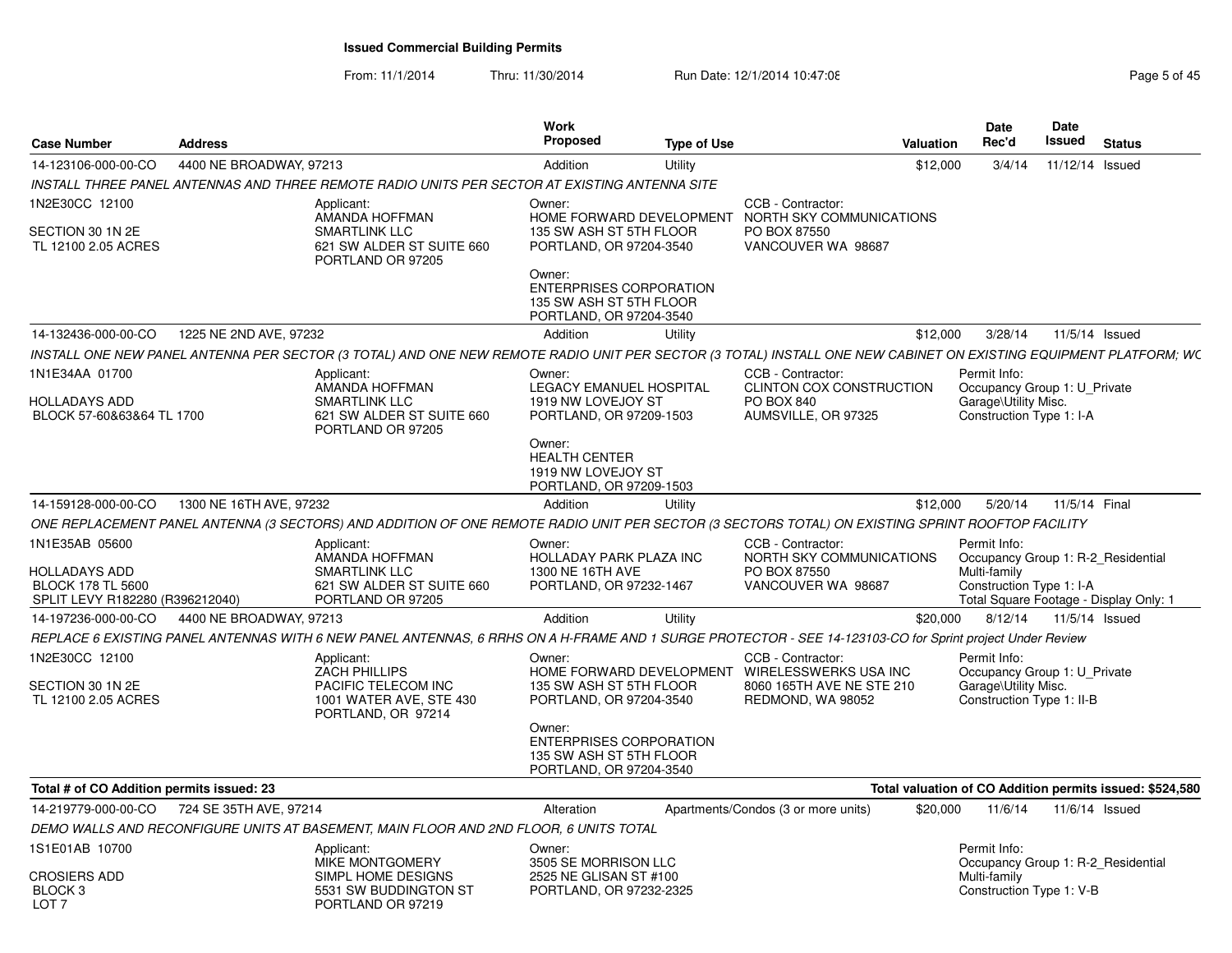From: 11/1/2014

Thru: 11/30/2014 Run Date: 12/1/2014 10:47:08 Research 2010 Rage 6 of 45

| <b>Case Number</b>                                                                                                                    | <b>Address</b>                                          |                                                                                                                 | <b>Work</b><br>Proposed                                                                                                                                                                                                                                                                                           | <b>Type of Use</b> |                                                                                                                 | Valuation   | <b>Date</b><br>Rec'd                                                                           | Date<br><b>Issued</b> | <b>Status</b>                              |
|---------------------------------------------------------------------------------------------------------------------------------------|---------------------------------------------------------|-----------------------------------------------------------------------------------------------------------------|-------------------------------------------------------------------------------------------------------------------------------------------------------------------------------------------------------------------------------------------------------------------------------------------------------------------|--------------------|-----------------------------------------------------------------------------------------------------------------|-------------|------------------------------------------------------------------------------------------------|-----------------------|--------------------------------------------|
| 14-239388-000-00-CO                                                                                                                   | 5015 E BURNSIDE ST, 97213                               |                                                                                                                 | Alteration                                                                                                                                                                                                                                                                                                        |                    | Apartments/Condos (3 or more units)                                                                             | \$10,000    | 11/18/14                                                                                       | 11/18/14              | Issued                                     |
|                                                                                                                                       | REPAIR EXTERIOR BEARING WALL DAMAGED BY AUTO ACCIDENT   |                                                                                                                 |                                                                                                                                                                                                                                                                                                                   |                    |                                                                                                                 |             |                                                                                                |                       |                                            |
| 1N2E31CA 08600<br>SUNNYSLOPE<br>LOT J<br>N OF E BURNSIDE ST LOT L<br><b>IMPS</b>                                                      | LAND ONLY SEE R563924 (R811000801) FOR TIGARD, OR 97223 | Applicant:<br><b>KYLE KRUGER</b><br>TM RIPPEY CONSULTING<br><b>ENGINEERS</b><br>7650 SW BEVELAND ST             | Owner:<br>OCF JOSEPH E WESTON<br>2154 NE BROADWAY RM 200<br>PORTLAND, OR 97232-1561<br>Owner:<br>PUBLIC FOUNDATION<br>2154 NE BROADWAY RM 200<br>PORTLAND, OR 97232-1561                                                                                                                                          |                    | CCB - Contractor:<br>OREGON HOME IMPROVEMENT<br>CO INC<br>17255 PILKINGTON RD<br>LAKE OSWEGO, OR 97035          |             | Permit Info:<br>Occupancy Group 1: R-2 Residential<br>Multi-family<br>Construction Type 1: V-B |                       |                                            |
| 14-238733-000-00-CO                                                                                                                   | 1959 SW MORRISON ST                                     |                                                                                                                 | Alteration                                                                                                                                                                                                                                                                                                        |                    | Apartments/Condos (3 or more units)                                                                             | \$10,000    | 11/18/14                                                                                       |                       | 11/18/14 Under Inspection                  |
|                                                                                                                                       |                                                         | REPLACE INSULATION AND DRYWALL IN 2 UNITS (215 & 315) AND MECHANICAL ROOM DAMAGED BY WATER                      |                                                                                                                                                                                                                                                                                                                   |                    |                                                                                                                 |             |                                                                                                |                       |                                            |
| 1N1E33DC 70267                                                                                                                        |                                                         | Applicant:                                                                                                      | Owner:                                                                                                                                                                                                                                                                                                            |                    | CCB - Contractor:                                                                                               |             | Permit Info:                                                                                   |                       |                                            |
| CIVIC CONDOMINIUM<br>APARTMENT UNIT                                                                                                   |                                                         | DAVID HALLIN<br><b>STANLEY C KENNEDY</b><br><b>ENTERPRISES INC</b><br>315 SE 7TH AVE<br>PORTLAND, OR 97214-1233 | ASSOCIATION OF UNIT OWNERS<br>1120 NW COUCH ST #600<br>PORTLAND, OR 97209<br>Owner:<br>OF CIVIC CONDOMINIUM<br>1120 NW COUCH ST #600<br>PORTLAND, OR 97209<br>Owner:<br>CIVIC REDEVELOPMENT LIMITED<br>135 SW ASH ST<br>PORTLAND, OR 97204<br>Owner:<br><b>PARTNERSHIP</b><br>135 SW ASH ST<br>PORTLAND, OR 97204 |                    | DAVID HALLIN<br><b>STANLEY C KENNEDY</b><br><b>ENTERPRISES INC</b><br>315 SE 7TH AVE<br>PORTLAND, OR 97214-1233 |             | Occupancy Group 1: R-2 Residential<br>Multi-family<br>Construction Type 1: V-A                 |                       |                                            |
| 14-225340-000-00-CO                                                                                                                   | 415 SW ALDER ST                                         |                                                                                                                 | Alteration                                                                                                                                                                                                                                                                                                        |                    | Apartments/Condos (3 or more units)                                                                             | \$2,000     | 10/14/14                                                                                       | 11/18/14 Issued       |                                            |
|                                                                                                                                       | FIRE ESCAPE TESTING FOR CERTIFICATION                   |                                                                                                                 |                                                                                                                                                                                                                                                                                                                   |                    |                                                                                                                 |             |                                                                                                |                       |                                            |
| 1N1E34CD 70001<br><b>HOTEL ALDER</b><br>A CONDOMINIUM<br>LOT <sub>1</sub><br>HISTORIC PROPERTY 15 YR 2005<br>POTENTIAL ADDITIONAL TAX |                                                         | Applicant:<br><b>WENDY KLEIN</b><br>CENTRAL CITY CONCERN<br>232 NW 6TH AVE<br>PORTLAND, OR 97209                | Owner:<br>HOTEL ALDER LTD PARTNERSHIP<br>232 NW 6TH AVE<br>PORTLAND, OR 97209                                                                                                                                                                                                                                     |                    |                                                                                                                 |             |                                                                                                |                       |                                            |
| 14-177774-000-00-CO                                                                                                                   | 1425 NE 7TH AVE, 97232                                  |                                                                                                                 | Alteration                                                                                                                                                                                                                                                                                                        |                    | Apartments/Condos (3 or more units)                                                                             | \$1,100,000 | 7/2/14                                                                                         | 11/18/14 Issued       |                                            |
|                                                                                                                                       |                                                         | REPLACE VINYL SIDING WITH FIBER CEMENT, REPLACE GUARDRAILS AT DECKS AND WINDOWS THROUGHOUT                      |                                                                                                                                                                                                                                                                                                                   |                    |                                                                                                                 |             |                                                                                                |                       |                                            |
| 1N1E35BB 00200<br><b>HOLLADAYS ADD</b><br>BLOCK 77<br>LOT 1-8                                                                         |                                                         | Applicant:<br>RYAN PADDOCK<br>J2 BUILDING CONSULTANTS INC<br>17 SW GIBBS ST<br>PORTLAND OREGON 97239            | Owner:<br><b>GM CORNERSTONE LLC</b><br>710 NW 14TH AVE 2ND FLOOR<br>PORTLAND, OR 97209                                                                                                                                                                                                                            |                    | CCB - Contractor:<br>ALEGIS CONSTRUCTION INC<br>11095 SW INDUSTRIAL WAY<br>TUALATIN, OR 07062                   |             | Permit Info:<br>Occupancy Group 1: R-2 Residential<br>Multi-family<br>Construction Type 1: V-A |                       | Construction Type 2 (formerly Type 1): I-A |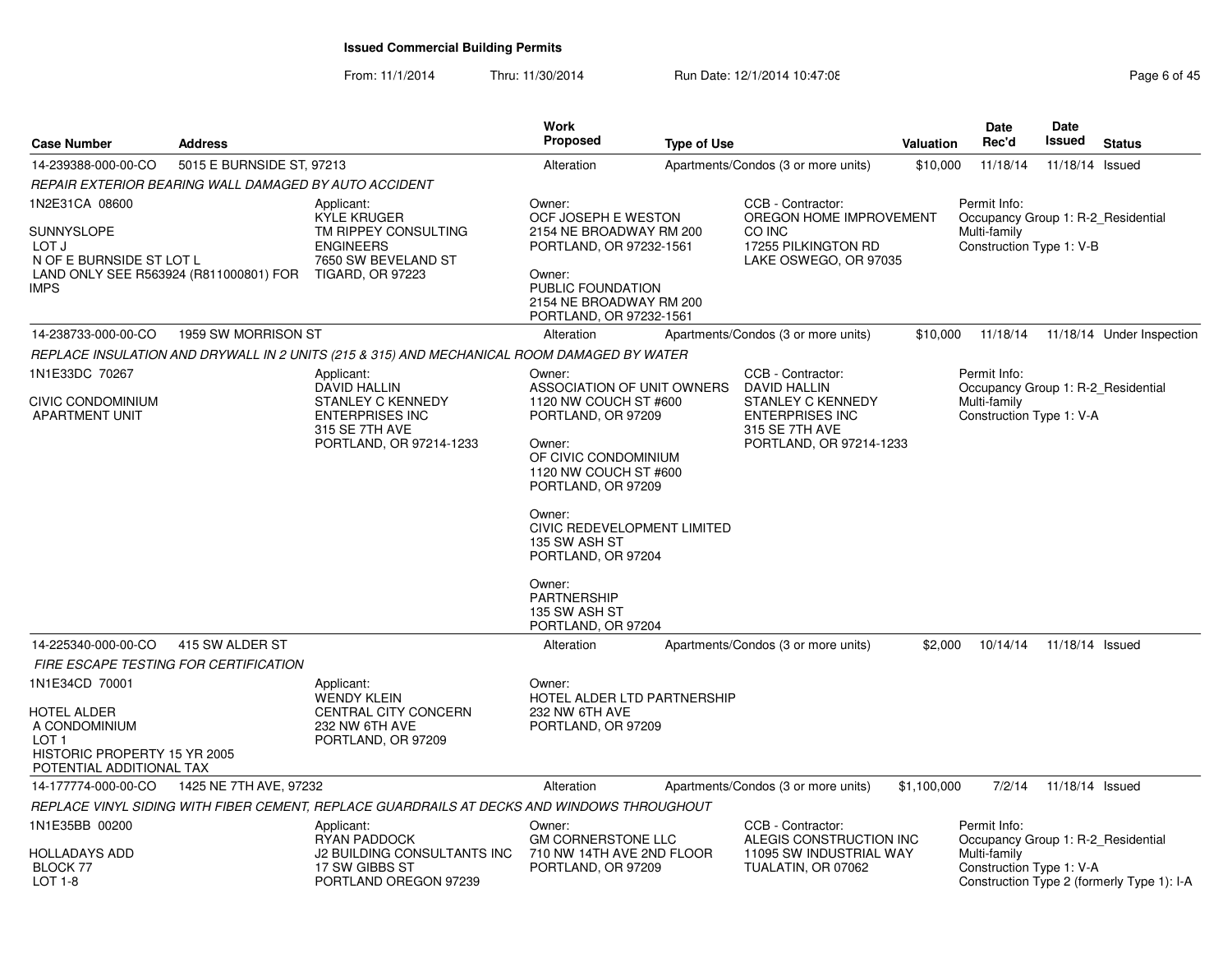From: 11/1/2014Thru: 11/30/2014 Run Date: 12/1/2014 10:47:08 Rege 7 of 45

| <b>Case Number</b>                                           | <b>Address</b>               |                                                                                                            | Work<br><b>Proposed</b>                                                           | <b>Type of Use</b>                                                                                                                                                | Valuation | <b>Date</b><br>Rec'd                                                                             | Date<br>Issued | <b>Status</b>                      |
|--------------------------------------------------------------|------------------------------|------------------------------------------------------------------------------------------------------------|-----------------------------------------------------------------------------------|-------------------------------------------------------------------------------------------------------------------------------------------------------------------|-----------|--------------------------------------------------------------------------------------------------|----------------|------------------------------------|
| 14-176142-000-00-CO                                          | 4150 N WILLIAMS AVE, 97211   |                                                                                                            | Alteration                                                                        | Apartments/Condos (3 or more units)                                                                                                                               | \$32,946  | 7/11/14                                                                                          |                | 11/14/14 Issued                    |
| SOLAR INSTALLATION - OF 24.225KW PHOTOVOLTAIC SYSTEM         |                              |                                                                                                            |                                                                                   |                                                                                                                                                                   |           |                                                                                                  |                |                                    |
| 1N1E22DA 06000<br><b>ALBINA HMSTD</b><br>BLOCK <sub>21</sub> |                              | Applicant:<br>JONATHAN COHEN<br><b>IMAGINE ENERGY, LLC</b><br>2409 N KERBY AVE                             | Owner:<br>RUJAX III LLC<br>11359 NE HALSEY ST<br>PORTLAND, OR 97220-2095          | CCB - Contractor:<br><b>JONATHAN COHEN</b><br><b>IMAGINE ENERGY, LLC</b><br>2409 N KERBY AVE                                                                      |           | Permit Info:<br>Occupancy Group 1: U Private<br>Garage\Utility Misc.<br>Construction Type 1: V-A |                |                                    |
| LOT 9-15 EXC PT IN ST                                        |                              | PORTLAND, OR 97227                                                                                         |                                                                                   | PORTLAND, OR 97227                                                                                                                                                |           |                                                                                                  |                |                                    |
| 14-236631-000-00-CO                                          | 1221 SW 10TH AVE - Unit 1607 |                                                                                                            | Alteration                                                                        | Apartments/Condos (3 or more units)                                                                                                                               | \$100,000 |                                                                                                  |                | 11/12/14  11/12/14  Issued         |
|                                                              |                              |                                                                                                            |                                                                                   | INTERIOR ALTERATION OF EXISTING CONDO UNIT. REMODEL KITCHEN. NEW WALL AT KITCHEN FOR CABINET SPACE. EXTEND WALL AT HALLWAY TO ALIGN WITH NEW ADJACENT WALL FOR C. |           |                                                                                                  |                |                                    |
| 1S1E04AA 70219<br>ELIOT TOWER CONDOMINIUMS<br>LOT 1607       |                              | Applicant<br>ALISE/STUART GOFORTH<br>WINGS PROJECT MANAGEMENT<br>506 NE BRIDGETON RD<br>PORTLAND, OR 97211 | Owner:<br>DOTLICH & ELWOOD LLC<br>1221 SW 10TH AVE #1607<br>PORTLAND, OR 97205    |                                                                                                                                                                   |           | Permit Info:<br>Multi-family<br>Construction Type 1: I-A                                         |                | Occupancy Group 1: R-2 Residential |
| 14-236678-000-00-CO                                          | 1125 NW 9TH AVE - Unit 418   |                                                                                                            | Alteration                                                                        | Apartments/Condos (3 or more units)                                                                                                                               | \$2.500   | 11/12/14  11/12/14  Issued                                                                       |                |                                    |
|                                                              |                              | REMOVE CEILING IN MASTER BEDROOM AND ADJACENT HALLWAY AND REPLACE WITH SPRING HUNG ACOUSTICAL CEILING      |                                                                                   |                                                                                                                                                                   |           |                                                                                                  |                |                                    |
| 1N1E34BB 60380                                               |                              | Applicant:<br><b>JULIUS S JR SHOUSE</b>                                                                    | Owner:<br>JOYCE I SHOUSE                                                          |                                                                                                                                                                   |           |                                                                                                  |                |                                    |
| <b>EXIS CONDOMINIUMS</b><br>LOT 418                          |                              | 1125 NW 9TH AVE #418<br>PORTLAND, OR 97209                                                                 | 1125 NW 9TH AVE #418<br>PORTLAND, OR 97209                                        |                                                                                                                                                                   |           |                                                                                                  |                |                                    |
|                                                              |                              |                                                                                                            | Owner:<br><b>JULIUS S JR SHOUSE</b><br>1125 NW 9TH AVE #418<br>PORTLAND, OR 97209 |                                                                                                                                                                   |           |                                                                                                  |                |                                    |
| 14-236133-000-00-CO                                          | 2393 SW PARK PL - Unit 110   |                                                                                                            | Alteration                                                                        | Apartments/Condos (3 or more units)                                                                                                                               | \$50,000  |                                                                                                  |                | 11/10/14  11/10/14  Issued         |
|                                                              |                              |                                                                                                            |                                                                                   | INTERIOR REMODEL TO AN EXISTING CONDO, REMOVING EXISTING WALL IN BOTH SHOWERS TO ADD OPEN SHELVES FOR TOWEL STORAGE                                               |           |                                                                                                  |                |                                    |
| 1N1E33CC 40010                                               |                              | Applicant:<br><b>CELESTE LEWIS</b>                                                                         | Owner:<br><b>JOHN P HAMILTON</b>                                                  | CCB - Contractor:<br>OWEN GABBERT LLC                                                                                                                             |           | Permit Info:                                                                                     |                | Occupancy Group 1: R-2 Residential |
| 2393 PARK PLACE CONDOMINIUM<br>LOT 110                       |                              | <b>CELESTE LEWIS ARCHITECTURE</b><br><b>LLC</b><br>820 NW FLANDERS #210<br>PORTLAND OR 97209               | 2393 SW PARK PL #110<br>PORTLAND, OR 97205-1049                                   | 3809 N BORTHWICK AVE<br>PORTLAND, OR 97227                                                                                                                        |           | Multi-family<br>Construction Type 1: III-B                                                       |                |                                    |
| 14-235690-000-00-CO                                          | 8015 N DENVER AVE, 97217     |                                                                                                            | Alteration                                                                        | Apartments/Condos (3 or more units)                                                                                                                               | \$1,000   | 11/7/14                                                                                          |                | 11/7/14 Issued                     |
|                                                              |                              |                                                                                                            |                                                                                   | MINOR REPAIRS TO UNIT 16 CONSISTING OF CHANGE IN CLOSET LAYOUT. CEILING REPAIR FROM L&P TO SHEETROCK: INFILLING CLOSET AND CREATING SHELVING IN BATHROOM          |           |                                                                                                  |                |                                    |
| 1N1E09DB 13600                                               |                              | Applicant:<br>ANNE NEIDERGANG                                                                              | Owner:<br><b>KENTON COURT LLC</b>                                                 | CCB - Contractor:<br>STEFAN MARCUS JECUSCO                                                                                                                        |           | Permit Info:                                                                                     |                | Occupancy Group 1: R-2 Residential |
| KENTON<br>BLOCK <sub>24</sub><br>LOT 20-23                   |                              | PO BOX 14953<br>PORTLAND OR 97293                                                                          | PO BOX 14953<br>PORTLAND, OR 97293-0953                                           | 3908 SE TAYLOR<br>PORTLAND, OR 97214                                                                                                                              |           | Multi-family<br>Construction Type 1: III-B                                                       |                |                                    |
| 14-219639-REV-01-CO   6341 NE GLISAN ST                      |                              |                                                                                                            | Alteration                                                                        | Apartments/Condos (3 or more units)                                                                                                                               | \$800     | 11/7/14                                                                                          |                | 11/7/14 Issued                     |
|                                                              |                              | VALUE ADDED REVISION: REPAIR RIM JOISTS AND DRYROT ON DECK FOR UNIT 6317                                   |                                                                                   |                                                                                                                                                                   |           |                                                                                                  |                |                                    |
| 1N2E32BC 09000                                               |                              | Applicant:<br>CHELSEY CALLAGHAN                                                                            | Owner:<br>JEFFREY BRADY                                                           | CCB - Contractor:<br>ERNEST GUNNER COOK JR                                                                                                                        |           | Permit Info:                                                                                     |                | Occupancy Group 1: R-2 Residential |
| PARKHURST ADD & SUB<br>BLOCK 10<br>LOT 8-10 TL 9000          |                              | SEMLER BUILDING. LLC<br>10060 E BURNSIDE<br>PORTLAND, OR 97216                                             | 10060 E BURNSIDE ST<br>PORTLAND, OR 97216-2334                                    | 746 SW 4TH ST<br>GRESHAM, OR 97080-9377                                                                                                                           |           | Multi-family<br>Construction Type 1: V-B                                                         |                |                                    |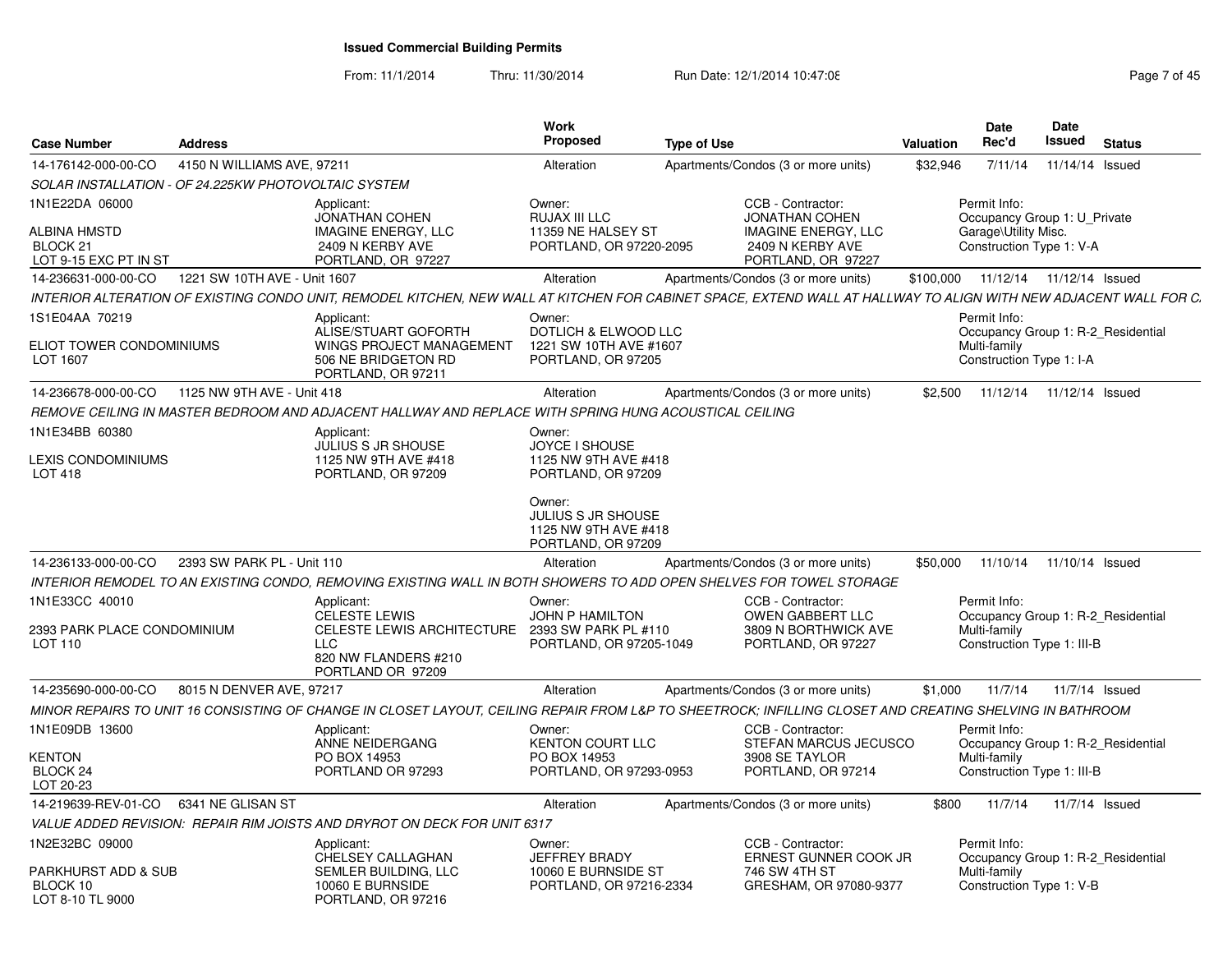From: 11/1/2014Thru: 11/30/2014 Run Date: 12/1/2014 10:47:08 Research 2010 Rage 8 of 45

|                                                                              |                                                                                                                                                                 | <b>Work</b>                                                        |                                                                       | Date<br>Date                                                                   |                                            |
|------------------------------------------------------------------------------|-----------------------------------------------------------------------------------------------------------------------------------------------------------------|--------------------------------------------------------------------|-----------------------------------------------------------------------|--------------------------------------------------------------------------------|--------------------------------------------|
| <b>Case Number</b>                                                           | <b>Address</b>                                                                                                                                                  | <b>Proposed</b><br><b>Type of Use</b>                              |                                                                       | Issued<br>Rec'd<br>Valuation                                                   | <b>Status</b>                              |
| 14-210538-000-00-CO                                                          | 2332 NW WESTOVER RD, 97210                                                                                                                                      | Alteration                                                         | Apartments/Condos (3 or more units)                                   | \$2,500<br>11/21/14                                                            | 11/21/14 Issued                            |
|                                                                              | MIXED USE BUILDING REPAIR REAR PORCHES AT LIVING UNIT ON SECOND FLOOR AND AT MAIN FLOOR - GUARD RAILS AND SOME DECKINONLYG. SEE 09-149680-HS.                   |                                                                    |                                                                       |                                                                                |                                            |
| 1N1E33CB 02000<br><b>MEADS ADD</b>                                           | Applicant:<br><b>MIKE PURCELL</b><br><b>E&amp;M CONSTRUCTORS</b>                                                                                                | Owner:<br><b>HERBERT J SEMLER</b><br>2330 NW EVERETT ST            | CCB - Contractor:<br>E & M CONSTRUCTORS LLC<br>PO BOX 80638           | Permit Info:<br>Occupancy Group 1: M Store, Service<br>Station                 |                                            |
| BLOCK 5<br>N 7.6' OF LOT 4<br>S 28.4' OF LOT 5&6                             | PO BOX 80638<br>PORTLAND, OR 97280                                                                                                                              | PORTLAND, OR 97210-3530<br>Owner:<br>SHIRLEY L SEMLER              | PORTLAND, OR 97280                                                    | Construction Type 1: V-B                                                       |                                            |
|                                                                              |                                                                                                                                                                 | 2330 NW EVERETT ST<br>PORTLAND, OR 97210-3530                      |                                                                       |                                                                                |                                            |
| 14-241666-000-00-CO                                                          | 7350 SW BARBUR BLVD, 97219                                                                                                                                      | Alteration                                                         | Apartments/Condos (3 or more units)                                   | \$5.000<br>11/24/14                                                            | 11/24/14 Under Inspection                  |
|                                                                              | REMOVING EXISTING BEAMS IN ALL 20 UNITS OF APARTMENT COMPLEX AND REPLACING WITH NEW EXPOSED BEAMS                                                               |                                                                    |                                                                       |                                                                                |                                            |
| 1S1E21AD 03900                                                               | Applicant:<br>THE AFFORDABLE HOME                                                                                                                               | Owner:<br><b>MANIFAUST DESTINY LLC</b>                             | CCB - Contractor:<br>THE AFFORDABLE HOME                              | Permit Info:<br>Occupancy Group 1: R-2 Residential                             |                                            |
| <b>FULTON PK</b><br>BLOCK 54<br>$LOT 3-6$                                    | <b>DOCTOR LLC</b><br>1586 SE MARION ST<br>PORTLAND, OR 97202                                                                                                    | PO BOX 820190<br>PORTLAND, OR 97282-1190                           | <b>DOCTOR LLC</b><br>1586 SE MARION ST<br>PORTLAND, OR 97202          | Multi-family<br>Construction Type 1: V-B                                       |                                            |
| 14-222353-000-00-CO                                                          | 2631 N MISSISSIPPI AVE, 97227                                                                                                                                   | Alteration                                                         | Apartments/Condos (3 or more units)                                   | \$196,000<br>10/7/14  11/25/14  Issued                                         |                                            |
|                                                                              | INTERIOR ALTERATIONS TO AN EXISTING TWO STORY PLUS BASEMENT, WOOD FRAME APARTMENT BUILDING. ADD 5 STUDIOS IN BASEMENT, 2 UNITS AND NEW LAUNDRY ROOM ON MAIN FLC |                                                                    |                                                                       |                                                                                |                                            |
| 1N1E27BD 08400                                                               | Applicant:                                                                                                                                                      | Owner:                                                             | CCB - Contractor:                                                     | Permit Info:                                                                   |                                            |
| PROEBSTELS ADD<br><b>BLOCK1</b>                                              | DAVID RODEBACK<br>DAVID RODEBACK ARCHITECT LL( PO BOX 14955<br>1711 SE 10TH AVE #201                                                                            | REHAM4LLC<br>PORTLAND, OR 97293-0955                               | ASCENT DESIGN/BUILD INC<br>2989 SW MONTGOMERY DR<br>PORTLAND OR 97201 | Occupancy Group 1: R-2 Residential<br>Multi-family<br>Construction Type 1: V-B |                                            |
| LOT 11-13                                                                    | PORTLAND, OR 97214<br>14-215819-REV-01-CO 2230 SE MORRISON ST, 97214                                                                                            | Alteration                                                         | Apartments/Condos (3 or more units)                                   | 11/26/14  11/26/14  Issued<br>\$1.500                                          |                                            |
|                                                                              | VALUE ADDED REVISION TO ENLARGE FIRST FLOOR WINDOWS ON SOUTH SIDE AND RECONFIGURE OFFICE LAYOUT                                                                 |                                                                    |                                                                       |                                                                                |                                            |
| 1S1E02AA 06000                                                               | Applicant:<br>MIKE MONTGOMERY                                                                                                                                   | Owner:<br>2230 SE MORRISON LLC                                     |                                                                       | Permit Info:<br>Occupancy Group 1: B Bank, Off.,                               |                                            |
| <b>TILTONS ADD</b><br>BLOCK <sub>3</sub><br>LOT 1&2                          | SIMPL HOME DESIGNS<br>5531 SW BUDDINGTON ST<br>PORTLAND OR 97219                                                                                                | 2525 NE GLISAN ST #100<br>PORTLAND, OR 97232-2325                  |                                                                       | Med.Off., Pub.Blda.<br>Construction Type 1: V-B                                | Construction Type 2 (formerly Type 1): V-B |
| 14-228341-000-00-CO                                                          | 5816 SE POWELL BLVD, 97206                                                                                                                                      | Alteration                                                         | Apartments/Condos (3 or more units)                                   | \$20,000<br>11/26/14  11/26/14  Issued                                         |                                            |
|                                                                              | RESTRIPE EXISTING PARKING LOT. REMOVE IMPERVIOUS PAVEMENT TO CREATE NEW LANDSCAPE STRIP. CUT NEW OPENING INTO RIGHT OF WAY                                      |                                                                    |                                                                       |                                                                                |                                            |
| 1S2E07DA 02400                                                               | Applicant:<br>DEREK MARTY                                                                                                                                       | Owner:<br>POWELL PLAZA LLC                                         | <b>Primary Contractor:</b><br><b>TO BID</b>                           | Permit Info:<br>Occupancy Group 1: B_Bank, Off.,                               |                                            |
| STRANGS ADD<br><b>BLOCK 1 TL 2400</b>                                        | 7626 N MISSISSIPPI AVE<br>PORTLAND OR 97217                                                                                                                     | 4015 SW COUNCIL CREST DR<br>PORTLAND, OR 97239-1527                |                                                                       | Med.Off., Pub.Bldg.                                                            |                                            |
| 14-233556-000-00-CO                                                          | 1310 SW COLLEGE ST, 97201                                                                                                                                       | Alteration                                                         | Apartments/Condos (3 or more units)                                   | \$3.500<br>11/3/14                                                             | 11/3/14 Under Inspection                   |
|                                                                              | <b>REPAIR DAMAGE TO EXTERIOR WALL ON SECOND FLOOR. APT 2</b>                                                                                                    |                                                                    |                                                                       |                                                                                |                                            |
| 1S1E04DB 04700                                                               | Applicant:<br><b>JIMMY HAMMER</b>                                                                                                                               | Owner:<br><b>COLLEGE HEIGHTS</b>                                   | CCB - Contractor:<br><b>KEVIN FRANCIS SKOCH</b>                       | Permit Info:<br>Occupancy Group 1: R-2 Residential                             |                                            |
| <b>PORTLAND</b><br>BLOCK <sub>291</sub><br>LOT <sub>1</sub><br>N 8' OF LOT 2 | 1726 N EMERSON ST<br>PORTLAND, OR 97217                                                                                                                         | <b>APARTMENTS LLC</b><br>2611 NW WESTOVER RD<br>PORTLAND, OR 97210 | 9840 SW 18TH PL<br>PORTLAND, OR 97219                                 | Multi-family<br>Construction Type 1: V-B                                       |                                            |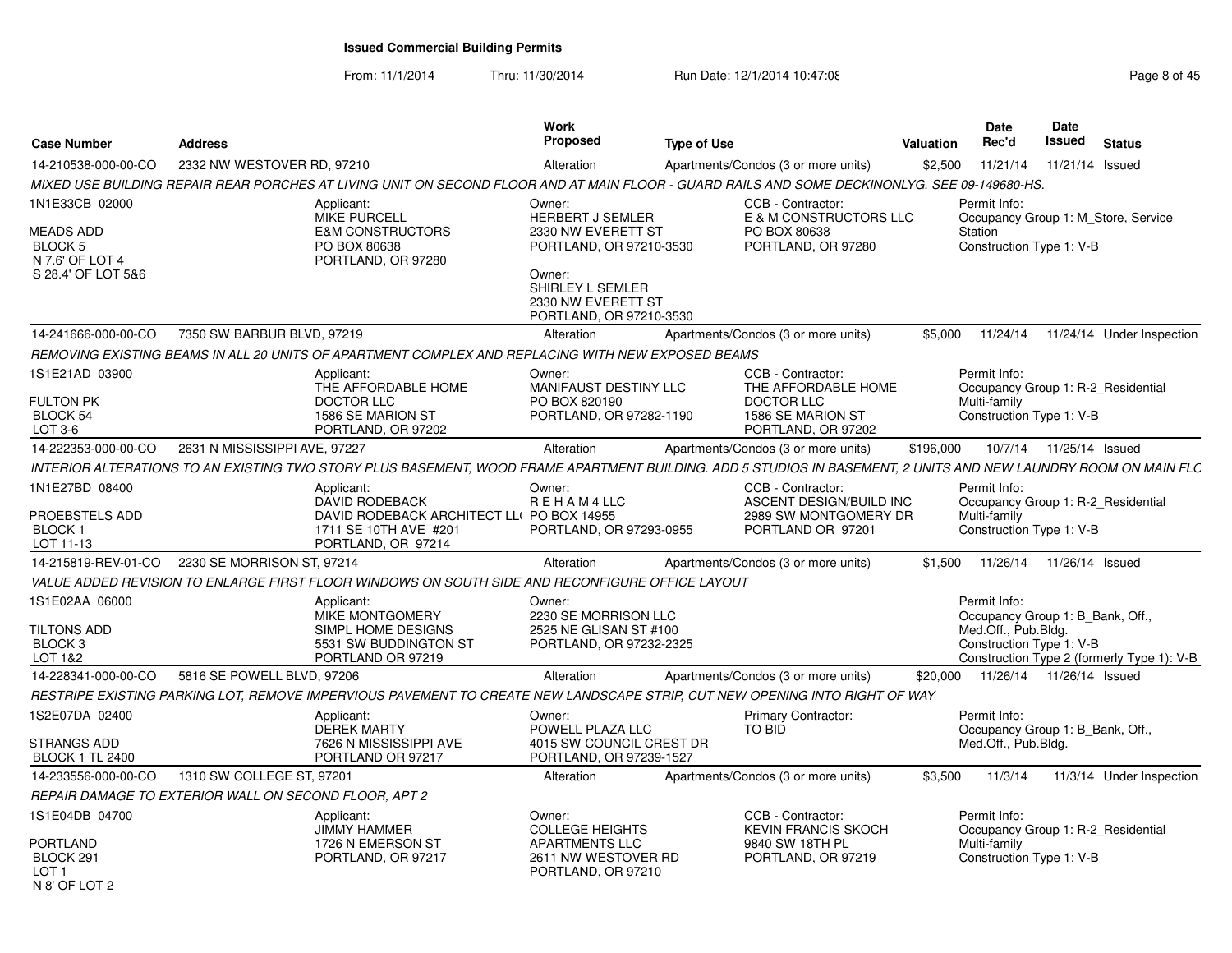From: 11/1/2014Thru: 11/30/2014 Run Date: 12/1/2014 10:47:08 Research 2010 Rage 9 of 45

| <b>Case Number</b>                                                                                                                                                | <b>Address</b>             |                                                                                                                                                       | <b>Work</b><br><b>Proposed</b>                                                                           | <b>Type of Use</b> |                                                                                                                                                  | Valuation   | <b>Date</b><br>Rec'd                                                                           | Date<br><b>Issued</b> | <b>Status</b>                         |
|-------------------------------------------------------------------------------------------------------------------------------------------------------------------|----------------------------|-------------------------------------------------------------------------------------------------------------------------------------------------------|----------------------------------------------------------------------------------------------------------|--------------------|--------------------------------------------------------------------------------------------------------------------------------------------------|-------------|------------------------------------------------------------------------------------------------|-----------------------|---------------------------------------|
| 14-212764-000-00-CO                                                                                                                                               | 0455 SW HAMILTON CT, 97201 |                                                                                                                                                       | Alteration                                                                                               |                    | Apartments/Condos (3 or more units)                                                                                                              | \$1,512,130 | 9/15/14                                                                                        | 11/4/14 Issued        |                                       |
|                                                                                                                                                                   |                            | EXTERIOR WALL REHABILITATION - INCLUDES REPLACEMENT OF EXTERIOR CLADDING ELEMENTS AND NEW COATING AT DECK ASSEMBLIES: SEE 01-125318-AL                |                                                                                                          |                    |                                                                                                                                                  |             |                                                                                                |                       |                                       |
| 1S1E15BA 00200<br>SECTION 15 1S 1E<br>TL 200 1.38 ACRES<br><b>LAND &amp; IMPS</b><br>(SEE R504423-R504432 FOR AIRSPACE IN<br><b>AVALON PENTHOUSES</b><br>A CONDO) |                            | Applicant:<br><b>KELLER BAUM</b><br><b>I &amp; E CONSTRCTION</b><br>9550 SE CLACKAMAS ROAD<br>CLACKAMAS OR 97015                                      | Owner:<br>SRE WILLAMETTE HOSPITALITY<br><b>LLC</b><br>980 N MICHIGAN AVE #1235<br>CHICAGO, IL 60611-4531 |                    | CCB - Contractor:<br><b>I &amp; E CONSTRCTION</b><br>9550 SE CLACKAMAS RD<br>CLACKAMAS, OR 97015                                                 |             | Permit Info:<br>Construction Type 1: II-A                                                      |                       | Occupancy Group 1: R-1 Hotel or Motel |
| 14-234707-000-00-CO                                                                                                                                               | 1714 SW 58TH AVE, 97221    |                                                                                                                                                       | Alteration                                                                                               |                    | Apartments/Condos (3 or more units)                                                                                                              | \$16,753    | 11/5/14                                                                                        | 11/5/14 Issued        |                                       |
|                                                                                                                                                                   |                            | WINDOW REPLACEMENT THROUGH OUT BUILDINGS ON PROPERTY -see 14-205988-AL for fee investigation - See Comments                                           |                                                                                                          |                    |                                                                                                                                                  |             |                                                                                                |                       |                                       |
| 1S1E06CA 02100<br>SECTION 06 1S 1E<br>TL 2100 0.38 ACRES                                                                                                          |                            | Applicant:<br>NAIDA KHAN<br>NORTHWEST PERMIT INC<br>9808 31ST SE<br>EVERETT, WA 98208                                                                 | Owner:<br><b>JULIO R SOSA</b><br>9843 NW GERMANTOWN RD<br>PORTLAND, OR 97231-2722                        |                    | CCB - Contractor:<br>THD AT HOME SERVICES INC<br>CUMBERLAND OFFICE PARK 2690 Multi-family<br><b>CUMBERLAND PKWY STE 300</b><br>ATLANTA, GA 30339 |             | Permit Info:<br>Occupancy Group 1: R-2_Residential<br>Construction Type 1: V-B                 |                       |                                       |
| 14-239887-000-00-CO                                                                                                                                               | 1801 NE 162ND AVE, 97230   |                                                                                                                                                       | Alteration                                                                                               |                    | Apartments/Condos (3 or more units)                                                                                                              | \$35,000    | 11/19/14                                                                                       | 11/19/14 Issued       |                                       |
|                                                                                                                                                                   |                            | REPLACE EXTERIOR DECKS OF UPPER TWO FLOORS IN BUILDING WITH UNITS 45-54                                                                               |                                                                                                          |                    |                                                                                                                                                  |             |                                                                                                |                       |                                       |
| 1N2E25DD 04800<br>SECTION 25 1N 2E<br>TL 4800 4.15 ACRES                                                                                                          |                            | Applicant:<br><b>CREATIVE CONTRACTING</b><br>13607 BARCLAY HILLS DR<br>OREGON CITY, OR 97045                                                          | Owner:<br><b>EXECUTIVE 1801 LLC</b><br>PO BOX K<br>MADRAS, OR 97741-0042                                 |                    | CCB - Contractor:<br><b>CREATIVE CONTRACTING</b><br>13607 BARCLAY HILLS DR<br>OREGON CITY, OR 97045                                              |             | Permit Info:<br>Occupancy Group 1: R-2_Residential<br>Multi-family<br>Construction Type 1: V-B |                       |                                       |
| 14-235582-000-00-CO                                                                                                                                               | 6341 NE GLISAN ST          |                                                                                                                                                       | Alteration                                                                                               |                    | Apartments/Condos (3 or more units)                                                                                                              | \$800       | 11/7/14                                                                                        | 11/7/14 Issued        |                                       |
|                                                                                                                                                                   |                            | REPAIR RIM JOIST AND DRY ROT ON DECK FOR UNIT 6329 IN BUILDING 2 - SEE FOLDER COMMENTS                                                                |                                                                                                          |                    |                                                                                                                                                  |             |                                                                                                |                       |                                       |
| 1N2E32BC 09000<br>PARKHURST ADD & SUB<br>BLOCK 10<br>LOT 8-10 TL 9000                                                                                             |                            | Applicant:<br>CHELSEY CALLAGHAN<br>SEMLER BUILDING, LLC<br>10060 E BURNSIDE<br>PORTLAND, OR 97216                                                     | Owner:<br>JEFFREY BRADY<br>10060 E BURNSIDE ST<br>PORTLAND, OR 97216-2334                                |                    |                                                                                                                                                  |             | Permit Info:<br>Occupancy Group 1: R-2_Residential<br>Multi-family<br>Construction Type 1: V-B |                       |                                       |
| 14-220341-000-00-CO                                                                                                                                               | 9880 SE WASHINGTON ST      |                                                                                                                                                       | Alteration                                                                                               | Assembly           |                                                                                                                                                  | \$55,000    |                                                                                                |                       | 10/2/14  11/13/14  Under Inspection   |
|                                                                                                                                                                   |                            | INTERIOR TENANT IMPROVEMENT FOR EXISTING RESTAURANT TENANT, NEW SOFFITS, LIGHTING, FURNITURE, CARPET AND PAINT, NO WORK IN KITCHEN OR FOOD PREP AREAS |                                                                                                          |                    |                                                                                                                                                  |             |                                                                                                |                       |                                       |
| 1S2E04A 01506<br>MALL 205 CENTER<br>LOT <sub>2</sub>                                                                                                              |                            | Applicant:<br><b>KINSON WONG</b><br>PERMIT PLACE<br>13400 RIVERSIDE DR. STE 202<br>SHERMAN OAKS, CA 91423                                             | Owner:<br>MALL 205 GARP LLC<br>977 LOMAS SANTA FE DR #A<br>SOLANA BEACH, CA 92075-2134                   |                    | CCB - Contractor:<br>GROOM CONSTRUCTION CO INC<br>96 SWAMPSCOTT RD<br><b>SALEM, MA 01970</b>                                                     |             | Permit Info:<br>Occupancy Group 1: A-2_Restaurant<br>Construction Type 1: V-B                  |                       |                                       |
| 14-193499-000-00-CO                                                                                                                                               | 1139 NE GRAND AVE, 97232   |                                                                                                                                                       | Alteration                                                                                               | Assembly           |                                                                                                                                                  | \$200,000   | 8/8/14                                                                                         | 11/17/14 Issued       |                                       |
|                                                                                                                                                                   |                            | REMODEL DINING ROOM FLOOR AREA, NEW LIGHTING PACKAGE, UPGRADE FLOORING, NEW PAINT                                                                     |                                                                                                          |                    |                                                                                                                                                  |             |                                                                                                |                       |                                       |
| 1N1E35BB 02200<br><b>HOLLADAYS ADD</b>                                                                                                                            |                            | Applicant:<br><b>BRIAN MILLER</b><br>CHIPMAN DESIGN ARCHITECTURE 1515 SW 5TH AVE #600                                                                 | Owner:<br>ZIM LAR TREE FARMS LLC                                                                         |                    | CCB - Contractor:<br>DEFOREST CONSTRUCTION INC<br>17498 SANTA ROSA MINE RD                                                                       |             | Permit Info:<br>Occupancy Group 1: A-2 Restaurant<br>Construction Type 1: V-B                  |                       |                                       |
| BLOCK 72<br>LOT 1 EXC PT IN STS<br>LOT 2&8 EXC PT IN ST<br>LOT <sub>7</sub>                                                                                       |                            | 2700 S RIVER RD, STE 400<br>DES PLAINES, IL 60018                                                                                                     | PORTLAND, OR 97201                                                                                       |                    | PERRIS, CA 92570                                                                                                                                 |             |                                                                                                |                       |                                       |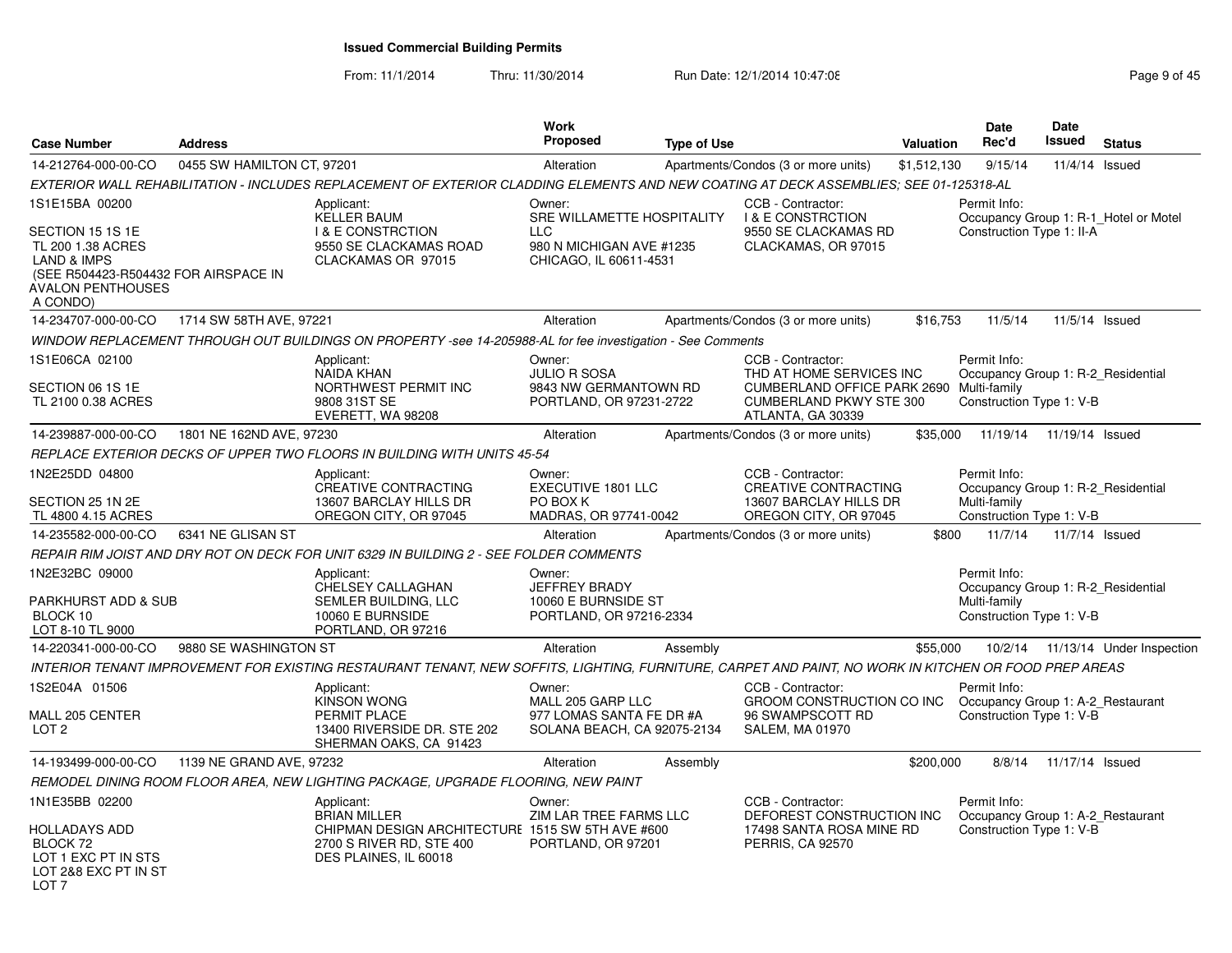From: 11/1/2014Thru: 11/30/2014 Run Date: 12/1/2014 10:47:08 Research 2010 145

| <b>Address</b>  |                                                                                                                    | Work<br><b>Proposed</b>                                                                                                                                                                                                             | <b>Type of Use</b>                                                                        |                                                                                                                                                                                                                                                                                                                                                                                                                                                                                            |                                                                                | Date<br>Rec'd                                                     | <b>Date</b><br><b>Issued</b>                                                             | <b>Status</b>                                                                                                                                                                                                                                                                                                                                                                                                                                                                                                                                                                                                                                                                                                                                                                                                                                                                                                                                                               |
|-----------------|--------------------------------------------------------------------------------------------------------------------|-------------------------------------------------------------------------------------------------------------------------------------------------------------------------------------------------------------------------------------|-------------------------------------------------------------------------------------------|--------------------------------------------------------------------------------------------------------------------------------------------------------------------------------------------------------------------------------------------------------------------------------------------------------------------------------------------------------------------------------------------------------------------------------------------------------------------------------------------|--------------------------------------------------------------------------------|-------------------------------------------------------------------|------------------------------------------------------------------------------------------|-----------------------------------------------------------------------------------------------------------------------------------------------------------------------------------------------------------------------------------------------------------------------------------------------------------------------------------------------------------------------------------------------------------------------------------------------------------------------------------------------------------------------------------------------------------------------------------------------------------------------------------------------------------------------------------------------------------------------------------------------------------------------------------------------------------------------------------------------------------------------------------------------------------------------------------------------------------------------------|
|                 |                                                                                                                    | Alteration                                                                                                                                                                                                                          | Assembly                                                                                  |                                                                                                                                                                                                                                                                                                                                                                                                                                                                                            | \$                                                                             | 11/25/14                                                          | 11/25/14                                                                                 | Issued                                                                                                                                                                                                                                                                                                                                                                                                                                                                                                                                                                                                                                                                                                                                                                                                                                                                                                                                                                      |
|                 |                                                                                                                    |                                                                                                                                                                                                                                     |                                                                                           |                                                                                                                                                                                                                                                                                                                                                                                                                                                                                            |                                                                                |                                                                   |                                                                                          |                                                                                                                                                                                                                                                                                                                                                                                                                                                                                                                                                                                                                                                                                                                                                                                                                                                                                                                                                                             |
|                 | Applicant:<br><b>GARY MENGIS</b><br><b>GARY F MENGIS CONTRACTING</b><br><b>INC</b><br>PO BOX 82336                 | Owner:                                                                                                                                                                                                                              |                                                                                           | CCB - Contractor:<br><b>GARY MENGIS</b><br><b>GARY F MENGIS CONTRACTING</b><br><b>INC</b><br>PO BOX 82336                                                                                                                                                                                                                                                                                                                                                                                  |                                                                                |                                                                   |                                                                                          |                                                                                                                                                                                                                                                                                                                                                                                                                                                                                                                                                                                                                                                                                                                                                                                                                                                                                                                                                                             |
|                 |                                                                                                                    |                                                                                                                                                                                                                                     |                                                                                           |                                                                                                                                                                                                                                                                                                                                                                                                                                                                                            |                                                                                |                                                                   |                                                                                          |                                                                                                                                                                                                                                                                                                                                                                                                                                                                                                                                                                                                                                                                                                                                                                                                                                                                                                                                                                             |
|                 |                                                                                                                    |                                                                                                                                                                                                                                     |                                                                                           |                                                                                                                                                                                                                                                                                                                                                                                                                                                                                            |                                                                                |                                                                   |                                                                                          |                                                                                                                                                                                                                                                                                                                                                                                                                                                                                                                                                                                                                                                                                                                                                                                                                                                                                                                                                                             |
|                 | Applicant:<br><b>GARY MENGIS</b><br><b>GARY F MENGIS CONTRACTING</b><br>INC.<br>PO BOX 82336                       | Owner:                                                                                                                                                                                                                              |                                                                                           | CCB - Contractor:<br><b>GARY MENGIS</b><br><b>GARY F MENGIS CONTRACTING</b><br><b>INC</b><br>PO BOX 82336                                                                                                                                                                                                                                                                                                                                                                                  |                                                                                |                                                                   |                                                                                          |                                                                                                                                                                                                                                                                                                                                                                                                                                                                                                                                                                                                                                                                                                                                                                                                                                                                                                                                                                             |
|                 |                                                                                                                    | Alteration                                                                                                                                                                                                                          |                                                                                           |                                                                                                                                                                                                                                                                                                                                                                                                                                                                                            |                                                                                | 11/5/14                                                           |                                                                                          | 11/5/14 Issued                                                                                                                                                                                                                                                                                                                                                                                                                                                                                                                                                                                                                                                                                                                                                                                                                                                                                                                                                              |
|                 |                                                                                                                    |                                                                                                                                                                                                                                     |                                                                                           |                                                                                                                                                                                                                                                                                                                                                                                                                                                                                            |                                                                                |                                                                   |                                                                                          |                                                                                                                                                                                                                                                                                                                                                                                                                                                                                                                                                                                                                                                                                                                                                                                                                                                                                                                                                                             |
|                 | Applicant:<br><b>JIM BRUNBERG</b><br>MISSISSIPPI STUDIOS LLC<br>3939 N MISSISSIPPI<br>PORTLAND OREGON              | Owner:                                                                                                                                                                                                                              |                                                                                           |                                                                                                                                                                                                                                                                                                                                                                                                                                                                                            |                                                                                |                                                                   |                                                                                          |                                                                                                                                                                                                                                                                                                                                                                                                                                                                                                                                                                                                                                                                                                                                                                                                                                                                                                                                                                             |
| 531 SE 14TH AVE |                                                                                                                    | Alteration                                                                                                                                                                                                                          | Assembly                                                                                  |                                                                                                                                                                                                                                                                                                                                                                                                                                                                                            |                                                                                |                                                                   |                                                                                          |                                                                                                                                                                                                                                                                                                                                                                                                                                                                                                                                                                                                                                                                                                                                                                                                                                                                                                                                                                             |
|                 |                                                                                                                    |                                                                                                                                                                                                                                     |                                                                                           |                                                                                                                                                                                                                                                                                                                                                                                                                                                                                            |                                                                                |                                                                   |                                                                                          |                                                                                                                                                                                                                                                                                                                                                                                                                                                                                                                                                                                                                                                                                                                                                                                                                                                                                                                                                                             |
|                 | Applicant:<br><b>STEVEN EHLBECK</b><br><b>SERA ARCHITECTS</b><br>338 NW 5TH AVE<br>PORTLAND OR 97209               | Owner:                                                                                                                                                                                                                              |                                                                                           | CCB - Contractor:<br><b>BREMIK CONSTRUCTION</b><br>1026 SE STARK ST<br>PORTLAND, OR 97214                                                                                                                                                                                                                                                                                                                                                                                                  |                                                                                |                                                                   |                                                                                          |                                                                                                                                                                                                                                                                                                                                                                                                                                                                                                                                                                                                                                                                                                                                                                                                                                                                                                                                                                             |
|                 |                                                                                                                    | Alteration                                                                                                                                                                                                                          | Assembly                                                                                  |                                                                                                                                                                                                                                                                                                                                                                                                                                                                                            |                                                                                | 10/14/14                                                          | 11/24/14 Issued                                                                          |                                                                                                                                                                                                                                                                                                                                                                                                                                                                                                                                                                                                                                                                                                                                                                                                                                                                                                                                                                             |
|                 |                                                                                                                    |                                                                                                                                                                                                                                     |                                                                                           |                                                                                                                                                                                                                                                                                                                                                                                                                                                                                            |                                                                                |                                                                   |                                                                                          |                                                                                                                                                                                                                                                                                                                                                                                                                                                                                                                                                                                                                                                                                                                                                                                                                                                                                                                                                                             |
|                 | Applicant:<br><b>NEIL LEE</b><br>LEEKA ARCHITECTURE AND<br><b>PLANNING</b><br>2548 SE ANKENY<br>PORTLAND, OR 97214 | Owner:<br>MICHAEL ALLPORT<br>Owner:<br><b>JULIE ALLPORT</b><br>Owner:<br><b>ALLPORT</b><br>PORTLAND, OR 97212                                                                                                                       |                                                                                           | CCB - Contractor:<br>V & A BUILDER LLC                                                                                                                                                                                                                                                                                                                                                                                                                                                     |                                                                                |                                                                   |                                                                                          |                                                                                                                                                                                                                                                                                                                                                                                                                                                                                                                                                                                                                                                                                                                                                                                                                                                                                                                                                                             |
|                 | POTENTIAL ADDITIONAL TAX                                                                                           | 6828 SE HOLGATE BLVD, 97206<br>REVISION TO CHANGE FROM WOODEN PORCH TO CONCRETE PORCH<br>PORTLAND OR 97282-2336<br>6828 SE HOLGATE BLVD, 97206<br>PORTLAND OR 97282-2336<br>3939 N MISSISSIPPI AVE, 97227<br>500 NW 14TH AVE, 97209 | Alteration<br>INSTALL NEW RAMP AND REMOVE EXISTING WINDOW AND INSTALL NEW DOOR AND WINDOW | <b>KERN PARK CHRISTIAN CHURCH</b><br>6828 SE HOLGATE BLVD<br>PORTLAND, OR 97206-3504<br>Assembly<br><b>KERN PARK CHRISTIAN CHURCH</b><br>6828 SE HOLGATE BLVD<br>PORTLAND, OR 97206-3504<br>Assembly<br>MISSISSIPPI STUDIOS LLC<br>3939 N MISSISSIPPI AVE<br>PORTLAND, OR 97227-1162<br>15350 SW SEQUOIA PKWY #300<br>PORTLAND, OR 97224-7175<br>2627 NE THOMPSON ST<br>PORTLAND, OR 97212<br>2627 NE THOMPSON ST<br>PORTLAND, OR 97212<br>KENILWORTH PROPERTIES LL<br>2627 NE THOMPSON ST | PORTLAND OR 97282-2336<br>PORTLAND OR 97282-2336<br>WASHINGTON HIGH SCHOOL LLC | <b>Valuation</b><br>\$22,000<br>\$5.000<br>\$120,000<br>\$174,000 | Permit Info:<br>11/25/14<br>Permit Info:<br>Permit Info:<br>Permit Info:<br>Permit Info: | Occupancy Group 1: U Private<br>Garage\Utility Misc.<br>Construction Type 1: V-A<br>11/25/14 Issued<br>Occupancy Group 1: A-3 Place of Worship<br>Construction Type 1: V-A<br>INTERIOR ONLY-MOVING BAR 90DEGREES AND 6' NORTH MAKING BAR SMALLER, CHANGE OF USE OF LOBBY FROM A2 TO A1, NO CHANGE IN OCC LOAD OR EGRESSSEE FS 14-142405<br>Occupancy Group 1: A-1 Auditorium,<br>theater w/stage<br>Construction Type 1: V-B<br>10/20/14  11/21/14  Issued<br>TI FOR NEW TENANT; SEATING AND RAILING UPGRADES TO EXISTING AUDITORIUM SPACE; NEW STAIRS AND RAILINGS ON THE BALCONY. NEW ACCESSIBLE SEATING WITH ACCESSIBLE UPG<br>Occupancy Group 1: A-1 Auditorium,<br>theater w/stage<br>Construction Type 1: II-A<br>TENANT IMPROVEMENT FOR EXISTING GYM TENANT, DEMO LARGE CYCLING AREA AND CREATE 2 SEPARATE EXERCISE ROOMS, ADD STORAGE SPACE, RECONFIGURE RESTROOMS NO EXTI<br>Occupancy Group 1: B_Bank, Off.,<br>Med.Off., Pub.Bldg.<br>Construction Type 1: III-B |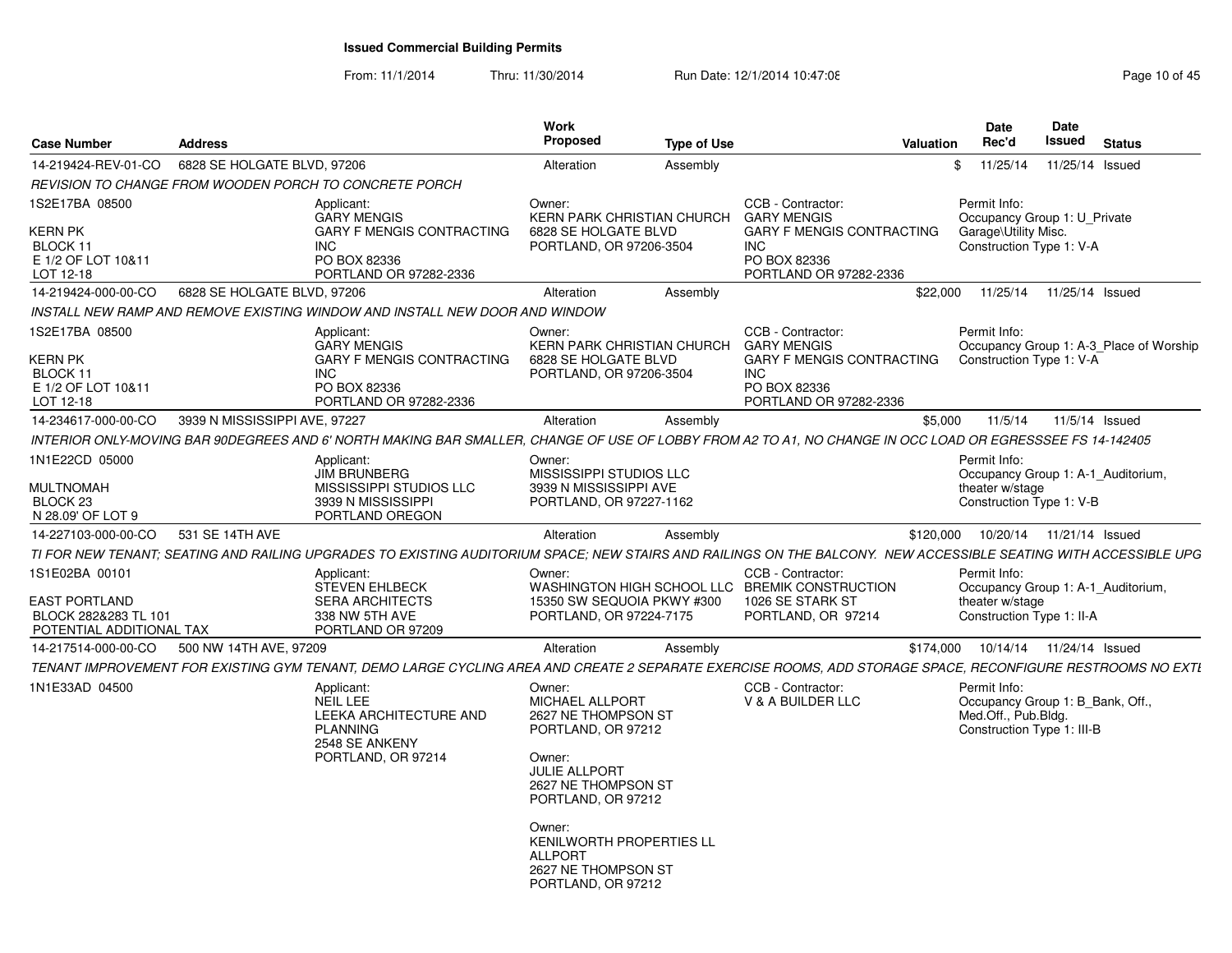From: 11/1/2014Thru: 11/30/2014 Run Date: 12/1/2014 10:47:08 Research 2010 11:05:00

| <b>Case Number</b>                          | <b>Address</b>                                          |                                                                                                                                                               | <b>Work</b><br><b>Proposed</b>                                                                     | <b>Type of Use</b> |                                                                                                                                         | <b>Valuation</b> | <b>Date</b><br>Rec'd                                                          | Date<br>Issued  | <b>Status</b>                                                                       |
|---------------------------------------------|---------------------------------------------------------|---------------------------------------------------------------------------------------------------------------------------------------------------------------|----------------------------------------------------------------------------------------------------|--------------------|-----------------------------------------------------------------------------------------------------------------------------------------|------------------|-------------------------------------------------------------------------------|-----------------|-------------------------------------------------------------------------------------|
| 13-200004-REV-04-CO                         | 160 NE M L KING BLVD - Unit MAIN, 97232                 |                                                                                                                                                               | Alteration                                                                                         | Assembly           |                                                                                                                                         | \$3,000          | 11/12/14                                                                      | 11/12/14 Issued |                                                                                     |
|                                             |                                                         | VALUE ADDED REVISION TO ADD SAMPELING VAULT TIED INTO EXISTING SANITARY OUTLET. FOR TI PERMIT 14-205128CO                                                     |                                                                                                    |                    |                                                                                                                                         |                  |                                                                               |                 |                                                                                     |
| 1N1E35CB 03600                              |                                                         | Applicant:<br><b>NICK BYERS</b><br><b>HENNEBERY EDDY ARCHITECTS</b><br>921 SW WASHINGTON, Ste. 250<br>Portland, OR 97205                                      | Owner:<br><b>STARK'S GRAND AVENUE</b><br><b>PROPERTY</b><br>107 NE GRAND AVE<br>PORTLAND, OR 97232 |                    | CCB - Contractor:<br><b>BROCKAMP &amp; JAEGER INC</b><br>15796 S BOARDWALK ST<br>OREGON CITY, OR 970451196                              |                  | Permit Info:<br>Station<br>Construction Type 1: III-B                         |                 | Occupancy Group 1: M Store, Service<br>Construction Type 2 (formerly Type 1): III-B |
|                                             |                                                         |                                                                                                                                                               | Owner:<br><b>INVESTMENTS LLC</b><br>107 NE GRAND AVE<br>PORTLAND, OR 97232                         |                    |                                                                                                                                         |                  |                                                                               |                 |                                                                                     |
| 14-230353-000-00-CO                         | 10075 SW BARBUR BLVD, 97219                             |                                                                                                                                                               | Alteration                                                                                         | Assembly           |                                                                                                                                         | \$15,000         | 11/21/14                                                                      | 11/21/14 Issued |                                                                                     |
|                                             |                                                         | NEW TI FOR A-2 RESTAURANT, ALTERATION TO COMMERCIAL KITCHEN, NEW WALLS FOR SEPARATE DINING AREA, OPEN SEATING AREA, RESTROOMS EXISTING.                       |                                                                                                    |                    |                                                                                                                                         |                  |                                                                               |                 |                                                                                     |
| 1S1E30DA 05300                              |                                                         | Applicant:<br><b>BARRY EASTWOOD</b>                                                                                                                           | Owner:<br>CAPITOL LA NOUE LLC                                                                      |                    | CCB - Contractor:<br>ARELLANOS                                                                                                          |                  | Permit Info:<br>Occupancy Group 1: A-2_Restaurant                             |                 |                                                                                     |
| SECTION 30 1S 1E<br>TL 5300 1.29 ACRES      |                                                         | <b>BARRY EASTWOOD &amp; ASSOC</b><br>9230 N SAINT LOUIS AVE<br>PORTLAND OR 97203                                                                              | 1501 SW TAYLOR ST #100<br>PORTLAND, OR 97205                                                       |                    | PO BOX 2225<br>WILSONVILLE OR 97070                                                                                                     |                  | Construction Type 1: V-B                                                      |                 |                                                                                     |
|                                             |                                                         |                                                                                                                                                               | Owner:<br>CAPITOL DOWNS LLC<br>1501 SW TAYLOR ST #100<br>PORTLAND, OR 97205                        |                    |                                                                                                                                         |                  |                                                                               |                 |                                                                                     |
| 14-165091-000-00-CO                         | 2218 NE 82ND AVE, 97220                                 |                                                                                                                                                               | Alteration                                                                                         | Assembly           |                                                                                                                                         | \$15,000         | 7/8/14                                                                        | 11/21/14 Issued |                                                                                     |
|                                             |                                                         | PARTIAL CHANGE OF OCCUPANCY: CONVERT STORAGE ROOM TO RESTAURANT: NEW TABLE LAYOUT                                                                             |                                                                                                    |                    |                                                                                                                                         |                  |                                                                               |                 |                                                                                     |
| 1N2E28CB 12700                              |                                                         | Applicant:<br>PHONG TRAN<br>2218 NE 82ND AVE<br>PORTLAND, OR 97220                                                                                            | Owner:<br><b>VCG AND ASSOCIATES LLC</b><br>11099 NE FREMONT ST<br>PORTLAND, OR 97220-2624          |                    |                                                                                                                                         |                  | Permit Info:<br>Occupancy Group 1: A-2 Restaurant<br>Construction Type 1: V-B |                 |                                                                                     |
| 14-203649-000-00-CO                         | 3262 NE BROADWAY, 97232                                 |                                                                                                                                                               | Alteration                                                                                         | Assembly           |                                                                                                                                         | \$260,000        | 8/25/14                                                                       |                 | 11/14/14 Under Inspection                                                           |
|                                             | TI FOR FIRST TIME TENANT - BUILD OUT FOR NEW RESTAURANT |                                                                                                                                                               |                                                                                                    |                    |                                                                                                                                         |                  |                                                                               |                 |                                                                                     |
| 1N1E25CD 11900                              |                                                         | Applicant:<br><b>CRYSTAL EDWARDS</b><br><b>WESTERN DESIGN GROUP</b><br>2300 EAST THIRD LOOP STE 110<br>VANCOUVER, WA 98661                                    |                                                                                                    |                    | CCB - Contractor:<br>Kevin Moisan<br><b>WESTERN CONSTRUCTION</b><br><b>SERVICES</b><br>2300 EAST THIRD LOOP #110<br>VANCOUVER, WA 98661 |                  | Permit Info:<br>Occupancy Group 1: A-2 Restaurant<br>Construction Type 1: I-A |                 |                                                                                     |
| 14-240514-000-00-CO                         | 2738 SE 82ND AVE, 97266                                 |                                                                                                                                                               | Alteration                                                                                         | <b>Business</b>    |                                                                                                                                         | \$3,850          | 11/21/14  11/21/14  Issued                                                    |                 |                                                                                     |
|                                             |                                                         | TENANT IMPROVEMENT FOR NEW OFFICE TENANT ON 2ND FLOOR OF BUILDING B (SOUTH BUILDING). BUILD NEW WALLS TO CREATE OFFICE SPACE AND DEMO WALLS IN WORK ROOM AREA |                                                                                                    |                    |                                                                                                                                         |                  |                                                                               |                 |                                                                                     |
| 1S2E09BB 04800                              |                                                         | Applicant:<br><b>US PAINTING INC</b>                                                                                                                          | Owner:<br>WING MING MARKET INC                                                                     |                    | CCB - Contractor:<br>US PAINTING INC                                                                                                    |                  | Permit Info:<br>Occupancy Group 1: B_Bank, Off.,                              |                 |                                                                                     |
| ANNABERG<br>BLOCK 4<br>LOT 5&8 EXC PT IN ST |                                                         | 785 SE 11TH AVE<br>HILLSBORO, OR 97123                                                                                                                        | 2738 SE 82ND AVE #101<br>PORTLAND, OR 97266                                                        |                    | 785 SE 11TH AVE<br>HILLSBORO, OR 97123                                                                                                  |                  | Med.Off., Pub.Bldg.<br>Construction Type 1: V-B                               |                 |                                                                                     |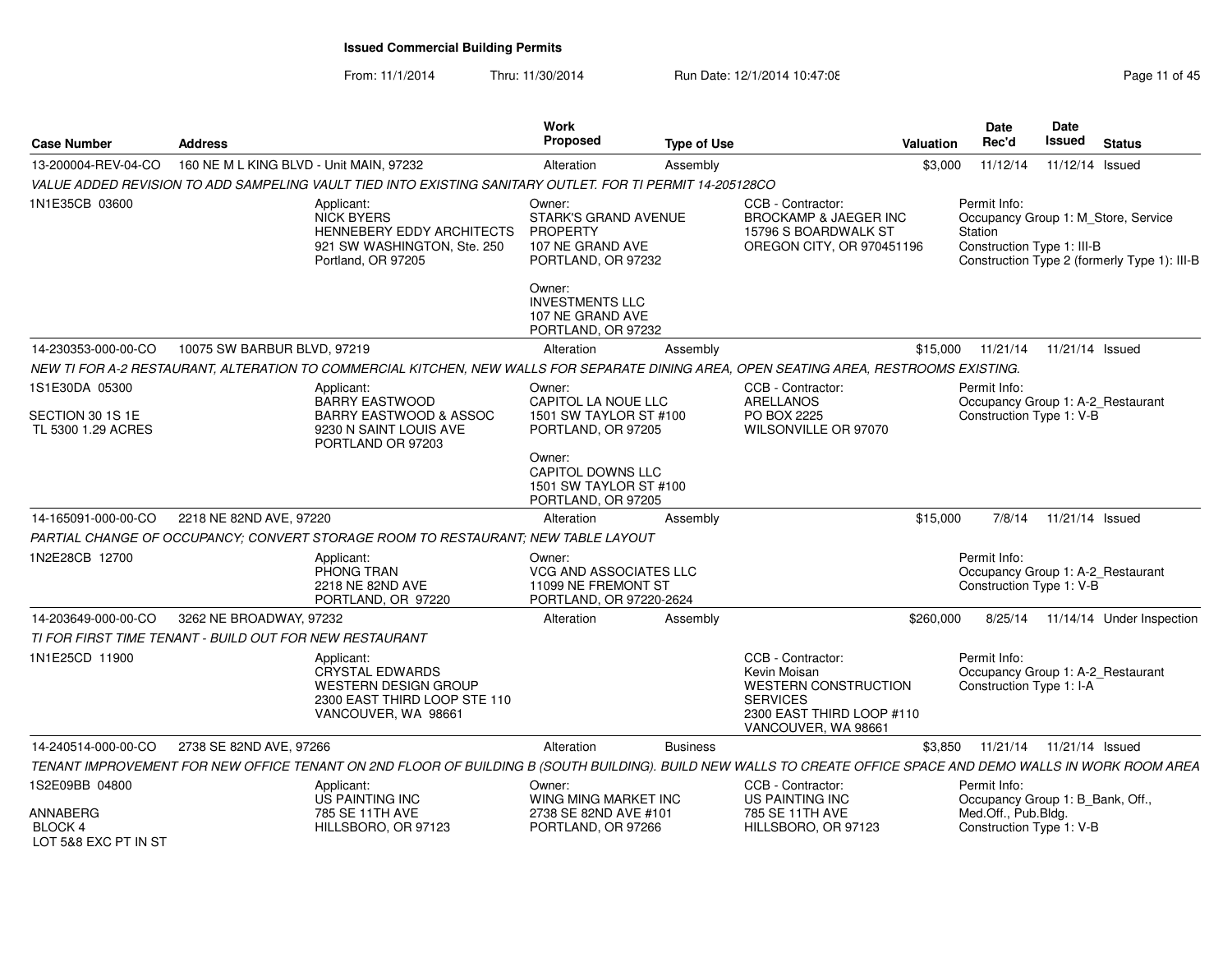From: 11/1/2014

Thru: 11/30/2014 Run Date: 12/1/2014 10:47:08 Research 2010 12:06 Page 12:0f 45

| 7238 SE FOSTER RD, 97206<br>14-142955-REV-02-CO<br>11/24/14 Issued<br>Alteration<br>\$6,000<br>11/24/14<br><b>Business</b><br>VALUE ADDED REVISION TO ADD GREASE TRAP INTERCEPTOR TO SERVICE FOOD CARTS ON SITE See info tab for notes. bretth<br>1S2E17AC 05200<br>CCB - Contractor:<br>Owner:<br>Permit Info:<br>Applicant:<br><b>BREMIK CONSTRUCTION</b><br><b>LISA MCCLELLAN</b><br>PORTLAND CITY OF (PORTLAND<br>Occupancy Group 1: B_Bank, Off.,<br>Med.Off., Pub.Bldg.<br>SCOTT EDWARDS ARCHITECTURI 222 NW 5TH AVE<br>1026 SE STARK ST<br>INC PT VAC ALLEY LOT 7-10&29 EXC PT IN ST 1630 SW MORRISON ST #210<br>Construction Type 1: V-B<br>PORTLAND, OR 97209-3812<br>PORTLAND, OR 97214<br>LOT 6&30 EXC PT IN ST<br>PORTLAND OR 97205<br>INC PT VAC ALLEY LOT 31<br>Owner:<br><b>DEVELOPMENT</b><br>COMMISSION(LEASED<br>222 NW 5TH AVE<br>PORTLAND, OR 97209-3812<br>Owner:<br>PORTLAND MERCADO LLC<br>222 NW 5TH AVE<br>PORTLAND, OR 97209-3812<br>3278 NE BROADWAY, 97232<br>\$7,500<br>11/24/14 Issued<br>14-239198-000-00-CO<br><b>Business</b><br>11/24/14<br>Alteration<br>1N1E25CD 11900<br>CCB - Contractor:<br>Permit Info:<br>Applicant:<br>Owner:<br><b>TOM MITCHELL</b><br><b>MICHAEL BOEHM</b><br><b>GRANT PARK VILLAGE LLC</b><br>Occupancy Group 1: M Store, Service<br>URBAN RESOURCES INC<br>1015 NW 11TH AVE<br>WALSH CONSTRUCTION CO<br>Station<br>1807 NW VAUGHN #4<br>2905 SW 1ST AV<br>PORTLAND, OR 97209-3496<br>Construction Type 1: I-B<br>PORTLAND, OR 97209<br>PORTLAND, OR 97201<br>6637 SE MILWAUKIE AVE, 97202<br>14-241787-000-00-CO<br><b>Business</b><br>\$5.000<br>11/24/14  11/24/14  Issued<br>Alteration<br>REMOVE EXISTING GARAGE AND BREEZEWAY ATTACHED TO BUILDING AT SOUTH ELEVATION. REMOVE COVERED PORTICO AT WEST ELEVATION.  REMOVE ALL DEBRIS.<br>1S1E23AB 14600<br>Owner:<br>CCB - Contractor:<br>Applicant:<br><b>ROB HUMPHREY</b><br>MORTON CONSTRUCTION LLC<br><b>CLAYBOURNE COMMONS LLC</b><br>CITY VIEW PK ADD & NO 2<br><b>FASTER PERMITS</b><br>6637 SE MILWAUKIE AVE<br>6637 SE MILWAUKIE AVE # 201<br>BLOCK <sub>3</sub><br>14334 NW EAGLERIDGE LANE<br>PORTLAND, OR 97202-5658<br>PORTLAND, OR 97202<br>LOT 1&2<br>PORTLAND, OR 97229<br>E 50' OF LOT 7&8<br>531 SE 14TH AVE<br>10/20/14  11/25/14  Issued<br>14-227049-000-00-CO<br>Alteration<br><b>Business</b><br>\$200,000<br>TENANT IMPROVEMENT FOR NEW FIRST TIME TENANT, ADD WALLS TO CREATE OFFICES AND BREAKROOM. SEE 13-211631 CO FOR SHELL PERMIT.<br>1S1E02BA 00101<br>Owner:<br>CCB - Contractor:<br>Permit Info:<br>Applicant:<br><b>ANNE KAREL</b><br>WASHINGTON HIGH SCHOOL LLC<br><b>BREMIK CONSTRUCTION</b><br>Occupancy Group 1: B_Bank, Off.,<br>Med.Off., Pub.Bldg.<br><b>EAST PORTLAND</b><br>FFA ARCHITECTURE AND<br>15350 SW SEQUOIA PKWY #300<br>1026 SE STARK ST<br><b>INTERIORS</b><br>PORTLAND, OR 97224-7175<br>Construction Type 1: II-A<br>BLOCK 282&283 TL 101<br>PORTLAND, OR 97214<br>POTENTIAL ADDITIONAL TAX<br>520 SW YAMHILL ST, SUITE 900 | <b>Case Number</b> | <b>Address</b> |                    | <b>Work</b><br>Proposed | <b>Type of Use</b> | Valuation | Date<br>Rec'd | Date<br><b>Issued</b> | <b>Status</b> |
|-------------------------------------------------------------------------------------------------------------------------------------------------------------------------------------------------------------------------------------------------------------------------------------------------------------------------------------------------------------------------------------------------------------------------------------------------------------------------------------------------------------------------------------------------------------------------------------------------------------------------------------------------------------------------------------------------------------------------------------------------------------------------------------------------------------------------------------------------------------------------------------------------------------------------------------------------------------------------------------------------------------------------------------------------------------------------------------------------------------------------------------------------------------------------------------------------------------------------------------------------------------------------------------------------------------------------------------------------------------------------------------------------------------------------------------------------------------------------------------------------------------------------------------------------------------------------------------------------------------------------------------------------------------------------------------------------------------------------------------------------------------------------------------------------------------------------------------------------------------------------------------------------------------------------------------------------------------------------------------------------------------------------------------------------------------------------------------------------------------------------------------------------------------------------------------------------------------------------------------------------------------------------------------------------------------------------------------------------------------------------------------------------------------------------------------------------------------------------------------------------------------------------------------------------------------------------------------------------------------------------------------------------------------------------------------------------------------------------------------------------------------------------------------------------------------------------------------------------------------------------------------------------------------------------------------------------------------------------------------------------------|--------------------|----------------|--------------------|-------------------------|--------------------|-----------|---------------|-----------------------|---------------|
|                                                                                                                                                                                                                                                                                                                                                                                                                                                                                                                                                                                                                                                                                                                                                                                                                                                                                                                                                                                                                                                                                                                                                                                                                                                                                                                                                                                                                                                                                                                                                                                                                                                                                                                                                                                                                                                                                                                                                                                                                                                                                                                                                                                                                                                                                                                                                                                                                                                                                                                                                                                                                                                                                                                                                                                                                                                                                                                                                                                                       |                    |                |                    |                         |                    |           |               |                       |               |
| ANNA MARIE PK<br>THIS PERMIT IS TO CONSTRUCT METAL STUD DEMISING WALL AND POUR 4" SLAB ON GRADE CONCRETE FLOOR, LANDING AND STAIRS. No occupancy this permit - see TI permit.*TENANT IMPRO                                                                                                                                                                                                                                                                                                                                                                                                                                                                                                                                                                                                                                                                                                                                                                                                                                                                                                                                                                                                                                                                                                                                                                                                                                                                                                                                                                                                                                                                                                                                                                                                                                                                                                                                                                                                                                                                                                                                                                                                                                                                                                                                                                                                                                                                                                                                                                                                                                                                                                                                                                                                                                                                                                                                                                                                            |                    |                |                    |                         |                    |           |               |                       |               |
|                                                                                                                                                                                                                                                                                                                                                                                                                                                                                                                                                                                                                                                                                                                                                                                                                                                                                                                                                                                                                                                                                                                                                                                                                                                                                                                                                                                                                                                                                                                                                                                                                                                                                                                                                                                                                                                                                                                                                                                                                                                                                                                                                                                                                                                                                                                                                                                                                                                                                                                                                                                                                                                                                                                                                                                                                                                                                                                                                                                                       |                    |                |                    |                         |                    |           |               |                       |               |
|                                                                                                                                                                                                                                                                                                                                                                                                                                                                                                                                                                                                                                                                                                                                                                                                                                                                                                                                                                                                                                                                                                                                                                                                                                                                                                                                                                                                                                                                                                                                                                                                                                                                                                                                                                                                                                                                                                                                                                                                                                                                                                                                                                                                                                                                                                                                                                                                                                                                                                                                                                                                                                                                                                                                                                                                                                                                                                                                                                                                       |                    |                |                    |                         |                    |           |               |                       |               |
|                                                                                                                                                                                                                                                                                                                                                                                                                                                                                                                                                                                                                                                                                                                                                                                                                                                                                                                                                                                                                                                                                                                                                                                                                                                                                                                                                                                                                                                                                                                                                                                                                                                                                                                                                                                                                                                                                                                                                                                                                                                                                                                                                                                                                                                                                                                                                                                                                                                                                                                                                                                                                                                                                                                                                                                                                                                                                                                                                                                                       |                    |                |                    |                         |                    |           |               |                       |               |
|                                                                                                                                                                                                                                                                                                                                                                                                                                                                                                                                                                                                                                                                                                                                                                                                                                                                                                                                                                                                                                                                                                                                                                                                                                                                                                                                                                                                                                                                                                                                                                                                                                                                                                                                                                                                                                                                                                                                                                                                                                                                                                                                                                                                                                                                                                                                                                                                                                                                                                                                                                                                                                                                                                                                                                                                                                                                                                                                                                                                       |                    |                |                    |                         |                    |           |               |                       |               |
|                                                                                                                                                                                                                                                                                                                                                                                                                                                                                                                                                                                                                                                                                                                                                                                                                                                                                                                                                                                                                                                                                                                                                                                                                                                                                                                                                                                                                                                                                                                                                                                                                                                                                                                                                                                                                                                                                                                                                                                                                                                                                                                                                                                                                                                                                                                                                                                                                                                                                                                                                                                                                                                                                                                                                                                                                                                                                                                                                                                                       |                    |                |                    |                         |                    |           |               |                       |               |
|                                                                                                                                                                                                                                                                                                                                                                                                                                                                                                                                                                                                                                                                                                                                                                                                                                                                                                                                                                                                                                                                                                                                                                                                                                                                                                                                                                                                                                                                                                                                                                                                                                                                                                                                                                                                                                                                                                                                                                                                                                                                                                                                                                                                                                                                                                                                                                                                                                                                                                                                                                                                                                                                                                                                                                                                                                                                                                                                                                                                       |                    |                |                    |                         |                    |           |               |                       |               |
|                                                                                                                                                                                                                                                                                                                                                                                                                                                                                                                                                                                                                                                                                                                                                                                                                                                                                                                                                                                                                                                                                                                                                                                                                                                                                                                                                                                                                                                                                                                                                                                                                                                                                                                                                                                                                                                                                                                                                                                                                                                                                                                                                                                                                                                                                                                                                                                                                                                                                                                                                                                                                                                                                                                                                                                                                                                                                                                                                                                                       |                    |                |                    |                         |                    |           |               |                       |               |
|                                                                                                                                                                                                                                                                                                                                                                                                                                                                                                                                                                                                                                                                                                                                                                                                                                                                                                                                                                                                                                                                                                                                                                                                                                                                                                                                                                                                                                                                                                                                                                                                                                                                                                                                                                                                                                                                                                                                                                                                                                                                                                                                                                                                                                                                                                                                                                                                                                                                                                                                                                                                                                                                                                                                                                                                                                                                                                                                                                                                       |                    |                |                    |                         |                    |           |               |                       |               |
|                                                                                                                                                                                                                                                                                                                                                                                                                                                                                                                                                                                                                                                                                                                                                                                                                                                                                                                                                                                                                                                                                                                                                                                                                                                                                                                                                                                                                                                                                                                                                                                                                                                                                                                                                                                                                                                                                                                                                                                                                                                                                                                                                                                                                                                                                                                                                                                                                                                                                                                                                                                                                                                                                                                                                                                                                                                                                                                                                                                                       |                    |                |                    |                         |                    |           |               |                       |               |
|                                                                                                                                                                                                                                                                                                                                                                                                                                                                                                                                                                                                                                                                                                                                                                                                                                                                                                                                                                                                                                                                                                                                                                                                                                                                                                                                                                                                                                                                                                                                                                                                                                                                                                                                                                                                                                                                                                                                                                                                                                                                                                                                                                                                                                                                                                                                                                                                                                                                                                                                                                                                                                                                                                                                                                                                                                                                                                                                                                                                       |                    |                |                    |                         |                    |           |               |                       |               |
|                                                                                                                                                                                                                                                                                                                                                                                                                                                                                                                                                                                                                                                                                                                                                                                                                                                                                                                                                                                                                                                                                                                                                                                                                                                                                                                                                                                                                                                                                                                                                                                                                                                                                                                                                                                                                                                                                                                                                                                                                                                                                                                                                                                                                                                                                                                                                                                                                                                                                                                                                                                                                                                                                                                                                                                                                                                                                                                                                                                                       |                    |                |                    |                         |                    |           |               |                       |               |
|                                                                                                                                                                                                                                                                                                                                                                                                                                                                                                                                                                                                                                                                                                                                                                                                                                                                                                                                                                                                                                                                                                                                                                                                                                                                                                                                                                                                                                                                                                                                                                                                                                                                                                                                                                                                                                                                                                                                                                                                                                                                                                                                                                                                                                                                                                                                                                                                                                                                                                                                                                                                                                                                                                                                                                                                                                                                                                                                                                                                       |                    |                |                    |                         |                    |           |               |                       |               |
|                                                                                                                                                                                                                                                                                                                                                                                                                                                                                                                                                                                                                                                                                                                                                                                                                                                                                                                                                                                                                                                                                                                                                                                                                                                                                                                                                                                                                                                                                                                                                                                                                                                                                                                                                                                                                                                                                                                                                                                                                                                                                                                                                                                                                                                                                                                                                                                                                                                                                                                                                                                                                                                                                                                                                                                                                                                                                                                                                                                                       |                    |                | PORTLAND, OR 97204 |                         |                    |           |               |                       |               |
| 4120 SW MOODY AVE<br>14-224216-000-00-CO<br><b>Business</b><br>\$45,800<br>11/25/14  11/25/14  Issued<br>Alteration                                                                                                                                                                                                                                                                                                                                                                                                                                                                                                                                                                                                                                                                                                                                                                                                                                                                                                                                                                                                                                                                                                                                                                                                                                                                                                                                                                                                                                                                                                                                                                                                                                                                                                                                                                                                                                                                                                                                                                                                                                                                                                                                                                                                                                                                                                                                                                                                                                                                                                                                                                                                                                                                                                                                                                                                                                                                                   |                    |                |                    |                         |                    |           |               |                       |               |
| TI FOR NEW TENANT: ADD NON BEARING WALLS AND ADD NEW FULL HEIGHT PARTITION WALLS TO CREATE WAITING AREA AND RECEPTION AREA: NEW BREAK ROOM                                                                                                                                                                                                                                                                                                                                                                                                                                                                                                                                                                                                                                                                                                                                                                                                                                                                                                                                                                                                                                                                                                                                                                                                                                                                                                                                                                                                                                                                                                                                                                                                                                                                                                                                                                                                                                                                                                                                                                                                                                                                                                                                                                                                                                                                                                                                                                                                                                                                                                                                                                                                                                                                                                                                                                                                                                                            |                    |                |                    |                         |                    |           |               |                       |               |
| 1S1E10DC 00102<br>CCB - Contractor:<br>Permit Info:<br><b>HORIZON RETAIL</b><br>Occupancy Group 1: B Bank, Off.,<br>Med.Off., Pub.Bldg.<br><b>CONSTRUCTION INC</b><br>1458 HORIZON BLVD<br>Construction Type 1: I-A<br><b>RACINE, WI 53406</b>                                                                                                                                                                                                                                                                                                                                                                                                                                                                                                                                                                                                                                                                                                                                                                                                                                                                                                                                                                                                                                                                                                                                                                                                                                                                                                                                                                                                                                                                                                                                                                                                                                                                                                                                                                                                                                                                                                                                                                                                                                                                                                                                                                                                                                                                                                                                                                                                                                                                                                                                                                                                                                                                                                                                                        |                    |                |                    |                         |                    |           |               |                       |               |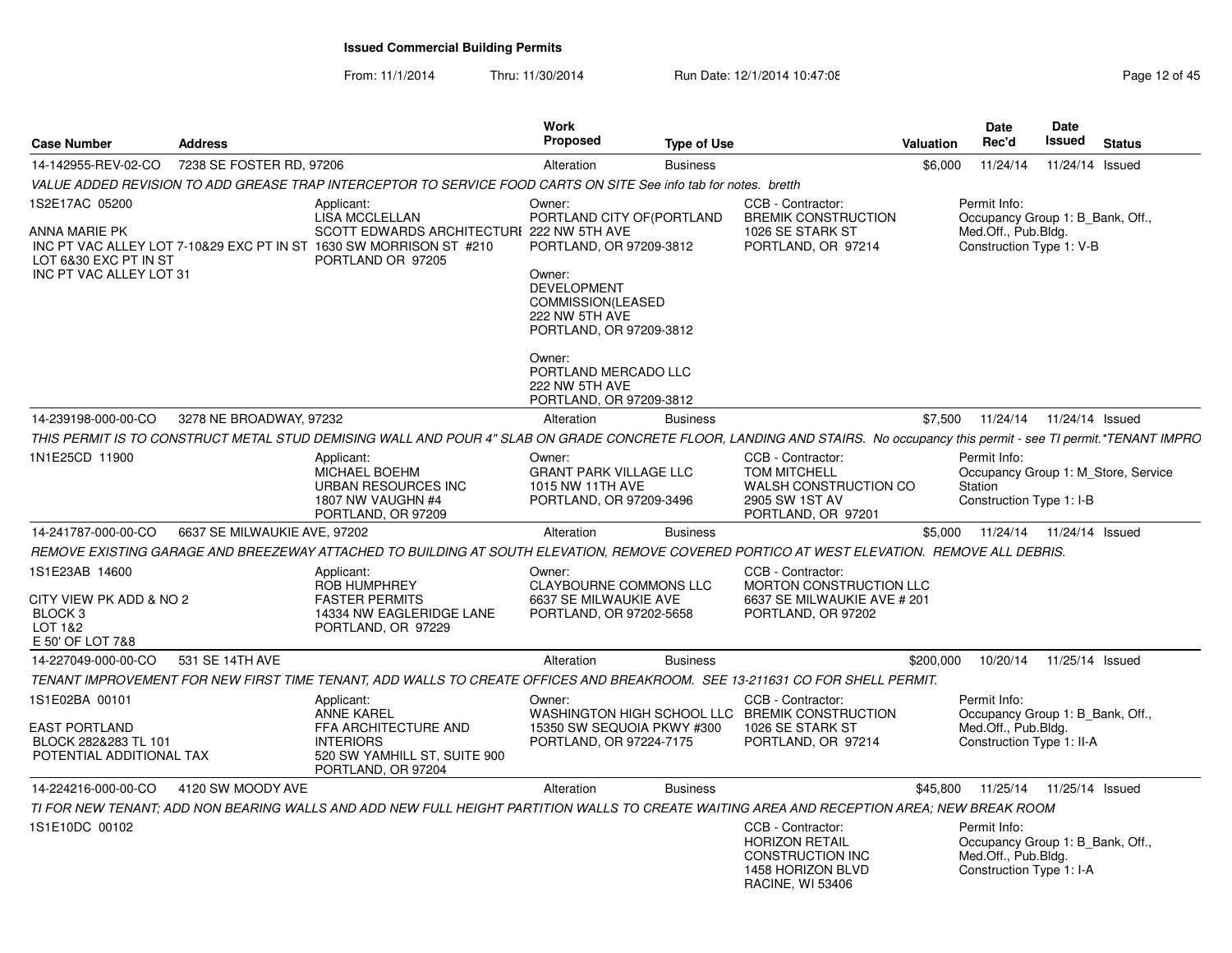From: 11/1/2014Thru: 11/30/2014 Run Date: 12/1/2014 10:47:08 Research 2010 Rage 13 of 45

| <b>Case Number</b>                                                                                                       | <b>Address</b>                |                                                                                                                                                               | Work<br>Proposed                                                                      | <b>Type of Use</b> |                                                                                                                            | <b>Valuation</b> | Date<br>Rec'd                                                                                         | <b>Date</b><br>Issued | <b>Status</b>                       |
|--------------------------------------------------------------------------------------------------------------------------|-------------------------------|---------------------------------------------------------------------------------------------------------------------------------------------------------------|---------------------------------------------------------------------------------------|--------------------|----------------------------------------------------------------------------------------------------------------------------|------------------|-------------------------------------------------------------------------------------------------------|-----------------------|-------------------------------------|
| 14-237693-000-00-CO                                                                                                      | 420 NW 9TH AVE, 97209         |                                                                                                                                                               | Alteration                                                                            | <b>Business</b>    |                                                                                                                            | \$2,100          | 11/26/14                                                                                              | 11/26/14 Issued       |                                     |
|                                                                                                                          |                               | REPAIR PORTION OF CMU BLOCK WALL THAT WAS DAMAGED BY VEHICLE IMPACT                                                                                           |                                                                                       |                    |                                                                                                                            |                  |                                                                                                       |                       |                                     |
| 1N1E34CB 01600<br><b>COUCHS ADD</b><br>BLOCK 60<br>N 1/2 OF LOT 3<br>LOT 6                                               |                               | Applicant:<br>LORENTZ BRUUN CO INC<br>3611 SE 20TH ST, STE 300<br>PORTLAND OR 97202                                                                           | Owner:<br>410 BUILDING LLC<br>8309 N BURRAGE AVE<br>PORTLAND, OR 97217-6317           |                    | CCB - Contractor:<br>LORENTZ BRUUN CO INC<br>3611 SE 20TH ST, STE 300<br>PORTLAND OR 97202                                 |                  | Permit Info:<br>Station<br>Construction Type 1: V-B                                                   |                       | Occupancy Group 1: M_Store, Service |
| 14-217862-REV-01-CO                                                                                                      | 1320 SW BROADWAY, 97201       |                                                                                                                                                               | Alteration                                                                            | <b>Business</b>    |                                                                                                                            | \$30,000         | 11/26/14                                                                                              | 11/26/14 Issued       |                                     |
|                                                                                                                          |                               | ADDED VALUE REVISION TO INCLUDE PARTIAL INTERIOR DEMOLITION OF 5TH FLOOR                                                                                      |                                                                                       |                    |                                                                                                                            |                  |                                                                                                       |                       |                                     |
| 1S1E03BC 02000<br>PORTLAND<br>BLOCK 185<br><b>LAND &amp; IMPS</b><br>SEE R646213 (R667718941) FOR MACH &<br><b>EQUIP</b> |                               | Applicant:<br><b>GEOFF MILLER</b><br>FORTIS CONSTRUCTION<br>1705 SW TAYLOR ST, SUITE 200<br>PORTLAND, OR 97205                                                | Owner:<br>1320 BROADWAY LLC<br>1425 4TH AVE #500<br>SEATTLE, WA 98101-2264            |                    | CCB - Contractor:<br><b>FORTIS CONSTRUCTION</b><br>1705 SW TAYLOR ST SUITE 200<br>PORTLAND, OR 97205                       |                  | Permit Info:<br>Occupancy Group 1: B Bank, Off.,<br>Med.Off., Pub.Bldg.<br>Construction Type 1: I-A   |                       |                                     |
| 14-202308-REV-01-CO 3530 N VANCOUVER AVE, 97227                                                                          |                               |                                                                                                                                                               | Alteration                                                                            | <b>Business</b>    |                                                                                                                            |                  | \$11/26/14                                                                                            | 11/26/14 Issued       |                                     |
| REVISION TO ELIMINATE BATHROOM ON THE GROUND FLOOR                                                                       |                               |                                                                                                                                                               |                                                                                       |                    |                                                                                                                            |                  |                                                                                                       |                       |                                     |
| 1N1E22DC 14300<br><b>ALBINA HMSTD</b><br>BLOCK 30<br>LOT 11&12                                                           |                               | Applicant:<br>Tali Ovadia<br>The Whole Bowl<br>8026 SE Morrison Street<br>Portland OR 97215                                                                   | Owner:<br><b>DECO DINER LLC</b><br>5229 NE M L KING BLVD<br>PORTLAND, OR 97211        |                    | CCB - Contractor:<br><b>KAISER GROUP LLC</b><br>5229 NE M L KING JR BLVD, STE<br>101<br>PORTLAND OR 97211                  |                  | Permit Info:<br>Occupancy Group 1: B_Bank, Off.,<br>Med.Off., Pub.Bldg.<br>Construction Type 1: III-A |                       |                                     |
| 14-223160-000-00-CO                                                                                                      | 5000 N WILLAMETTE BLVD, 97217 |                                                                                                                                                               | Alteration                                                                            | <b>Business</b>    |                                                                                                                            | \$86,525         | 11/3/14                                                                                               |                       | 11/3/14 Under Inspection            |
|                                                                                                                          |                               | REMODEL ROOM WITH OPEN OFFICE AREA, TWO PRIVATE OFFICES AND ONE CONFERENCE ROOM INTO TWO 45 PERSON CLASSROOMS                                                 |                                                                                       |                    |                                                                                                                            |                  |                                                                                                       |                       |                                     |
| 1N1E18A 00100<br>SECTION 18 1N 1E<br>TL 100 80.73 ACRES                                                                  |                               | Applicant:<br><b>TOM BYRNE</b><br>SODERSTROM ARCHITECTS P C<br>1200 NW NAITO PARKWAY, STE<br>410<br>PORTLAND OR 97209                                         | Owner:<br>UNIVERSITY OF PORTLAND<br>5000 N WILLAMETTE BLVD<br>PORTLAND, OR 97203-5798 |                    | CCB - Contractor:<br><b>LARRY KENNEBECK</b><br><b>TODD CONSTRUCTION INC</b><br>PO BOX 949<br><b>TUALATIN, OR 970620949</b> |                  | Permit Info:<br>Occupancy Group 1: B_Bank, Off.,<br>Med.Off., Pub.Bldg.<br>Construction Type 1: II-A  |                       |                                     |
| 13-236626-REV-04-CO                                                                                                      | 1414 SE 82ND AVE, 97216       |                                                                                                                                                               | Alteration                                                                            | <b>Business</b>    |                                                                                                                            | \$2,294          | 11/3/14                                                                                               |                       | 11/3/14 Issued                      |
|                                                                                                                          |                               | REVISION TO REVISE FROM CMU WALLS TO TWO CEDAR WALLS AND BEAM & POST ADJACENT TO THE BUILDING. FOR THE NEW TRASH ENCLOSURE. [[UNDER 120 SQUARE FEET TRASH EN( |                                                                                       |                    |                                                                                                                            |                  |                                                                                                       |                       |                                     |
| 1S2E04BC 10400<br>SOUTH FAIRLAWN<br>BLOCK <sub>3</sub><br>LOT 4-6<br>LOT 7 EXC PT IN ST<br>LOT 10&11                     |                               | Applicant:<br><b>JEM CHEN</b><br>3044 SE 115TH AVE<br>PORTLAND, OR 97266                                                                                      | Owner:<br><b>ZHI QIANG ZHANG</b><br>110 SE 82ND AVE<br>PORTLAND, OR 97216             |                    | CCB - Contractor:<br>kenneth kwong<br>SUNSTONE HOMES<br>4835 COMMERCIAL ST. SE<br>SALEM, OR 97302                          |                  | Permit Info:<br>Occupancy Group 1: U_Private<br>Garage\Utility Misc.<br>Construction Type 1: V-B      |                       |                                     |
| 14-222441-REV-02-CO                                                                                                      | 4214 N MISSISSIPPI AVE, 97217 |                                                                                                                                                               | Alteration                                                                            | <b>Business</b>    |                                                                                                                            |                  | $\mathfrak{S}$<br>11/3/14                                                                             |                       | 11/3/14 Issued                      |
|                                                                                                                          |                               | REVISION TO CLARIFY ATTACHMENT METHOD FOR WALK-IN COOLER                                                                                                      |                                                                                       |                    |                                                                                                                            |                  |                                                                                                       |                       |                                     |
| 1N1E22CA 07100                                                                                                           |                               | Applicant:<br><b>JULIA WOOD</b><br><b>JULIA WOOD ARCHITECT</b><br>333 S STATE ST SUITE V-192<br>LAKE OSWEGO, OR 97034                                         | Owner:<br><b>MAL 2010 LLC</b><br>210 SW MORRISON ST #600<br>PORTLAND, OR 97204-3150   |                    | CCB - Contractor:<br>WHITE DOG RESTORATIONS INC<br>4915 NE 16TH AVE<br>PORTLAND, OR 97211                                  |                  | Permit Info:<br>Occupancy Group 1: B_Bank, Off.,<br>Med.Off., Pub.Bldg.<br>Construction Type 1: I-A   |                       |                                     |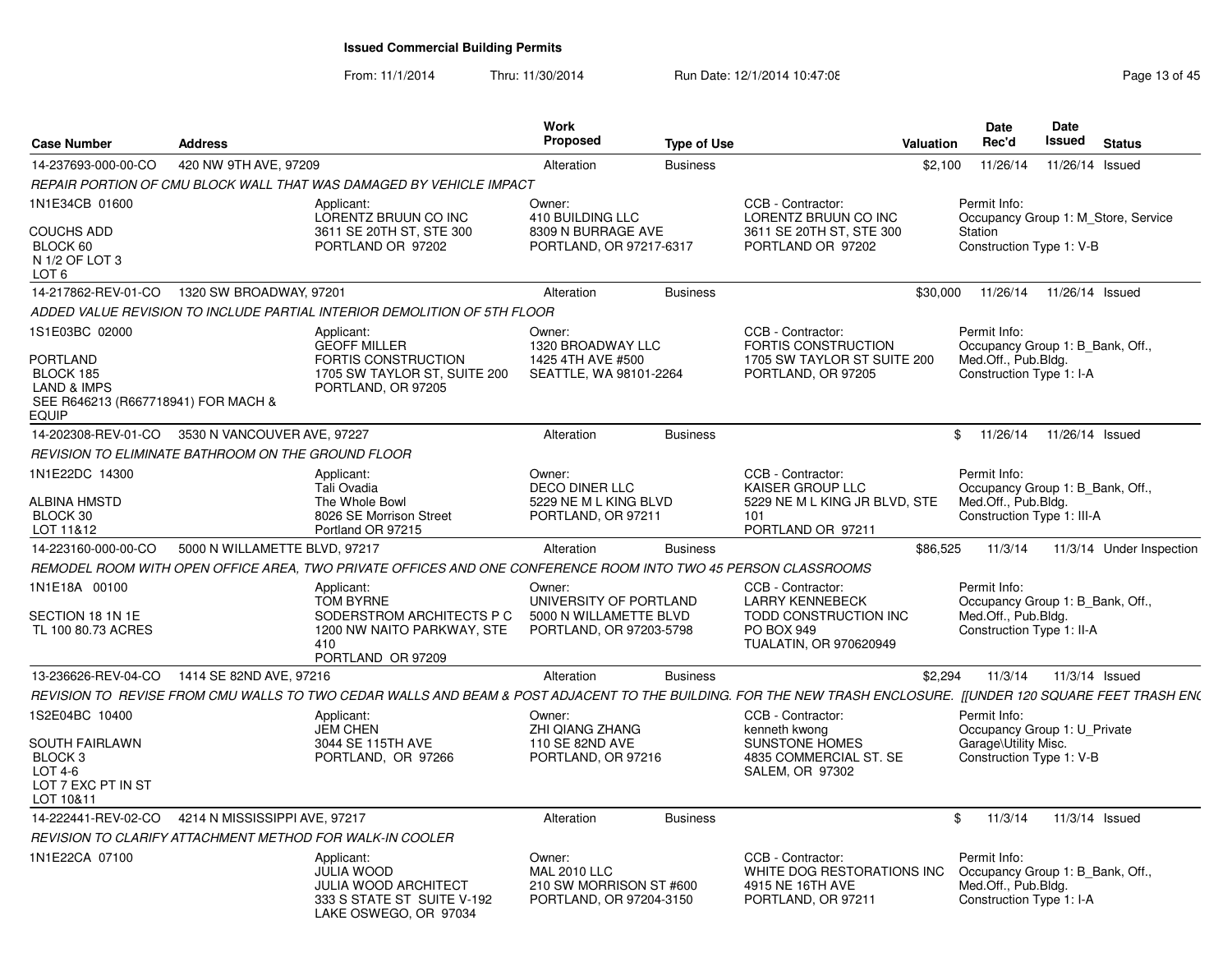From: 11/1/2014Thru: 11/30/2014 Run Date: 12/1/2014 10:47:08 Research 2010 Rage 14 of 45

| <b>Case Number</b>                                     | <b>Address</b>              |                                                                                                                                                                   | Work<br>Proposed                                                        | <b>Type of Use</b> |                                                                                                                                   | Valuation | <b>Date</b>  | Rec'd                                                                                 | <b>Date</b><br>Issued | <b>Status</b>            |
|--------------------------------------------------------|-----------------------------|-------------------------------------------------------------------------------------------------------------------------------------------------------------------|-------------------------------------------------------------------------|--------------------|-----------------------------------------------------------------------------------------------------------------------------------|-----------|--------------|---------------------------------------------------------------------------------------|-----------------------|--------------------------|
| 14-229377-REV-01-CO                                    | 909 NW EVERETT ST, 97209    |                                                                                                                                                                   | Alteration                                                              | <b>Business</b>    |                                                                                                                                   |           | \$           | 11/4/14                                                                               | 11/4/14 Issued        |                          |
| REVISION TO REMOVE ONE WORKSPACE - REMOVE WALLS        |                             |                                                                                                                                                                   |                                                                         |                    |                                                                                                                                   |           |              |                                                                                       |                       |                          |
| 1N1E34CB 03600                                         |                             | Applicant:<br><b>JAMI SHERMAN</b><br>3828 SW WATER AVE<br>PORTLAND OR 97239                                                                                       | Owner:<br><b>DIANNE L SHERMAN</b><br>PO BOX 25565<br>PORTLAND, OR 97298 |                    | CCB - Contractor:<br>BNK CONSTRUCTION INC<br>45 82nd dr. ste 53b<br>gladstone, or 97027                                           |           | Permit Info: | Occupancy Group 1: B Bank, Off.,<br>Med.Off., Pub.Bldg.<br>Construction Type 1: I-A   |                       |                          |
| 14-230556-000-00-CO                                    | 2032 NE ALBERTA ST, 97211   |                                                                                                                                                                   | Alteration                                                              | <b>Business</b>    |                                                                                                                                   | \$50,000  |              | 11/4/14                                                                               | 11/4/14 Issued        |                          |
|                                                        |                             | TI AND CHANGE OF OCCUPANCY FOR NEW TENANT (FROM M TO B); ADD NEW RESTROOM AND ADD NEW PARTIAL WALL FOR THE PREP AREA                                              |                                                                         |                    |                                                                                                                                   |           |              |                                                                                       |                       |                          |
| 1N1E23AD 05800                                         |                             | Applicant:<br>Matt Lynch<br>Quinto LLC<br>122 NW 10th Ave.<br>Portland, OR 97209                                                                                  | Owner:<br><b>INGE H JAUCH</b><br>389 SUGAR MILL DR<br>OSPREY, FL 34229  |                    | CCB - Contractor:<br>ROB COTE<br>13927 SE MATILDA ST<br>MILWAUKIE, OR 97267                                                       |           | Permit Info: | Occupancy Group 1: B Bank, Off.,<br>Med.Off., Pub.Bldg.<br>Construction Type 1: V-B   |                       |                          |
| 14-232757-000-00-CO                                    | 8609 SE 17TH AVE            |                                                                                                                                                                   | Alteration                                                              | <b>Business</b>    |                                                                                                                                   | \$45,343  |              | 11/4/14                                                                               | 11/4/14 Issued        |                          |
|                                                        |                             | TENANT IMPROVEMENT FOR RESTAURANT TENANT, NEW WALL AT PLAY STRUCTURE AREA, NEW COUNTER WITH PLUMBING EQUIPMENT, RELOCATION OF FIXUTRES IN EXISTING KITCHEN AI     |                                                                         |                    |                                                                                                                                   |           |              |                                                                                       |                       |                          |
| 1S1E26AB 07100                                         |                             | Applicant:<br><b>WILLIAM MILLER</b>                                                                                                                               | Owner:<br><b>DENALI LLC</b>                                             |                    | CCB - Contractor:<br><b>DOUGLAS L CHILDS</b>                                                                                      |           | Permit Info: | Occupancy Group 1: B_Bank, Off.,                                                      |                       |                          |
| SELLWOOD<br>BLOCK 81<br>LOT 1&2                        |                             | 2728 N. JESSUP ST<br>PORTLAND OR 97217                                                                                                                            | 141 CITATION WAY #7<br><b>HAILEY, ID 83333</b>                          |                    | DOUGLAS CHILDS CONSTRUCTIO Med.Off., Pub.Bldg.<br>6536 SE PLUM DR<br>MIILWAUKIE, OR 97222                                         |           |              | Construction Type 1: V-B                                                              |                       |                          |
| 14-234015-000-00-CO                                    | 13136 NE AIRPORT WAY, 97230 |                                                                                                                                                                   | Alteration                                                              | <b>Business</b>    |                                                                                                                                   | \$50,000  |              | 11/4/14                                                                               |                       | 11/4/14 Under Inspection |
|                                                        |                             | TI FOR EXISTING TENANT TO DEMO MEZZANINE AND RECONFIGURE FLOOR OFFICES                                                                                            |                                                                         |                    |                                                                                                                                   |           |              |                                                                                       |                       |                          |
| 1N2E23BA 00300                                         |                             | Applicant:<br>Dave Spitzer<br>DMS Architects Inc.<br>2325 NE 19TH AVE<br>PORTLAND, OR 97212                                                                       | Owner:<br>1 SW COLUMBIA ST #435<br>PORTLAND, OR 97258-2036              |                    | CCB - Contractor:<br>COPPER MOUNTAIN TRUST CORP JAEGER AND ERWERT<br>CONTRACTOR<br>601 S MCLOUGHLIN BLVD<br>OREGON CITY, OR 97045 |           | Permit Info: | Occupancy Group 1: B_Bank, Off.,<br>Med.Off., Pub.Bldg.<br>Construction Type 1: III-B |                       |                          |
| 14-231377-000-00-CO                                    | 920 SE CARUTHERS ST, 97214  |                                                                                                                                                                   | Alteration                                                              | <b>Business</b>    |                                                                                                                                   | \$48,850  |              | 11/4/14                                                                               | 11/4/14 Issued        |                          |
|                                                        |                             | TWO NEW SETS OF STAIRS TO EXISTING MEZZANINE (MEZZANINE APPROVED IN 09-127366-CO) AND NEW BUILDOUT OF SPACE TO INCLUDE PRIVATE OFFICE, WAREHOUSE OFFICE, OPEN OFI |                                                                         |                    |                                                                                                                                   |           |              |                                                                                       |                       |                          |
| 1S1E02CD 10600                                         |                             | Applicant:<br>DANA MOORE                                                                                                                                          | Owner:<br>920 SE CARUTHERS LLC                                          |                    | CCB - Contractor:<br>WILLCO PAINTING CONSTRUCTIO Occupancy Group 1: B_Bank, Off.,                                                 |           | Permit Info: |                                                                                       |                       |                          |
| STEPHENS ADD<br>BLOCK 110<br>LOT 1&2                   |                             | <b>EMERICK ARCHITECTS</b><br>208 SW 1ST AVE, STE. 320<br>PORTLAND OR                                                                                              | 920 SE CARUTHERS ST<br>PORTLAND, OR 97214                               |                    | 3380 SE 20TH AV<br>PORTLAND, OR 97202                                                                                             |           |              | Med.Off., Pub.Bldg.<br>Construction Type 1: V-B                                       |                       |                          |
| 14-166291-000-00-CO                                    | 124 SE 11TH AVE, 97214      |                                                                                                                                                                   | Alteration                                                              | <b>Business</b>    |                                                                                                                                   | \$8,000   |              | 11/5/14                                                                               | 11/5/14 Issued        |                          |
|                                                        |                             | ENLARGE EXISTING OVERHEAD DOOR TO 10 x 10 OPENING, ADD NEW MAN DOOR AT SAME ELEVATION, ADD ANOTHER MAN DOOR AT SE CORNER OF BUILDING. +++NO OCCUPANCY PROVIDE     |                                                                         |                    |                                                                                                                                   |           |              |                                                                                       |                       |                          |
| 1N1E35CD 03400                                         |                             | Applicant:<br><b>DAMIAN M LOBATO</b>                                                                                                                              | Owner:<br><b>LASKO PROPERTIES LLC</b>                                   |                    | CCB - Contractor:<br>DAMIAN M LOBATO                                                                                              |           |              |                                                                                       |                       |                          |
| EAST PORTLAND<br>BLOCK 238<br>LOT 3&4<br>$\frac{1}{2}$ |                             | #320 25 NW 23RD PL S.6<br>PORTLAND, OR 97210                                                                                                                      | 110 N PAGE ST<br>PORTLAND, OR 97227-1909                                |                    | #320 25 NW 23RD PL S.6<br>PORTLAND, OR 97210                                                                                      |           |              |                                                                                       |                       |                          |

W 33 1/3' OF LOT 5&6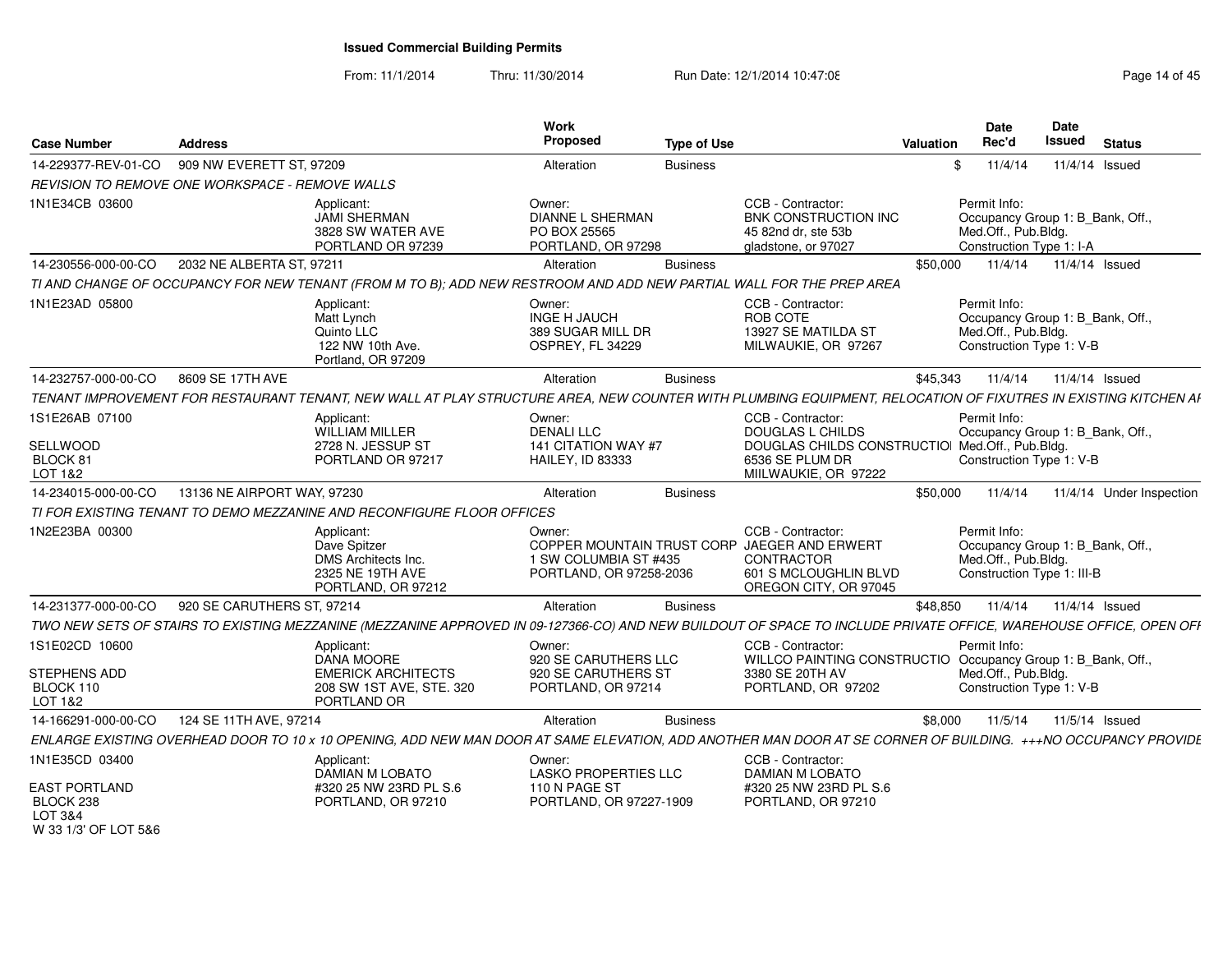From: 11/1/2014Thru: 11/30/2014 Run Date: 12/1/2014 10:47:08 Research 2010 Rage 15 of 45

**Date**

| <b>Case Number</b>                               | <b>Address</b>                          |                                                                                                                                                             | Work<br>Proposed                                                                            | <b>Type of Use</b> |                                                                                                                                 | <b>Valuation</b> | <b>Date</b><br>Rec'd                                                                                  | Date<br><b>Issued</b> | <b>Status</b>            |
|--------------------------------------------------|-----------------------------------------|-------------------------------------------------------------------------------------------------------------------------------------------------------------|---------------------------------------------------------------------------------------------|--------------------|---------------------------------------------------------------------------------------------------------------------------------|------------------|-------------------------------------------------------------------------------------------------------|-----------------------|--------------------------|
| 14-137911-DFS-01-CO                              | 541 NE 20TH AVE, 97232                  |                                                                                                                                                             | Alteration                                                                                  | <b>Business</b>    |                                                                                                                                 | \$18,000         | 9/3/14                                                                                                |                       | 11/5/14 Issued           |
| <b>DFS FOR SKYLIGHTS</b>                         |                                         |                                                                                                                                                             |                                                                                             |                    |                                                                                                                                 |                  |                                                                                                       |                       |                          |
| 1N1E35AD 05300                                   |                                         | Applicant:<br><b>BRUCE FABIAN</b>                                                                                                                           | Owner:<br>P7 JANTZEN LLC                                                                    |                    | CCB - Contractor:<br>LORENTZ BRUUN CO INC                                                                                       |                  | Permit Info:<br>Occupancy Group 1: B Bank, Off.,                                                      |                       |                          |
| <b>SULLIVANS ADD</b><br>BLOCK 7&16 TL 5300       |                                         | 1631 SW JEFFERSON<br>PORTLAND, OR 97207                                                                                                                     | 810 NW MARSHALL ST #300<br>PORTLAND, OR 97209-3359                                          |                    | 3611 SE 20TH ST, STE 300<br>PORTLAND OR 97202                                                                                   |                  | Med.Off., Pub.Bldg.<br>Construction Type 1: III-B                                                     |                       |                          |
| 14-234410-000-00-CO                              | 17020 SE DIVISION ST, 97236             |                                                                                                                                                             | Alteration                                                                                  | <b>Business</b>    |                                                                                                                                 | \$9.000          | 11/5/14                                                                                               |                       | 11/5/14 Issued           |
|                                                  |                                         | REMOVE EXISTING WINDOWS AND INFILL TO MATCH EXTERIOR FINISHES; ADD NEW INTERIOR WALL IN VACANT SPACE- NO OCCUPANCY THIS PERMIT.                             |                                                                                             |                    |                                                                                                                                 |                  |                                                                                                       |                       |                          |
|                                                  |                                         | Applicant:<br>NEIL LEE<br>LEEKA ARCHITECTURE AND<br><b>PLANNING</b><br>2548 SE ANKENY<br>PORTLAND, OR 97214                                                 | Owner:<br>NORMAN A CREITZ<br>8799 SW BECKER DR<br>PORTLAND, OR 97223                        |                    | CCB - Contractor:<br><b>ARELLANOS</b><br>PO BOX 2225<br>WILSONVILLE OR 97070                                                    |                  | Permit Info:<br>Occupancy Group 1: B Bank, Off.,<br>Med.Off., Pub.Bldg.<br>Construction Type 1: V-B   |                       |                          |
| 14-222118-000-00-CO                              | 3967 NE SANDY BLVD, 97212               |                                                                                                                                                             | Alteration                                                                                  | <b>Business</b>    |                                                                                                                                 | \$145,000        | 10/7/14                                                                                               |                       | 11/6/14 Under Inspection |
|                                                  |                                         | TI FOR EXISTING TENANT; MINOR ADA REMEDIATIONS TO EXTERIOR AND INTERIOR; REPLACE DOORS AND REPLACE CHECK STANDS                                             |                                                                                             |                    |                                                                                                                                 |                  |                                                                                                       |                       |                          |
| 1N1E25DD 09300                                   |                                         | Applicant:<br>RON PIZARRO<br><b>NELSON ARCHITECTS</b><br>4004 NE STREET, SUITE 107-506<br>RENTON, WA 98056                                                  | Owner:<br><b>BEN BROSS</b><br>101 N TRYON ST NC1-001-03-81<br>CHARLOTTE, NC 28255           |                    | CCB - Contractor:<br><b>Chris Copeland</b><br>ANDERSEN CONSTRUCTION<br><b>COMPANY</b><br>PO BOX 6712<br>PORTLAND, OR 97228-6712 |                  | Permit Info:<br>Occupancy Group 1: B Bank, Off.,<br>Med.Off., Pub.Bldg.<br>Construction Type 1: III-B |                       |                          |
| 14-221670-000-00-CO                              | 160 NE M L KING BLVD - Unit MAIN, 97232 |                                                                                                                                                             | Alteration                                                                                  | <b>Business</b>    |                                                                                                                                 | \$20,000         | 10/7/14                                                                                               |                       | 11/6/14 Issued           |
|                                                  |                                         | TENANT IMPROVEMENT FOR FIRST TIME OFFICE TENANT, CHANGE OF OCCUPANCY FROM M TO B, NEW WALLS FOR CONFERENCE ROOM, OPEN OFFICE SPACE, NEW DISH WASHER AND SIN |                                                                                             |                    |                                                                                                                                 |                  |                                                                                                       |                       |                          |
| 1N1E35CB 03600                                   |                                         | Applicant:<br><b>NICK BYERS</b><br>HENNEBERY EDDY ARCHITECTS<br>921 SW WASHINGTON, Ste. 250<br>Portland, OR 97205                                           | Owner:<br>STARK'S GRAND AVENUE<br><b>PROPERTY</b><br>107 NE GRAND AVE<br>PORTLAND, OR 97232 |                    | CCB - Contractor:<br>WHITE DOG RESTORATIONS INC<br>4915 NE 16TH AVE<br>PORTLAND, OR 97211                                       |                  | Permit Info:<br>Occupancy Group 1: B_Bank, Off.,<br>Med.Off., Pub.Bldg.<br>Construction Type 1: III-B |                       |                          |
|                                                  |                                         |                                                                                                                                                             | Owner:<br><b>INVESTMENTS LLC</b><br>107 NE GRAND AVE<br>PORTLAND, OR 97232                  |                    |                                                                                                                                 |                  |                                                                                                       |                       |                          |
| 14-222118-REV-01-CO                              | 3967 NE SANDY BLVD, 97212               |                                                                                                                                                             | Alteration                                                                                  | <b>Business</b>    |                                                                                                                                 | \$               | 11/6/14                                                                                               |                       | 11/7/14 Issued           |
| REVISION TO ADD CIVIL DRAWINGS TO ORIGINAL PLANS |                                         |                                                                                                                                                             |                                                                                             |                    |                                                                                                                                 |                  |                                                                                                       |                       |                          |
| 1N1E25DD 09300                                   |                                         | Applicant:<br>RON PIZARRO<br><b>NELSON ARCHITECTS</b><br>4004 NE STREET, SUITE 107-506<br>RENTON, WA 98056                                                  | Owner:<br><b>BEN BROSS</b><br>101 N TRYON ST NC1-001-03-81<br>CHARLOTTE, NC 28255           |                    | CCB - Contractor:<br>Chris Copeland<br>ANDERSEN CONSTRUCTION<br><b>COMPANY</b><br>PO BOX 6712<br>PORTLAND, OR 97228-6712        |                  | Permit Info:<br>Occupancy Group 1: B_Bank, Off.,<br>Med.Off., Pub.Bldg.<br>Construction Type 1: III-B |                       |                          |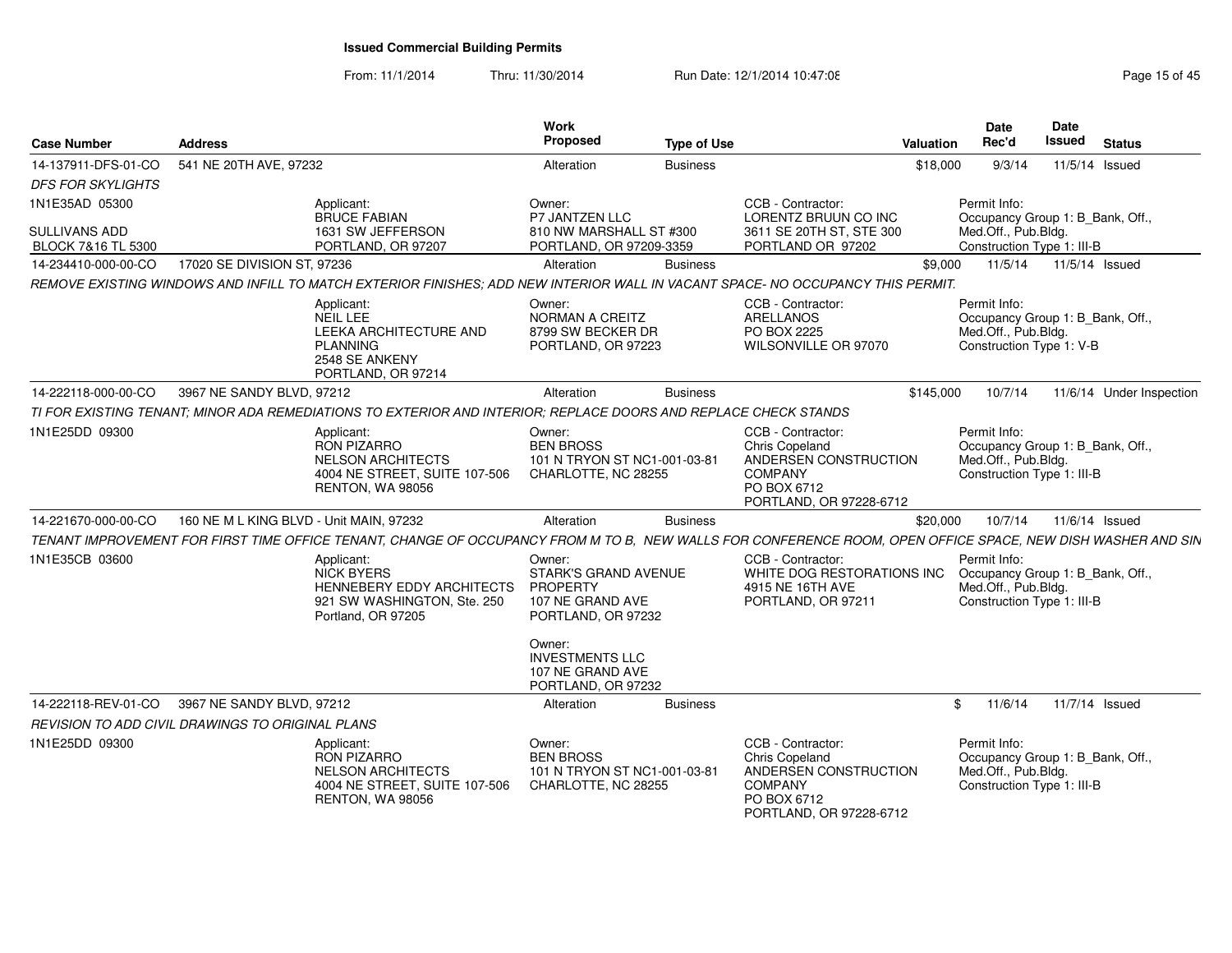From: 11/1/2014

Thru: 11/30/2014 Run Date: 12/1/2014 10:47:08 Research 2010 Rage 16 of 45

| <b>Case Number</b>                                            | <b>Address</b>                                                                                                                                                 | Work<br><b>Proposed</b>                                                                               | <b>Type of Use</b> | <b>Valuation</b>                                                                                                    | <b>Date</b><br>Rec'd                                                                                  | Date<br><b>Issued</b> | <b>Status</b>                                  |
|---------------------------------------------------------------|----------------------------------------------------------------------------------------------------------------------------------------------------------------|-------------------------------------------------------------------------------------------------------|--------------------|---------------------------------------------------------------------------------------------------------------------|-------------------------------------------------------------------------------------------------------|-----------------------|------------------------------------------------|
| 14-236040-000-00-CO                                           | 14325 NE AIRPORT WAY, 97230                                                                                                                                    | Alteration                                                                                            | <b>Business</b>    | \$10,000                                                                                                            | 11/10/14                                                                                              | 11/10/14 Issued       |                                                |
|                                                               | TENANT IMPROVEMENT FOR EXISTING TENANT***INTERIOR ONLY***REMOVE WALLS TO INCREASE THE SIZE OF THE WAREHOUSE AND ADD NEW WALLS                                  |                                                                                                       |                    |                                                                                                                     |                                                                                                       |                       |                                                |
| 1N2E24B 01800<br>PARTITION PLAT 1991-94<br>LOT 2 EXC PT IN ST | Applicant:<br>OLTEAN CONSTRUCTION LLC<br>22388 SE HOFFMEISTER RD<br>DAMASCUS, OR 97089                                                                         | Owner:<br>POWIN CENTER LLC<br>PO BOX 483<br>TUALATIN, OR 97062                                        |                    | CCB - Contractor:<br>OLTEAN CONSTRUCTION LLC<br>22388 SE HOFFMEISTER RD<br>DAMASCUS, OR 97089                       | Permit Info:<br>Occupancy Group 1: B_Bank, Off.,<br>Med.Off., Pub.Bldg.<br>Construction Type 1: V-B   |                       |                                                |
|                                                               |                                                                                                                                                                |                                                                                                       |                    |                                                                                                                     |                                                                                                       |                       | Construction Type 2 (formerly Type 1): V-B     |
| 14-232636-000-00-CO                                           | 935 NW EVERETT ST, 97209                                                                                                                                       | Alteration                                                                                            | <b>Business</b>    | \$30,000                                                                                                            | 11/10/14  11/10/14  Issued                                                                            |                       |                                                |
|                                                               | TENANT IMPROVEMENT FOR NEW OFFICE TENANT, NEW FULL HEIGHT GLASS WALL TO CREATE CONFERENCE ROOM, INFILL DOORWAY, WALL AT WORK ROOM, ROUGH IN FOR SINK AND DISH  |                                                                                                       |                    |                                                                                                                     |                                                                                                       |                       |                                                |
| 1N1E34CB 03600                                                | Applicant:<br>RICHARD NEAL BUNCH<br>9800 SW MORRISON<br>PORTLAND, OR 97225                                                                                     | Owner:<br><b>JAY SICKLER</b><br>949 NW OVERTON ST UNIT 301<br>PORTLAND, OR 97209                      |                    | CCB - Contractor:<br>RICHARD NEAL BUNCH<br>9800 SW MORRISON<br>PORTLAND, OR 97225                                   | Permit Info:<br>Occupancy Group 1: B_Bank, Off.,<br>Med.Off., Pub.Bldg.<br>Construction Type 1: I-A   |                       |                                                |
| 14-187838-REV-01-CO                                           | 7916 SE FOSTER RD, 97206                                                                                                                                       | Alteration                                                                                            | <b>Business</b>    |                                                                                                                     | \$<br>11/10/14  11/10/14  Issued                                                                      |                       |                                                |
|                                                               | REVISION-REMOVING REQUIREMENT FOR LIGHTING COMCHECK AS DEFERRED SUBMITTAL. EXISTING LIGHTING SYSTEM WAS NOT MODIFIED.                                          |                                                                                                       |                    |                                                                                                                     |                                                                                                       |                       |                                                |
| 1S2E17AD 01300<br><b>MARYSVILLE</b>                           | Applicant:<br><b>JAMIE BUSHEK</b><br>AXIS DESIGN GROUP                                                                                                         | Owner:<br>6D LLC<br>21400 SE TILLSTROM RD                                                             |                    | CCB - Contractor:<br>AT GRADE CONSTRUCTION INC<br>PO BOX 2465                                                       | Permit Info:<br>Occupancy Group 1: B_Bank, Off.,<br>Med.Off., Pub.Bldg.                               |                       |                                                |
| LOT 27 TL 1300                                                | 11104 SE STARK ST<br>PORTLAND, OR 97216                                                                                                                        | DAMASCUS, OR 97089-6026                                                                               |                    | GRESHAM, OR 97030                                                                                                   | Construction Type 1: III-B                                                                            |                       |                                                |
| 14-236079-000-00-CO                                           | 5509 NE 122ND AVE, 97219                                                                                                                                       | Alteration                                                                                            | <b>Business</b>    | \$10,000                                                                                                            | 11/10/14 11/10/14 Final                                                                               |                       |                                                |
|                                                               | TI FOR NEW TENANT. BUILDING TWO NICE PRIVATE OFFICES IN OFFICE SPACE                                                                                           |                                                                                                       |                    |                                                                                                                     |                                                                                                       |                       |                                                |
| 1N2E14C 00802                                                 | Applicant:<br><b>TONE GIBSON</b><br><b>BOOCO CONSTRUCTION INC</b><br>PO BOX 30149<br>PORTLAND, OR 97294-0835                                                   | Owner:<br>TMT AIRPORT WAY INDUSTRIAL<br><b>INC</b><br>851 SW 6TH AVE #1200<br>PORTLAND, OR 97204-1349 |                    | CCB - Contractor:<br><b>TONE GIBSON</b><br><b>BOOCO CONSTRUCTION INC</b><br>PO BOX 30149<br>PORTLAND, OR 97294-0835 | Permit Info:<br>Occupancy Group 1: B Bank, Off.,<br>Med.Off., Pub.Bldg.<br>Construction Type 1: V-B   |                       |                                                |
| 14-235477-000-00-CO                                           | 621 SW MORRISON ST, 97205                                                                                                                                      | Alteration                                                                                            | <b>Business</b>    |                                                                                                                     |                                                                                                       |                       | \$71,177  11/12/14  11/12/14  Under Inspection |
|                                                               | TI FOR NEW TENANT; DEMO EXISTING NON STRUCTURAL PARTITION WALLS AND ADD NEW WALLS TO CREATE OPEN OFFICE SPACE, COPY ROOM, AND BREAK ROOM                       |                                                                                                       |                    |                                                                                                                     |                                                                                                       |                       |                                                |
| 1S1E03BB 01800                                                | Applicant:<br>COMMERCIAL CONTRACTORS<br>1265 S 35TH PL<br>RIDGEFIELD WA 98642                                                                                  | Owner:<br>ABB PORTLAND LLC<br>810 NW MARSHALL ST #300<br>PORTLAND, OR 97209                           |                    | CCB - Contractor:<br>COMMERCIAL CONTRACTORS<br>1265 S 35TH PL<br>RIDGEFIELD WA 98642                                | Permit Info:<br>Occupancy Group 1: B_Bank, Off.,<br>Med.Off., Pub.Bldg.<br>Construction Type 1: I-A   |                       |                                                |
| 14-219798-000-00-CO                                           | 3250 NW YEON AVE, 97210                                                                                                                                        | Alteration                                                                                            | <b>Business</b>    | \$47,000                                                                                                            |                                                                                                       |                       | 11/12/14  11/12/14  Under Inspection           |
|                                                               | DEMO NON-STRUCTURAL WALLS AND BUILD NEW WALLS FOR TWO NEW OFFICES AND EXPANSION OF EXISTING OFFICE; FINISH WORK IN EXISTING BATHROOMS; NO OCCUPANCY ON THIS PI |                                                                                                       |                    |                                                                                                                     |                                                                                                       |                       |                                                |
| 1N1E29AA 01400                                                | Applicant:<br>COMMERCIAL CONTRACTORS<br>1265 S 35TH PL<br>RIDGEFIELD WA 98642                                                                                  | Owner:<br>BRE IPC PROPERTY OWNER LLC<br>PO BOX 460169<br>HOUSTON, TX 77056                            |                    | CCB - Contractor:<br><b>COMMERCIAL CONTRACTORS</b><br>1265 S 35TH PL<br>RIDGEFIELD WA 98642                         | Permit Info:<br>Occupancy Group 1: B_Bank, Off.,<br>Med.Off., Pub.Bldg.<br>Construction Type 1: III-B |                       |                                                |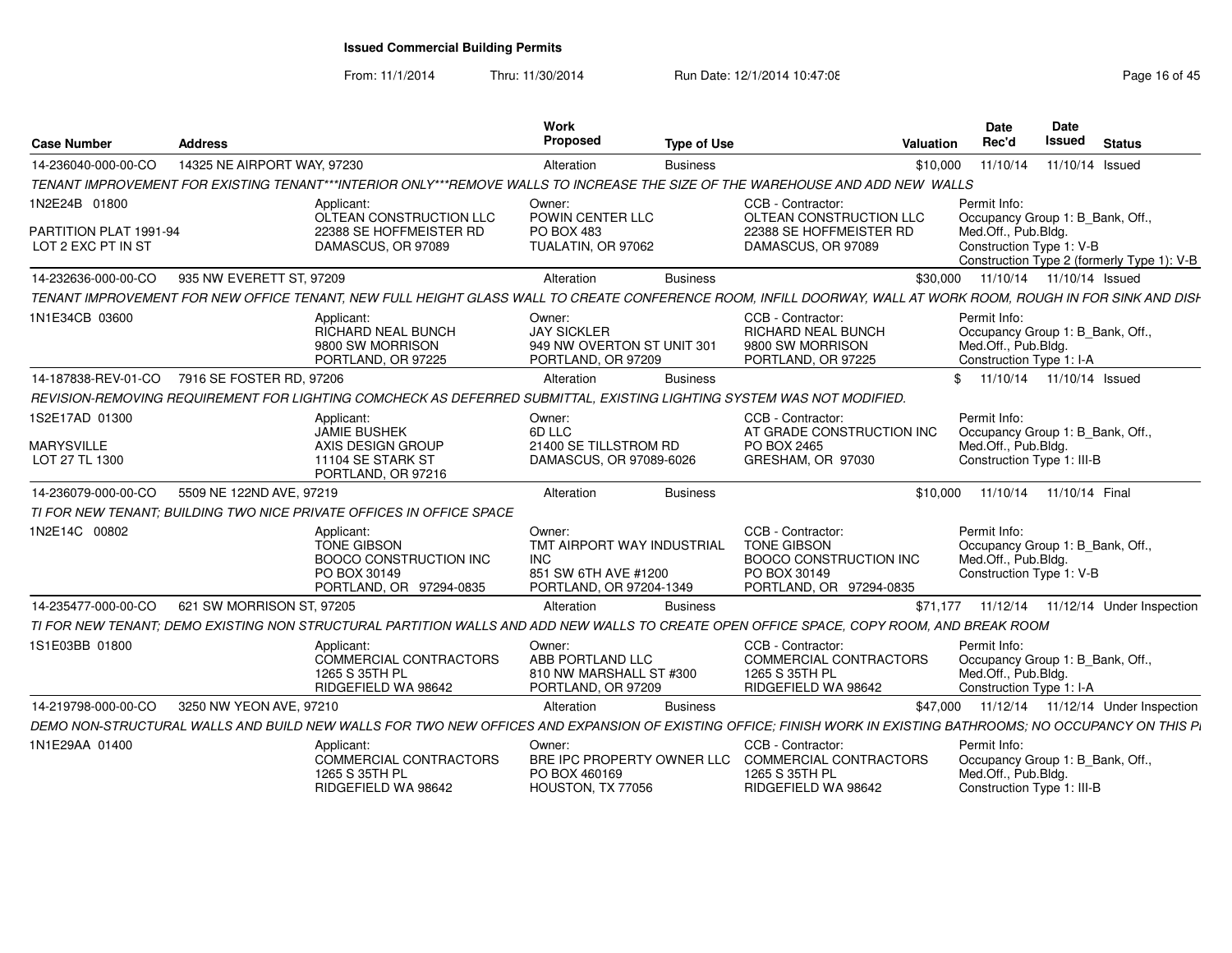From: 11/1/2014Thru: 11/30/2014 Run Date: 12/1/2014 10:47:08 Research 2010 Rage 17 of 45

| <b>Case Number</b>                                        | <b>Address</b>                                                                                                                                                    | Work<br><b>Proposed</b>                                                                                                  | <b>Type of Use</b> | Valuation                                                                                   | <b>Date</b><br>Rec'd                                                                                  | <b>Date</b><br>Issued | <b>Status</b>                                |
|-----------------------------------------------------------|-------------------------------------------------------------------------------------------------------------------------------------------------------------------|--------------------------------------------------------------------------------------------------------------------------|--------------------|---------------------------------------------------------------------------------------------|-------------------------------------------------------------------------------------------------------|-----------------------|----------------------------------------------|
| 14-221777-000-00-CO                                       | 4422 SE WOODSTOCK BLVD, 97206                                                                                                                                     | Alteration                                                                                                               | <b>Business</b>    | \$80,000                                                                                    | 11/12/14                                                                                              | 11/12/14 Issued       |                                              |
|                                                           | TI FOR NEW TENANT: NEW BAR AREA WITH 5' TALL WALL: NEW WALL NEAR EXISTING BATHROOM: FINISH WORK                                                                   |                                                                                                                          |                    |                                                                                             |                                                                                                       |                       |                                              |
| 1S2E18CC 14500                                            | Applicant:<br>JAKE BROWN<br>EL GALLO TAQUERIA<br>4205 SE LONG ST<br>PORTLAND OR 97206                                                                             | Owner:<br>THOMAS D COOK<br>405 SW 70TH TER<br>PORTLAND, OR 97225<br>Owner:<br>SHARON L COOK                              |                    |                                                                                             | Permit Info:<br>Occupancy Group 1: B_Bank, Off.,<br>Med.Off., Pub.Bldg.<br>Construction Type 1: V-B   |                       |                                              |
|                                                           |                                                                                                                                                                   | 405 SW 70TH TER                                                                                                          |                    |                                                                                             |                                                                                                       |                       |                                              |
| 14-211124-REV-01-CO                                       | 1634 SW ALDER ST, 97205                                                                                                                                           | PORTLAND, OR 97225<br>Alteration                                                                                         | <b>Business</b>    |                                                                                             | 11/13/14<br>\$                                                                                        |                       | 11/13/14 Under Inspection                    |
|                                                           | REVISION TO ADD WALL NEXT TO STAIRS ON 2ND FLOOR TO CREATE AN OFFICE                                                                                              |                                                                                                                          |                    |                                                                                             |                                                                                                       |                       |                                              |
| 1N1E33DC 01400                                            | Applicant:<br><b>BEN KING</b>                                                                                                                                     | Owner:<br><b>WILLAMETTE WATERFRONT</b>                                                                                   |                    | CCB - Contractor:<br><b>MAJO AHRENS</b>                                                     | Permit Info:<br>Occupancy Group 1: B_Bank, Off.,                                                      |                       |                                              |
| <b>PORTLAND</b><br>LOT 7&8 BLOCK 323                      | <b>STEM ARCHITECTURE</b><br>P O BOX 2124<br>PORTLAND, OR 97208                                                                                                    | 10151 SW WASHINGTON ST<br>PORTLAND, OR 97225-6947                                                                        |                    | MAJO AHRENS CONSTRUCTION<br>1170 SE RIVER FOREST RD<br>MILWAUKIE, OR 97267                  | Med.Off., Pub.Bldg.<br>Construction Type 1: III-B                                                     |                       |                                              |
|                                                           |                                                                                                                                                                   | Owner:<br><b>LIMITED PARTNERSHIP</b><br>10151 SW WASHINGTON ST<br>PORTLAND, OR 97225-6947                                |                    |                                                                                             |                                                                                                       |                       |                                              |
| 14-223625-REV-01-CO                                       | 1003 SW WASHINGTON ST, 97205                                                                                                                                      | Alteration                                                                                                               | <b>Business</b>    | \$5.000                                                                                     | 11/13/14                                                                                              | 11/13/14 Issued       |                                              |
|                                                           | REVISION TO INCLUDE NEW INTERIOR GUARDRAIL AND CHANGE FROM STEEL TO WOOD STUDS                                                                                    |                                                                                                                          |                    |                                                                                             |                                                                                                       |                       |                                              |
| 1N1E34CC 05200                                            | Applicant:<br>RANDY HIGGINS<br><b>VIZWERKS</b><br>2240 N INTERSTATE AVE STE 100<br>PORTLAND, OR 97227                                                             | Owner:<br><b>RD &amp; KEARNEY ST LLC</b><br>812 SW WASHINGTON ST #850<br>PORTLAND, OR 97205<br>Owner:<br><b>BURNSIDE</b> |                    | CCB - Contractor:<br><b>GREGORY LEE FRODSHAM</b><br>7017 NE SUMNER ST<br>PORTLAND, OR 97218 | Permit Info:<br>Occupancy Group 1: B_Bank, Off.,<br>Med.Off., Pub.Bldg.<br>Construction Type 1: III-B |                       |                                              |
|                                                           |                                                                                                                                                                   | 812 SW WASHINGTON ST #850<br>PORTLAND, OR 97205                                                                          |                    |                                                                                             |                                                                                                       |                       |                                              |
|                                                           |                                                                                                                                                                   | Owner:<br><b>KING LLC</b><br>812 SW WASHINGTON ST #850<br>PORTLAND, OR 97205                                             |                    |                                                                                             |                                                                                                       |                       |                                              |
| 14-116970-000-00-CO                                       | 1510 SE WATER AVE, 97214                                                                                                                                          | Alteration                                                                                                               | <b>Business</b>    | \$899,491                                                                                   |                                                                                                       |                       | $2/18/14$ 11/14/14 Under Inspection          |
|                                                           | TENANT IMPROVEMENT BUILD OUT INCLUDES OFFICES BATHROOMS, BREAK ROOM AND LOUNGE (PARTIAL CHANGE OF OCCUPANCY)building occupant load:680*SHELL PERMIT UNDER 13-233( |                                                                                                                          |                    |                                                                                             |                                                                                                       |                       |                                              |
| 1S1E03DA 01300<br>STEPHENS ADD<br><b>BLOCK 20 TL 1300</b> | Applicant:<br><b>KELLY THELEN</b><br><b>GROUP MACKENZIE</b><br>1500 SE WATER AV STE 100                                                                           | Owner:<br>PORTLAND GENERAL ELECTRIC<br>CO<br>1WTCO501-CORPORATE TAX                                                      |                    | CCB - Contractor:<br>ROBERTSON & OLSON<br><b>CONSTRUCTION</b><br>16821 SE MC GILLIVRAY BLVD | Permit Info:<br>Occupancy Group 1: B_Bank, Off.,<br>Med.Off., Pub.Bldg.<br>Construction Type 1: III-B |                       |                                              |
| DEPT OF REVENUE                                           | PORTLAND, OR 97214                                                                                                                                                | DEPT 121 SW SALMO<br>PORTLAND, OR 97204                                                                                  |                    | STE#210<br>VANCOUVER, WA 98683                                                              |                                                                                                       |                       | Construction Type 2 (formerly Type 1): III-B |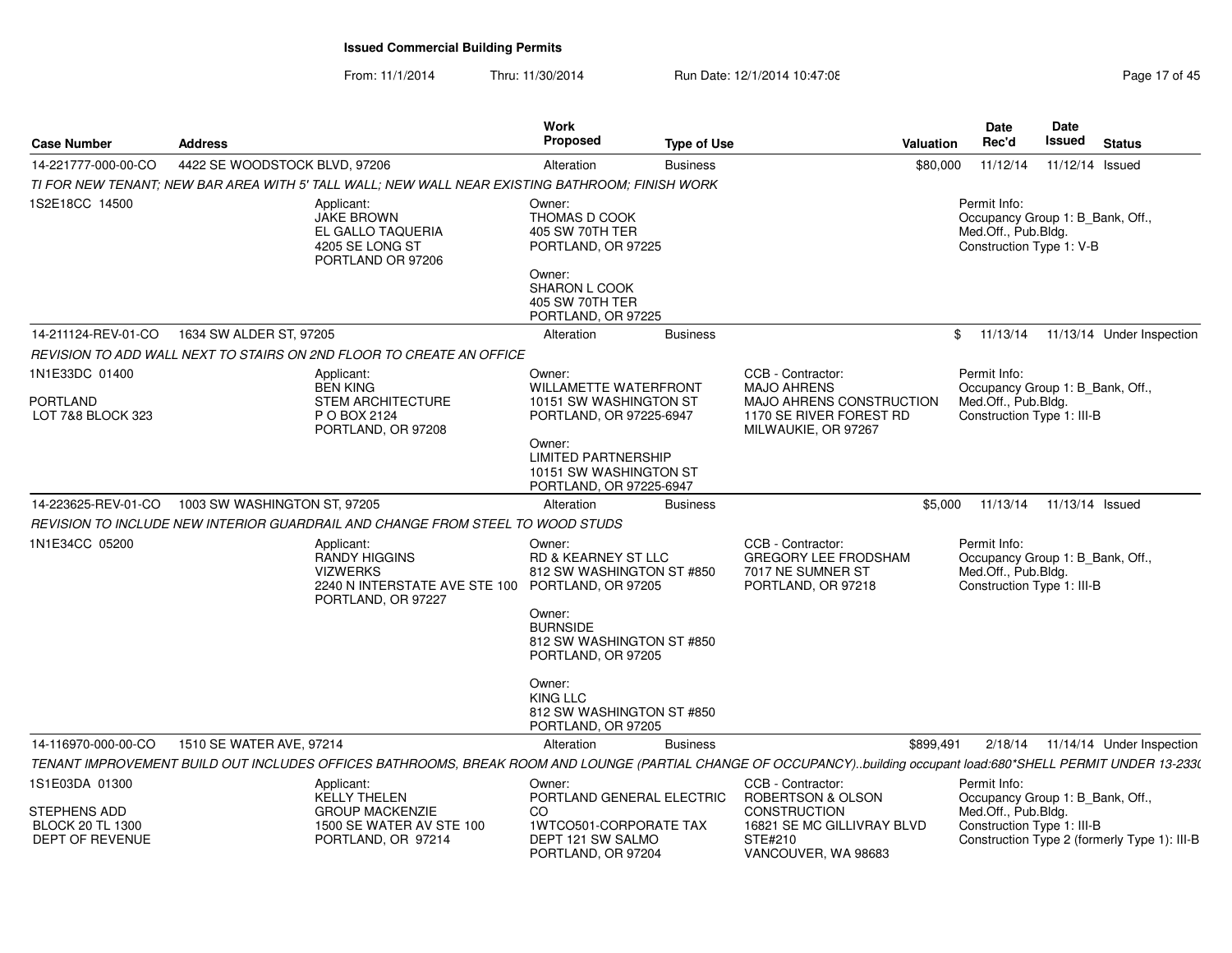From: 11/1/2014

Thru: 11/30/2014 Run Date: 12/1/2014 10:47:08 Research 2010 Rage 18 of 45

| <b>Case Number</b>                                                                                       | <b>Address</b>           |                                                                                                                                                                 | Work<br>Proposed                                                                                                                                         | Type of Use     |                                                                                                                                   | <b>Valuation</b> | <b>Date</b><br>Rec'd                                                                                                                              | Date<br>Issued  | <b>Status</b> |  |
|----------------------------------------------------------------------------------------------------------|--------------------------|-----------------------------------------------------------------------------------------------------------------------------------------------------------------|----------------------------------------------------------------------------------------------------------------------------------------------------------|-----------------|-----------------------------------------------------------------------------------------------------------------------------------|------------------|---------------------------------------------------------------------------------------------------------------------------------------------------|-----------------|---------------|--|
| 14-125806-000-00-CO                                                                                      | 14625 SE STARK ST, 97233 |                                                                                                                                                                 | Alteration                                                                                                                                               | <b>Business</b> |                                                                                                                                   | \$150,000        | 3/13/14                                                                                                                                           | 11/14/14 Issued |               |  |
|                                                                                                          |                          | TI FOR NEW TENANT; ONE STORY, MIXED USE SALES, PARTS, REPAIR AND OFFICES. REMOVE ACCESS TO SECOND FLOOR AND LEGALIZE LATERAL SYSTEM - NO OCCUPANCY ON SECOND F  |                                                                                                                                                          |                 |                                                                                                                                   |                  |                                                                                                                                                   |                 |               |  |
| 1N2E36CC 01600                                                                                           |                          | Applicant:<br>MIKE COYLE                                                                                                                                        | Owner:<br>HTPJ PROPERTIES LLC                                                                                                                            |                 | CCB - Contractor:<br>PACIFIC POWER PRODUCTS                                                                                       |                  | Permit Info:<br>Occupancy Group 1: B_Bank, Off.,                                                                                                  |                 |               |  |
| ASCOT AC                                                                                                 |                          | <b>FASTER PERMITS</b><br>LOT 215 EXC N 65' OF W 100' & EXC PT IN ST 14334 NW EAGLERIDGE LANE<br>PORTLAND, OR 97229                                              | PO BOX 33076<br>PORTLAND, OR 97292-3076                                                                                                                  |                 | COMPANY LLC A WA LLC<br>600 S 56TH PL<br>RIDGEFIELD, WA 98642                                                                     |                  | Med.Off., Pub.Bldg.<br>Construction Type 1: V-B<br>Construction Type 2 (formerly Type 1): V-B                                                     |                 |               |  |
| 14-226292-000-00-CO                                                                                      | 1230 NW HOYT ST, 97209   |                                                                                                                                                                 | Alteration                                                                                                                                               | <b>Business</b> |                                                                                                                                   |                  | \$30,000  10/16/14  11/14/14  Issued                                                                                                              |                 |               |  |
|                                                                                                          |                          | TENANT IMPROVEMENT FOR WINE AND SPIRITS TASTING ROOM TENANT, BUILD NEW BAR COUNTER WITH SINKS, SEATING AREA, NEW WALL TO SEPARATE STORAGE AREA WITH INTERIOR T. |                                                                                                                                                          |                 |                                                                                                                                   |                  |                                                                                                                                                   |                 |               |  |
| 1N1E33AD 04100<br><b>COUCHS ADD</b><br>BLOCK 87<br>E 1/2 OF LOT 6&7                                      |                          | Applicant:<br>ORANGE DESIGN INDUSTRIES LL( 1230 HOYT LLC<br>PO BOX 42015<br>PORTLAND, OR 97242                                                                  | Owner:<br>155 SANSOME ST #850<br>SAN FRANCISCO, CA 94104-3610                                                                                            |                 | CCB - Contractor:<br>ORANGE DESIGN INDUSTRIES LL( Occupancy Group 1: B_Bank, Off.,<br>PO BOX 42015<br>PORTLAND, OR 97242          |                  | Permit Info:<br>Med.Off., Pub.Bldg.<br>Construction Type 1: V-B                                                                                   |                 |               |  |
| 14-237671-000-00-CO                                                                                      | 9904 SE WASHINGTON ST    |                                                                                                                                                                 | Alteration                                                                                                                                               | <b>Business</b> |                                                                                                                                   |                  | \$68,000  11/14/14  11/14/14  Issued                                                                                                              |                 |               |  |
|                                                                                                          |                          | TENANT IMPROVEMENT FOR NEW DMV TENANT, NEW WALLS FOR CONFERENCE ROOM, BREAK ROOM WITH SINK, SUPPLY CLOSET, MANAGERS OFFICE, NEW RESTROOM, TELLER AND SEATI      |                                                                                                                                                          |                 |                                                                                                                                   |                  |                                                                                                                                                   |                 |               |  |
| 1S2E04A 01508                                                                                            |                          | Applicant:<br>DAN YOUNG<br>OREGON BUSINESS<br><b>ARCHITECTURE</b><br>PO BOX 80301<br>PORTLAND, OR 97280                                                         | Owner:<br>MALL 205 GARP LLC<br>977 LOMAS SANTA FE DR #A<br>SOLANA BEACH, CA 92075-2134                                                                   |                 | CCB - Contractor:<br>SUMMIT INDUSTRIES INC<br>PO BOX 10345<br>PORTLAND, OR 972960345                                              |                  | Permit Info:<br>Occupancy Group 1: B_Bank, Off.,<br>Med.Off., Pub.Bldg.<br>Construction Type 1: V-B                                               |                 |               |  |
| 14-225146-000-00-CO                                                                                      | 727 SE GRAND AVE, 97214  |                                                                                                                                                                 | Alteration                                                                                                                                               | <b>Business</b> |                                                                                                                                   | \$2.000          | 10/14/14  11/14/14  Issued                                                                                                                        |                 |               |  |
| FIRE ESCAPE Testing for Certification                                                                    |                          |                                                                                                                                                                 |                                                                                                                                                          |                 |                                                                                                                                   |                  |                                                                                                                                                   |                 |               |  |
| 1S1E02BB 05500<br><b>EAST PORTLAND</b><br>BLOCK 99<br>N 1' OF LOT 5 & EXC PT IN ST<br>LOT 6 EXC PT IN ST |                          | Applicant:<br>ROBERT C HUNT<br>365 N LOTUS BEACH DR<br>PORTLAND, OR 97217-8025                                                                                  | Owner:<br>ROBERT C HUNT<br>365 N LOTUS BEACH DR<br>PORTLAND, OR 97217-8025<br>Owner:<br>CONNIE L HUNT<br>365 N LOTUS BEACH DR<br>PORTLAND, OR 97217-8025 |                 |                                                                                                                                   |                  |                                                                                                                                                   |                 |               |  |
| 13-183425-DFS-05-CO                                                                                      | 511 NW BROADWAY, 97209   |                                                                                                                                                                 | Alteration                                                                                                                                               | <b>Business</b> |                                                                                                                                   | \$362.983        | 10/16/14  11/14/14  Issued                                                                                                                        |                 |               |  |
| <b>DFS FOR GLASS GUARDRAILS</b>                                                                          |                          |                                                                                                                                                                 |                                                                                                                                                          |                 |                                                                                                                                   |                  |                                                                                                                                                   |                 |               |  |
| 1N1E34BC 07800<br><b>COUCHS ADD</b><br>BLOCK S TL 7800                                                   |                          | Applicant:<br><b>OLEG SAIDOV</b><br><b>HOWARD S WRIGHT</b><br>425 NW 10TH AVE STE 200A<br>PORTLAND OR 97209                                                     | Owner:<br>222 NW 5TH AVE<br>PORTLAND, OR 97209-3812<br>Owner:<br>PNCA HOLDING LLC<br>222 NW 5TH AVE<br>PORTLAND, OR 97209-3812                           |                 | CCB - Contractor:<br>PORTLAND CITY OF(PDC(LEASED HOWARD S WRIGHT<br><b>CONSTRUCTORS LP</b><br>P. O. BOX 3764<br>SEATTLE, WA 98124 |                  | Permit Info:<br>Occupancy Group 1: B_Bank, Off.,<br>Med.Off., Pub.Bldg.<br>Construction Type 1: I-B<br>Construction Type 2 (formerly Type 1): I-B |                 |               |  |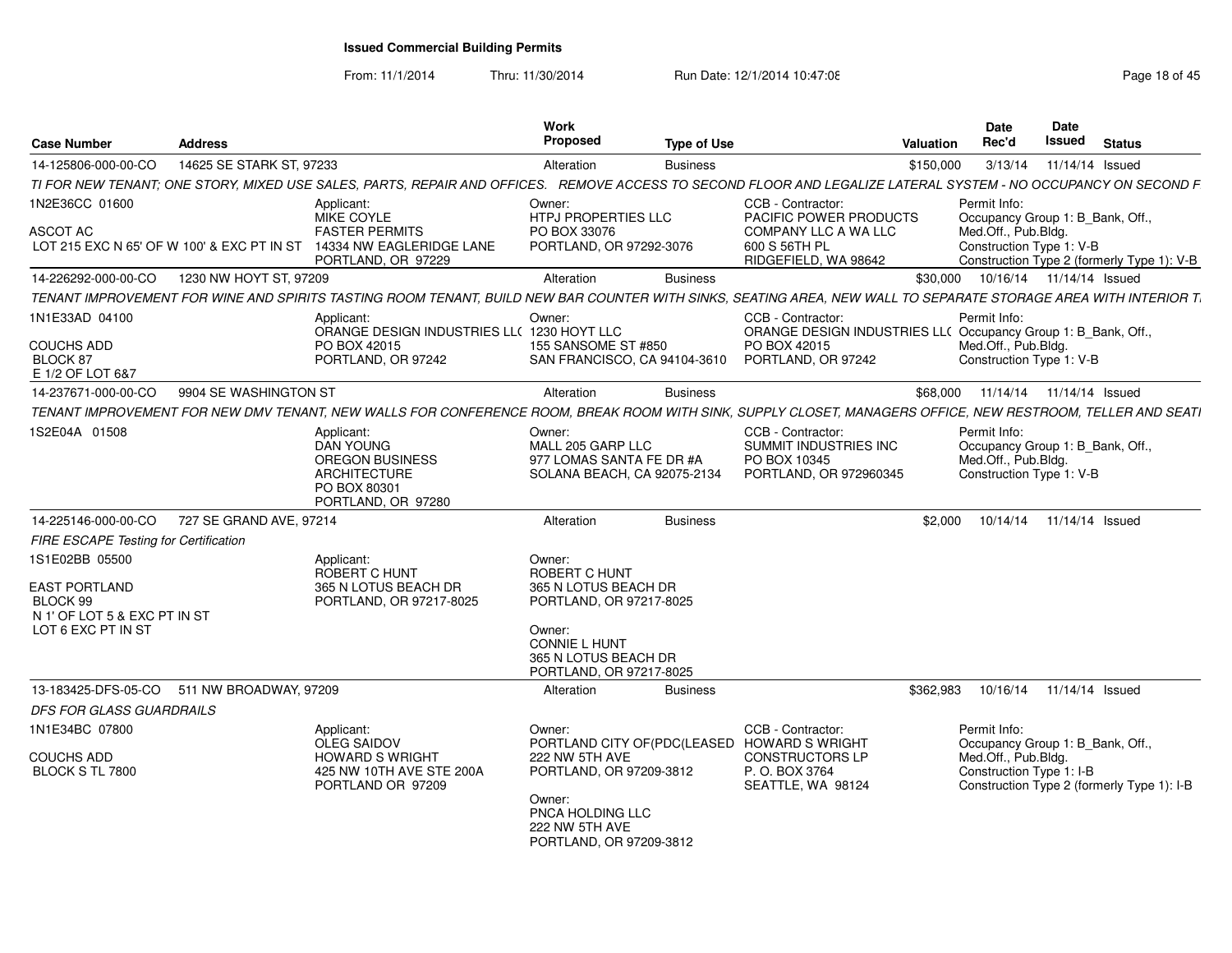From: 11/1/2014Thru: 11/30/2014 Run Date: 12/1/2014 10:47:08 Research 2010 19:05 Rage 19 of 45

| <b>Case Number</b>                              | <b>Address</b>               |                                                                                                                                                                   | Work<br>Proposed                                                                                                                                                | <b>Type of Use</b> |                                                                                                              | Valuation | Date<br>Rec'd                                                                                                                                   | Date<br>Issued |                 | Status |  |
|-------------------------------------------------|------------------------------|-------------------------------------------------------------------------------------------------------------------------------------------------------------------|-----------------------------------------------------------------------------------------------------------------------------------------------------------------|--------------------|--------------------------------------------------------------------------------------------------------------|-----------|-------------------------------------------------------------------------------------------------------------------------------------------------|----------------|-----------------|--------|--|
| 13-183425-DFS-06-CO                             | 511 NW BROADWAY, 97209       |                                                                                                                                                                   | Alteration                                                                                                                                                      | <b>Business</b>    |                                                                                                              | \$362,983 | 10/16/14                                                                                                                                        |                | 11/14/14 Issued |        |  |
| DFS FOR ALUM FIXED CLEARSTORY FRAMES            |                              |                                                                                                                                                                   |                                                                                                                                                                 |                    |                                                                                                              |           |                                                                                                                                                 |                |                 |        |  |
| 1N1E34BC 07800<br>COUCHS ADD<br>BLOCK S TL 7800 |                              | Applicant:<br>OLEG SAIDOV<br><b>HOWARD S WRIGHT</b><br>425 NW 10TH AVE STE 200A<br>PORTLAND OR 97209                                                              | Owner:<br>PORTLAND CITY OF (PDC (LEASED<br>222 NW 5TH AVE<br>PORTLAND, OR 97209-3812<br>Owner:<br>PNCA HOLDING LLC<br>222 NW 5TH AVE<br>PORTLAND, OR 97209-3812 |                    | CCB - Contractor:<br><b>HOWARD S WRIGHT</b><br><b>CONSTRUCTORS LP</b><br>P. O. BOX 3764<br>SEATTLE, WA 98124 |           | Permit Info:<br>Occupancy Group 1: B Bank, Off<br>Med.Off., Pub.Bldg.<br>Construction Type 1: I-B<br>Construction Type 2 (formerly Type 1): I-B |                |                 |        |  |
| 14-214539-000-00-CO                             | 1030 SW MORRISON ST, 97205   |                                                                                                                                                                   | Alteration                                                                                                                                                      | <b>Business</b>    |                                                                                                              | \$2,000   | 9/18/14 11/18/14 Final                                                                                                                          |                |                 |        |  |
| FIRE ESCAPE TESTING FOR CERTIFICATION           |                              |                                                                                                                                                                   |                                                                                                                                                                 |                    |                                                                                                              |           |                                                                                                                                                 |                |                 |        |  |
|                                                 |                              |                                                                                                                                                                   |                                                                                                                                                                 |                    |                                                                                                              |           |                                                                                                                                                 |                |                 |        |  |
| 1N1E33DD 05500                                  |                              | Applicant:<br>ED NUKALA<br><b>IPM</b><br>721 SW OAK ST<br>PORTLAND, OR 97205<br>Applicant:<br><b>INCOME PROPERTY</b><br>MANAGEMENT CO                             | Owner:<br>PFG PROPERTIES LLC<br>1030 SW MORRISON ST<br>PORTLAND, OR 97205                                                                                       |                    | CCB - Contractor:<br><b>INCOME PROPERTY</b><br>MANAGEMENT CO<br>721 SW OAK ST #100<br>PORTLAND, OR 97205     |           |                                                                                                                                                 |                |                 |        |  |
|                                                 |                              | 721 SW OAK ST #100                                                                                                                                                |                                                                                                                                                                 |                    |                                                                                                              |           |                                                                                                                                                 |                |                 |        |  |
|                                                 |                              | PORTLAND, OR 97205                                                                                                                                                |                                                                                                                                                                 |                    |                                                                                                              |           |                                                                                                                                                 |                |                 |        |  |
| 14-238960-000-00-CO 2244 E BURNSIDE ST, 97214   |                              |                                                                                                                                                                   | Alteration                                                                                                                                                      | <b>Business</b>    |                                                                                                              |           | \$10,500  11/18/14  11/18/14  Issued                                                                                                            |                |                 |        |  |
|                                                 |                              | INTERIOR TENANT IMPROVEMENT FOR 3 TENANT SPACES ON 2ND FLOOR OF EXISTING BUILDING, NEW DEMISING WALL, DRYWALL, INTERIOR FINISHES AND LIGHTING, RESTROOM IS PART O |                                                                                                                                                                 |                    |                                                                                                              |           |                                                                                                                                                 |                |                 |        |  |
| 1N1E35DD 00600                                  |                              | Applicant:                                                                                                                                                        | Owner:                                                                                                                                                          |                    | CCB - Contractor:                                                                                            |           | Permit Info:                                                                                                                                    |                |                 |        |  |
|                                                 |                              | PAUL WOLFE                                                                                                                                                        | RAW MEAT HOLDINGS LLC                                                                                                                                           |                    | RECLAIMED DECOR AND                                                                                          |           | Occupancy Group 1: B Bank, Off.,                                                                                                                |                |                 |        |  |
| <b>DUNNS ADD</b>                                |                              | <b>DOMINEK ARCHITECTURE</b>                                                                                                                                       | 2244 E BURNSIDE ST                                                                                                                                              |                    | <b>CONSTRUCTION LLC</b>                                                                                      |           | Med.Off., Pub.Bldg.                                                                                                                             |                |                 |        |  |
| <b>BLOCK 12 TL 600</b>                          |                              | 330 SE MLK BLVD, SUITE 350                                                                                                                                        | PORTLAND, OR 97214                                                                                                                                              |                    | 1638 PINE STREET                                                                                             |           | Construction Type 1: V-B                                                                                                                        |                |                 |        |  |
|                                                 |                              | PORTLAND, OR 97214                                                                                                                                                |                                                                                                                                                                 |                    | LAKE OSWEGO, OR 97034                                                                                        |           |                                                                                                                                                 |                |                 |        |  |
| 14-213168-000-00-CO                             | 905 SE ANKENY ST. 97214      |                                                                                                                                                                   | Alteration                                                                                                                                                      | <b>Business</b>    |                                                                                                              |           | \$361.794 9/16/14 11/18/14 Issued                                                                                                               |                |                 |        |  |
|                                                 |                              | CHANGE OF OCCUPANCY FROM (F) TO (B) FOR NEW CHIROPRACTIC TENANT, RECONFIGURE RESTROOMS, NEW WALLS FOR NEW THERAPY ROOMS, BREAK ROOM, LAUNDRY ROOM, OFFICES        |                                                                                                                                                                 |                    |                                                                                                              |           |                                                                                                                                                 |                |                 |        |  |
| 1N1E35CD 02100                                  |                              | Applicant:                                                                                                                                                        | Owner:                                                                                                                                                          |                    | CCB - Contractor:                                                                                            |           | Permit Info:                                                                                                                                    |                |                 |        |  |
|                                                 |                              | <b>DAVE WHITNEY</b>                                                                                                                                               | <b>SCHIEWE PROPERTIES LLC</b>                                                                                                                                   |                    | <b>RADIAN CONSTRUCTION</b>                                                                                   |           | Occupancy Group 1: B Bank, Off.,                                                                                                                |                |                 |        |  |
| <b>EAST PORTLAND</b><br>BLOCK 197               |                              | RADIAN CONSTRUCTION<br>20705 NW SAUVIE ISLAND                                                                                                                     | 9229 SW 171ST AVE<br>BEAVERTON, OR 97007                                                                                                                        |                    | CORPORATION<br>20705 NW SAUVIE ISLAND RD                                                                     |           | Med.Off., Pub.Bldg.<br>Construction Type 1: III-B                                                                                               |                |                 |        |  |
| LOT 3&4                                         |                              | PORTLAND, OR 97231                                                                                                                                                |                                                                                                                                                                 |                    | PORTLAND, OR 97231                                                                                           |           |                                                                                                                                                 |                |                 |        |  |
| 14-213406-000-00-CO                             | 4027 N INTERSTATE AVE, 97227 |                                                                                                                                                                   | Alteration                                                                                                                                                      | <b>Business</b>    |                                                                                                              | \$27,508  | 10/9/14  11/18/14  Under Inspection                                                                                                             |                |                 |        |  |
|                                                 |                              | TENANT IMPROVEMENT FOR NEW DISPENSARY TENANT, BUILD OUT WALL TO CREATE WAITING AREA, CREATE CLOSET AT CORRIDOR, REPLACE OVERHEAD DOOR AND ADD NEW MAN DOOR        |                                                                                                                                                                 |                    |                                                                                                              |           |                                                                                                                                                 |                |                 |        |  |
|                                                 |                              |                                                                                                                                                                   |                                                                                                                                                                 |                    |                                                                                                              |           |                                                                                                                                                 |                |                 |        |  |
| 1N1E22CB 11200                                  |                              | Applicant:                                                                                                                                                        | Owner:                                                                                                                                                          |                    | CCB - Contractor:                                                                                            |           | Permit Info:                                                                                                                                    |                |                 |        |  |
| <b>OVERLOOK</b>                                 |                              | <b>SAM WATSON</b><br><b>GREENSKY COLLECTIVE</b>                                                                                                                   | YOSHIDA REAL ESTATE<br>8440 NE ALDERWOOD RD #A                                                                                                                  |                    | URBAN INTERIOR RESTORATION<br>LLC                                                                            |           | Occupancy Group 1: M_Store, Service<br>Station                                                                                                  |                |                 |        |  |
| BLOCK 14                                        |                              | 4027 N INTERSTATE                                                                                                                                                 | PORTLAND, OR 97220                                                                                                                                              |                    | 31402 SW ORCHARD DR                                                                                          |           | Construction Type 1: V-B                                                                                                                        |                |                 |        |  |
| LOT 5&6                                         |                              | PORTLAND, OR 97227                                                                                                                                                |                                                                                                                                                                 |                    | WILSONVILLE, OR 97070                                                                                        |           |                                                                                                                                                 |                |                 |        |  |
|                                                 |                              |                                                                                                                                                                   | Owner:                                                                                                                                                          |                    |                                                                                                              |           |                                                                                                                                                 |                |                 |        |  |
|                                                 |                              |                                                                                                                                                                   | <b>HOLDINGS XIV LLC</b><br>8440 NE ALDERWOOD RD #A<br>PORTLAND, OR 97220                                                                                        |                    |                                                                                                              |           |                                                                                                                                                 |                |                 |        |  |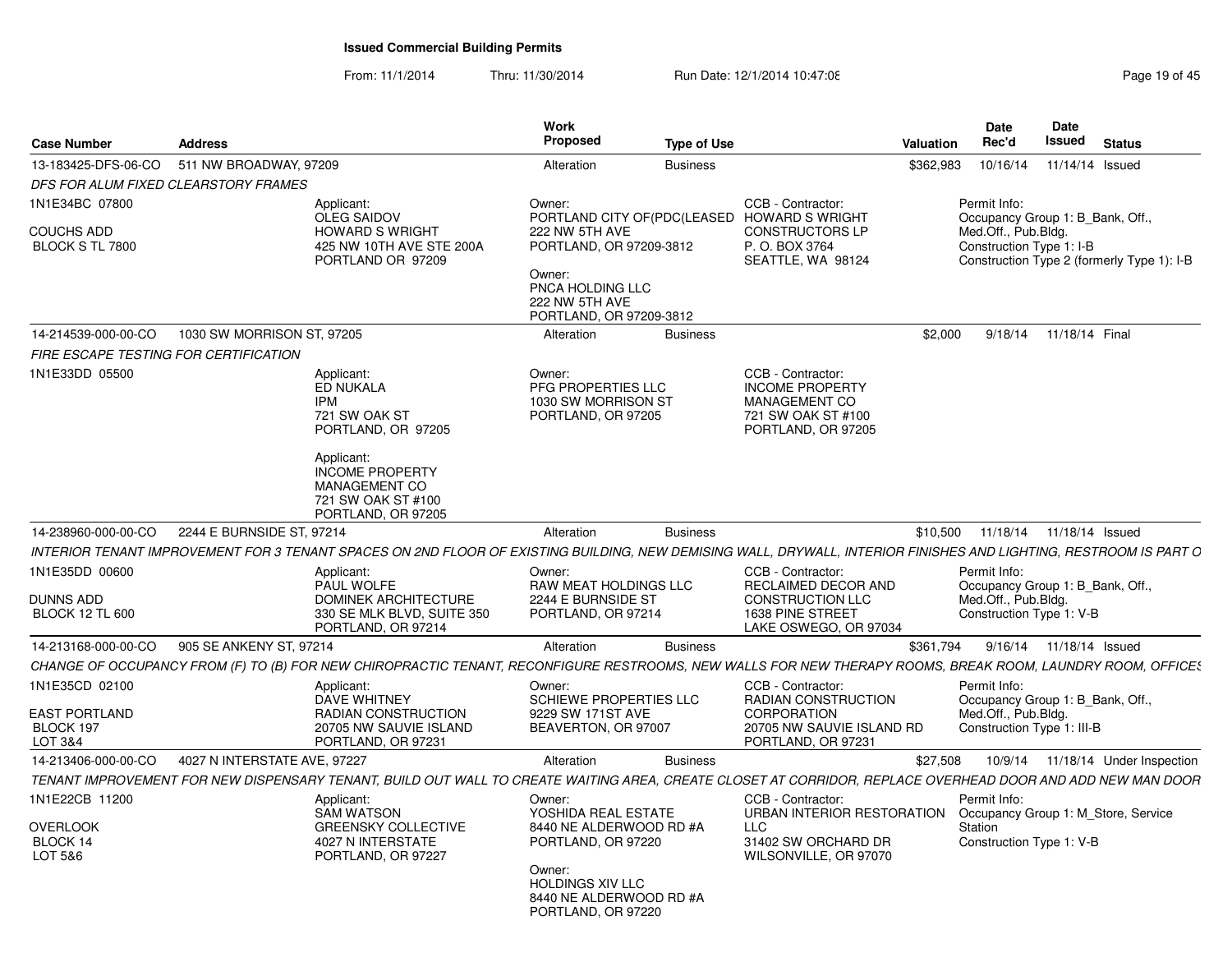From: 11/1/2014

Thru: 11/30/2014 Run Date: 12/1/2014 10:47:08 Research 20 of 45

| <b>Case Number</b>                                                                  | <b>Address</b>                               |                                                                                                                                                                | Work<br>Proposed                                                                       | <b>Type of Use</b> |                                                                                                                                      | Valuation | <b>Date</b><br>Rec'd                                                                                           | Date<br><b>Issued</b>      | <b>Status</b>             |
|-------------------------------------------------------------------------------------|----------------------------------------------|----------------------------------------------------------------------------------------------------------------------------------------------------------------|----------------------------------------------------------------------------------------|--------------------|--------------------------------------------------------------------------------------------------------------------------------------|-----------|----------------------------------------------------------------------------------------------------------------|----------------------------|---------------------------|
| 14-205350-REV-01-CO                                                                 | 1475 NE KILLINGSWORTH ST                     |                                                                                                                                                                | Alteration                                                                             | <b>Business</b>    |                                                                                                                                      |           | \$11/18/14                                                                                                     | 11/18/14 Issued            |                           |
|                                                                                     |                                              | REVISION TO CHANGE TYPE OF WALL CONSTRUCTION AND CHANGE TO SUSPENDED GYP CEILING. REMOVE WING WALL WOMENS RESTROOM                                             |                                                                                        |                    |                                                                                                                                      |           |                                                                                                                |                            |                           |
| 1N1E15CC 90000                                                                      |                                              | Applicant:<br><b>HEATHER MCGRATH</b><br>MYHRE GROUP ARCHITECTS<br>620 SW 5TH AVE, STE 500<br>PORTLAND, OR 97204                                                | Owner:<br>KILLINGSWORTH STATION &<br>210 SW MORRISON ST #600<br>PORTLAND, OR 97204     |                    | CCB - Contractor:<br><b>CHAD BRIX</b><br>CONDOMINIUM OWNERS & ASSO( BRIX CONTRACTING, INC<br>17337 CEDAR RD<br>LAKE OSWEGO, OR 97034 |           | Permit Info:<br>Occupancy Group 1: B Bank, Off.,<br>Med.Off., Pub.Bldg.<br>Construction Type 1: I-A            |                            |                           |
|                                                                                     | 14-187669-REV-01-CO 2816 NE HALSEY ST. 97232 |                                                                                                                                                                | Alteration                                                                             | <b>Business</b>    |                                                                                                                                      | \$4,000   |                                                                                                                | 11/18/14  11/18/14  Issued |                           |
|                                                                                     |                                              | ADDED VALUE REVISION TO ADD TWO NEW WALK IN COOLERS AND DELETE TWO FREEZER UNITS FROM THE PLANS                                                                |                                                                                        |                    |                                                                                                                                      |           |                                                                                                                |                            |                           |
| 1N1E36BB 00200<br><b>YORK</b><br><b>BLOCK1</b><br>W 1' OF LOT 5<br>LOT <sub>6</sub> |                                              | Applicant:<br>NORTH RIM PARTNERS<br>819 SE MORRISON ST, #110<br>PORTLAND, OR 97214                                                                             | Owner:<br>NORTH RIM PARTNERS INC<br>819 SE MORRISON ST #110<br>PORTLAND, OR 97214-6308 |                    | CCB - Contractor:<br>NORTH RIM PARTNERS<br>819 SE MORRISON ST. #110<br>PORTLAND, OR 97214                                            |           | Permit Info:<br>Occupancy Group 1: F-1 Industrial Plant -<br>Factory, Mod.Hazard<br>Construction Type 1: V-B   |                            |                           |
| 14-228855-000-00-CO                                                                 | 211 NE 10TH AVE, 97232                       |                                                                                                                                                                | Alteration                                                                             | <b>Business</b>    |                                                                                                                                      | \$310,000 | 10/24/14                                                                                                       |                            | 11/18/14 Under Inspection |
|                                                                                     |                                              | TI IN FORMER MOTORCYCLE PRODUCTION PORTION OF BUILDING (8378sf) FOR NEW TENANT: CONVERT TO DANCE PRODUCTION AND DANCE STUDIO. TENANT SPACE INCLUDES BOTH F-1 O |                                                                                        |                    |                                                                                                                                      |           |                                                                                                                |                            |                           |
| 1N1E35CA 02000                                                                      |                                              | Applicant:<br>JAMIE WATSON<br>OPSIS ARCHITECTURE<br>920 NW 17TH AVE<br>PORTLAND OREGON 97209                                                                   | Owner:<br>SUPER MOSCA LLC<br>911 NE DAVIS ST<br>PORTLAND, OR 97232                     |                    | CCB - Contractor:<br>DON RUE<br><b>JHC COMMERCIAL</b><br>11125 SW BARBUR BLVD<br>PORTLAND OR 97219                                   |           | Permit Info:<br>Occupancy Group 1: F-1 Industrial Plant -<br>Factory, Mod.Hazard<br>Construction Type 1: III-B |                            |                           |
| 14-222097-000-00-CO                                                                 | 926 NW 13TH AVE, 97209                       |                                                                                                                                                                | Alteration                                                                             | <b>Business</b>    |                                                                                                                                      | \$135,000 | 10/7/14                                                                                                        |                            | 11/20/14 Under Inspection |
|                                                                                     |                                              | TI FOR NEW TENANT: ADD NEW WALLS IN THE LOUNG AREA TO CREATE NEW RESTROOMS AND HAND WASH AREA: ADD 3 NEW INTERIOR DOORS AND ADD TO THE WALL IN AREA 106        |                                                                                        |                    |                                                                                                                                      |           |                                                                                                                |                            |                           |
| 1N1E33AD 00100                                                                      |                                              | Applicant:<br><b>JONATHAN HEPPNER</b><br><b>LEVER ARCHITECTURE</b><br>239 NW 13TH AVENUE STE 303<br>PORTLAND OR 97209                                          | Owner:<br>UNICO BOP RIVERTEC LLC<br>1215 FOURTH AVE #600<br>SEATTLE, WA 98161          |                    | CCB - Contractor:<br>R&H CONSTRUCTION<br>1530 SW TAYLOR ST<br>PORTLAND OR 97205                                                      |           | Permit Info:<br>Occupancy Group 1: B_Bank, Off.,<br>Med.Off., Pub.Bldg.<br>Construction Type 1: III-B          |                            |                           |
| 14-224020-000-00-CO                                                                 | 105 SE TAYLOR ST, 97214                      |                                                                                                                                                                | Alteration                                                                             | <b>Business</b>    |                                                                                                                                      | \$60,000  | 10/14/14                                                                                                       |                            | 11/20/14 Under Inspection |
|                                                                                     |                                              | TENANT IMPROVEMENT FOR FIRST TIME OFFICE TENANT ON 3RD FLOOR, ADD NEW WALLS TO CREATE A NEW TENANT SPACE AND CORRIDOR. NEW TENANT TO INCLUDE 2 NEW OFFICES, C  |                                                                                        |                    |                                                                                                                                      |           |                                                                                                                |                            |                           |
| 1S1E03AD 00800<br><b>EAST PORTLAND</b><br>BLOCK 47                                  |                                              | Applicant:<br>SUSAN RUDLOFF<br>SUSAN RUDLOFF DESIGN<br>2635 SW HUME ST                                                                                         | Owner:<br>CEID HOLDINGS LLC<br>PO BOX 12145<br>PORTLAND, OR 97212-0145                 |                    | CCB - Contractor:<br>ROLLAND WALTERS<br><b>BULLDOG MECHANICAL</b><br>3307 NE 39TH ST                                                 |           | Permit Info:<br>Occupancy Group 1: B_Bank, Off.,<br>Med.Off., Pub.Bldg.<br>Construction Type 1: III-B          |                            |                           |
| LOT 3&4                                                                             |                                              | PORTLAND, OR 97219                                                                                                                                             |                                                                                        |                    | VANCOUVER WA 98661                                                                                                                   |           |                                                                                                                |                            |                           |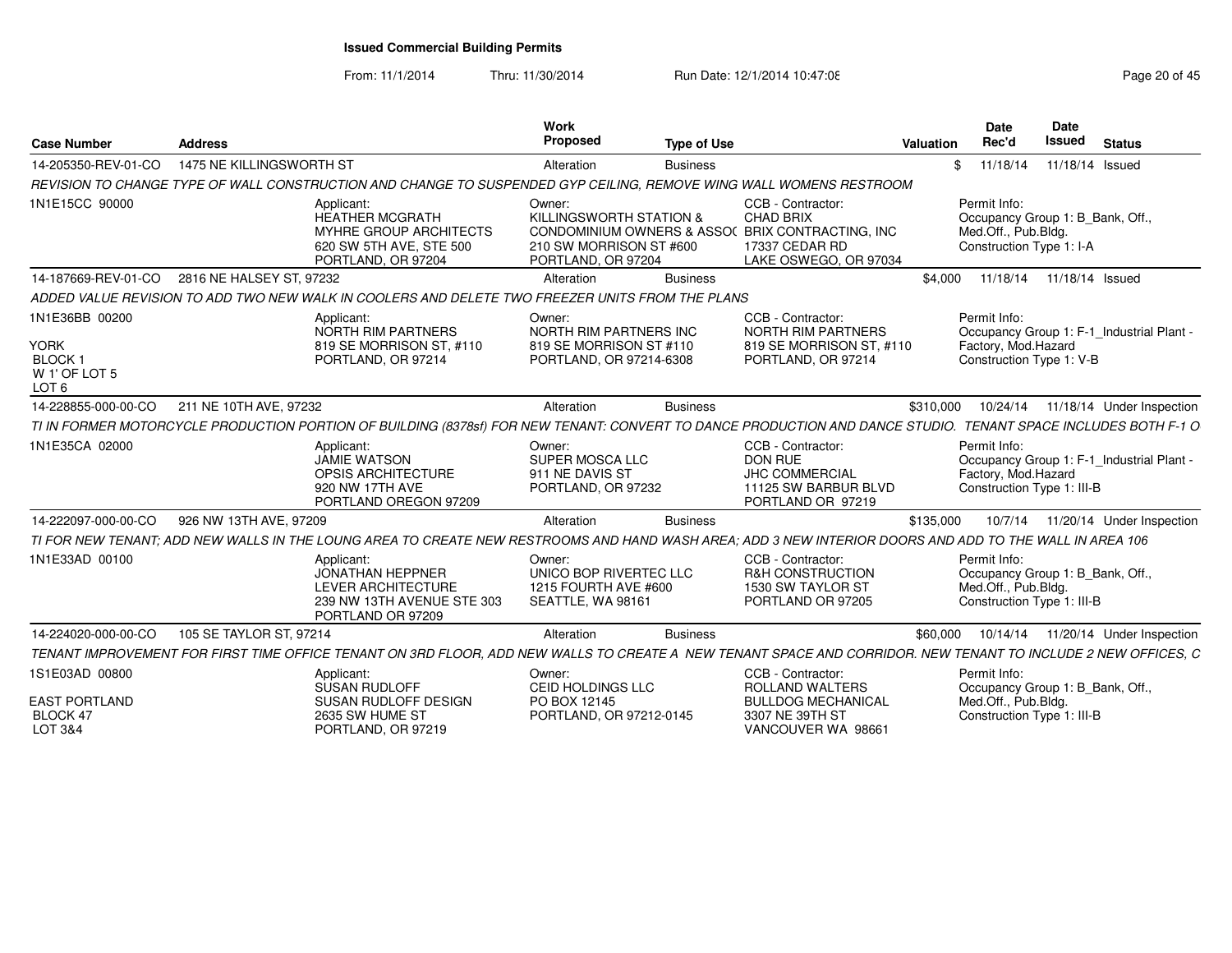From: 11/1/2014Thru: 11/30/2014 Run Date: 12/1/2014 10:47:08

| <b>Case Number</b>                                       | <b>Address</b>            |                                                                                                                                                                 | Work<br><b>Proposed</b>                                                                                                                                                       | <b>Type of Use</b> |                                                                                                    | <b>Valuation</b> | Date<br>Rec'd                                                                                         | <b>Date</b><br><b>Issued</b> | <b>Status</b>                                |
|----------------------------------------------------------|---------------------------|-----------------------------------------------------------------------------------------------------------------------------------------------------------------|-------------------------------------------------------------------------------------------------------------------------------------------------------------------------------|--------------------|----------------------------------------------------------------------------------------------------|------------------|-------------------------------------------------------------------------------------------------------|------------------------------|----------------------------------------------|
| 14-240307-000-00-CO                                      | 10334 NE HALSEY ST, 97220 |                                                                                                                                                                 | Alteration                                                                                                                                                                    | <b>Business</b>    |                                                                                                    | \$4,000          | 11/20/14                                                                                              | 11/20/14 Issued              |                                              |
|                                                          |                           | CONVERT EXISTING BATHROOM IN TENANT SPACE INTO UTILITY CLOSET, CONSTRUCT NEW ACCESSIBLE RESTROOM; NO EXTERIOR WORK AS PART OF THIS PERMIT; ALL INTERIOR***MECH. |                                                                                                                                                                               |                    |                                                                                                    |                  |                                                                                                       |                              |                                              |
| 1N2E34BB 01200                                           |                           | Applicant:<br>RAPHAEL GOODBLATT<br><b>AHHA ARCHITECTURE</b><br>615 SE ALDER SUITE 203<br>PORTLAND OR 97214                                                      | Owner:<br><b>GREGORY D GEIST</b><br>2400 SW AUGUSTA PL<br>BEAVERTON, OR 97003-1695<br>Owner:<br>OLD GHOST INVESTMENTS GEIST<br>2400 SW AUGUSTA PL<br>BEAVERTON, OR 97003-1695 |                    | Primary Contractor:<br>TO BID                                                                      |                  | Permit Info:<br>Occupancy Group 1: B Bank, Off.,<br>Med.Off., Pub.Bldg.<br>Construction Type 1: V-B   |                              |                                              |
|                                                          |                           |                                                                                                                                                                 | Owner:<br><b>LLC GEIST</b><br>2400 SW AUGUSTA PL<br>BEAVERTON, OR 97003-1695                                                                                                  |                    |                                                                                                    |                  |                                                                                                       |                              |                                              |
| 13-194938-REV-03-CO                                      | 2117 NE OREGON ST, 97232  |                                                                                                                                                                 | Alteration                                                                                                                                                                    | <b>Business</b>    |                                                                                                    | \$               |                                                                                                       | 10/24/14  11/21/14  Issued   |                                              |
|                                                          |                           | REVISION TO CHANGE OCCUPANCIES LISTED ON ORIGINAL SHELL PERMIT, REVISION OF SEISMIC UPGRADE CALCS                                                               |                                                                                                                                                                               |                    |                                                                                                    |                  |                                                                                                       |                              |                                              |
| 1N1E35AD 02500<br><b>SULLIVANS ADD</b>                   |                           | Applicant:<br>Beachum Jones<br>3544 SE MILWAUKIE AVE                                                                                                            | Owner:<br><b>BINDERY ANNEX LLC</b><br>1211 NW GLISAN ST #206                                                                                                                  |                    | CCB - Contractor:<br>DEFORM NW LLC<br>PO BOX 42404                                                 |                  | Permit Info:<br>Occupancy Group 1: B_Bank, Off.,<br>Med.Off., Pub.Bldg.                               |                              |                                              |
| BLOCK 33<br>LOT 1-8                                      |                           | Portland, OR 97214                                                                                                                                              | PORTLAND, OR 97209                                                                                                                                                            |                    | PORTLAND, OR 97242                                                                                 |                  | Construction Type 1: III-B                                                                            |                              | Construction Type 2 (formerly Type 1): III-B |
| 14-151198-DFS-01-CO                                      | 1709 SE 3RD AVE, 97214    |                                                                                                                                                                 | Alteration                                                                                                                                                                    | <b>Business</b>    |                                                                                                    | \$12,215         | 11/18/14  11/21/14  Final                                                                             |                              |                                              |
| DFS FOR INTERIOR EMERGENCY EGRESS LIGHTING               |                           |                                                                                                                                                                 |                                                                                                                                                                               |                    |                                                                                                    |                  |                                                                                                       |                              |                                              |
| 1S1E03DA 03800<br>SECTION 03 1S 1E<br>TL 3800 1.07 ACRES |                           | Applicant:<br><b>BILL PETERSON</b><br>OREGON ELECTRICAL GROUP<br>1709 SE 3RD AVE<br>PORTLAND OR 97214                                                           | Owner:<br>OEB INVESTORS LLC<br>500 E BROADWAY ST #110<br>VANCOUVER, WA 98660-3323                                                                                             |                    | CCB - Contractor:<br>LEASE CRUTCHER LEWIS CORP<br>921 SW WASHINGTON #150<br>PORTLAND, OR 972050000 |                  | Permit Info:<br>Occupancy Group 1: B_Bank, Off.,<br>Med.Off., Pub.Bldg.<br>Construction Type 1: III-B |                              | Construction Type 2 (formerly Type 1): III-B |
| 14-240836-000-00-CO                                      | 6102 N MARINE DR. 97203   |                                                                                                                                                                 | Alteration                                                                                                                                                                    | <b>Business</b>    |                                                                                                    | \$46,000         | 11/21/14  11/21/14  Issued                                                                            |                              |                                              |
|                                                          |                           | NEW 8' FENCE WITH BARBED WIRE AND THREE GATES AROUND PERIMETER OF LOT                                                                                           |                                                                                                                                                                               |                    |                                                                                                    |                  |                                                                                                       |                              |                                              |
| 2N1E30C 00800<br>PARTITION PLAT 1994-38<br>LOT 1 TL 800  |                           | Applicant:<br>PACIFIC FENCE & WIRE CO<br><b>PO BOX 125</b><br>CLACKAMAS, OR 970150125                                                                           | Owner:<br>PDX-NWTRP LLC<br>6102 N MARINE DR<br>PORTLAND, OR 97203                                                                                                             |                    | CCB - Contractor:<br>PACIFIC FENCE & WIRE CO<br><b>PO BOX 125</b><br>CLACKAMAS, OR 970150125       |                  | Permit Info:<br>Occupancy Group 1: U Private<br>Garage\Utility Misc.<br>Construction Type 1: V-B      |                              |                                              |
| 14-236671-000-00-CO                                      | 5903 SE 87TH AVE, 97266   |                                                                                                                                                                 | Alteration                                                                                                                                                                    | Educational        |                                                                                                    | \$3,700          | 11/12/14  11/12/14  Issued                                                                            |                              |                                              |
|                                                          |                           | ADDITON OF PLUMBING FIXTURES FOR SCHOOL. 2 WASH BASINS. 1 LAUNDRY SINK AND 1 WASHER/DRYER                                                                       |                                                                                                                                                                               |                    |                                                                                                    |                  |                                                                                                       |                              |                                              |
| 1S2E16CB 11800                                           |                           | Applicant:                                                                                                                                                      | Owner:                                                                                                                                                                        |                    |                                                                                                    |                  | Permit Info:                                                                                          |                              |                                              |
| MT SCOTT PK<br><b>BLOCK 6 TL 11800</b>                   |                           | <b>MARY DELINE</b><br><b>MANOS UNIDAS MONTESSORI</b><br>2710 SE 52ND AVE<br>PORTLAND, OR 97206                                                                  | ST PETER CATHOLIC CHURCH<br>8623 SE WOODSTOCK BLVD<br>PORTLAND, OR 97266-5314                                                                                                 |                    |                                                                                                    |                  | Occupancy Group 1: E_School<br>Construction Type 1: V-A                                               |                              |                                              |
|                                                          |                           |                                                                                                                                                                 | Owner:<br>PORTLAND OREGON<br>8623 SE WOODSTOCK BLVD<br>PORTLAND, OR 97266-5314                                                                                                |                    |                                                                                                    |                  |                                                                                                       |                              |                                              |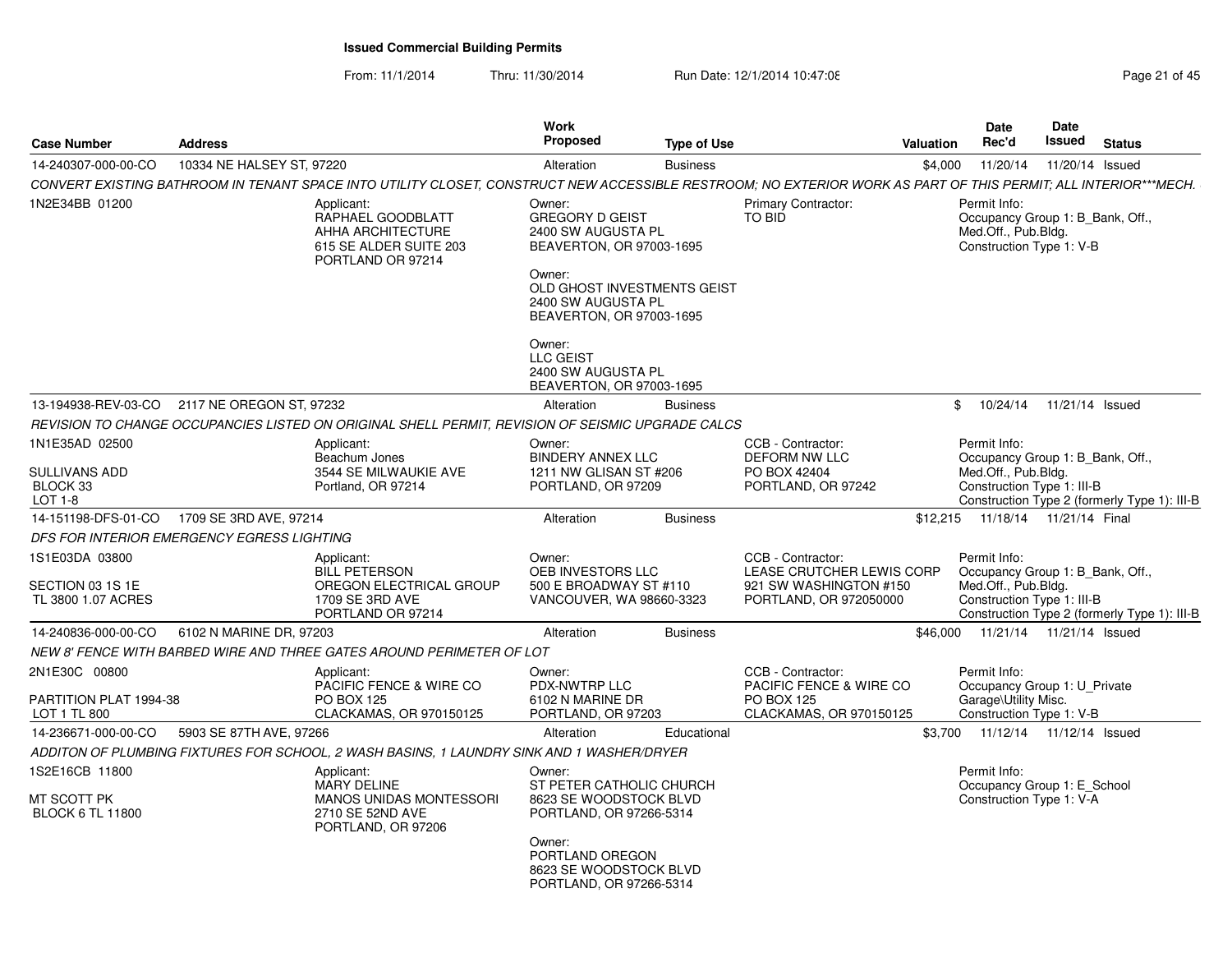From: 11/1/2014Thru: 11/30/2014 Run Date: 12/1/2014 10:47:08 Research 2010 Rage 22 of 45

| <b>Case Number</b>                                                                                                                      | <b>Address</b>              |                                                                                                                                                            | Work<br><b>Proposed</b>                                                | <b>Type of Use</b> |                                                                                                          | <b>Valuation</b> | Date<br>Rec'd                                                           | Date<br>Issued            | <b>Status</b>   |  |
|-----------------------------------------------------------------------------------------------------------------------------------------|-----------------------------|------------------------------------------------------------------------------------------------------------------------------------------------------------|------------------------------------------------------------------------|--------------------|----------------------------------------------------------------------------------------------------------|------------------|-------------------------------------------------------------------------|---------------------------|-----------------|--|
| 14-146344-REV-01-CO                                                                                                                     | 1516 NW THURMAN ST, 97209   |                                                                                                                                                            | Alteration                                                             | Educational        |                                                                                                          | \$10,000         | 9/2/14                                                                  |                           | 11/14/14 Issued |  |
|                                                                                                                                         |                             | ADDED VALUE REVISION TO REPAIR OF SECOND BOTTOM CORD DUE TO DRY ROT AT CONNECTION; 2ND REPAIR ON ALTERNATE TRUSS AT END CONNECTION DUE TO DRY ROT          |                                                                        |                    |                                                                                                          |                  |                                                                         |                           |                 |  |
| 1N1E28DD 02700<br><b>WATSONS ADD</b><br>BLOCK 12<br>LOT 1 EXC PT IN ST<br>LOT 4-6<br>LOT 7&8 EXC PT IN ST                               |                             | Applicant<br>SWINERTON BUILDERS INC<br>260 TOWNSEND ST<br>SAN FRANCISCO, CA 94107                                                                          | Owner:<br>1516 LLC<br>1516 NW THURMAN ST<br>PORTLAND, OR 97209         |                    | CCB - Contractor:<br>SWINERTON BUILDERS INC<br>260 TOWNSEND ST<br>SAN FRANCISCO, CA 94107                |                  | Permit Info:<br>Occupancy Group 1: E_School<br>Construction Type 1: V-B |                           |                 |  |
| 14-218372-000-00-CO                                                                                                                     | 2401 NE FREMONT ST, 97212   |                                                                                                                                                            | Alteration                                                             | Educational        |                                                                                                          | \$100,000        |                                                                         | 9/26/14  11/14/14  Issued |                 |  |
|                                                                                                                                         |                             | TI AND CHANGE OF OCCUPANCY FOR NEW DAYCARE: INTERIOR REMODEL TO INCLUDE NEW WALLS TO CREATE ROOMS: NEW WINDOW AND DOORS FOR EGRESS: EXISTING TRASH ENCLOSI |                                                                        |                    |                                                                                                          |                  |                                                                         |                           |                 |  |
| 1N1E24CC 11900<br><b>ALAMEDA PARK</b><br><b>BLOCK1</b><br>LOT 1&2                                                                       |                             | Applicant<br><b>DAVE SPITZER</b><br>DMS ARCHITECTS. INC<br>2325 NE 19th Ave<br>PORTLAND, OR 97212                                                          | Owner:<br>PEARSCO INC<br>2401 NE FREMONT ST<br>PORTLAND, OR 97212-2510 |                    | CCB - Contractor:<br>Kevin<br>BARTEL CONTRACTING INC<br><b>PO BOX 160</b><br>GLADSTONE, OR 97027         |                  | Permit Info:<br>Occupancy Group 1: E School<br>Construction Type 1: V-B |                           |                 |  |
| 14-240532-000-00-CO                                                                                                                     | 2010 SE 8TH AVE, 97214      |                                                                                                                                                            | Alteration                                                             | Factory/Industrial |                                                                                                          | \$1,000          | 11/26/14                                                                |                           | 11/26/14 Issued |  |
|                                                                                                                                         |                             | INFILL EXTERIOR DOOR AND REMOVE TEMPORARY STAIRS PERMITTED UNDER 14-240518-CO FOR SPECIAL EVENT                                                            |                                                                        |                    |                                                                                                          |                  |                                                                         |                           |                 |  |
| 1S1E02CC 00100<br>STEPHENS ADD                                                                                                          |                             | Applicant<br>ERIC WENZEL<br>SCOTT EDWARDS ARCHITECTURI 3014 NE 20TH AVE                                                                                    | Owner:<br><b>VAL ENTERPRISES LLC</b>                                   |                    | CCB - Contractor:<br>R&H CONSTRUCTION<br>1530 SW TAYLOR ST                                               |                  |                                                                         |                           |                 |  |
| BLOCK 95<br>LOT 1&2<br>7&8                                                                                                              |                             | 2525 E BURNSIDE ST<br>PORTLAND OR 97214                                                                                                                    | PORTLAND, OR 97212                                                     |                    | PORTLAND OR 97205                                                                                        |                  |                                                                         |                           |                 |  |
| 14-220674-000-00-CO                                                                                                                     | 7124 N MARINE DR, 97203     |                                                                                                                                                            | Alteration                                                             | Factory/Industrial |                                                                                                          | \$400,000        | 10/3/14                                                                 |                           | 11/26/14 Issued |  |
|                                                                                                                                         |                             | TI FOR EXISTING TENANT: REMOVE APPROX 50 FEET OF EXISTING INTERIOR WALL                                                                                    |                                                                        |                    | . ON SOUTH SIDE OF RICE MAKING AREA AND RELOCATE APPROX 5 FT TO THE SOUTH TO ACCOMODATE NE               |                  |                                                                         |                           |                 |  |
| 2N1W25A 00200                                                                                                                           |                             | Applicant:<br><b>HIRO TOMOMATSU</b>                                                                                                                        | Owner:<br>AJINOMOTO FROZEN FOODS USA NICK LETTIN                       |                    | CCB - Contractor:                                                                                        |                  | Permit Info:<br>Occupancy Group 1: F-1_Industrial Plant -               |                           |                 |  |
| RIVERGATE INDUSTRIAL DIS<br>BLOCK <sub>27</sub>                                                                                         |                             | LIVERMORE ARCHITECTURE AND INC<br>ENGINEERING, INC                                                                                                         | 7124 N MARINE DR                                                       |                    | <b>INSPEC INTERNATIONAL LLC</b><br>140 SW ARTHUR ST                                                      |                  | Factory, Mod.Hazard<br>Construction Type 1: V-B                         |                           |                 |  |
| LOT 3-6 TL 200<br><b>LAND &amp; IMPS</b>                                                                                                |                             | 140 SW ARTHUR ST SUITE 200<br>PORTLAND, OR 97201                                                                                                           | PORTLAND, OR 97203                                                     |                    | PORTLAND, OR 97201                                                                                       |                  |                                                                         |                           |                 |  |
| ENTERPRISE ZONE: POTENTIAL ADDITIONAL<br>TAX; SEE R660328 (R708888589) FOR OTHER<br>IMPS; R646093 (R708888588) FOR MACH &<br>EQUIP; DEF |                             |                                                                                                                                                            |                                                                        |                    |                                                                                                          |                  |                                                                         |                           |                 |  |
| 14-235513-000-00-CO                                                                                                                     | 100 NE COLUMBIA BLVD, 97217 |                                                                                                                                                            | Alteration                                                             | Factory/Industrial |                                                                                                          | \$106,000        | 11/25/14                                                                |                           | 11/25/14 Issued |  |
|                                                                                                                                         |                             | VOLUNTARY REPLACEMENT 12 WINDOWS IN EXISTING OPENINGS ON WEST ELEVATION WITH INSULATED EXPLOSION VENT PANELS                                               |                                                                        |                    |                                                                                                          |                  |                                                                         |                           |                 |  |
| 1N1E10D 00100                                                                                                                           |                             | Applicant:<br>AARON HAYWARD                                                                                                                                | Owner:<br>MONDELEZ GLOBAL LLC                                          |                    | CCB - Contractor:<br><b>PAUL LUKES</b>                                                                   |                  | Permit Info:<br>Occupancy Group 1: F-1 Industrial Plant -               |                           |                 |  |
| SECTION 10 1N 1E<br>TL 100 24.54 ACRES<br>LAND & IMPS SEE R646208 (R941100251)<br>FOR MACH & EQUIP                                      |                             | STREIMER SHEET METAL WORKS 3 PARKWAY NORTH #DF25<br>740 N KNOTT ST<br>PORTLAND OR 97227                                                                    | DEERFIELD, IL 60015                                                    |                    | STREIMER SHEET METAL WORKS Factory, Mod.Hazard<br><b>INC</b><br>740 N KNOTT ST<br>PORTLAND, OR 972272099 |                  | Construction Type 1: III-B                                              |                           |                 |  |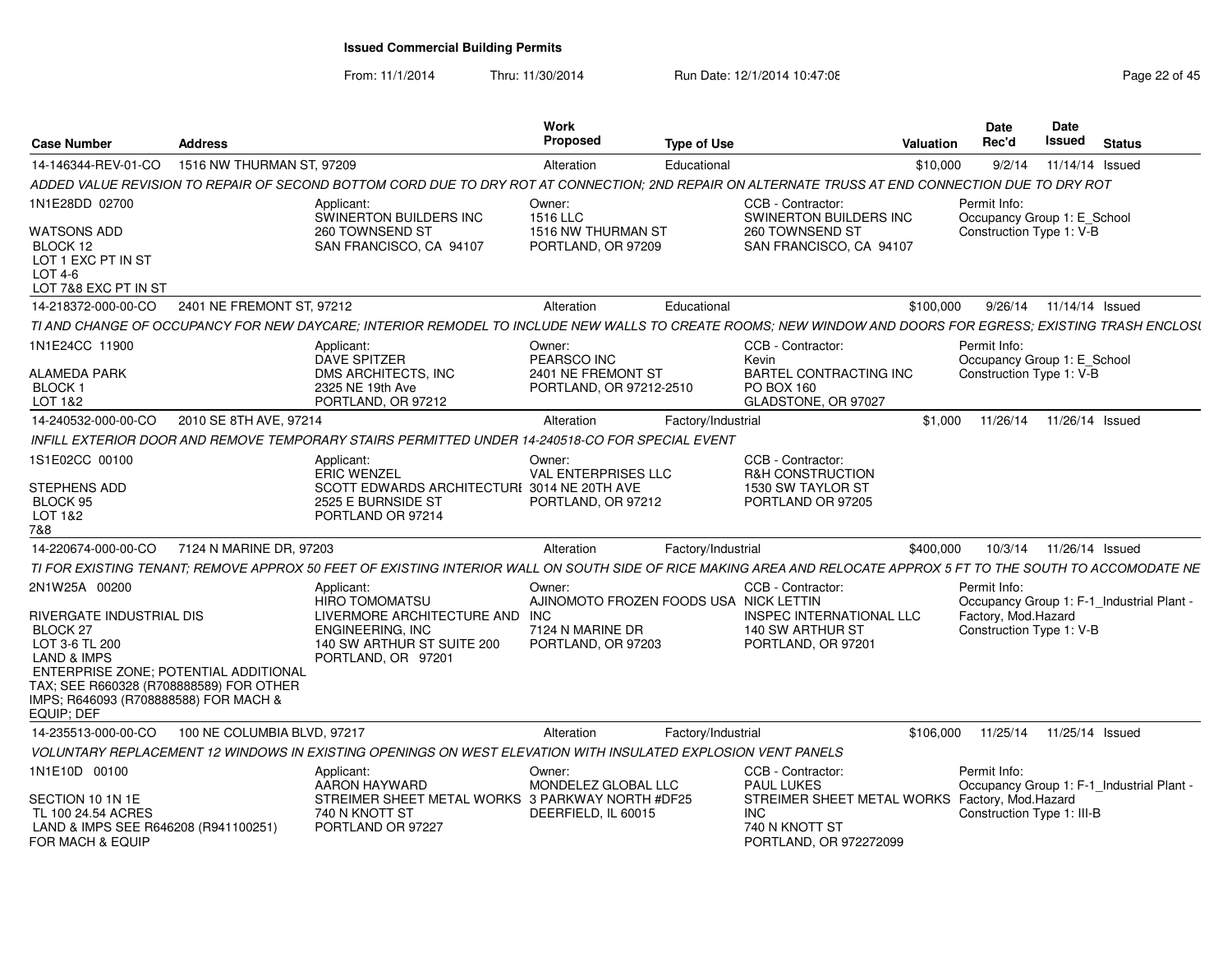From: 11/1/2014Thru: 11/30/2014 Run Date: 12/1/2014 10:47:08 Research 2010 Rage 23 of 45

| <b>Case Number</b>                                                           | <b>Address</b>                                    |                                                                                                                                                 | Work<br><b>Proposed</b>                                                      | <b>Type of Use</b> |                                                                                                                                      | <b>Valuation</b> | Date<br>Rec'd                                                                                         | Date<br><b>Issued</b> | <b>Status</b>                                |
|------------------------------------------------------------------------------|---------------------------------------------------|-------------------------------------------------------------------------------------------------------------------------------------------------|------------------------------------------------------------------------------|--------------------|--------------------------------------------------------------------------------------------------------------------------------------|------------------|-------------------------------------------------------------------------------------------------------|-----------------------|----------------------------------------------|
| 14-239884-000-00-CO                                                          | 6335 N BASIN AVE, 97217                           |                                                                                                                                                 | Alteration                                                                   | Factory/Industrial |                                                                                                                                      | \$124,697        | 11/19/14                                                                                              | 11/19/14 Issued       |                                              |
|                                                                              | <b>RE-ROOF THE WHOLE BUILDING WITH 60 MIL TPO</b> |                                                                                                                                                 |                                                                              |                    |                                                                                                                                      |                  |                                                                                                       |                       |                                              |
| 1N1E17CA 00200<br>SECTION 17 1N 1E<br>TL 200 2.39 ACRES                      |                                                   | Applicant:<br>KODIAK ROOFING &<br><b>WATERPROOFING CO</b><br><b>1905 AVIATION BLVD</b><br>LINCOLN, CA 95648                                     | Owner:<br>W W GRAINGER INC<br>18818 TELLER AVE #277<br>IRVINE, CA 92612      |                    | CCB - Contractor:<br><b>KODIAK ROOFING &amp;</b><br><b>WATERPROOFING CO</b><br><b>1905 AVIATION BLVD</b><br>LINCOLN, CA 95648        |                  |                                                                                                       |                       |                                              |
| 14-214703-000-00-CO                                                          | 102 NE RUSSELL ST, 97212                          |                                                                                                                                                 | Alteration                                                                   | Factory/Industrial |                                                                                                                                      | \$2,000          | 11/18/14                                                                                              | 11/18/14 Issued       |                                              |
|                                                                              |                                                   | ADD RESTROOM TO PREP ROOM AREA (THIS SPACE MANUFACTURES TEA FOR NEIGHBORING QUEEN OF SHEBA RESTAURANT)                                          |                                                                              |                    |                                                                                                                                      |                  |                                                                                                       |                       |                                              |
| 1N1E27DA 00900<br><b>ALBINA</b><br>BLOCK 17<br>W 45' OF LOT 1&2 EXC PT IN ST |                                                   | Applicant:<br>MADE LIFE LLC<br>2413 NE M L KING BLVD<br>PORTLAND, OR 97212                                                                      | Owner:<br>MADE LIFE LLC<br>2413 NE M L KING BLVD<br>PORTLAND, OR 97212       |                    | CCB - Contractor:<br>J A M CONCEPT REMODELING LLC Occupancy Group 1: A-2_Restaurant<br>918 NE KILLINGSWORTH ST<br>PORTLAND, OR 97211 |                  | Permit Info:<br>Construction Type 1: V-B                                                              |                       | Construction Type 2 (formerly Type 1): V-B   |
| 14-181214-REV-01-CO                                                          | 630 SE BELMONT ST, 97214                          |                                                                                                                                                 | Alteration                                                                   | Factory/Industrial |                                                                                                                                      |                  | \$<br>11/5/14                                                                                         | 11/5/14 Issued        |                                              |
|                                                                              |                                                   | REVISION TO CHANGE THE SIZE AND LOCATION OF GREASE TRAP AND MODEL OF SAMPLING VAULT                                                             |                                                                              |                    |                                                                                                                                      |                  |                                                                                                       |                       |                                              |
| 1S1E02BB 07300<br>PARK ADD TO E P<br>BLOCK 137<br><b>LOT 7&amp;8</b>         |                                                   | Applicant:<br>Matt Loosemore<br>Sum Design Studio & Architecture<br>2505 SE 11th Ave, Ste 268<br>Portland, OR 97202                             | Owner:<br>PARK ADDITION LLC<br>4206 SE TAGGART ST<br>PORTLAND, OR 97206-1648 |                    | CCB - Contractor:<br><b>DON TROTTER</b><br>OREGON RESTAURANT<br><b>EQUIPMENT</b><br>PO BOX 2560<br>OREGON CITY, OR 97045             |                  | Permit Info:<br>Occupancy Group 1: B_Bank, Off.,<br>Med.Off., Pub.Bldg.<br>Construction Type 1: III-B |                       | Construction Type 2 (formerly Type 1): III-B |
| 14-240518-000-00-CO                                                          | 2010 SE 8TH AVE, 97214                            |                                                                                                                                                 | Alteration                                                                   | Factory/Industrial |                                                                                                                                      | \$2,000          | 11/26/14                                                                                              | 11/26/14 Issued       |                                              |
|                                                                              |                                                   | ADD EXTERIOR STAIR TO EXTEND INTO THE RIGHT OF WAY AND NEW EXIT DOOR FOR ONE NIGHT EVENT                                                        |                                                                              |                    |                                                                                                                                      |                  |                                                                                                       |                       |                                              |
| 1S1E02CC 00100<br><b>STEPHENS ADD</b><br>BLOCK 95<br>LOT 1&2<br>7&8          |                                                   | Applicant:<br><b>ERIC WENZEL</b><br>SCOTT EDWARDS ARCHITECTURI 3014 NE 20TH AVE<br>2525 E BURNSIDE ST<br>PORTLAND OR 97214                      | Owner:<br><b>VAL ENTERPRISES LLC</b><br>PORTLAND, OR 97212                   |                    | CCB - Contractor:<br><b>R&amp;H CONSTRUCTION</b><br>1530 SW TAYLOR ST<br>PORTLAND OR 97205                                           |                  |                                                                                                       |                       |                                              |
| 14-238985-000-00-CO                                                          | 105 SE HAWTHORNE BLVD, 97214                      |                                                                                                                                                 | Alteration                                                                   | Factory/Industrial |                                                                                                                                      | \$43,000         | 11/18/14                                                                                              | 11/18/14 Issued       |                                              |
|                                                                              |                                                   | REMOVE EXISTING OFFICE PARTIONS ON MAIN FLOOR AND RELOCATE WALL INTO EXISTING MAUFACTURING AREA TO CREATE LARGER OFFICE SPACE. ADD NEW RESTROOM |                                                                              |                    |                                                                                                                                      |                  |                                                                                                       |                       |                                              |
| 1S1E03AD 06300                                                               |                                                   | Applicant:<br><b>TOM BOUFFARD</b><br>Dennis Uniform<br>1539 N WEBSTER ST<br>PORTLAND OR 97217                                                   | Owner:<br>DAVID J SHIPLEY<br>714 NE HANCOCK ST<br>PORTLAND, OR 97212-3968    |                    | CCB - Contractor:<br><b>GREEN GABLES DESIGN &amp;</b><br>RESTORATION, INC.<br>PO BOX 4264<br>PORTLAND, OR 97208                      |                  | Permit Info:<br>Occupancy Group 1: B_Bank, Off.,<br>Med.Off., Pub.Bldg.<br>Construction Type 1: III-B |                       |                                              |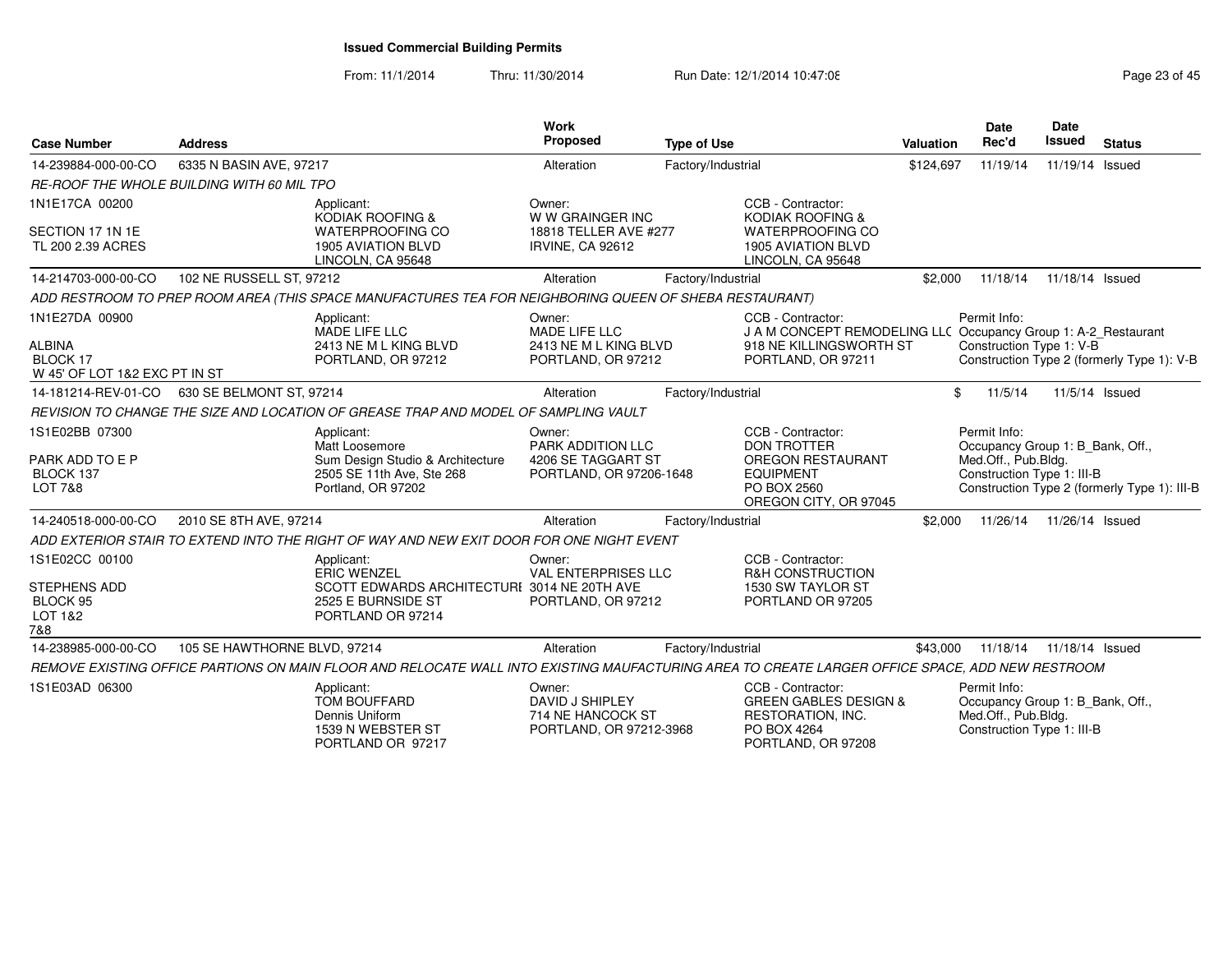From: 11/1/2014

Thru: 11/30/2014 Run Date: 12/1/2014 10:47:08 Research 2010 Rage 24 of 45

| <b>Case Number</b>                                                             | <b>Address</b>               |                                                                                                                                                              | Work<br>Proposed                                                                                                                                      | <b>Type of Use</b> |                                                                                                      | <b>Valuation</b> | <b>Date</b><br>Rec'd                                                                                                                           | Date<br>Issued  | <b>Status</b> |  |
|--------------------------------------------------------------------------------|------------------------------|--------------------------------------------------------------------------------------------------------------------------------------------------------------|-------------------------------------------------------------------------------------------------------------------------------------------------------|--------------------|------------------------------------------------------------------------------------------------------|------------------|------------------------------------------------------------------------------------------------------------------------------------------------|-----------------|---------------|--|
| 14-205128-000-00-CO                                                            | 118 NE M L KING BLVD, 97232  |                                                                                                                                                              | Alteration                                                                                                                                            | Factory/Industrial |                                                                                                      | \$75,000         | 9/3/14                                                                                                                                         | 11/17/14 Issued |               |  |
|                                                                                |                              | TENANT IMPROVEMENT FOR NEW RETAIL AND COFFEE ROASTING/CHOCOLATE MANUFACTURING TENANT: NEW PARTITION WALLS TO SEPARATE RETAIL AREA AND COFFEE BAR AT FRONT FI |                                                                                                                                                       |                    |                                                                                                      |                  |                                                                                                                                                |                 |               |  |
| 1N1E35CB 03700                                                                 |                              | Applicant:                                                                                                                                                   | Owner:                                                                                                                                                |                    | CCB - Contractor:                                                                                    |                  | Permit Info:                                                                                                                                   |                 |               |  |
| CANCEL INTO R150149 / EAST PORTLAND.<br>BLOCK 108, N 40' OF LOT 3<br>BLOCK 108 |                              | MELISSA MCCALL<br><b>MCCALL DESIGN LLC</b><br>4336 NE 65TH AVE<br>PORTLAND OR 97218                                                                          | STARK'S GRAND AVENUE<br>PROPERTY<br>107 NE GRAND AVE<br>PORTLAND, OR 97232                                                                            |                    | WHITE DOG RESTORATIONS INC<br>4915 NE 16TH AVE<br>PORTLAND, OR 97211                                 |                  | Occupancy Group 1: F-1_Industrial Plant -<br>Factory, Mod.Hazard<br>Construction Type 1: III-B<br>Construction Type 2 (formerly Type 1): III-B |                 |               |  |
|                                                                                |                              |                                                                                                                                                              | Owner:<br><b>INVESTMENTS LLC</b><br>107 NE GRAND AVE<br>PORTLAND, OR 97232                                                                            |                    |                                                                                                      |                  |                                                                                                                                                |                 |               |  |
| 14-241107-000-00-CO                                                            | 303 SE 3RD AVE, 97214        |                                                                                                                                                              | Alteration                                                                                                                                            | Factory/Industrial |                                                                                                      | \$30,000         | 11/25/14                                                                                                                                       | 11/25/14 Issued |               |  |
|                                                                                |                              | DEMO INTERIOR NONSTRUCTURAL WALLS AND DOORS. FRAMES. FINISHES: NO STRUCTURAL OR EXTERIOR WORK: ALL WORK IN PREP FOR FUTURE TI                                |                                                                                                                                                       |                    |                                                                                                      |                  |                                                                                                                                                |                 |               |  |
| 1N1E34DD 03000                                                                 |                              | Applicant:<br><b>MARIAM MOLLAGHAFFARI</b><br><b>WORKS PARTNERSHIP</b><br><b>ARCHITECTURE</b><br>524 E BURNSIDE STREET SUITE<br>320<br>PORTLAND ORE 97214     | Owner:<br><b>URBAN 2ND</b><br>1230 SW 1ST AVE #201<br>PORTLAND, OR 97204-3200<br>Owner:<br>3RD LLC<br>1230 SW 1ST AVE #201<br>PORTLAND, OR 97204-3200 |                    | CCB - Contractor:<br><b>DEFORM NW LLC</b><br>PO BOX 42404<br>PORTLAND, OR 97242                      |                  | Permit Info:<br>Occupancy Group 1: F-1_Industrial Plant -<br>Factory, Mod.Hazard<br>Construction Type 1: III-B                                 |                 |               |  |
| 14-237141-000-00-CO                                                            | 9911 SE MT SCOTT BLVD, 97266 |                                                                                                                                                              | Alteration                                                                                                                                            | Institutional      |                                                                                                      | \$950            | 11/14/14  11/14/14  Issued                                                                                                                     |                 |               |  |
|                                                                                |                              | ALTERATION OF SECURE CORRIDOR EXITING, INSTALL ELECTROMAGNETIC LOCK ON CROSS CORRIDOR PAIR OF DOORS IN THE CORRIDOR ON THE EAST SIDE OF THE CAFETERIA.       |                                                                                                                                                       |                    |                                                                                                      |                  |                                                                                                                                                |                 |               |  |
| 1S2E21DA 03800                                                                 |                              | Applicant:<br>DUSTIN JOHNSON                                                                                                                                 | Owner:<br>MORRISON CHILD AND FAMILY                                                                                                                   |                    |                                                                                                      |                  | Permit Info:<br>Occupancy Group 1: I-3_Jail                                                                                                    |                 |               |  |
| SECTION 21 1S 2E<br>TL 3800 4.32 ACRES                                         |                              | <b>CIDA</b><br>15895 SW 72ND AVE, STE 200<br>PORTLAND OR 97224                                                                                               | 11035 NE SANDY BLVD<br>PORTLAND, OR 97220-2553                                                                                                        |                    |                                                                                                      |                  | Construction Type 1: V-A                                                                                                                       |                 |               |  |
|                                                                                |                              |                                                                                                                                                              | Owner:<br><b>SERVICES</b><br>11035 NE SANDY BLVD<br>PORTLAND, OR 97220-2553                                                                           |                    |                                                                                                      |                  |                                                                                                                                                |                 |               |  |
| 14-242470-000-00-CO                                                            | 5600 NE GLISAN ST, 97213     |                                                                                                                                                              | Alteration                                                                                                                                            | Institutional      |                                                                                                      | \$30,000         | 11/25/14  11/25/14  Issued                                                                                                                     |                 |               |  |
|                                                                                |                              | TENANT IMPROVEMENT FOR EXISTING TENANT (VOCATIONAL TRAINING CENTER) REMODEL KITCHEN AND ADD TWO WINDOWS                                                      |                                                                                                                                                       |                    |                                                                                                      |                  |                                                                                                                                                |                 |               |  |
| 1N2E31DB 09800                                                                 |                              | Applicant:<br>MICHAEL LEWALLEN<br>1901 NW HOYT SU 200<br>PORTLAND OR 97209                                                                                   | Owner:<br><b>JANET G HEINRICH</b><br>19220 SE STARK ST<br>PORTLAND, OR 97233-5751                                                                     |                    | CCB - Contractor:<br><b>TIM TROFFER</b><br>TROFFER CONTRACTING INC<br>PO BOX 1145<br>CAMAS, WA 98607 |                  | Permit Info:<br>Occupancy Group 1: B Bank, Off.,<br>Med.Off., Pub.Bldg.<br>Construction Type 1: V-B                                            |                 |               |  |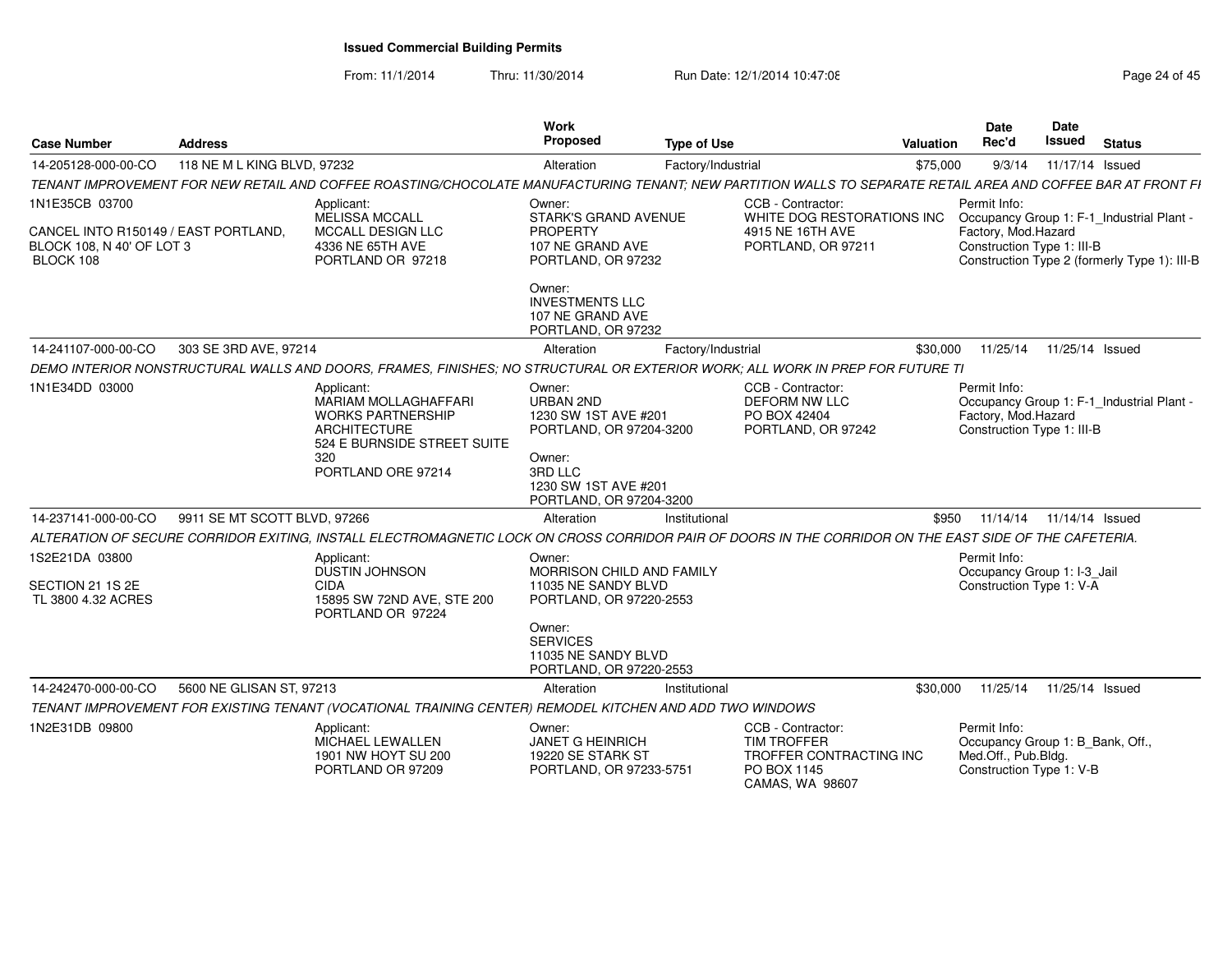From: 11/1/2014Thru: 11/30/2014 Run Date: 12/1/2014 10:47:08 Research 2010 Rage 25 of 45

| <b>Case Number</b>                                                                                                                                   | <b>Address</b>                                                                                                                                                |                                                                                               | Work<br><b>Proposed</b>                                                                                                                                                  | <b>Type of Use</b> |                                                                                                                                   | <b>Valuation</b> | Date<br>Rec'd                                                                                       | Date<br>Issued  | <b>Status</b>                                                                     |
|------------------------------------------------------------------------------------------------------------------------------------------------------|---------------------------------------------------------------------------------------------------------------------------------------------------------------|-----------------------------------------------------------------------------------------------|--------------------------------------------------------------------------------------------------------------------------------------------------------------------------|--------------------|-----------------------------------------------------------------------------------------------------------------------------------|------------------|-----------------------------------------------------------------------------------------------------|-----------------|-----------------------------------------------------------------------------------|
| 14-233242-000-00-CO                                                                                                                                  | 414 SE 80TH AVE, 97215                                                                                                                                        |                                                                                               | Alteration                                                                                                                                                               | Mercantile         |                                                                                                                                   | \$15,000         | 11/3/14                                                                                             |                 | 11/3/14 Under Inspection                                                          |
|                                                                                                                                                      | TENANT IMPROVEMENT FOR NEW BAKERY TENANT, EXTEND WALL TO CREATE HALLWAY TO EXISTING ACCESSIBLE RESTROOM, NEW FIXTURES, COUNTER AND BAKING AREA, DISPLAY SHEL  |                                                                                               |                                                                                                                                                                          |                    |                                                                                                                                   |                  |                                                                                                     |                 |                                                                                   |
| 1N2E32DD 13400                                                                                                                                       | Applicant:                                                                                                                                                    | <b>JACKLYN BUTTON</b><br><b>HUNGRY HEART BAKERY</b><br>7337 SE 69TH AVE<br>PORTLAND, OR 97206 | Owner:<br>MINERVA TEENY<br>2177 SE DOUGLAS PL<br>GRESHAM, OR 97080-6108<br>Owner:<br>SAMUEL J TEENY<br>2177 SE DOUGLAS PL<br>GRESHAM, OR 97080-6108                      |                    | CCB - Contractor:<br><b>SUZANNE RUTH HAMOR &amp;</b><br><b>STEVEN MICHAEL SARGENT</b><br>14360 SE SHALIMAR AVE<br>SANDY, OR 97055 |                  | Permit Info:<br>Occupancy Group 1: B_Bank, Off.,<br>Med.Off., Pub.Bldg.<br>Construction Type 1: V-B |                 |                                                                                   |
| 14-240915-REV-01-CO                                                                                                                                  | 4455 SE 52ND AVE, 97206                                                                                                                                       |                                                                                               | Alteration                                                                                                                                                               | Mercantile         |                                                                                                                                   | \$.              | 11/25/14                                                                                            | 11/25/14 Issued |                                                                                   |
|                                                                                                                                                      | REVISION TO PROVIDE ENGINEERING FOR 8 FT SPACING BETWEEN POSTS                                                                                                |                                                                                               |                                                                                                                                                                          |                    |                                                                                                                                   |                  |                                                                                                     |                 |                                                                                   |
| 1S2E07DC 17500<br><b>LENOX</b><br><b>BLOCK1</b><br>LOT 1&2&21&22                                                                                     | Applicant:                                                                                                                                                    | <b>CHRIS MARQUAND</b><br>DECK MASTERS LLC<br>4839 NE 41ST AVE<br>PORTLAND, OR 97211           | Owner:<br><b>LENOX ADDITION LLC</b><br>2037 NW LOVEJOY ST<br>PORTLAND, OR 97209-1515                                                                                     |                    | CCB - Contractor:<br><b>CHRIS MARQUAND</b><br><b>DECK MASTERS LLC</b><br>4839 NE 41ST AVE<br>PORTLAND, OR 97211                   |                  | Permit Info:<br>Occupancy Group 1: U_Private<br>Garage\Utility Misc.<br>Construction Type 1: V-B    |                 |                                                                                   |
| 14-219833-REV-01-CO                                                                                                                                  | 621 SE 7TH AVE, 97214                                                                                                                                         |                                                                                               | Alteration                                                                                                                                                               | Mercantile         |                                                                                                                                   | \$               | 11/6/14                                                                                             |                 | 11/6/14 Issued                                                                    |
|                                                                                                                                                      | REVISION TO RECONFIGURE HALLWAY AND CHANGE DOOR FROM NO CLOSER TO CLOSER                                                                                      |                                                                                               |                                                                                                                                                                          |                    |                                                                                                                                   |                  |                                                                                                     |                 |                                                                                   |
| 1S1E02BB 03000<br><b>EAST PORTLAND</b><br>BLOCK 140<br>N 37.5' OF LOT 7<br>LOT <sub>8</sub><br>LAND & IMPS SEE R150234 (R226508761)<br>FOR BILLBOARD | Applicant:<br>621 SE 7TH AVE                                                                                                                                  | TOM DORMANDY<br>EASTSIDE IMPORTS, INC<br>PORTLAND OR 97214                                    | Owner:<br><b>HARPER A POLING</b><br>32025 SW VILLAGE LN<br>WILSONVILLE, OR 97070<br>Owner:<br><b>JACQUELINE K POLING</b><br>32025 SW VILLAGE LN<br>WILSONVILLE, OR 97070 |                    | CCB - Contractor:<br>J & T CONSTRUCTION INC<br>12533 NE KNOTT ST<br>PORTLAND, OR 97230                                            |                  | Permit Info:<br>Station<br>Construction Type 1: V-B                                                 |                 | Occupancy Group 1: M Store, Service<br>Construction Type 2 (formerly Type 1): V-B |
| 14-235632-000-00-CO                                                                                                                                  | 918 SW YAMHILL ST, 97205                                                                                                                                      |                                                                                               | Alteration                                                                                                                                                               | Mercantile         |                                                                                                                                   | \$23,800         | 11/7/14                                                                                             |                 | 11/7/14 Issued                                                                    |
|                                                                                                                                                      | DEMO EXISTING RESTROOMS AND ADD 2 NEW RESTROOMS FOR FUTURE TENANT                                                                                             |                                                                                               |                                                                                                                                                                          |                    |                                                                                                                                   |                  |                                                                                                     |                 |                                                                                   |
| 1S1E03BB 05600<br>PORTLAND<br>BLOCK 219<br>LOT 1&2                                                                                                   | Applicant:<br>DAN YOUNG<br><b>ARCHITECTURE</b><br>PO BOX 80301                                                                                                | OREGON BUSINESS<br>PORTLAND, OR 97280                                                         | Owner:<br>PINE HILL CORP<br>621 SW MORRISON ST #800<br>PORTLAND, OR 97205-3825                                                                                           |                    | CCB - Contractor:<br>ROBERT HAKES CONSTRUCTION<br><b>LLC</b><br>618 NW KLICKITAT ST<br>CAMAS, WA 98607                            |                  | Permit Info:<br>Station<br>Construction Type 1: III-B                                               |                 | Occupancy Group 1: M Store, Service                                               |
| 14-235448-000-00-CO                                                                                                                                  | 333 SW TAYLOR ST, 97204                                                                                                                                       |                                                                                               | Alteration                                                                                                                                                               | Mercantile         |                                                                                                                                   | \$30,000         | 11/7/14                                                                                             |                 | 11/7/14 Issued                                                                    |
|                                                                                                                                                      | INTERIOR SHELL WORK FOR FUTURE TENANT, ADD NEW ACCESSIBLE RESTROOM, NEW WALL, CLEAN UP EXISTING BRICK WALLS, NEW SUSPENDED CEILING, RAISE PORTION OF FLOORING |                                                                                               |                                                                                                                                                                          |                    |                                                                                                                                   |                  |                                                                                                     |                 |                                                                                   |
| 1S1E03BA 07000<br>PORTLAND<br>BLOCK 51                                                                                                               | Applicant:<br><b>ANNE BEDNEY</b>                                                                                                                              | <b>LRS ARCHITECTS</b><br>720 NW DAVIS ST. STE 300                                             | Owner:<br><b>AMATO BROTHERS</b><br><b>ENTERPRISES INC</b><br>901 NE GLISAN ST                                                                                            |                    | CCB - Contractor:<br>SUMMIT INDUSTRIES INC<br>PO BOX 10345<br>PORTLAND, OR 972960345                                              |                  | Permit Info:<br>Station<br>Construction Type 1: III-B                                               |                 | Occupancy Group 1: M Store, Service                                               |
| LOT <sub>4</sub>                                                                                                                                     |                                                                                                                                                               | PORTLAND, OR 97209                                                                            | PORTLAND, OR 97232                                                                                                                                                       |                    |                                                                                                                                   |                  |                                                                                                     |                 |                                                                                   |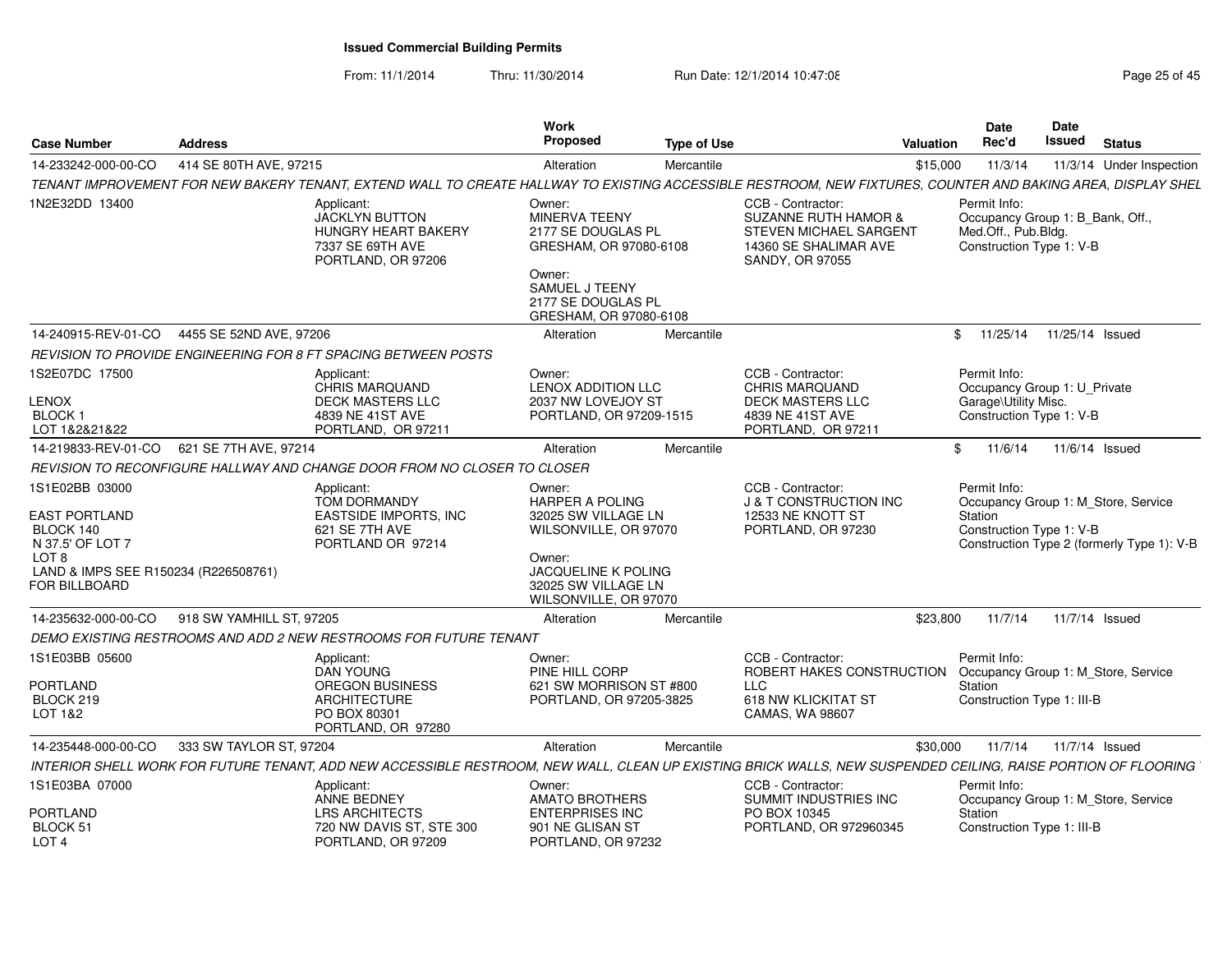From: 11/1/2014Thru: 11/30/2014 Run Date: 12/1/2014 10:47:08 Research 2010 Rage 26 of 45

| <b>Case Number</b>                                                                        | <b>Address</b>                                      |                                                                                                                                                                                | <b>Work</b><br>Proposed                                                                 | <b>Type of Use</b> | <b>Valuation</b>                                                                                                                     | Date<br>Rec'd                                                                                         | Date<br>Issued             | <b>Status</b>                       |
|-------------------------------------------------------------------------------------------|-----------------------------------------------------|--------------------------------------------------------------------------------------------------------------------------------------------------------------------------------|-----------------------------------------------------------------------------------------|--------------------|--------------------------------------------------------------------------------------------------------------------------------------|-------------------------------------------------------------------------------------------------------|----------------------------|-------------------------------------|
| 14-235691-000-00-CO                                                                       | 12503 SE DIVISION ST, 97233                         |                                                                                                                                                                                | Alteration                                                                              | Mercantile         |                                                                                                                                      | \$5,000<br>11/7/14                                                                                    |                            | 11/7/14 Issued                      |
|                                                                                           | REPAIR PORTION OF ROOF FRAMING PLAN DAMAGED BY FIRE |                                                                                                                                                                                |                                                                                         |                    |                                                                                                                                      |                                                                                                       |                            |                                     |
| 1S2E02CC 09700                                                                            |                                                     | Applicant:<br><b>WOO YONG CHOI</b><br>2323 NE 165TH DR<br>PORTLAND, OR 97230-5533                                                                                              | Owner:<br>WOO YONG CHOI<br>2323 NE 165TH DR<br>PORTLAND, OR 97230-5533                  |                    |                                                                                                                                      | Permit Info:<br>Station<br>Construction Type 1: V-B                                                   |                            | Occupancy Group 1: M Store, Service |
|                                                                                           |                                                     |                                                                                                                                                                                | Owner:<br>MAN JA CHOI<br>2323 NE 165TH DR<br>PORTLAND, OR 97230-5533                    |                    |                                                                                                                                      |                                                                                                       |                            |                                     |
|                                                                                           | 14-125945-REV-01-CO 2170 NW RALEIGH ST, 97210       |                                                                                                                                                                                | Alteration                                                                              | Mercantile         |                                                                                                                                      | $\mathfrak{S}$<br>10/21/14                                                                            | 11/12/14 Issued            |                                     |
|                                                                                           |                                                     | revision - change necessary to structurally support tenant make-up air unit (MAU) located on the warehouse roof. It includes revision to sheet S702 and required calculations. |                                                                                         |                    |                                                                                                                                      |                                                                                                       |                            |                                     |
| 1N1E28CD 02600<br><b>COUCHS ADD</b><br>BLOCK 296<br>LOT 11-18                             |                                                     | Applicant:<br><b>BRUCE BROWN</b><br><b>GBD ARCHITECTS</b><br>1120 NW Couch St, Ste 300<br>Portland OR 97209                                                                    | Owner:<br><b>BLOCK 296 SLABTOWN LLC</b><br>1015 NW 11TH AVE #243<br>PORTLAND, OR 97209  |                    | CCB - Contractor:<br><b>JOHN RESIDENTIAL</b><br>CONSTRUCTION GROUP LLC<br>1701 SE COLUMBIA RIVER DRIVE<br>VANCOUVER, WA 98661        | Permit Info:<br><b>Station</b><br>Construction Type 1: III-B                                          |                            | Occupancy Group 1: M_Store, Service |
| 14-240834-000-00-CO                                                                       | 2428 NE BROADWAY, 97232                             |                                                                                                                                                                                | Alteration                                                                              | Mercantile         |                                                                                                                                      | \$30,000                                                                                              | 11/21/14  11/21/14  Issued |                                     |
|                                                                                           |                                                     | DEMO OF EXISTING TOILET ROOMS AND REPLACING WITH NEW ACCESSIBLE RESTROOMS                                                                                                      |                                                                                         |                    |                                                                                                                                      |                                                                                                       |                            |                                     |
| 1N1E25CC 14200<br>CARTERS ADD TO E P<br>BLOCK <sub>2</sub><br>E 49' OF LOT 2 EXC PT IN ST |                                                     | Applicant:<br><b>EREZ RUSSO</b><br>EREZ RUSSO ARCHITECT<br>1111 E BURNSIDE ST SUITE 307<br>PORTLAND OR 97209                                                                   | Owner:<br><b>LANDLADY LLC</b><br>70 NW COUCH ST #207<br>PORTLAND, OR 97209              |                    | CCB - Contractor:<br><b>ROB YORKE</b><br>YORKE & CURTIS INC<br>4480 SW 101 ST AVE<br>BEAVERTON, OR 970053427                         | Permit Info:<br><b>Station</b><br>Construction Type 1: V-B                                            |                            | Occupancy Group 1: M_Store, Service |
| 14-240915-000-00-CO                                                                       | 4455 SE 52ND AVE, 97206                             |                                                                                                                                                                                | Alteration                                                                              | Mercantile         |                                                                                                                                      | \$8,000<br>11/21/14                                                                                   | 11/21/14 Issued            |                                     |
|                                                                                           |                                                     | INSTALL 8' X 175' L. TALL WOOD POST, CORR. METAL PANEL FENCE ALONG NORTH PROPERTY LINE                                                                                         |                                                                                         |                    |                                                                                                                                      |                                                                                                       |                            |                                     |
| 1S2E07DC 17500<br><b>LENOX</b><br>BLOCK <sub>1</sub><br>LOT 1&2&21&22                     |                                                     | Applicant:<br><b>CHRIS MARQUAND</b><br><b>DECK MASTERS LLC</b><br>4839 NE 41ST AVE<br>PORTLAND, OR 97211                                                                       | Owner:<br>LENOX ADDITION LLC<br>2037 NW LOVEJOY ST<br>PORTLAND, OR 97209-1515           |                    | CCB - Contractor:<br><b>CHRIS MARQUAND</b><br><b>DECK MASTERS LLC</b><br>4839 NE 41ST AVE<br>PORTLAND, OR 97211                      | Permit Info:<br>Occupancy Group 1: U_Private<br>Garage\Utility Misc.<br>Construction Type 1: V-B      |                            |                                     |
|                                                                                           | 14-125945-DFS-01-CO 2170 NW RALEIGH ST, 97210       |                                                                                                                                                                                | Alteration                                                                              | Mercantile         | \$153,745                                                                                                                            | 9/30/14                                                                                               | 11/24/14 Issued            |                                     |
|                                                                                           | DFS FOR EXTERIOR STOREFRONT ASSEMBLIES              |                                                                                                                                                                                |                                                                                         |                    |                                                                                                                                      |                                                                                                       |                            |                                     |
| 1N1E28CD 02600<br><b>COUCHS ADD</b><br>BLOCK 296<br>LOT 11-18                             |                                                     | Applicant:<br><b>MICHAEL CARRIGG</b><br><b>JOHN RESIDENTIAL</b><br><b>CONSTRUCTION GROUP</b><br>2231 NW KEARNEY<br>PORLTAND, OR 97210                                          | Owner:<br>BLOCK 296 SLABTOWN LLC<br>1015 NW 11TH AVE #243<br>PORTLAND, OR 97209         |                    | CCB - Contractor:<br><b>JOHN RESIDENTIAL</b><br><b>CONSTRUCTION GROUP LLC</b><br>1701 SE COLUMBIA RIVER DRIVE<br>VANCOUVER, WA 98661 | Permit Info:<br><b>Station</b><br>Construction Type 1: III-B                                          |                            | Occupancy Group 1: M Store, Service |
| 14-175119-REV-02-CO                                                                       | 3615 NW ST HELENS RD, 97210                         |                                                                                                                                                                                | Alteration                                                                              | Storage            |                                                                                                                                      | \$11/24/14                                                                                            | 11/24/14 Issued            |                                     |
|                                                                                           |                                                     | REVISION TO ENLARGE OPEN OFFICE AREA ON 2ND FLOOR AND ENLARGE EXISTING PRIVATE OFFICE ON FIRST FLOOR; CHANGE FOOTING DETAILS                                                   |                                                                                         |                    |                                                                                                                                      |                                                                                                       |                            |                                     |
| 1N1E30AA 00400<br><b>REGENT HTS</b><br><b>BLOCK1</b>                                      |                                                     | Applicant:<br><b>DON SNAIR</b><br>D & B COMPANY<br>2037 SE OCHOCO                                                                                                              | Owner:<br><b>WHOLESALER'S PROPERTY</b><br><b>COMPANY LLC</b><br>6644 E BASELINE RD #101 |                    | CCB - Contractor:<br><b>DON SNAIR</b><br>D & B COMPANY<br>2037 SE OCHOCO                                                             | Permit Info:<br>Occupancy Group 1: B Bank, Off.,<br>Med.Off., Pub.Bldg.<br>Construction Type 1: III-B |                            |                                     |
| LOT 2-9                                                                                   |                                                     | PORTLAND, OR 97222                                                                                                                                                             | MESA, AZ 85206                                                                          |                    | PORTLAND, OR 97222                                                                                                                   |                                                                                                       |                            |                                     |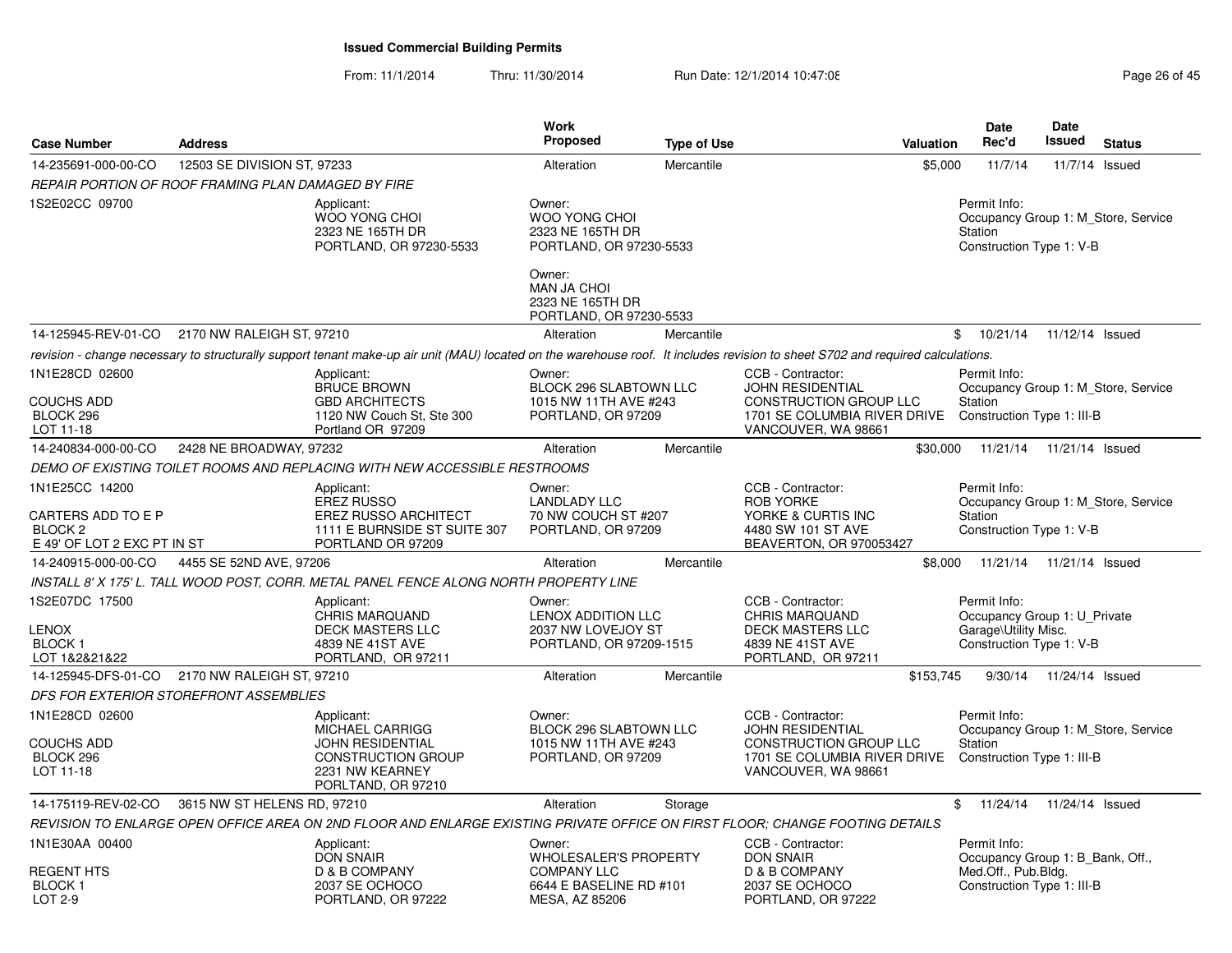From: 11/1/2014Thru: 11/30/2014 Run Date: 12/1/2014 10:47:08 Research 2010 Rage 27 of 45

| <b>Case Number</b>                        | <b>Address</b>                                                                                                                                                    | <b>Work</b><br>Proposed<br><b>Type of Use</b>                                                                                                               |                                                                                                                                           | Date<br>Rec'd<br>Valuation                                                                                   | Date<br><b>Issued</b>      | <b>Status</b>                                |
|-------------------------------------------|-------------------------------------------------------------------------------------------------------------------------------------------------------------------|-------------------------------------------------------------------------------------------------------------------------------------------------------------|-------------------------------------------------------------------------------------------------------------------------------------------|--------------------------------------------------------------------------------------------------------------|----------------------------|----------------------------------------------|
| 14-205920-000-00-CO                       | 14811 NE AIRPORT WAY                                                                                                                                              | Alteration<br>Storage                                                                                                                                       |                                                                                                                                           | 8/29/14<br>\$129,860                                                                                         |                            | 11/5/14 Under Inspection                     |
|                                           | TENANT IMPROVEMENT FOR EXISTING AUTO SERVICE TENANT; CREATE DOOR OPENING IN WALL TO EXPAND TENANT INTO NEW SPACE, SAW CUT CONCRETE FLOOR FOR SEWER LINE, ADD      |                                                                                                                                                             |                                                                                                                                           |                                                                                                              |                            |                                              |
| 1N2E24 01500                              | Applicant:<br>PAUL KURTH<br>720 NW DAVIS ST<br>PORTLAND, OR 97209                                                                                                 | Owner:<br>PNWP LLC #<br>6600 SW 105TH AVE #175<br>BEAVERTON, OR 97008<br>Owner:<br>APX PARK TWENTY SIX LLC<br>6600 SW 105TH AVE #175<br>BEAVERTON, OR 97008 | CCB - Contractor:<br>PERLO CONSTRUCTION LLC<br>7190 SW Sandburg St.<br>Portland, OR 97223                                                 | Permit Info:<br>Occupancy Group 1: B_Bank, Off.,<br>Med.Off., Pub.Bldg.<br>Construction Type 1: V-B          |                            | Construction Type 2 (formerly Type 1): V-B   |
| 14-235709-000-00-CO                       | 1176 N HAYDEN MEADOWS DR, 97217                                                                                                                                   | Alteration<br>Storage                                                                                                                                       |                                                                                                                                           | \$5,000<br>11/7/14                                                                                           |                            | 11/7/14 Under Inspection                     |
|                                           | NEW FULL HEIGHT WALL FOR STORAGE ROOM FOR BEDMART                                                                                                                 |                                                                                                                                                             |                                                                                                                                           |                                                                                                              |                            |                                              |
| 1N1E03C 00500                             | Applicant:<br><b>ROB HUMPHREY</b><br><b>FASTER PERMITS</b><br>14334 NW EAGLERIDGE LANE<br>PORTLAND, OR 97229                                                      | Owner:<br><b>HAYDEN MEADOWS</b><br>805 SW BROADWAY #2020<br>PORTLAND, OR 97205-3360                                                                         | CCB - Contractor:<br>R & H CONSTRUCTION<br><b>1530 SW TAYLOR STREET</b><br>PORTLAND, OR 97205                                             | Permit Info:<br>Station<br>Construction Type 1: V-B                                                          |                            | Occupancy Group 1: M Store, Service          |
| 14-233416-000-00-CO                       | 13327 NE WHITAKER WAY, 97230                                                                                                                                      | Alteration<br>Storage                                                                                                                                       |                                                                                                                                           | \$57.291                                                                                                     | 11/18/14  11/18/14  Issued |                                              |
|                                           | INSTALLATION OF STEEL PALLET RACK SYSTEM                                                                                                                          |                                                                                                                                                             |                                                                                                                                           |                                                                                                              |                            |                                              |
| 1N2E23B 01000                             | Applicant:<br>LLOYD EWING<br>NORTH WEST HANDLING<br><b>SYSTEMS INC</b><br>1100 SW 7TH STREET<br>RENTON, WA 980552939                                              | Owner:<br><b>EASTERN WESTERN CORP</b><br>PO BOX 3228<br>PORTLAND, OR 97208                                                                                  | CCB - Contractor:<br><b>LLOYD EWING</b><br>NORTH WEST HANDLING<br><b>SYSTEMS INC</b><br>1100 SW 7TH STREET<br><b>RENTON, WA 980552939</b> | Permit Info:<br>Occupancy Group 1: S-1 Storage -<br>Moderate Hazard, Warehouse<br>Construction Type 1: III-B |                            |                                              |
| 14-219364-000-00-CO                       | 4920 SE 26TH AVE, 97202                                                                                                                                           | Alteration<br>Storage                                                                                                                                       |                                                                                                                                           | \$75,000<br>9/30/14                                                                                          |                            | 11/21/14 Under Inspection                    |
|                                           | CONVERT PORTION OF EXISTING WAREHOUSE TO SELF STORAGE UNITS, MEZZANINE TO HAVE 2 fully insulated OFFICES                                                          |                                                                                                                                                             |                                                                                                                                           |                                                                                                              |                            |                                              |
| 1S1E13BB 04200                            | Applicant:<br>LARRY FRITZIE<br><b>FRITZIE ARCHICTECTS</b><br>1118 LAFAYETTE AVE<br>OREGON CITY OR 97045                                                           | Owner:<br><b>RANCHERS ASSN</b><br>PO BOX 1685<br>CLACKAMAS, OR 97015<br>Owner:                                                                              | CCB - Contractor:<br>CORMACK CONSTRUCTION<br><b>COMPANY INC</b><br>PO BOX 2931<br>CLACKAMAS, OR 97015                                     | Permit Info:<br>Occupancy Group 1: S-1 Storage -<br>Moderate Hazard, Warehouse<br>Construction Type 1: III-B |                            |                                              |
|                                           |                                                                                                                                                                   | <b>GARDENERS</b><br>PO BOX 1685<br>CLACKAMAS, OR 97015                                                                                                      |                                                                                                                                           |                                                                                                              |                            |                                              |
| 14-239368-000-00-CO                       | 710 NW 17TH AVE, 97209                                                                                                                                            | Alteration<br>Storage                                                                                                                                       |                                                                                                                                           | \$25,000<br>11/20/14                                                                                         | 11/20/14 Issued            |                                              |
|                                           | TI FOR NEW TENANT; NEW RACKING IN STORAGE AREA AND ADDITIONAL LIGHTING IN AN EXISTING NON-SEPARATED, MIXED USE AREA; CHANGE OF OCCUPANCY COMPLETED ON 13-241548-0 |                                                                                                                                                             |                                                                                                                                           |                                                                                                              |                            |                                              |
| 1N1E33AC 01700                            | Applicant:<br><b>KATHY JOHNSON</b>                                                                                                                                | Owner:<br><b>GLASER BROS LLC</b>                                                                                                                            | CCB - Contractor:<br>R & H CONSTRUCTION                                                                                                   | Permit Info:<br>Occupancy Group 1: B_Bank, Off.,                                                             |                            |                                              |
| <b>COUCHS ADD</b><br>BLOCK 156<br>LOT 2&3 | HENNEBERY EDDY ARCHITECTS<br>921 SW WASHINGTON SUITE 250<br>PORTLAND, OR 97205                                                                                    | 333 S STATE ST #V-249<br>LAKE OSWEGO, OR 97034                                                                                                              | <b>1530 SW TAYLOR STREET</b><br>PORTLAND, OR 97205                                                                                        | Med.Off., Pub.Bldg.<br>Construction Type 1: III-B                                                            |                            | Construction Type 2 (formerly Type 1): III-B |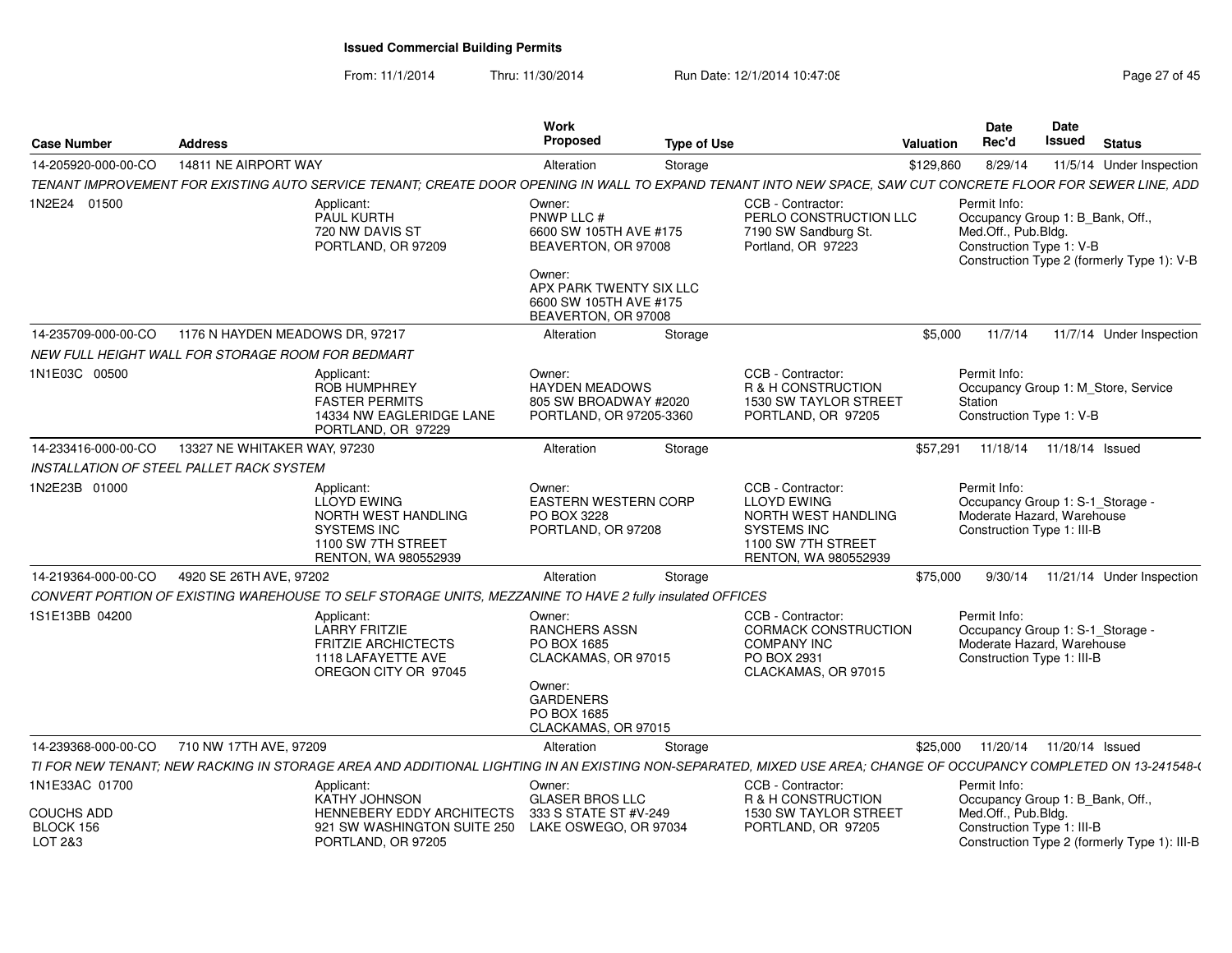From: 11/1/2014Thru: 11/30/2014 Run Date: 12/1/2014 10:47:08 Research 2010 Rage 28 of 45

| <b>Case Number</b>                                                                                                                                                                                                           | <b>Address</b>                |                                                                                                                      | Work<br><b>Proposed</b>                                                                                   | <b>Type of Use</b> |                                                                                                                           | Valuation | <b>Date</b><br>Rec'd                                                                                | Date<br><b>Issued</b> | <b>Status</b>                             |
|------------------------------------------------------------------------------------------------------------------------------------------------------------------------------------------------------------------------------|-------------------------------|----------------------------------------------------------------------------------------------------------------------|-----------------------------------------------------------------------------------------------------------|--------------------|---------------------------------------------------------------------------------------------------------------------------|-----------|-----------------------------------------------------------------------------------------------------|-----------------------|-------------------------------------------|
| 14-175119-REV-01-CO                                                                                                                                                                                                          | 3615 NW ST HELENS RD, 97210   |                                                                                                                      | Alteration                                                                                                | Storage            |                                                                                                                           |           | 10/24/14<br>\$                                                                                      | 11/14/14 Issued       |                                           |
|                                                                                                                                                                                                                              |                               | REVISION TO MEZZANINE SHEARWALLTO LEDGER SUPPORT ON CONCRETE                                                         |                                                                                                           |                    |                                                                                                                           |           |                                                                                                     |                       |                                           |
| 1N1E30AA 00400<br><b>REGENT HTS</b><br>BLOCK <sub>1</sub><br>LOT 2-9                                                                                                                                                         |                               | Applicant:<br><b>DON SNAIR</b><br>D & B COMPANY<br>2037 SE OCHOCO<br>PORTLAND, OR 97222                              | Owner:<br><b>WHOLESALER'S PROPERTY</b><br><b>COMPANY LLC</b><br>6644 E BASELINE RD #101<br>MESA, AZ 85206 |                    | CCB - Contractor:<br><b>DON SNAIR</b><br>D & B COMPANY<br>2037 SE OCHOCO<br>PORTLAND, OR 97222                            |           | Permit Info:<br>Occupancy Group 1: B Bank, Off.,<br>Med.Off., Pub.Bldg.<br>Construction Type 1: V-B |                       |                                           |
| 14-194480-000-00-CO                                                                                                                                                                                                          | 2130 NW FRONT AVE             |                                                                                                                      | Alteration                                                                                                | Utility            |                                                                                                                           | \$2,033   | 8/6/14                                                                                              | 11/18/14 Issued       |                                           |
|                                                                                                                                                                                                                              |                               | INSTALLATION OF SCULPTURE - SCULPTURE BETWEEN COURTYARD 9-10                                                         |                                                                                                           |                    |                                                                                                                           |           |                                                                                                     |                       |                                           |
| 1N1E28D 00323<br><b>RIVERNORTH</b><br>LOT <sub>9</sub>                                                                                                                                                                       |                               | Applicant:<br><b>JOHN KASHIWABARA</b><br>RHIZA ARCHITECTURE + DESIGN<br>2127 N ALBINA UNIT 203<br>PORTLAND, OR 97227 | Owner:<br><b>CRP/FPC RIVERSCAPE LLC</b><br>1741 VILLAGE CENTER CIR<br>LAS VEGAS, NV 89134-6303            |                    | CCB - Contractor:<br>CANV NC LLC<br>1741 VILLAGE CENTER CIRCLE<br>LAS VEGAS, NV 89134                                     |           |                                                                                                     |                       |                                           |
| 14-194489-000-00-CO                                                                                                                                                                                                          | 2130 NW FRONT AVE             |                                                                                                                      | Alteration                                                                                                | Utility            |                                                                                                                           | \$2,033   | 8/6/14                                                                                              | 11/18/14 Issued       |                                           |
|                                                                                                                                                                                                                              |                               | INSTALLATION OF SCULPTURE - SCULPTURE BETWEEN COURTYARD 11-12                                                        |                                                                                                           |                    |                                                                                                                           |           |                                                                                                     |                       |                                           |
| 1N1E28D 00323<br><b>RIVERNORTH</b><br>LOT <sub>9</sub>                                                                                                                                                                       |                               | Applicant:<br><b>JOHN KASHIWABARA</b><br>RHIZA ARCHITECTURE + DESIGN<br>2127 N ALBINA UNIT 203<br>PORTLAND, OR 97227 | Owner:<br><b>CRP/FPC RIVERSCAPE LLC</b><br>1741 VILLAGE CENTER CIR<br>LAS VEGAS, NV 89134-6303            |                    | CCB - Contractor:<br>CANV NC LLC<br>1741 VILLAGE CENTER CIRCLE<br>LAS VEGAS, NV 89134                                     |           |                                                                                                     |                       |                                           |
| 14-194491-000-00-CO                                                                                                                                                                                                          | 2130 NW FRONT AVE             |                                                                                                                      | Alteration                                                                                                | Utility            |                                                                                                                           | \$2,033   | 8/6/14                                                                                              | 11/18/14 Issued       |                                           |
|                                                                                                                                                                                                                              |                               | INSTALLATION OF SCULPTURE - SCULPTURE BETWEEN COURTYARD11-12                                                         |                                                                                                           |                    |                                                                                                                           |           |                                                                                                     |                       |                                           |
| 1N1E28D 00323<br><b>RIVERNORTH</b><br>LOT <sub>9</sub>                                                                                                                                                                       |                               | Applicant:<br><b>JOHN KASHIWABARA</b><br>RHIZA ARCHITECTURE + DESIGN<br>2127 N ALBINA UNIT 203<br>PORTLAND, OR 97227 | Owner:<br><b>CRP/FPC RIVERSCAPE LLC</b><br>1741 VILLAGE CENTER CIR<br>LAS VEGAS, NV 89134-6303            |                    | CCB - Contractor:<br><b>CANV NC LLC</b><br>1741 VILLAGE CENTER CIRCLE<br>LAS VEGAS, NV 89134                              |           |                                                                                                     |                       |                                           |
| 14-236183-000-00-CO                                                                                                                                                                                                          | 14400 N RIVERGATE BLVD, 97203 |                                                                                                                      | Alteration                                                                                                | Utility            |                                                                                                                           | \$20,000  | 11/10/14                                                                                            |                       | 11/10/14 Under Inspection                 |
| <b>BUILD AN 11x22 STEEL SHED TO HOUSE SOME SWITCH GEARS</b>                                                                                                                                                                  |                               |                                                                                                                      |                                                                                                           |                    |                                                                                                                           |           |                                                                                                     |                       |                                           |
| 2N1W26 00800<br>PARTITION PLAT 1997-108<br>LOT 1 TL 800<br><b>LAND &amp; IMPS</b><br>SEE R505060 (R649774293) & R586411<br>(R649774294) & R607247 (R649774295) FOR<br>OTHER IMPS & R646145 (R649774296)&<br>R646149 (R649774 |                               | Applicant:<br>NW WATERWORK/NEWBERRY<br><b>ENTERPRISES INC</b><br>40110 SE MEADOW SONG RD<br><b>SANDY, OR 97055</b>   | Owner:<br>EVRAZ INC NA<br>200 E RANDOLPH STE 7800<br>CHICAGO, IL 60601                                    |                    | CCB - Contractor:<br>NW WATERWORK/NEWBERRY<br><b>ENTERPRISES INC</b><br>40110 SE MEADOW SONG RD<br><b>SANDY, OR 97055</b> |           | Permit Info:<br>Factory, Mod.Hazard<br>Construction Type 1: II-B                                    |                       | Occupancy Group 1: F-1 Industrial Plant - |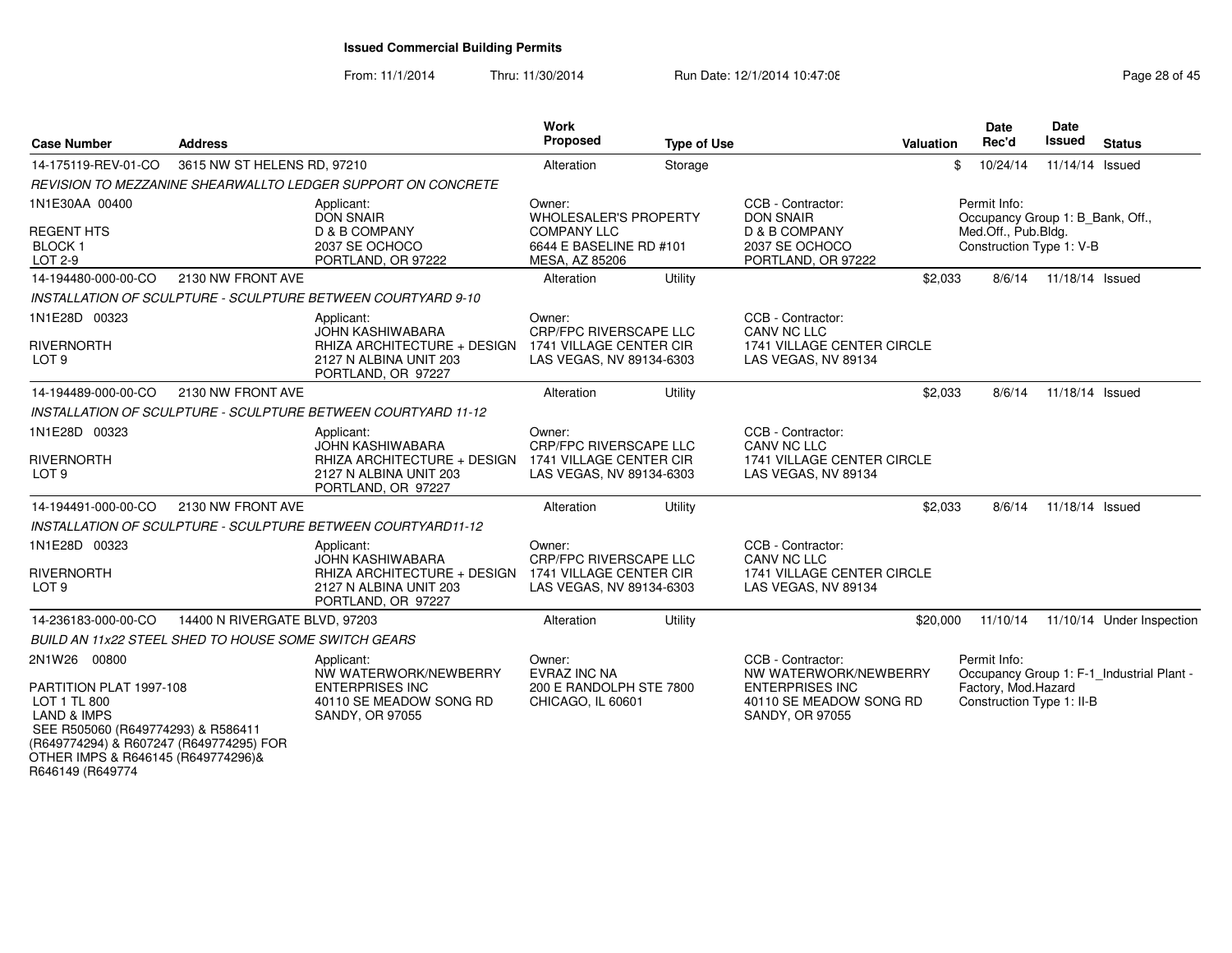From: 11/1/2014Thru: 11/30/2014 Run Date: 12/1/2014 10:47:08 Research 2010 Rage 29 of 45

| <b>Case Number</b>                                                                                 | <b>Address</b>                 |                                                                                                                                                               | Work<br>Proposed                                                                                                           | <b>Type of Use</b> |                                                                                                                                                            | Valuation | <b>Date</b><br>Rec'd                                                                                | Date<br>Issued  | <b>Status</b>                                                |
|----------------------------------------------------------------------------------------------------|--------------------------------|---------------------------------------------------------------------------------------------------------------------------------------------------------------|----------------------------------------------------------------------------------------------------------------------------|--------------------|------------------------------------------------------------------------------------------------------------------------------------------------------------|-----------|-----------------------------------------------------------------------------------------------------|-----------------|--------------------------------------------------------------|
| 14-228246-000-00-CO                                                                                | 319 SW WASHINGTON ST, 97204    |                                                                                                                                                               | Alteration                                                                                                                 | Utility            |                                                                                                                                                            | \$2,800   | 11/4/14                                                                                             | 11/4/14 Issued  |                                                              |
|                                                                                                    |                                | SCAFFOLDING IN RIGHT OF WAY, PEDESTRIAN TUNNEL, 21 FT LONG                                                                                                    |                                                                                                                            |                    |                                                                                                                                                            |           |                                                                                                     |                 |                                                              |
| 1N1E34CD 07800                                                                                     |                                | Applicant:<br><b>MINORITY ABATEMENT</b>                                                                                                                       | Owner:<br>THREE NINETEEN WASHINGTON                                                                                        |                    | CCB - Contractor:<br><b>MINORITY ABATEMENT</b>                                                                                                             |           |                                                                                                     |                 |                                                              |
| <b>PORTLAND</b><br>BLOCK 47<br>LOT 3&4<br>HISTORIC PROPERTY 15 YR 2000<br>POTENTIAL ADDITIONAL TAX |                                | <b>CONTRACTORS INC</b><br>3200 NE 65TH ST<br>VANCOUVER, WA 98663                                                                                              | <b>LLC</b><br>PO BOX 416<br>MANCHESTER, VT 05254                                                                           |                    | <b>CONTRACTORS INC</b><br>3200 NE 65TH ST<br>VANCOUVER, WA 98663                                                                                           |           |                                                                                                     |                 |                                                              |
| Total # of CO Alteration permits issued: 121                                                       |                                |                                                                                                                                                               |                                                                                                                            |                    |                                                                                                                                                            |           |                                                                                                     |                 | Total valuation of CO Alteration permits issued: \$9,391,284 |
| 14-234246-000-00-CO                                                                                | 8036 SE 13TH AVE, 97202        |                                                                                                                                                               | Demolition                                                                                                                 | <b>Business</b>    |                                                                                                                                                            | \$1,000   | 11/4/14                                                                                             | 11/4/14 Issued  |                                                              |
| DEMOLITION OF 966 SF STORE BUILDING                                                                |                                |                                                                                                                                                               |                                                                                                                            |                    |                                                                                                                                                            |           |                                                                                                     |                 |                                                              |
| 1S1E23CA 07500                                                                                     |                                | Applicant:<br><b>MIKE COYLE</b>                                                                                                                               | Owner:<br>SPOKANE 13 APARTMENT LLC                                                                                         |                    | CCB - Contractor:<br><b>VIC REMMERS</b>                                                                                                                    |           | Permit Info:<br>Occupancy Group 1: M Store, Service                                                 |                 |                                                              |
| SELLWOOD<br>BLOCK 54<br>LOT <sub>10</sub>                                                          |                                | <b>FASTER PERMITS</b><br>14334 NW EAGLERIDGE LANE<br>PORTLAND, OR 97229                                                                                       | 735 SW 158TH<br>BEAVERTON, OREGON 97006                                                                                    |                    | EVERETT CUSTOM HOMES INC<br>735 SW 158TH AVE STE 180<br>BEAVERTON OR 97008                                                                                 |           | Station<br>Construction Type 1: V-B                                                                 |                 |                                                              |
| 14-234241-000-00-CO                                                                                | 8028 SE 13TH AVE, 97202        |                                                                                                                                                               | Demolition                                                                                                                 | <b>Business</b>    |                                                                                                                                                            | \$1,000   | 11/4/14                                                                                             | 11/4/14 Issued  |                                                              |
| DEMOLITION OF EXISTING 3854 SF STORE NO BASEMENT                                                   |                                |                                                                                                                                                               |                                                                                                                            |                    |                                                                                                                                                            |           |                                                                                                     |                 |                                                              |
| 1S1E23CA 07400                                                                                     |                                | Applicant:<br>MIKE COYLE                                                                                                                                      | Owner:<br>SPOKANE 13 APARTMENT LLC                                                                                         |                    | CCB - Contractor:<br><b>VIC REMMERS</b>                                                                                                                    |           | Permit Info:<br>Occupancy Group 1: M_Store, Service                                                 |                 |                                                              |
| <b>SELLWOOD</b><br>BLOCK 54<br>LOT 11                                                              |                                | <b>FASTER PERMITS</b><br>14334 NW EAGLERIDGE LANE<br>PORTLAND, OR 97229                                                                                       | 735 SW 158TH<br>BEAVERTON, OREGON 97006                                                                                    |                    | <b>EVERETT CUSTOM HOMES INC</b><br>735 SW 158TH AVE STE 180<br>BEAVERTON OR 97008                                                                          |           | Station<br>Construction Type 1: V-B                                                                 |                 |                                                              |
| 14-235201-000-00-CO                                                                                | 7300 SW GARDEN HOME RD         |                                                                                                                                                               | Demolition                                                                                                                 | <b>Business</b>    |                                                                                                                                                            | \$8,000   | 11/7/14                                                                                             | 11/7/14 Issued  |                                                              |
|                                                                                                    |                                | DEMOLISH BUILDING, FOUNDATION AND SLAB TO REMAIN FOR FUTURE DEVELOPMENT, NO BASEMENT                                                                          |                                                                                                                            |                    |                                                                                                                                                            |           |                                                                                                     |                 |                                                              |
| 1S124DC03001<br>NICHOL'S ADDITION, LOT PT 16, ACRES .18                                            |                                | Applicant:<br>MIKE COYLE<br><b>FASTER PERMITS</b><br>14334 NW EAGLERIDGE LANE<br>PORTLAND, OR 97229                                                           | Owner:<br>MCNEIL, J KIRK & CATHIE M<br>MCNEIL, J KIRK &<br><b>CATHIE M</b><br>7300 SW GARDEN HOME RD<br>PORTLAND, OR 97223 |                    | CCB - Contractor:<br><b>GROVE HUNT</b><br><b>GROVE DEVELOPMENT INC</b><br>9020 SW WASHINGTON SQUARE<br><b>RD</b><br><b>SUITE 505</b><br>PORTLAND, OR 97223 |           | Permit Info:<br>Occupancy Group 1: B_Bank, Off.,<br>Med.Off., Pub.Bldg.<br>Construction Type 1: V-B |                 |                                                              |
| 14-241089-000-00-CO                                                                                | 1445 N HAYDEN ISLAND DR, 97217 |                                                                                                                                                               | Demolition                                                                                                                 | <b>Business</b>    |                                                                                                                                                            | \$40,000  | 11/21/14                                                                                            | 11/21/14 Issued |                                                              |
|                                                                                                    |                                | DEMO 4800SF BLDG, AND CUT AND CAP SEWER 5 FEET FROM PROPERTY LINE. SEPTIC DECOMMISSIONING REQUIRED. Septic Decommissioning Required. Call for Inspection 842. |                                                                                                                            |                    |                                                                                                                                                            |           |                                                                                                     |                 |                                                              |
| 2N1E34 00200                                                                                       |                                | Applicant:<br><b>KARHA KONELL</b>                                                                                                                             | Owner:<br><b>UMATILLA INC</b>                                                                                              |                    | CCB - Contractor:<br>KONELL CONSTRUCTION &                                                                                                                 |           |                                                                                                     |                 |                                                              |
| SECTION 34 2N 1E<br>TL 200 0.76 ACRES                                                              |                                | KONELL CONSTRUCTION<br>36000 SE INDUSTRIAL WAY<br>SANDY, OR 97055                                                                                             | 2800 EAST LAKE ST<br>MINNEAPOLIS, MN 55406                                                                                 |                    | <b>DEMOLITION</b><br>36000 INDUSTRIAL WAY<br><b>SANDY, OR 97055</b>                                                                                        |           |                                                                                                     |                 |                                                              |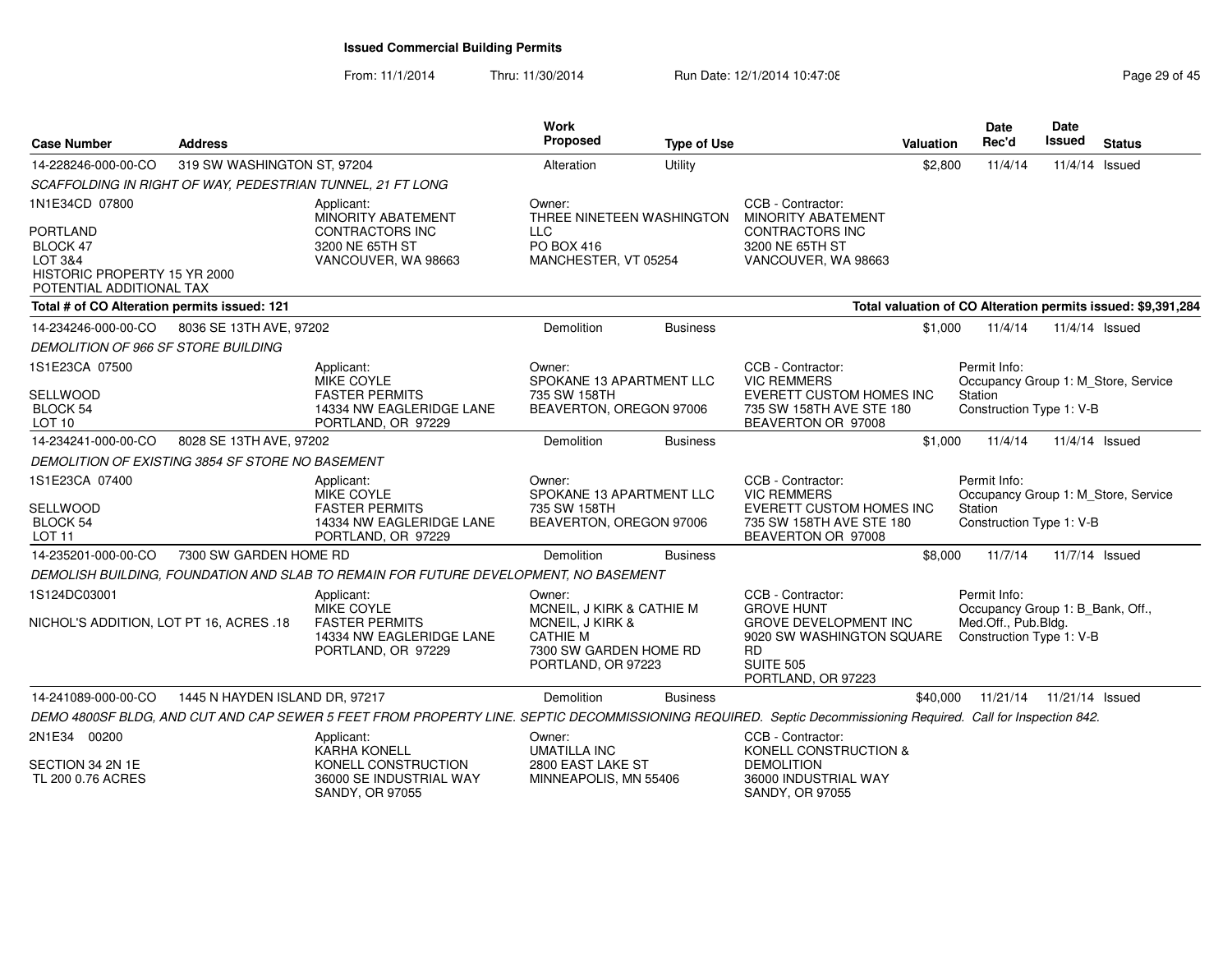From: 11/1/2014Thru: 11/30/2014 Run Date: 12/1/2014 10:47:08 Research 20 and 20 of 45

| <b>Case Number</b>                                       | <b>Address</b>                           |                                                                                                                           | <b>Work</b><br><b>Proposed</b>                                                   | <b>Type of Use</b> |                                                                                                     | <b>Valuation</b> | <b>Date</b><br>Rec'd                                                                           | Date<br>Issued             | <b>Status</b>                                              |
|----------------------------------------------------------|------------------------------------------|---------------------------------------------------------------------------------------------------------------------------|----------------------------------------------------------------------------------|--------------------|-----------------------------------------------------------------------------------------------------|------------------|------------------------------------------------------------------------------------------------|----------------------------|------------------------------------------------------------|
| 14-236777-000-00-CO                                      | 1916 SE 50TH AVE, 97215                  |                                                                                                                           | Demolition                                                                       | Factory/Industrial |                                                                                                     | \$34,000         | 11/14/14                                                                                       | 11/14/14 Issued            |                                                            |
|                                                          |                                          | DEMOLISH EXISTING MACHETE FACTORY BUILDING, REMOVE ALL DEBRIS                                                             |                                                                                  |                    |                                                                                                     |                  |                                                                                                |                            |                                                            |
| 1S2E06CA 03900                                           |                                          | Applicant:<br>SK HOFF CONSTRUCTION LLC                                                                                    | Owner:<br><b>NEIL O MARKS</b>                                                    |                    | CCB - Contractor:<br>SK HOFF CONSTRUCTION LLC                                                       |                  | Permit Info:                                                                                   |                            | Occupancy Group 1: F-1_Industrial Plant -                  |
| HAWTHORNE PL<br>BLOCK <sub>9</sub><br><b>LOT 1&amp;2</b> |                                          | 735 SW 158TH AVE<br>BEAVERTON, OR 97006                                                                                   | 1525 SE 52ND AVE<br>PORTLAND, OR 97215-3315                                      |                    | 735 SW 158TH AVE<br>BEAVERTON, OR 97006                                                             |                  | Factory, Mod.Hazard<br>Construction Type 1: III-B                                              |                            |                                                            |
|                                                          |                                          |                                                                                                                           | Owner:<br><b>EVONNE A MARKS</b><br>1525 SE 52ND AVE<br>PORTLAND, OR 97215-3315   |                    |                                                                                                     |                  |                                                                                                |                            |                                                            |
| 14-237130-000-00-CO                                      | 1223 N HAYDEN MEADOWS DR, 97217          |                                                                                                                           | Demolition                                                                       | Mercantile         |                                                                                                     | \$40,000         | 11/13/14                                                                                       | 11/13/14 Issued            |                                                            |
|                                                          |                                          | DEMOLISH EXISTING FURNITURE STORE BUILDING, REMOVE ALL DEBRIS. TRADE PERMITS TO BE OBTAINED SEPARATELY BY SUBCONTRACTORS. |                                                                                  |                    |                                                                                                     |                  |                                                                                                |                            |                                                            |
| 1N1E03CC 01000                                           |                                          | Applicant:<br>ALGIRDAS CONTRACTING INC                                                                                    | Owner:<br><b>HAYDEN MEADOWS</b>                                                  |                    | CCB - Contractor:<br>ALGIRDAS CONTRACTING INC                                                       |                  |                                                                                                |                            |                                                            |
| <b>DELTA MEADOWS</b><br><b>BLOCK1</b><br>LOT 6 TL 1000   |                                          | 2006 SE 131ST AVE<br>VANCOUVER WA 98683                                                                                   | 805 SW BROADWAY #2020<br>PORTLAND, OR 97205-3360                                 |                    | 2006 SE 131ST AVE<br>VANCOUVER WA 98683                                                             |                  |                                                                                                |                            |                                                            |
| 14-242328-000-00-CO                                      | 4709 NE 50TH PL, 97218                   |                                                                                                                           | Demolition                                                                       | Storage            |                                                                                                     | \$5,000          | 11/25/14                                                                                       | 11/25/14 Issued            |                                                            |
| <b>DEMO EXISTING STORAGE SHED</b>                        |                                          |                                                                                                                           |                                                                                  |                    |                                                                                                     |                  |                                                                                                |                            |                                                            |
| 1N2E19BD 09200                                           |                                          | Applicant:<br><b>SARAH STEINBERG</b><br>STRIKEFORCE DESIGN<br>4836 NE 37TH AVE<br>PORTLAND, OR 97211                      | Owner:<br><b>SGT ED CULLY LLC</b><br>0235 SW RIDGE DR<br>PORTLAND, OR 97219-6544 |                    | CCB - Contractor:<br><b>DARRYL O'BEIRNE</b><br>SOLAS, LLC<br>2100 SE 29TH AVE<br>PORTLAND, OR 97214 |                  | Permit Info:<br>Occupancy Group 1: R-2_Residential<br>Multi-family<br>Construction Type 1: V-B |                            |                                                            |
| Total # of CO Demolition permits issued: 7               |                                          |                                                                                                                           |                                                                                  |                    |                                                                                                     |                  |                                                                                                |                            | Total valuation of CO Demolition permits issued: \$129,000 |
| 13-151463-DFS-04-CO<br><b>DFS FOR TRUSSES</b>            | 2010 NW FRONT AVE                        |                                                                                                                           | New Construction                                                                 |                    | Apartments/Condos (3 or more units)                                                                 |                  | \$140,000 10/17/14                                                                             | 11/24/14 Issued            |                                                            |
| 1N1E28D 00325                                            |                                          | Applicant:<br><b>Henry Miller</b>                                                                                         | Owner:<br>CRP/FPC RIVERSCAPE LLC                                                 |                    | CCB - Contractor:<br>CANV NC LLC                                                                    |                  | Permit Info:<br>Occupancy Group 1: R-2 Residential                                             |                            |                                                            |
| RIVERNORTH<br>LOT 11&12                                  |                                          | Fore Property<br>1831 NW Riverscape St<br>Portland, OR                                                                    | 1741 VILLAGE CENTER CIR<br>LAS VEGAS, NV 89134-6303                              |                    | 1741 VILLAGE CENTER CIRCLE<br>LAS VEGAS, NV 89134                                                   |                  | Multi-family<br>Construction Type 1: III-B                                                     |                            | Construction Type 2 (formerly Type 1): I-A                 |
| 12-198803-DFS-10-CO                                      | 7227 N PHILADELPHIA AVE, 97203           |                                                                                                                           | <b>New Construction</b>                                                          |                    | Apartments/Condos (3 or more units)                                                                 | \$1.500          |                                                                                                | 10/17/14  11/20/14  Issued |                                                            |
|                                                          | DFS - ATTACHMENT OF MECHANICAL EQUIPMENT |                                                                                                                           |                                                                                  |                    |                                                                                                     |                  |                                                                                                |                            |                                                            |
| 1N1W12BA 05900                                           |                                          | Applicant:<br><b>ANDY MORRIS</b><br><b>WALSH CONSTRUCTION</b><br>2905 SW 1st Ave<br>Portland OR 97201                     | Owner:<br><b>PAT KESSI</b><br>ST JOHNS IVANHOE LLC<br>3330 NW YEON AVE #210      |                    | CCB - Contractor:<br>WALSH CONSTRUCTION CO<br>2905 SW 1ST AVE<br>PORTLAND, OR 972014707             |                  | Permit Info:<br>Occupancy Group 1: R-2_Residential<br>Multi-family<br>Construction Type 1: V-A |                            | Construction Type 2 (formerly Type 1): V-A                 |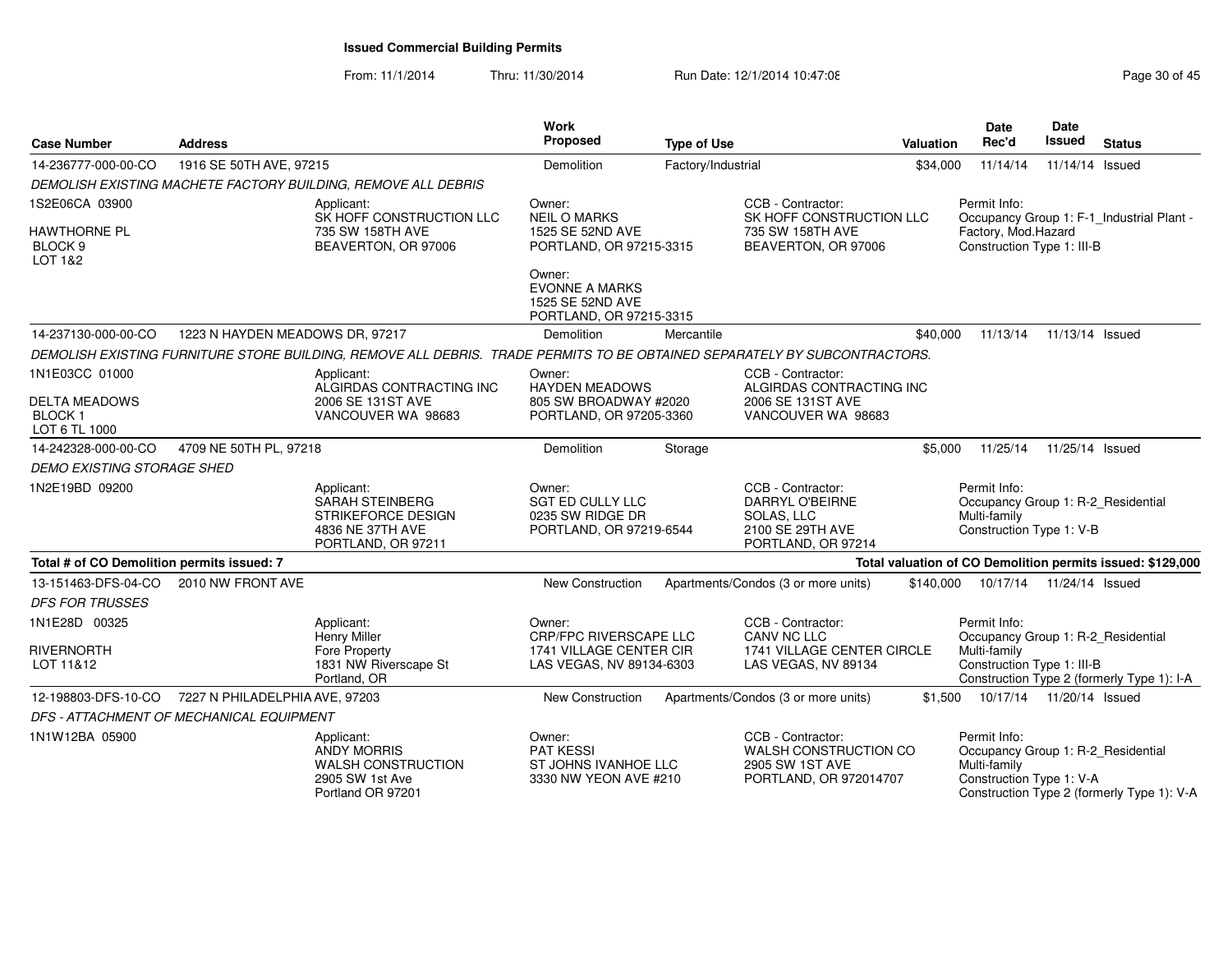From: 11/1/2014Thru: 11/30/2014 Run Date: 12/1/2014 10:47:08 Research 2010 12:47:08

| <b>Case Number</b>                                                 | <b>Address</b>                    |                                                                                                                                                                   | <b>Work</b><br><b>Proposed</b>                                                     | <b>Type of Use</b> |                                                                                                                                 | Valuation | <b>Date</b><br>Rec'd                                     | Date<br>Issued            | <b>Status</b>                                                                    |  |
|--------------------------------------------------------------------|-----------------------------------|-------------------------------------------------------------------------------------------------------------------------------------------------------------------|------------------------------------------------------------------------------------|--------------------|---------------------------------------------------------------------------------------------------------------------------------|-----------|----------------------------------------------------------|---------------------------|----------------------------------------------------------------------------------|--|
| 13-220858-REV-01-CO                                                | 1521 NE 41ST AVE, 97232           |                                                                                                                                                                   | New Construction                                                                   |                    | Apartments/Condos (3 or more units)                                                                                             |           | 11/24/14<br>\$                                           |                           | 11/24/14 Issued                                                                  |  |
| REVISION TO ADD SHORING PLANS TO APPROVED SET                      |                                   |                                                                                                                                                                   |                                                                                    |                    |                                                                                                                                 |           |                                                          |                           |                                                                                  |  |
| 1N1E25DD 11300                                                     |                                   | Applicant:<br><b>ROBIN MURPHY</b>                                                                                                                                 | Owner:<br>FOOTPRINT PDX 41ST LLC                                                   |                    |                                                                                                                                 |           | Permit Info:                                             |                           | Occupancy Group 1: R-2 Residential                                               |  |
| <b>RALSTONS ADD</b><br><b>BLOCK4</b><br>LOT 15&16 EXC PT IN ST     |                                   | <b>STRICKER CATO MURPHY</b><br><b>ARCHITECTS</b><br>311 FIRST AVE SOUTH SUITE 300<br>SEATTLE WA 98104                                                             | 13930 92ND ST SE #A<br>SNOHOMISH, WA 98290                                         |                    |                                                                                                                                 |           | Multi-family<br>Construction Type 1: V-A                 |                           |                                                                                  |  |
| 13-151457-DFS-04-CO                                                | 2130 NW FRONT AVE                 |                                                                                                                                                                   | New Construction                                                                   |                    | Apartments/Condos (3 or more units)                                                                                             | \$70,000  | 10/17/14                                                 |                           | 11/24/14 Issued                                                                  |  |
| <b>DFS FOR TRUSSES</b>                                             |                                   |                                                                                                                                                                   |                                                                                    |                    |                                                                                                                                 |           |                                                          |                           |                                                                                  |  |
| 1N1E28D 00323                                                      |                                   | Applicant:<br><b>Henry Miller</b>                                                                                                                                 | Owner:<br><b>CRP/FPC RIVERSCAPE LLC</b>                                            |                    | CCB - Contractor:<br>CANV NC LLC                                                                                                |           | Permit Info:                                             |                           | Occupancy Group 1: R-2 Residential                                               |  |
| <b>RIVERNORTH</b><br>LOT <sub>9</sub>                              |                                   | Fore Property<br>1831 NW Riverscape St<br>Portland, OR                                                                                                            | <b>1741 VILLAGE CENTER CIR</b><br>LAS VEGAS, NV 89134-6303                         |                    | 1741 VILLAGE CENTER CIRCLE<br>LAS VEGAS, NV 89134                                                                               |           | Multi-family<br>Construction Type 1: III-B               |                           | Construction Type 2 (formerly Type 1): I-A                                       |  |
| 13-153553-DFS-03-CO                                                | 700 SE CESAR E CHAVEZ BLVD, 97214 |                                                                                                                                                                   | New Construction                                                                   |                    | Apartments/Condos (3 or more units)                                                                                             | \$30,000  |                                                          | 9/22/14  11/20/14  Issued |                                                                                  |  |
| <b>DFS FOR DECK GUARDRAILS</b>                                     |                                   |                                                                                                                                                                   |                                                                                    |                    |                                                                                                                                 |           |                                                          |                           |                                                                                  |  |
| 1S1E01AA 05600                                                     |                                   | Applicant:<br><b>DAVID MULLENS</b>                                                                                                                                | Owner:<br><b>UDG ALDER LLC</b>                                                     |                    | CCB - Contractor:<br>SK HOFF CONSTRUCTION LLC                                                                                   |           | Permit Info:                                             |                           | Occupancy Group 1: R-2 Residential                                               |  |
| <b>PARADISE SPR FARM SUB 1</b><br>LOT 6-10&A TL 5600               |                                   | SK HOFF<br>735 SW 158th Ave<br>Beaverton, OR 97006                                                                                                                | 735 SW 158TH AVE<br>BEAVERTON, OR 97006-4952                                       |                    | 735 SW 158TH AVE<br>BEAVERTON, OR 97006                                                                                         |           | Multi-family<br>Construction Type 1: V-A                 |                           |                                                                                  |  |
| 14-118634-DFS-03-CO                                                | 1075 NW NORTHRUP ST               |                                                                                                                                                                   | New Construction                                                                   |                    | Apartments/Condos (3 or more units)                                                                                             | \$75,000  |                                                          | 10/6/14  11/20/14  Issued |                                                                                  |  |
| DFS FOR LEVEL 2 ROOF EMBED FOR CURTAIN WALL                        |                                   |                                                                                                                                                                   |                                                                                    |                    |                                                                                                                                 |           |                                                          |                           |                                                                                  |  |
| 1N1E34BB 02620                                                     |                                   | Applicant:<br>KATIE HOYT<br>1075 NW NORTHRUP<br>PORTLAND OR 97209                                                                                                 | Owner:<br><b>BLOCK 15 LLC</b><br>1022 NW MARSHALL ST STE 270<br>PORTLAND, OR 97209 |                    | CCB - Contractor:<br><b>Chris Copeland</b><br>ANDERSEN CONSTRUCTION<br><b>COMPANY</b><br>PO BOX 6712<br>PORTLAND, OR 97228-6712 |           | Permit Info:<br>Multi-family<br>Construction Type 1: I-A |                           | Occupancy Group 1: R-2 Residential<br>Construction Type 2 (formerly Type 1): I-A |  |
| 13-206564-REV-01-CO                                                | 1950 NE EVERETT ST, 97232         |                                                                                                                                                                   | New Construction                                                                   |                    | Apartments/Condos (3 or more units)                                                                                             |           | \$ 10/16/14 11/25/14 Issued                              |                           |                                                                                  |  |
|                                                                    |                                   | REVISION - REMOVE EXTERIOR RIGID INSULATION AND INCREASE BATT INSULATION TO INSIDE OF EXTERIOR WALLS: MODIFY ELECTRICAL ROOM AND RISER ROOM IN BASEMENT: RECONFI( |                                                                                    |                    |                                                                                                                                 |           |                                                          |                           |                                                                                  |  |
| 1N1E35DA 07000                                                     |                                   | Applicant:<br>Daryl Retzlaff                                                                                                                                      | Owner:<br><b>WISTARIA HEIGHTS</b>                                                  |                    | CCB - Contractor:<br><b>EVERGREEN BUILDERS LLC</b>                                                                              |           | Permit Info:                                             |                           | Occupancy Group 1: R-2 Residential                                               |  |
| <b>BYRNES ADD</b><br><b>BLOCK1</b><br>LOT 2&7&8<br>LOT 6 EXC S 42' |                                   | Evergreen Builders LLC<br>7420 SW Hunziker rd Suite D<br><b>Tigard, OR 97223</b>                                                                                  | <b>APARTMENTS LLC</b><br>7420 SW HUNZIKER RD #A<br><b>TIGARD, OR 97223</b>         |                    | PO BOX 160<br>SHERWOOD, OR 97140                                                                                                |           | Multi-family<br>Construction Type 1: III-A               |                           | Construction Type 2 (formerly Type 1): III-A                                     |  |
| 14-147628-DFS-02-CO                                                | 2640 SE ANKENY ST, 97214          |                                                                                                                                                                   | New Construction                                                                   |                    | Apartments/Condos (3 or more units)                                                                                             | \$18,000  | 10/8/14                                                  |                           | 11/3/14 Issued                                                                   |  |
| DFS FOR ATS HOLD DOWN SYSTEMS                                      |                                   |                                                                                                                                                                   |                                                                                    |                    |                                                                                                                                 |           |                                                          |                           |                                                                                  |  |
| 1N1E36CC 16200                                                     |                                   | Applicant:<br><b>DAVID MULLENS</b>                                                                                                                                | Owner:<br><b>UDG ANKENY LLC</b>                                                    |                    | CCB - Contractor:<br>SK HOFF CONSTRUCTION LLC                                                                                   |           | Permit Info:                                             |                           | Occupancy Group 1: R-2 Residential                                               |  |
| PLEASANT HOME ADD<br>BLOCK 5<br>LOT 2-4 TL 16200                   |                                   | <b>SK HOFF</b><br>735 SW 158th Ave<br>Beaverton, OR 97006                                                                                                         | 735 SW 158TH AVE<br>BEAVERTON, OR 97006-4952                                       |                    | 735 SW 158TH AVE<br>BEAVERTON, OR 97006                                                                                         |           | Multi-family<br>Construction Type 1: V-A                 |                           | Construction Type 2 (formerly Type 1): I-A                                       |  |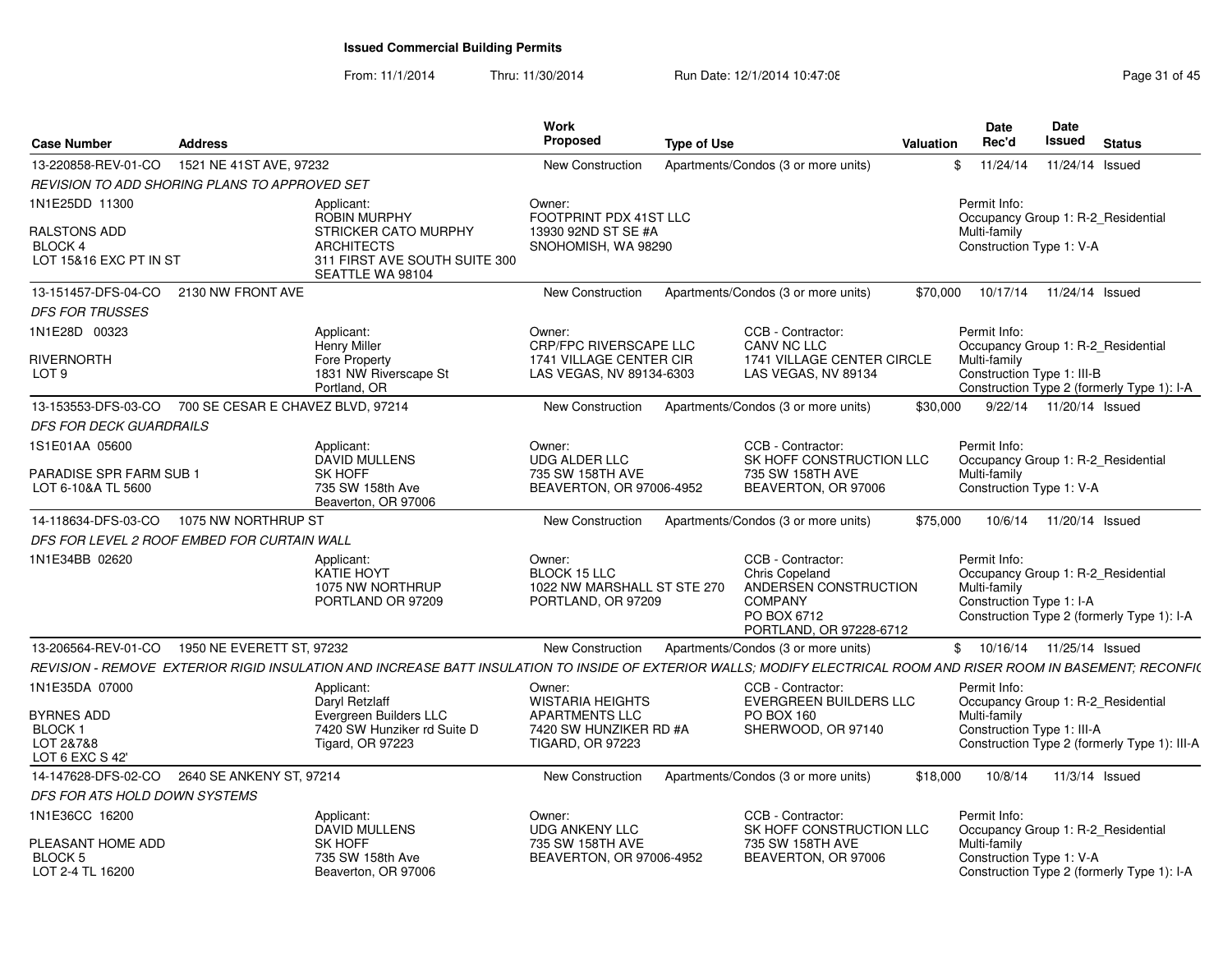From: 11/1/2014Thru: 11/30/2014 Run Date: 12/1/2014 10:47:08 Research 2010 Rage 32 of 45

| <b>Case Number</b>                                               | <b>Address</b>            |                                                                                                                                                                                                                | <b>Work</b><br>Proposed                                                              | <b>Type of Use</b> |                                                                                                           | Valuation | <b>Date</b><br>Rec'd                                                                           | <b>Date</b><br>Issued | <b>Status</b>                                                                      |
|------------------------------------------------------------------|---------------------------|----------------------------------------------------------------------------------------------------------------------------------------------------------------------------------------------------------------|--------------------------------------------------------------------------------------|--------------------|-----------------------------------------------------------------------------------------------------------|-----------|------------------------------------------------------------------------------------------------|-----------------------|------------------------------------------------------------------------------------|
| 14-147628-DFS-03-CO                                              | 2640 SE ANKENY ST, 97214  |                                                                                                                                                                                                                | <b>New Construction</b>                                                              |                    | Apartments/Condos (3 or more units)                                                                       | \$20,000  | 10/14/14                                                                                       | 11/3/14 Issued        |                                                                                    |
| <b>ROOF TRUSSES</b>                                              |                           |                                                                                                                                                                                                                |                                                                                      |                    |                                                                                                           |           |                                                                                                |                       |                                                                                    |
| 1N1E36CC 16200<br>PLEASANT HOME ADD                              |                           | Applicant:<br>David Mullens<br><b>UDG Couch LLC</b>                                                                                                                                                            | Owner:<br><b>UDG ANKENY LLC</b><br>735 SW 158TH AVE                                  |                    | CCB - Contractor:<br>SK HOFF CONSTRUCTION LLC<br>735 SW 158TH AVE                                         |           | Permit Info:<br>Occupancy Group 1: R-2 Residential<br>Multi-family                             |                       |                                                                                    |
| <b>BLOCK 5</b><br>LOT 2-4 TL 16200                               |                           | 735 SW 158th Avenue<br>Beaverton, OR 97006                                                                                                                                                                     | BEAVERTON, OR 97006-4952                                                             |                    | BEAVERTON, OR 97006                                                                                       |           | Construction Type 1: V-A                                                                       |                       | Construction Type 2 (formerly Type 1): I-A                                         |
| 14-147628-DFS-04-CO                                              | 2640 SE ANKENY ST, 97214  |                                                                                                                                                                                                                | <b>New Construction</b>                                                              |                    | Apartments/Condos (3 or more units)                                                                       | \$20,000  | 10/15/14                                                                                       | 11/3/14 Issued        |                                                                                    |
| <i>DFS - FLOOR JOISTS</i>                                        |                           |                                                                                                                                                                                                                |                                                                                      |                    |                                                                                                           |           |                                                                                                |                       |                                                                                    |
| 1N1E36CC 16200<br>PLEASANT HOME ADD                              |                           | Applicant:<br>David Mullens<br><b>UDG Couch LLC</b>                                                                                                                                                            | Owner:<br><b>UDG ANKENY LLC</b><br>735 SW 158TH AVE                                  |                    | CCB - Contractor:<br>SK HOFF CONSTRUCTION LLC<br>735 SW 158TH AVE                                         |           | Permit Info:<br>Occupancy Group 1: R-2 Residential<br>Multi-family                             |                       |                                                                                    |
| BLOCK <sub>5</sub><br>LOT 2-4 TL 16200                           |                           | 735 SW 158th Avenue<br>Beaverton, OR 97006                                                                                                                                                                     | BEAVERTON, OR 97006-4952                                                             |                    | BEAVERTON, OR 97006                                                                                       |           | Construction Type 1: V-A                                                                       |                       | Construction Type 2 (formerly Type 1): I-A                                         |
| 13-171048-REV-02-CO                                              | 1135 NW EVERETT ST, 97209 |                                                                                                                                                                                                                | <b>New Construction</b>                                                              |                    | Apartments/Condos (3 or more units)                                                                       |           | \$<br>11/4/14                                                                                  | 11/4/14 Issued        |                                                                                    |
| Rev 2 - Add second egress stair to the rooftop amenity deck area |                           |                                                                                                                                                                                                                |                                                                                      |                    |                                                                                                           |           |                                                                                                |                       |                                                                                    |
| 1N1E33DA 02900                                                   |                           | Applicant:<br><b>MARCUS LIMA</b><br><b>GBD ARCHITECTS</b><br>1120 NW COUCH ST SUITE 300<br>PORTLAND OR 97209                                                                                                   | Owner:<br>NW TH LLC<br>1477 NW EVERETT ST<br>PORTLAND, OR 97209<br>Owner:            |                    | CCB - Contractor:<br>LORENTZ BRUUN CO INC<br>3611 SE 20TH ST, STE 300<br>PORTLAND OR 97202                |           | Permit Info:<br>Occupancy Group 1: R-2 Residential<br>Multi-family<br>Construction Type 1: I-B |                       | Construction Type 2 (formerly Type 1): I-B                                         |
|                                                                  |                           |                                                                                                                                                                                                                | <b>HFTB LLC</b><br>1477 NW EVERETT ST<br>PORTLAND, OR 97209                          |                    |                                                                                                           |           |                                                                                                |                       |                                                                                    |
|                                                                  |                           | 14-157004-REV-01-CO 3440 SW US VETERANS HOSPITAL RD, 97201                                                                                                                                                     | <b>New Construction</b>                                                              |                    | Apartments/Condos (3 or more units)                                                                       |           | 11/5/14<br>\$                                                                                  | 11/5/14 Issued        |                                                                                    |
|                                                                  |                           | REVISION - REPLACE CMU WALL WITH CHAINLINK FENCE INSIDE PARKING GARAGE FOR GENERATOR ROOM                                                                                                                      |                                                                                      |                    |                                                                                                           |           |                                                                                                |                       |                                                                                    |
| 1S1E09AC 08200                                                   |                           | Applicant:<br>Calista Fitzgerald<br><b>LRS Architects</b><br>720 NW Davis<br>Portland, OR 97209                                                                                                                | Owner:<br>3440 USV LLC<br>413 SW 13TH AVE #300<br>PORTLAND, OR 97205-2305            |                    | CCB - Contractor:<br><b>TOM MITCHELL</b><br>WALSH CONSTRUCTION CO<br>2905 SW 1ST AV<br>PORTLAND, OR 97201 |           | Permit Info:<br>Hazard, Parking Garage<br>Construction Type 1: I-A                             |                       | Occupancy Group 1: S-2_Storage - Low<br>Construction Type 2 (formerly Type 1): I-A |
| 13-151461-REV-04-CO                                              | 2080 NW FRONT AVE         |                                                                                                                                                                                                                | <b>New Construction</b>                                                              |                    | Apartments/Condos (3 or more units)                                                                       | \$2,500   | 11/5/14                                                                                        | 11/5/14 Issued        |                                                                                    |
|                                                                  |                           | REV 04 - adding a 2 hour rated damper at the exhaust shaft for the parking garage. The damper will be located at the top of the exhaust shaft where the duct turms horizontally to connect to the exhaust fan. |                                                                                      |                    |                                                                                                           |           |                                                                                                |                       |                                                                                    |
| 1N1E28D 00324                                                    |                           | Applicant:                                                                                                                                                                                                     | Owner:                                                                               |                    | CCB - Contractor:                                                                                         |           |                                                                                                |                       |                                                                                    |
| <b>RIVERNORTH</b><br>LOT 10                                      |                           | <b>CHARLES KIDWELL</b><br>ROBERT S LEEB ARCHITECTS<br>71 SW OAK STREET, STE 200<br>PORTLAND, OR 97204                                                                                                          | <b>CRP/FPC RIVERSCAPE LLC</b><br>1741 VILLAGE CENTER CIR<br>LAS VEGAS, NV 89134-6303 |                    | CANV NC LLC<br>1741 VILLAGE CENTER CIRCLE<br>LAS VEGAS, NV 89134                                          |           |                                                                                                |                       |                                                                                    |
| 13-151463-REV-04-CO 2010 NW FRONT AVE                            |                           |                                                                                                                                                                                                                | New Construction                                                                     |                    | Apartments/Condos (3 or more units)                                                                       | \$2,500   | 11/5/14                                                                                        | 11/5/14 Issued        |                                                                                    |
|                                                                  |                           | REV 04 - adding a 2 hour rated damper at the exhaust shaft for the parking garage. The damper will be located at the top of the exhaust shaft where the duct turms horizontally to connect to the exhaust fan. |                                                                                      |                    |                                                                                                           |           |                                                                                                |                       |                                                                                    |
| 1N1E28D 00325                                                    |                           | Applicant:<br><b>CHARLES KIDWELL</b>                                                                                                                                                                           | Owner:<br><b>CRP/FPC RIVERSCAPE LLC</b>                                              |                    | CCB - Contractor:<br>CANV NC LLC                                                                          |           |                                                                                                |                       |                                                                                    |
| <b>RIVERNORTH</b><br>LOT 11&12                                   |                           | ROBERT S LEEB ARCHITECTS<br>71 SW OAK STREET, STE 200<br>PORTLAND, OR 97204                                                                                                                                    | 1741 VILLAGE CENTER CIR<br>LAS VEGAS, NV 89134-6303                                  |                    | 1741 VILLAGE CENTER CIRCLE<br>LAS VEGAS, NV 89134                                                         |           |                                                                                                |                       |                                                                                    |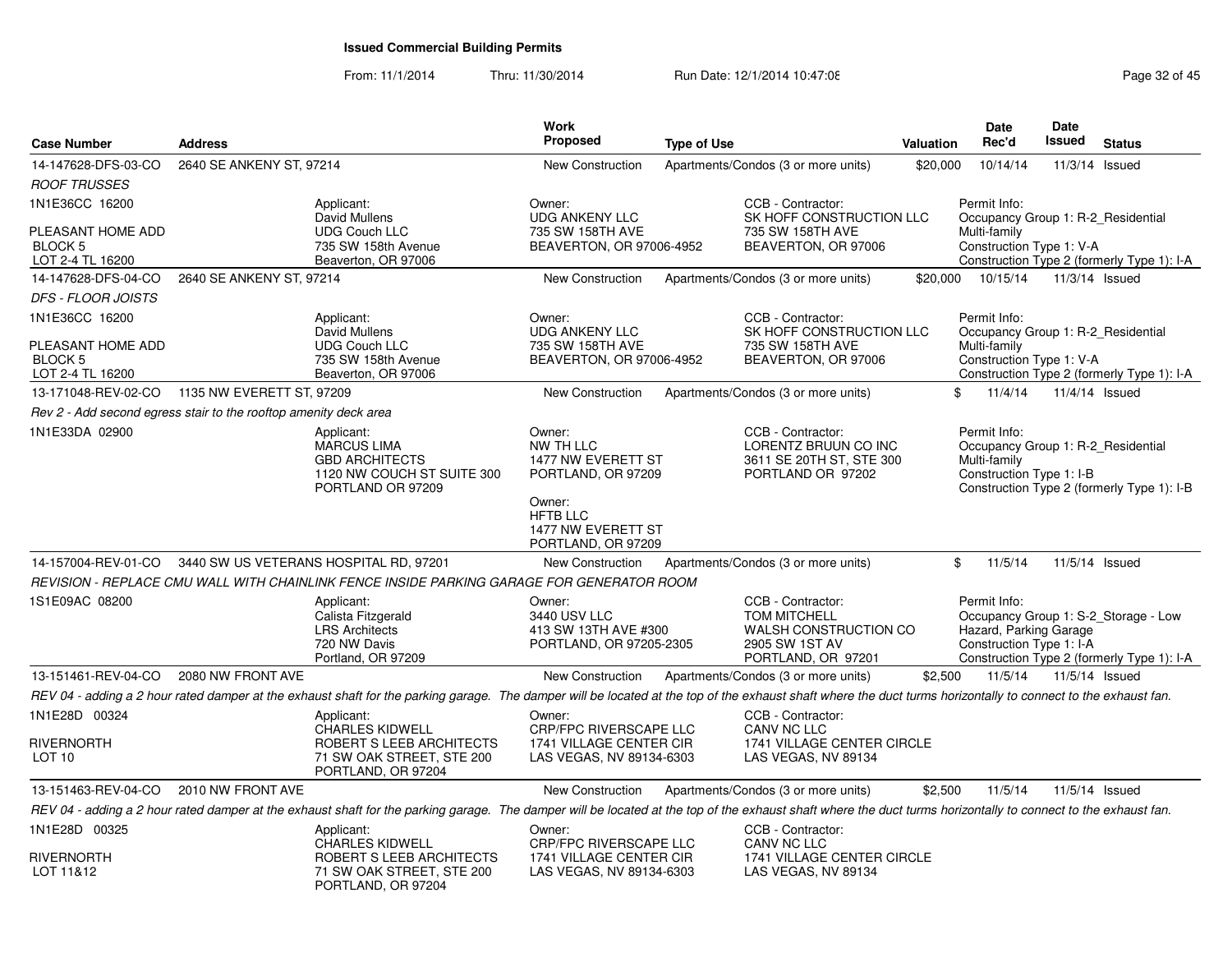From: 11/1/2014Thru: 11/30/2014 Run Date: 12/1/2014 10:47:08 Research 2010 Rage 33 of 45

| <b>Case Number</b>                                                                                                                                   | <b>Address</b>                  |                                                                                                                                                                                                                | Work<br><b>Proposed</b>                                                                                                                                                     | <b>Type of Use</b> |                                                                                                                                            | Valuation | Date<br>Rec'd                                                                                    | Date<br>Issued  | <b>Status</b>                              |
|------------------------------------------------------------------------------------------------------------------------------------------------------|---------------------------------|----------------------------------------------------------------------------------------------------------------------------------------------------------------------------------------------------------------|-----------------------------------------------------------------------------------------------------------------------------------------------------------------------------|--------------------|--------------------------------------------------------------------------------------------------------------------------------------------|-----------|--------------------------------------------------------------------------------------------------|-----------------|--------------------------------------------|
| 13-151457-REV-05-CO                                                                                                                                  | 2130 NW FRONT AVE               |                                                                                                                                                                                                                | New Construction                                                                                                                                                            |                    | Apartments/Condos (3 or more units)                                                                                                        | \$2,500   | 11/5/14                                                                                          | 11/5/14 Issued  |                                            |
|                                                                                                                                                      |                                 | REV 05 - adding a 2 hour rated damper at the exhaust shaft for the parking garage. The damper will be located at the top of the exhaust shaft where the duct turms horizontally to connect to the exhaust fan. |                                                                                                                                                                             |                    |                                                                                                                                            |           |                                                                                                  |                 |                                            |
| 1N1E28D 00323                                                                                                                                        |                                 | Applicant:                                                                                                                                                                                                     | Owner:                                                                                                                                                                      |                    | CCB - Contractor:                                                                                                                          |           | Permit Info:                                                                                     |                 |                                            |
| RIVERNORTH<br>LOT <sub>9</sub>                                                                                                                       |                                 | <b>CHARLES KIDWELL</b><br>ROBERT S LEEB ARCHITECTS<br>71 SW OAK STREET, STE 200<br>PORTLAND, OR 97204                                                                                                          | <b>CRP/FPC RIVERSCAPE LLC</b><br>1741 VILLAGE CENTER CIR<br>LAS VEGAS, NV 89134-6303                                                                                        |                    | CANV NC LLC<br>1741 VILLAGE CENTER CIRCLE<br>LAS VEGAS, NV 89134                                                                           |           | Occupancy Group 1: R-2_Residential<br>Multi-family<br>Construction Type 1: III-B                 |                 |                                            |
| 14-138582-000-00-CO                                                                                                                                  | 1350 NW SAVIER ST               |                                                                                                                                                                                                                | <b>New Construction</b>                                                                                                                                                     |                    | Apartments/Condos (3 or more units)                                                                                                        | \$42      | 4/18/14                                                                                          | 11/7/14 Issued  |                                            |
|                                                                                                                                                      |                                 | private driveway required for fire access to the Abigail Apartments, permit 14-137048 CO. driveway is under separate owner ship. Access easement is required to meet Abigail fire access requirements          |                                                                                                                                                                             |                    |                                                                                                                                            |           |                                                                                                  |                 |                                            |
| 1N1E28DD 00700                                                                                                                                       |                                 | Applicant:<br><b>KEITH JONES</b><br>HARPER HOUF PETERSON<br>RIGHELLIS INC.<br>205 SE SPOKANE SUITE 200<br>PORTLAND OR 97202                                                                                    | Owner:<br>1022 NW MARSHALL ST #709<br>PORTLAND, OR 97209-2989                                                                                                               |                    | CCB - Contractor:<br>HOYT STREET PROPERTIES L L C WESTECH CONSTRUCTION INC<br>2204 NE 194TH AVE<br>PORTLAND, OR 97230                      |           | Permit Info:<br>Occupancy Group 1: U_Private<br>Garage\Utility Misc.<br>Construction Type 1: V-B |                 | Total Square Footage - Display Only: 1     |
| 13-226996-DFS-08-CO                                                                                                                                  | 610 NE 99TH AVE - BLDG W, 97220 |                                                                                                                                                                                                                | New Construction                                                                                                                                                            |                    | Apartments/Condos (3 or more units)                                                                                                        | \$92,000  | 10/31/14  11/10/14  Issued                                                                       |                 |                                            |
| <b>DFS FOR TRUSSES</b>                                                                                                                               |                                 |                                                                                                                                                                                                                |                                                                                                                                                                             |                    |                                                                                                                                            |           |                                                                                                  |                 |                                            |
| 1N2E33AD 03100                                                                                                                                       |                                 | Applicant:<br><b>ELIZABETH WARNER</b><br>R&H/COLAS CONSTRUCTION<br>1530 SW TAYLOR ST<br>PORTLAND, OR 97205                                                                                                     | Owner:<br>PORTLAND CITY OF (PORTLAND<br>421 SW 6TH AVE #500<br>PORTLAND, OR 97204-1620<br>Owner:<br><b>HOUSING BUREAU</b><br>421 SW 6TH AVE #500<br>PORTLAND, OR 97204-1620 |                    | CCB - Contractor:<br>R & H COLAS CONSTRUCTION LLC Occupancy Group 1: S-2_Storage - Low<br>1530 SW TAYLOR STREET<br>PORTLAND, OR 97205      |           | Permit Info:<br>Hazard, Parking Garage<br>Construction Type 1: I-A                               |                 | Construction Type 2 (formerly Type 1): I-A |
| 13-120948-DFS-01-CO                                                                                                                                  | 9850 NE EVERETT PL, 97220       |                                                                                                                                                                                                                | New Construction                                                                                                                                                            |                    | Apartments/Condos (3 or more units)                                                                                                        | \$65,000  | 8/11/14                                                                                          | 11/10/14 Issued |                                            |
| <b>DFS - TRUSSES</b>                                                                                                                                 |                                 |                                                                                                                                                                                                                |                                                                                                                                                                             |                    |                                                                                                                                            |           |                                                                                                  |                 |                                            |
| 1N2E33DA 06800<br>LEWIS PK<br><b>BLOCK1</b><br>LOT 7 EXC PT IN STS<br>LOT 8&9 EXC PT IN ST<br>LOT 29&30 EXC PT IN ST; LOT 31 EXC PT IN<br><b>STS</b> |                                 | Applicant:<br><b>TODD ROWELL</b><br>ROWELL ENGINEERING<br>10570 SE WASHINGTON, STE 212 PORTLAND, OR 97220-4446<br>PORTLAND, OR 97216                                                                           | Owner:<br>ROSE HOLDINGS LLC<br>9837 NE IRVING ST #302                                                                                                                       |                    | CCB - Contractor:<br><b>MIKE JORDAN</b><br>PRECISION CONSTRUCTION<br><b>COMPANY</b><br>8025 NE KILLINGSWORTH ST<br>PORTLAND, OR 97218-4029 |           | Permit Info:<br>Occupancy Group 1: R-2_Residential<br>Multi-family<br>Construction Type 1: V-A   |                 |                                            |
| 13-120947-DFS-01-CO 9700 NE EVERETT PL, 97220                                                                                                        |                                 |                                                                                                                                                                                                                | New Construction                                                                                                                                                            |                    | Apartments/Condos (3 or more units)                                                                                                        | \$65,000  | 8/11/14                                                                                          | 11/10/14 Issued |                                            |
| DFS - TRUSSES (WEST BUILDING)                                                                                                                        |                                 |                                                                                                                                                                                                                |                                                                                                                                                                             |                    |                                                                                                                                            |           |                                                                                                  |                 |                                            |
| 1N2E33DA 06800                                                                                                                                       |                                 | Applicant:<br><b>TODD ROWELL</b><br>ROWELL ENGINEERING<br>10570 SE WASHINGTON, STE 212<br>PORTLAND, OR 97216                                                                                                   | Owner:<br>ROSE HOLDINGS LLC<br>9837 NE IRVING ST #302<br>PORTLAND, OR 97220-4446                                                                                            |                    | CCB - Contractor:<br>MIKE JORDAN<br>PRECISION CONSTRUCTION<br><b>COMPANY</b><br>8025 NE KILLINGSWORTH ST<br>PORTLAND, OR 97218-4029        |           | Permit Info:<br>Occupancy Group 1: R-2_Residential<br>Multi-family<br>Construction Type 1: V-A   |                 |                                            |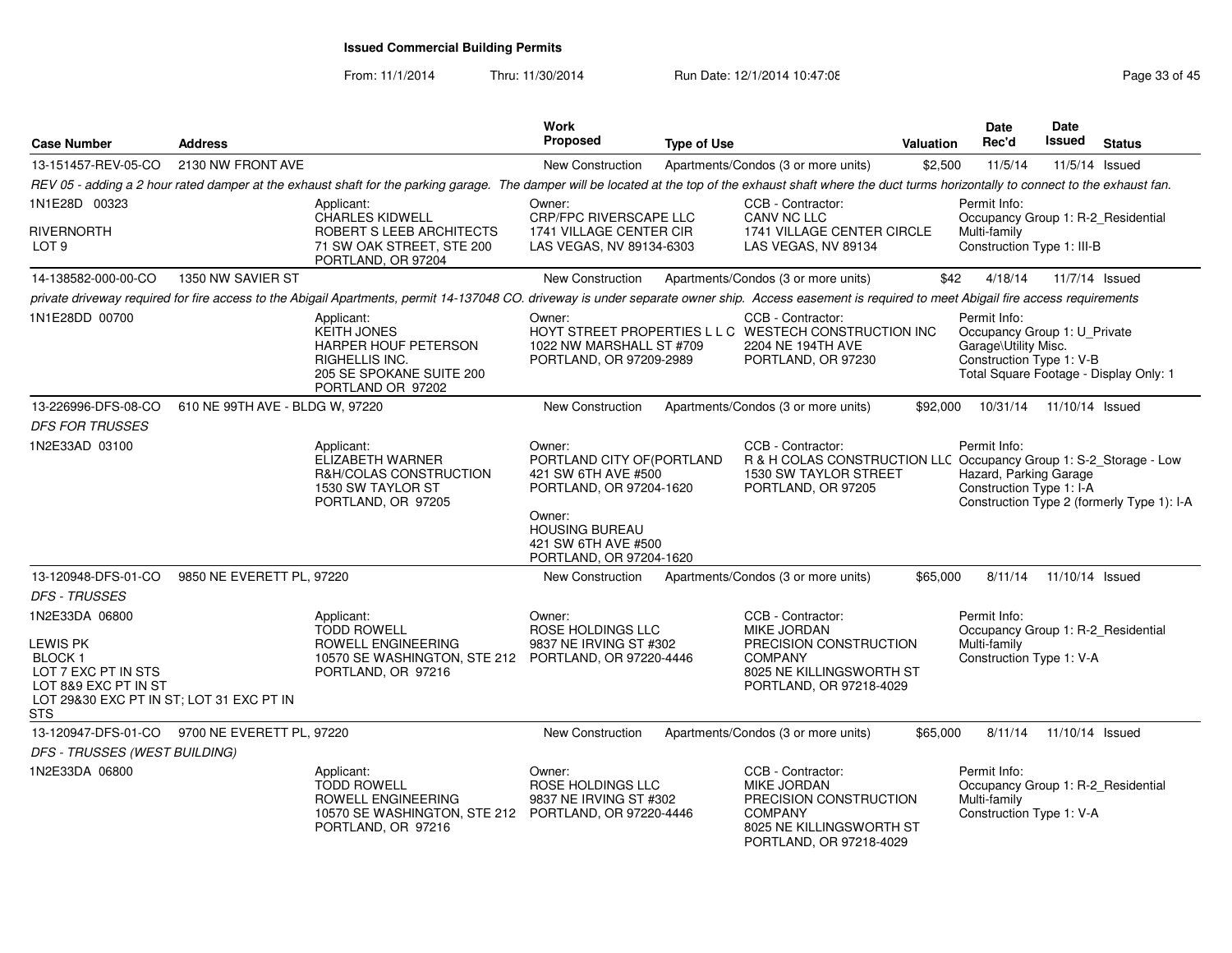From: 11/1/2014Thru: 11/30/2014 Run Date: 12/1/2014 10:47:08 Research 2010 Rage 34 of 45

| <b>Case Number</b>                                                                                                                                   | <b>Address</b>             |                                                                                                                                                  | Work<br><b>Proposed</b>                               | <b>Type of Use</b> |                                                                                                                                            | Valuation | Date<br>Rec'd                                                                                  | Date<br><b>Issued</b> | <b>Status</b>                              |
|------------------------------------------------------------------------------------------------------------------------------------------------------|----------------------------|--------------------------------------------------------------------------------------------------------------------------------------------------|-------------------------------------------------------|--------------------|--------------------------------------------------------------------------------------------------------------------------------------------|-----------|------------------------------------------------------------------------------------------------|-----------------------|--------------------------------------------|
| 13-120947-DFS-02-CO                                                                                                                                  | 9700 NE EVERETT PL, 97220  |                                                                                                                                                  | New Construction                                      |                    | Apartments/Condos (3 or more units)                                                                                                        | \$80,000  | 10/23/14                                                                                       | 11/10/14 Issued       |                                            |
| <b>DFS FOR GUARDRAILS</b>                                                                                                                            |                            |                                                                                                                                                  |                                                       |                    |                                                                                                                                            |           |                                                                                                |                       |                                            |
| 1N2E33DA 06800                                                                                                                                       |                            | Applicant:<br><b>TODD ROWELL</b><br>ROWELL ENGINEERING<br>10570 SE WASHINGTON, STE 212 PORTLAND, OR 97220-4446<br>PORTLAND, OR 97216             | Owner:<br>ROSE HOLDINGS LLC<br>9837 NE IRVING ST #302 |                    | CCB - Contractor:<br><b>MIKE JORDAN</b><br>PRECISION CONSTRUCTION<br><b>COMPANY</b><br>8025 NE KILLINGSWORTH ST<br>PORTLAND, OR 97218-4029 |           | Permit Info:<br>Occupancy Group 1: R-2_Residential<br>Multi-family<br>Construction Type 1: V-A |                       |                                            |
| 13-120948-DFS-02-CO                                                                                                                                  | 9850 NE EVERETT PL, 97220  |                                                                                                                                                  | <b>New Construction</b>                               |                    | Apartments/Condos (3 or more units)                                                                                                        | \$80,000  | 10/23/14                                                                                       | 11/10/14 Issued       |                                            |
| <b>DFS FOR GUARDRAILS</b>                                                                                                                            | *WITH 13-120947-DFS-02-CO* |                                                                                                                                                  |                                                       |                    |                                                                                                                                            |           |                                                                                                |                       |                                            |
| 1N2E33DA 06800                                                                                                                                       |                            | Applicant:                                                                                                                                       | Owner:                                                |                    | CCB - Contractor:                                                                                                                          |           | Permit Info:                                                                                   |                       |                                            |
| LEWIS PK<br><b>BLOCK1</b><br>LOT 7 EXC PT IN STS<br>LOT 8&9 EXC PT IN ST<br>LOT 29&30 EXC PT IN ST; LOT 31 EXC PT IN<br><b>STS</b>                   |                            | <b>TODD ROWELL</b><br>ROWELL ENGINEERING<br>10570 SE WASHINGTON, STE 212 PORTLAND, OR 97220-4446<br>PORTLAND, OR 97216                           | ROSE HOLDINGS LLC<br>9837 NE IRVING ST #302           |                    | <b>MIKE JORDAN</b><br>PRECISION CONSTRUCTION<br><b>COMPANY</b><br>8025 NE KILLINGSWORTH ST<br>PORTLAND, OR 97218-4029                      |           | Occupancy Group 1: R-2 Residential<br>Multi-family<br>Construction Type 1: V-A                 |                       |                                            |
| 13-120947-REV-01-CO                                                                                                                                  | 9700 NE EVERETT PL, 97220  |                                                                                                                                                  | <b>New Construction</b>                               |                    | Apartments/Condos (3 or more units)                                                                                                        |           | \$11/10/14                                                                                     | 11/10/14 Issued       |                                            |
|                                                                                                                                                      |                            | revision - revise deck rail post connection to match dfs deck rail manufacturers specifications                                                  |                                                       |                    |                                                                                                                                            |           |                                                                                                |                       |                                            |
| 1N2E33DA 06800                                                                                                                                       |                            | Applicant:<br><b>TODD ROWELL</b><br><b>ROWELL ENGINEERING</b><br>10570 SE WASHINGTON, STE 212 PORTLAND, OR 97220-4446<br>PORTLAND, OR 97216      | Owner:<br>ROSE HOLDINGS LLC<br>9837 NE IRVING ST #302 |                    | CCB - Contractor:<br>MIKE JORDAN<br>PRECISION CONSTRUCTION<br><b>COMPANY</b><br>8025 NE KILLINGSWORTH ST<br>PORTLAND, OR 97218-4029        |           | Permit Info:<br>Occupancy Group 1: R-2_Residential<br>Multi-family<br>Construction Type 1: V-A |                       |                                            |
| 13-120948-REV-01-CO                                                                                                                                  | 9850 NE EVERETT PL, 97220  |                                                                                                                                                  | <b>New Construction</b>                               |                    | Apartments/Condos (3 or more units)                                                                                                        |           | \$11/10/14                                                                                     | 11/10/14 Issued       |                                            |
|                                                                                                                                                      |                            | revision - revise deck rail post connection to match dfs deck rail manufacturers specifications                                                  |                                                       |                    |                                                                                                                                            |           |                                                                                                |                       |                                            |
| 1N2E33DA 06800<br>LEWIS PK<br><b>BLOCK1</b><br>LOT 7 EXC PT IN STS<br>LOT 8&9 EXC PT IN ST<br>LOT 29&30 EXC PT IN ST; LOT 31 EXC PT IN<br><b>STS</b> |                            | Applicant:<br><b>TODD ROWELL</b><br>ROWELL ENGINEERING<br>10570 SE WASHINGTON, STE 212 PORTLAND, OR 97220-4446<br>PORTLAND, OR 97216             | Owner:<br>ROSE HOLDINGS LLC<br>9837 NE IRVING ST #302 |                    | CCB - Contractor:<br><b>MIKE JORDAN</b><br>PRECISION CONSTRUCTION<br><b>COMPANY</b><br>8025 NE KILLINGSWORTH ST<br>PORTLAND, OR 97218-4029 |           | Permit Info:<br>Occupancy Group 1: R-2_Residential<br>Multi-family<br>Construction Type 1: V-A |                       |                                            |
| 12-198803-DFS-09-CO 7227 N PHILADELPHIA AVE, 97203                                                                                                   |                            |                                                                                                                                                  | <b>New Construction</b>                               |                    | Apartments/Condos (3 or more units)                                                                                                        | \$250,000 | 9/15/14                                                                                        | 11/13/14 Issued       |                                            |
| DFS FOR FIBER CEMENT SIDING AT COURTYARD                                                                                                             |                            |                                                                                                                                                  |                                                       |                    |                                                                                                                                            |           |                                                                                                |                       |                                            |
| 1N1W12BA 05900                                                                                                                                       |                            | Applicant:<br>Jennifer Jenkins<br><b>Ankron Moisan Architects</b><br>6720 SW MACADAM AVE SUITE 3330 NW YEON AVE #210<br>100<br>PORTLAND OR 97219 | Owner:<br>PAT KESSI<br>ST JOHNS IVANHOE LLC           |                    | CCB - Contractor:<br>WALSH CONSTRUCTION CO<br>2905 SW 1ST AVE<br>PORTLAND, OR 972014707                                                    |           | Permit Info:<br>Occupancy Group 1: R-2_Residential<br>Multi-family<br>Construction Type 1: V-A |                       | Construction Type 2 (formerly Type 1): V-A |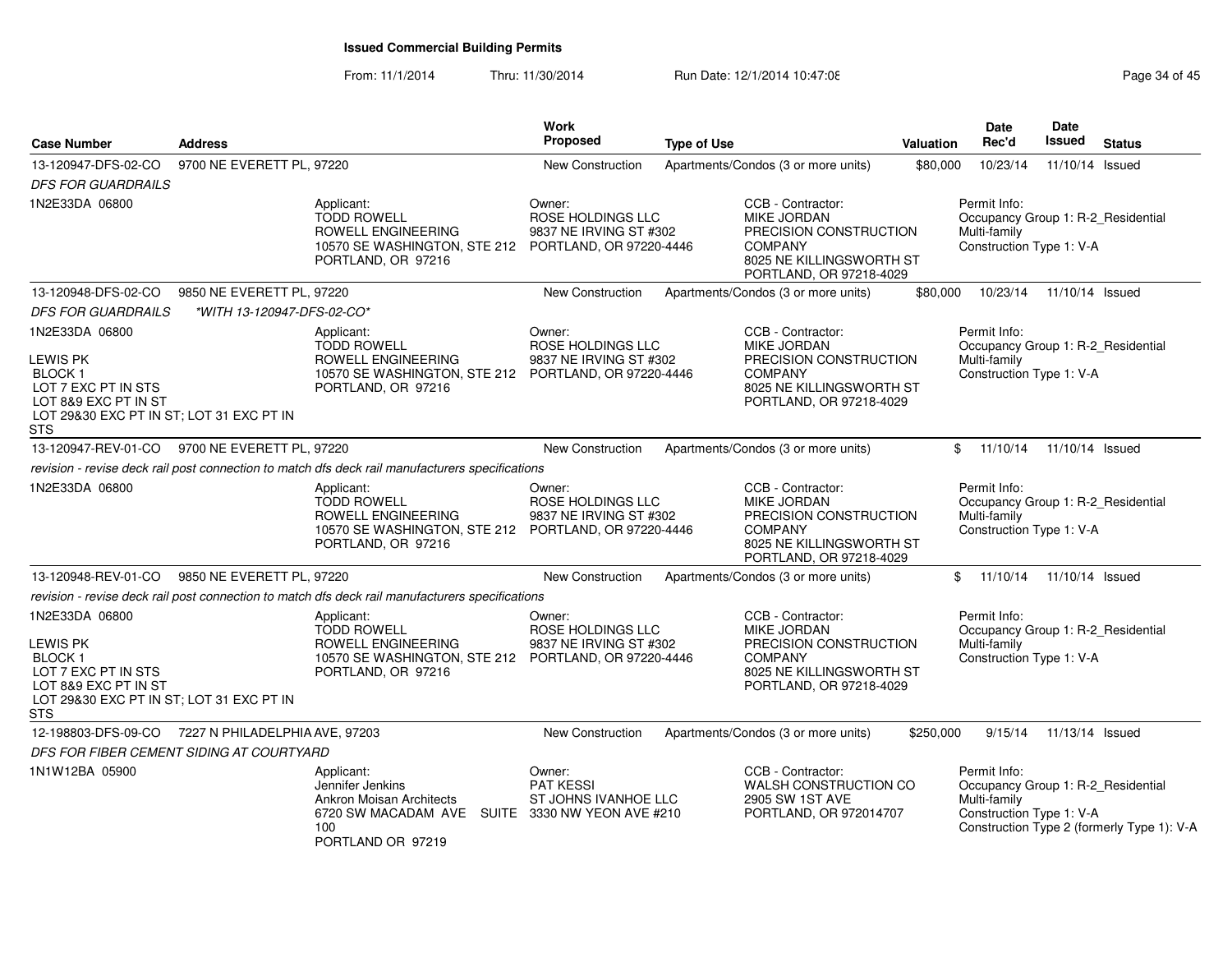From: 11/1/2014Thru: 11/30/2014 Run Date: 12/1/2014 10:47:08 Research 2010 Rage 35 of 45

| 14-152153-DFS-01-CO<br>1475 SE 15TH AVE, 97214<br>10/2/14<br>11/14/14 Issued<br>New Construction<br>Apartments/Condos (3 or more units)<br>\$8,000<br><b>DFS FOR TRUSSES</b><br>1S1E02AC 17600<br>CCB - Contractor:<br>Applicant:<br>Permit Info:<br>Owner:<br><b>MARSHALL URIST</b><br>LANGANO APARTMENTS LLC<br>Rob Yorke<br>Occupancy Group 1: R-2 Residential<br>9819 SE TOP O SCOTT ST<br>RJD INC<br>Multi-family<br>YORKE & CURTIS<br>HAPPY VALLEY, OR 97086-2639<br>4480 SW 101ST AVE<br>4480 SW 101ST AVE<br>Construction Type 1: V-A<br>BEAVERTON, OR 97005<br>BEAVERTON OR 97005<br>Construction Type 2 (formerly Type 1): V-A<br>13-237902-DFS-01-CO 3910 NE TILLAMOOK ST, 97212<br>New Construction<br>Apartments/Condos (3 or more units)<br>\$18,486<br>8/13/14  11/14/14  Issued<br><b>DFS FOR ROOF TRUSSES</b><br>1N1E25DA 23100<br>Applicant:<br>Owner:<br>CCB - Contractor:<br>Permit Info:<br><b>DAVID MULLENS</b><br><b>UDG GRANT PARK LLC</b><br>SK HOFF CONSTRUCTION LLC<br>Occupancy Group 1: R-2 Residential<br><b>ROSSMERE</b><br>URBAN DEVELOPMENT GROUP<br>Multi-family<br>735 SW 158TH AVE<br>735 SW 158TH AVE<br>735 SW 158TH AVENUE<br>BEAVERTON, OR 97006<br>Construction Type 1: V-A<br>BLOCK 31<br>BEAVERTON, OR 97006<br>LOT 1&16 EXC PT IN STS<br>BEAVERTON, OR 97006<br>Construction Type 2 (formerly Type 1): I-A<br>N 25' OF LOT 2&15 EXC PT IN ST<br>1521 NE 41ST AVE, 97232<br>Apartments/Condos (3 or more units)<br>13-220858-000-00-CO<br>New Construction<br>\$1.837.674<br>10/30/13  11/14/14  Issued<br>NEW 4 STORY APARTMENT BUILDING WITH BASEMENT WITH 54 SLEEPING UNITS SHARING 2 COMMON KITCHENS PER FLOOR (10 TOTAL)<br>1N1E25DD 11300<br><b>Primary Contractor:</b><br>Permit Info:<br>Applicant:<br>Owner:<br><b>ROBIN MURPHY</b><br>TO BID<br>RONALD A LAING<br>Occupancy Group 1: R-2 Residential<br>Multi-family<br>2818 LONGLEAT WOODS<br><b>STRICKER CATO MURPHY</b><br>Construction Type 1: V-A<br><b>ARCHITECTS</b><br>SARASOTA, FL 34235<br>311 FIRST AVE SOUTH SUITE 300<br>Total Square Footage - Display Only:<br>SEATTLE WA 98104<br>18066<br>12-218056-REV-01-CO 3150 SE DIVISION ST, 97202<br>Apartments/Condos (3 or more units)<br>\$ 3/20/14 11/17/14 Issued<br>New Construction<br>REVISION - ACCESSIBILITY CHANGES TO MAILBOX LAYOUT; ADD OUTDOOR KITCHEN AREA TO 4TH LEVEL AMENITY DECK; EXPAND GROUND LEVEL BIKE ROOM AND MODIFY STOREFRONT GL.<br>1S1E12BA 04600<br>CCB - Contractor:<br>Permit Info:<br>Applicant:<br><b>CHRIS SPURGIN</b><br><b>KEYWAY CORP</b><br>Occupancy Group 1: R-2 Residential<br><b>STACK ARCHITECTURE</b><br>7275 SW HERMOSO WAY<br>Multi-family<br>32 NE 7TH AVE<br><b>TIGARD, OR 97223</b><br>Construction Type 1: V-A<br>PORTLAND OR 97232<br>Construction Type 2 (formerly Type 1): V-A<br>\$49,500<br>13-229460-DFS-03-CO<br>10445 NE 6TH DR, 97211<br>New Construction<br>Apartments/Condos (3 or more units)<br>10/13/14  11/18/14  Issued<br><b>DFS FOR EWP JOIST SYSTEM</b><br>1N1E02BC 01500<br>CCB - Contractor:<br>Permit Info:<br>Applicant:<br>Owner:<br><b>MARATHON CONSTRUCTION</b><br><b>FALLS APARTMENTS LLC</b><br><b>MARATHON CONSTRUCTION</b><br>Occupancy Group 1: R-2 Residential<br>SOUTH SHORE AC<br><b>SERVICES LLC</b><br>30050 SW TOWN CTR LOOP W<br><b>SERVICES LLC</b><br>Multi-family<br>30050 SW TOWN CENTER LOOP<br>30050 SW TOWN CENTER LOOP<br>Construction Type 1: V-B<br>LOT 19 EXC PT IN STS<br>#200<br>WILSONVILLE, OR 97070<br><b>W STE 200</b><br><b>W STE 200</b><br>Construction Type 2 (formerly Type 1): V-B<br>WILSONVILLE, OR 97070<br>WILSONVILLE, OR 97070<br>\$49.500<br>10/13/14  11/18/14  Issued<br>13-229487-DFS-03-CO<br>10457 NE 6TH DR, 97211<br>New Construction<br>Apartments/Condos (3 or more units)<br><b>DFS FOR EWP JOIST SYSTEM</b><br>1N1E02BC 01500<br>Applicant:<br>Owner:<br>CCB - Contractor:<br>Permit Info:<br>MARATHON CONSTRUCTION<br><b>FALLS APARTMENTS LLC</b><br>MARATHON CONSTRUCTION<br>Occupancy Group 1: R-2 Residential<br><b>SERVICES LLC</b><br>30050 SW TOWN CTR LOOP W<br>Multi-family<br><b>SERVICES LLC</b><br>30050 SW TOWN CENTER LOOP<br>30050 SW TOWN CENTER LOOP<br>Construction Type 1: V-B<br>#200<br>WILSONVILLE, OR 97070<br><b>W STE 200</b><br><b>W STE 200</b><br>Construction Type 2 (formerly Type 1): V-B | <b>Case Number</b> | <b>Address</b> | Work<br><b>Proposed</b> | Type of Use | Valuation | <b>Date</b><br>Rec'd | <b>Date</b><br><b>Issued</b> | <b>Status</b> |
|--------------------------------------------------------------------------------------------------------------------------------------------------------------------------------------------------------------------------------------------------------------------------------------------------------------------------------------------------------------------------------------------------------------------------------------------------------------------------------------------------------------------------------------------------------------------------------------------------------------------------------------------------------------------------------------------------------------------------------------------------------------------------------------------------------------------------------------------------------------------------------------------------------------------------------------------------------------------------------------------------------------------------------------------------------------------------------------------------------------------------------------------------------------------------------------------------------------------------------------------------------------------------------------------------------------------------------------------------------------------------------------------------------------------------------------------------------------------------------------------------------------------------------------------------------------------------------------------------------------------------------------------------------------------------------------------------------------------------------------------------------------------------------------------------------------------------------------------------------------------------------------------------------------------------------------------------------------------------------------------------------------------------------------------------------------------------------------------------------------------------------------------------------------------------------------------------------------------------------------------------------------------------------------------------------------------------------------------------------------------------------------------------------------------------------------------------------------------------------------------------------------------------------------------------------------------------------------------------------------------------------------------------------------------------------------------------------------------------------------------------------------------------------------------------------------------------------------------------------------------------------------------------------------------------------------------------------------------------------------------------------------------------------------------------------------------------------------------------------------------------------------------------------------------------------------------------------------------------------------------------------------------------------------------------------------------------------------------------------------------------------------------------------------------------------------------------------------------------------------------------------------------------------------------------------------------------------------------------------------------------------------------------------------------------------------------------------------------------------------------------------------------------------------------------------------------------------------------------------------------------------------------------------------------------------------------------------------------------------------------------------------------------------------------------------------------------------------------------------------------------------------------------------------------------------------------------------------------------------------------------------------------------------------------------------------------------|--------------------|----------------|-------------------------|-------------|-----------|----------------------|------------------------------|---------------|
|                                                                                                                                                                                                                                                                                                                                                                                                                                                                                                                                                                                                                                                                                                                                                                                                                                                                                                                                                                                                                                                                                                                                                                                                                                                                                                                                                                                                                                                                                                                                                                                                                                                                                                                                                                                                                                                                                                                                                                                                                                                                                                                                                                                                                                                                                                                                                                                                                                                                                                                                                                                                                                                                                                                                                                                                                                                                                                                                                                                                                                                                                                                                                                                                                                                                                                                                                                                                                                                                                                                                                                                                                                                                                                                                                                                                                                                                                                                                                                                                                                                                                                                                                                                                                                                                                                                          |                    |                |                         |             |           |                      |                              |               |
|                                                                                                                                                                                                                                                                                                                                                                                                                                                                                                                                                                                                                                                                                                                                                                                                                                                                                                                                                                                                                                                                                                                                                                                                                                                                                                                                                                                                                                                                                                                                                                                                                                                                                                                                                                                                                                                                                                                                                                                                                                                                                                                                                                                                                                                                                                                                                                                                                                                                                                                                                                                                                                                                                                                                                                                                                                                                                                                                                                                                                                                                                                                                                                                                                                                                                                                                                                                                                                                                                                                                                                                                                                                                                                                                                                                                                                                                                                                                                                                                                                                                                                                                                                                                                                                                                                                          |                    |                |                         |             |           |                      |                              |               |
|                                                                                                                                                                                                                                                                                                                                                                                                                                                                                                                                                                                                                                                                                                                                                                                                                                                                                                                                                                                                                                                                                                                                                                                                                                                                                                                                                                                                                                                                                                                                                                                                                                                                                                                                                                                                                                                                                                                                                                                                                                                                                                                                                                                                                                                                                                                                                                                                                                                                                                                                                                                                                                                                                                                                                                                                                                                                                                                                                                                                                                                                                                                                                                                                                                                                                                                                                                                                                                                                                                                                                                                                                                                                                                                                                                                                                                                                                                                                                                                                                                                                                                                                                                                                                                                                                                                          |                    |                |                         |             |           |                      |                              |               |
|                                                                                                                                                                                                                                                                                                                                                                                                                                                                                                                                                                                                                                                                                                                                                                                                                                                                                                                                                                                                                                                                                                                                                                                                                                                                                                                                                                                                                                                                                                                                                                                                                                                                                                                                                                                                                                                                                                                                                                                                                                                                                                                                                                                                                                                                                                                                                                                                                                                                                                                                                                                                                                                                                                                                                                                                                                                                                                                                                                                                                                                                                                                                                                                                                                                                                                                                                                                                                                                                                                                                                                                                                                                                                                                                                                                                                                                                                                                                                                                                                                                                                                                                                                                                                                                                                                                          |                    |                |                         |             |           |                      |                              |               |
|                                                                                                                                                                                                                                                                                                                                                                                                                                                                                                                                                                                                                                                                                                                                                                                                                                                                                                                                                                                                                                                                                                                                                                                                                                                                                                                                                                                                                                                                                                                                                                                                                                                                                                                                                                                                                                                                                                                                                                                                                                                                                                                                                                                                                                                                                                                                                                                                                                                                                                                                                                                                                                                                                                                                                                                                                                                                                                                                                                                                                                                                                                                                                                                                                                                                                                                                                                                                                                                                                                                                                                                                                                                                                                                                                                                                                                                                                                                                                                                                                                                                                                                                                                                                                                                                                                                          |                    |                |                         |             |           |                      |                              |               |
|                                                                                                                                                                                                                                                                                                                                                                                                                                                                                                                                                                                                                                                                                                                                                                                                                                                                                                                                                                                                                                                                                                                                                                                                                                                                                                                                                                                                                                                                                                                                                                                                                                                                                                                                                                                                                                                                                                                                                                                                                                                                                                                                                                                                                                                                                                                                                                                                                                                                                                                                                                                                                                                                                                                                                                                                                                                                                                                                                                                                                                                                                                                                                                                                                                                                                                                                                                                                                                                                                                                                                                                                                                                                                                                                                                                                                                                                                                                                                                                                                                                                                                                                                                                                                                                                                                                          |                    |                |                         |             |           |                      |                              |               |
|                                                                                                                                                                                                                                                                                                                                                                                                                                                                                                                                                                                                                                                                                                                                                                                                                                                                                                                                                                                                                                                                                                                                                                                                                                                                                                                                                                                                                                                                                                                                                                                                                                                                                                                                                                                                                                                                                                                                                                                                                                                                                                                                                                                                                                                                                                                                                                                                                                                                                                                                                                                                                                                                                                                                                                                                                                                                                                                                                                                                                                                                                                                                                                                                                                                                                                                                                                                                                                                                                                                                                                                                                                                                                                                                                                                                                                                                                                                                                                                                                                                                                                                                                                                                                                                                                                                          |                    |                |                         |             |           |                      |                              |               |
|                                                                                                                                                                                                                                                                                                                                                                                                                                                                                                                                                                                                                                                                                                                                                                                                                                                                                                                                                                                                                                                                                                                                                                                                                                                                                                                                                                                                                                                                                                                                                                                                                                                                                                                                                                                                                                                                                                                                                                                                                                                                                                                                                                                                                                                                                                                                                                                                                                                                                                                                                                                                                                                                                                                                                                                                                                                                                                                                                                                                                                                                                                                                                                                                                                                                                                                                                                                                                                                                                                                                                                                                                                                                                                                                                                                                                                                                                                                                                                                                                                                                                                                                                                                                                                                                                                                          |                    |                |                         |             |           |                      |                              |               |
|                                                                                                                                                                                                                                                                                                                                                                                                                                                                                                                                                                                                                                                                                                                                                                                                                                                                                                                                                                                                                                                                                                                                                                                                                                                                                                                                                                                                                                                                                                                                                                                                                                                                                                                                                                                                                                                                                                                                                                                                                                                                                                                                                                                                                                                                                                                                                                                                                                                                                                                                                                                                                                                                                                                                                                                                                                                                                                                                                                                                                                                                                                                                                                                                                                                                                                                                                                                                                                                                                                                                                                                                                                                                                                                                                                                                                                                                                                                                                                                                                                                                                                                                                                                                                                                                                                                          |                    |                |                         |             |           |                      |                              |               |
|                                                                                                                                                                                                                                                                                                                                                                                                                                                                                                                                                                                                                                                                                                                                                                                                                                                                                                                                                                                                                                                                                                                                                                                                                                                                                                                                                                                                                                                                                                                                                                                                                                                                                                                                                                                                                                                                                                                                                                                                                                                                                                                                                                                                                                                                                                                                                                                                                                                                                                                                                                                                                                                                                                                                                                                                                                                                                                                                                                                                                                                                                                                                                                                                                                                                                                                                                                                                                                                                                                                                                                                                                                                                                                                                                                                                                                                                                                                                                                                                                                                                                                                                                                                                                                                                                                                          |                    |                |                         |             |           |                      |                              |               |
|                                                                                                                                                                                                                                                                                                                                                                                                                                                                                                                                                                                                                                                                                                                                                                                                                                                                                                                                                                                                                                                                                                                                                                                                                                                                                                                                                                                                                                                                                                                                                                                                                                                                                                                                                                                                                                                                                                                                                                                                                                                                                                                                                                                                                                                                                                                                                                                                                                                                                                                                                                                                                                                                                                                                                                                                                                                                                                                                                                                                                                                                                                                                                                                                                                                                                                                                                                                                                                                                                                                                                                                                                                                                                                                                                                                                                                                                                                                                                                                                                                                                                                                                                                                                                                                                                                                          |                    |                |                         |             |           |                      |                              |               |
|                                                                                                                                                                                                                                                                                                                                                                                                                                                                                                                                                                                                                                                                                                                                                                                                                                                                                                                                                                                                                                                                                                                                                                                                                                                                                                                                                                                                                                                                                                                                                                                                                                                                                                                                                                                                                                                                                                                                                                                                                                                                                                                                                                                                                                                                                                                                                                                                                                                                                                                                                                                                                                                                                                                                                                                                                                                                                                                                                                                                                                                                                                                                                                                                                                                                                                                                                                                                                                                                                                                                                                                                                                                                                                                                                                                                                                                                                                                                                                                                                                                                                                                                                                                                                                                                                                                          |                    |                |                         |             |           |                      |                              |               |
|                                                                                                                                                                                                                                                                                                                                                                                                                                                                                                                                                                                                                                                                                                                                                                                                                                                                                                                                                                                                                                                                                                                                                                                                                                                                                                                                                                                                                                                                                                                                                                                                                                                                                                                                                                                                                                                                                                                                                                                                                                                                                                                                                                                                                                                                                                                                                                                                                                                                                                                                                                                                                                                                                                                                                                                                                                                                                                                                                                                                                                                                                                                                                                                                                                                                                                                                                                                                                                                                                                                                                                                                                                                                                                                                                                                                                                                                                                                                                                                                                                                                                                                                                                                                                                                                                                                          |                    |                |                         |             |           |                      |                              |               |
|                                                                                                                                                                                                                                                                                                                                                                                                                                                                                                                                                                                                                                                                                                                                                                                                                                                                                                                                                                                                                                                                                                                                                                                                                                                                                                                                                                                                                                                                                                                                                                                                                                                                                                                                                                                                                                                                                                                                                                                                                                                                                                                                                                                                                                                                                                                                                                                                                                                                                                                                                                                                                                                                                                                                                                                                                                                                                                                                                                                                                                                                                                                                                                                                                                                                                                                                                                                                                                                                                                                                                                                                                                                                                                                                                                                                                                                                                                                                                                                                                                                                                                                                                                                                                                                                                                                          |                    |                |                         |             |           |                      |                              |               |
|                                                                                                                                                                                                                                                                                                                                                                                                                                                                                                                                                                                                                                                                                                                                                                                                                                                                                                                                                                                                                                                                                                                                                                                                                                                                                                                                                                                                                                                                                                                                                                                                                                                                                                                                                                                                                                                                                                                                                                                                                                                                                                                                                                                                                                                                                                                                                                                                                                                                                                                                                                                                                                                                                                                                                                                                                                                                                                                                                                                                                                                                                                                                                                                                                                                                                                                                                                                                                                                                                                                                                                                                                                                                                                                                                                                                                                                                                                                                                                                                                                                                                                                                                                                                                                                                                                                          |                    |                |                         |             |           |                      |                              |               |
|                                                                                                                                                                                                                                                                                                                                                                                                                                                                                                                                                                                                                                                                                                                                                                                                                                                                                                                                                                                                                                                                                                                                                                                                                                                                                                                                                                                                                                                                                                                                                                                                                                                                                                                                                                                                                                                                                                                                                                                                                                                                                                                                                                                                                                                                                                                                                                                                                                                                                                                                                                                                                                                                                                                                                                                                                                                                                                                                                                                                                                                                                                                                                                                                                                                                                                                                                                                                                                                                                                                                                                                                                                                                                                                                                                                                                                                                                                                                                                                                                                                                                                                                                                                                                                                                                                                          |                    |                |                         |             |           |                      |                              |               |
|                                                                                                                                                                                                                                                                                                                                                                                                                                                                                                                                                                                                                                                                                                                                                                                                                                                                                                                                                                                                                                                                                                                                                                                                                                                                                                                                                                                                                                                                                                                                                                                                                                                                                                                                                                                                                                                                                                                                                                                                                                                                                                                                                                                                                                                                                                                                                                                                                                                                                                                                                                                                                                                                                                                                                                                                                                                                                                                                                                                                                                                                                                                                                                                                                                                                                                                                                                                                                                                                                                                                                                                                                                                                                                                                                                                                                                                                                                                                                                                                                                                                                                                                                                                                                                                                                                                          |                    |                |                         |             |           |                      |                              |               |
|                                                                                                                                                                                                                                                                                                                                                                                                                                                                                                                                                                                                                                                                                                                                                                                                                                                                                                                                                                                                                                                                                                                                                                                                                                                                                                                                                                                                                                                                                                                                                                                                                                                                                                                                                                                                                                                                                                                                                                                                                                                                                                                                                                                                                                                                                                                                                                                                                                                                                                                                                                                                                                                                                                                                                                                                                                                                                                                                                                                                                                                                                                                                                                                                                                                                                                                                                                                                                                                                                                                                                                                                                                                                                                                                                                                                                                                                                                                                                                                                                                                                                                                                                                                                                                                                                                                          |                    |                |                         |             |           |                      |                              |               |
|                                                                                                                                                                                                                                                                                                                                                                                                                                                                                                                                                                                                                                                                                                                                                                                                                                                                                                                                                                                                                                                                                                                                                                                                                                                                                                                                                                                                                                                                                                                                                                                                                                                                                                                                                                                                                                                                                                                                                                                                                                                                                                                                                                                                                                                                                                                                                                                                                                                                                                                                                                                                                                                                                                                                                                                                                                                                                                                                                                                                                                                                                                                                                                                                                                                                                                                                                                                                                                                                                                                                                                                                                                                                                                                                                                                                                                                                                                                                                                                                                                                                                                                                                                                                                                                                                                                          |                    |                |                         |             |           |                      |                              |               |
| WILSONVILLE, OR 97070<br>WILSONVILLE, OR 97070                                                                                                                                                                                                                                                                                                                                                                                                                                                                                                                                                                                                                                                                                                                                                                                                                                                                                                                                                                                                                                                                                                                                                                                                                                                                                                                                                                                                                                                                                                                                                                                                                                                                                                                                                                                                                                                                                                                                                                                                                                                                                                                                                                                                                                                                                                                                                                                                                                                                                                                                                                                                                                                                                                                                                                                                                                                                                                                                                                                                                                                                                                                                                                                                                                                                                                                                                                                                                                                                                                                                                                                                                                                                                                                                                                                                                                                                                                                                                                                                                                                                                                                                                                                                                                                                           |                    |                |                         |             |           |                      |                              |               |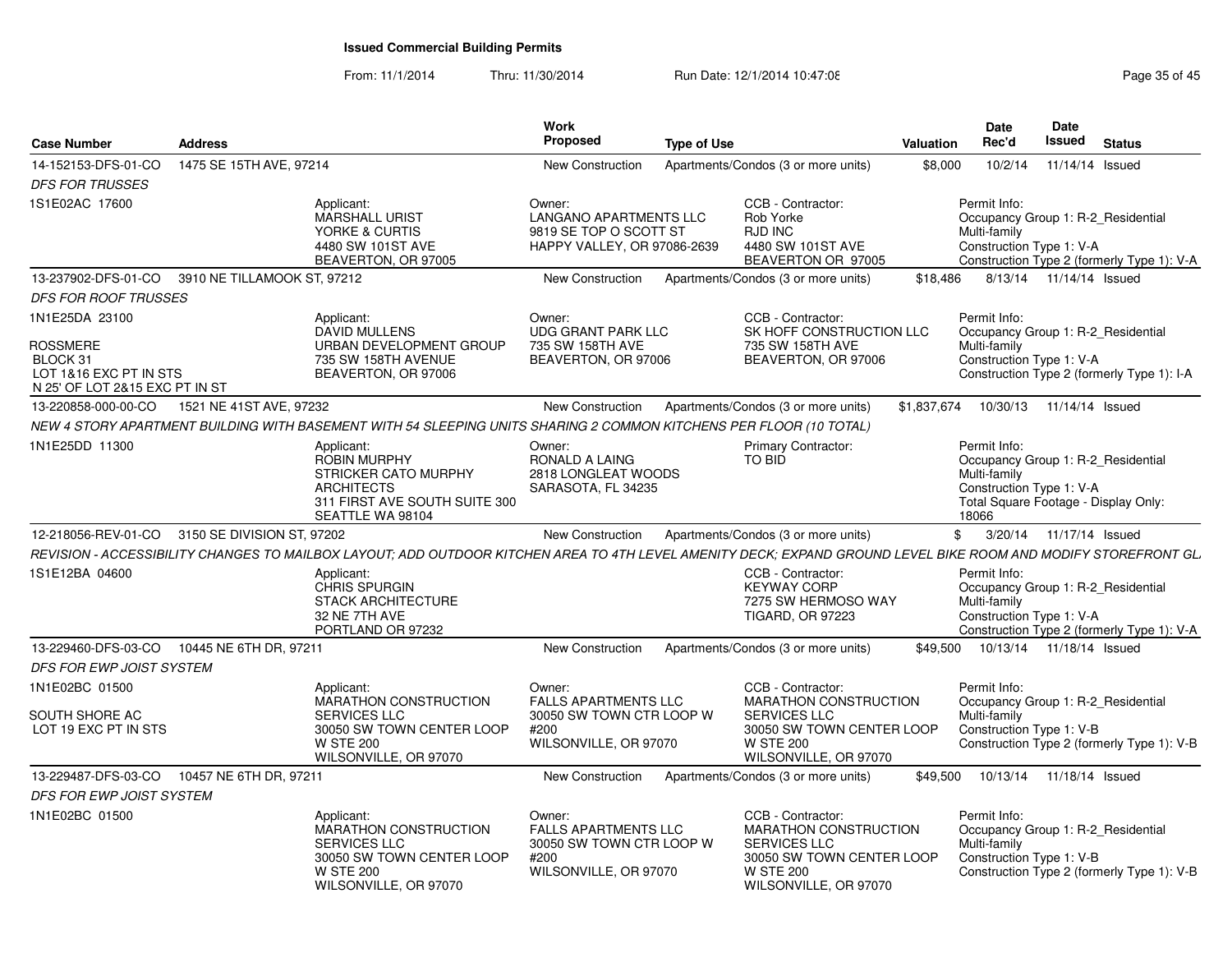From: 11/1/2014Thru: 11/30/2014 Run Date: 12/1/2014 10:47:08 Research 2010 Rage 36 of 45

| <b>Case Number</b>                                  | <b>Address</b>             |                                                                                                                                      | Work<br><b>Proposed</b>                                                                            | <b>Type of Use</b> |                                                                                                                                             | <b>Valuation</b> | <b>Date</b><br>Rec'd                                                                             | Date<br><b>Issued</b> | <b>Status</b>                                |
|-----------------------------------------------------|----------------------------|--------------------------------------------------------------------------------------------------------------------------------------|----------------------------------------------------------------------------------------------------|--------------------|---------------------------------------------------------------------------------------------------------------------------------------------|------------------|--------------------------------------------------------------------------------------------------|-----------------------|----------------------------------------------|
| 13-229487-DFS-02-CO                                 | 10457 NE 6TH DR, 97211     |                                                                                                                                      | <b>New Construction</b>                                                                            |                    | Apartments/Condos (3 or more units)                                                                                                         | \$10,000         | 10/13/14                                                                                         | 11/18/14 Issued       |                                              |
| DFS FOR CONCRETE STAIR TREADS                       |                            |                                                                                                                                      |                                                                                                    |                    |                                                                                                                                             |                  |                                                                                                  |                       |                                              |
| 1N1E02BC 01500                                      |                            | Applicant:<br>MARATHON CONSTRUCTION<br><b>SERVICES LLC</b><br>30050 SW TOWN CENTER LOOP<br><b>W STE 200</b><br>WILSONVILLE, OR 97070 | Owner:<br><b>FALLS APARTMENTS LLC</b><br>30050 SW TOWN CTR LOOP W<br>#200<br>WILSONVILLE, OR 97070 |                    | CCB - Contractor:<br>MARATHON CONSTRUCTION<br><b>SERVICES LLC</b><br>30050 SW TOWN CENTER LOOP<br><b>W STE 200</b><br>WILSONVILLE, OR 97070 |                  | Permit Info:<br>Occupancy Group 1: R-2 Residential<br>Multi-family<br>Construction Type 1: V-B   |                       | Construction Type 2 (formerly Type 1): V-B   |
| 13-229460-DFS-02-CO 10445 NE 6TH DR, 97211          |                            |                                                                                                                                      | New Construction                                                                                   |                    | Apartments/Condos (3 or more units)                                                                                                         | \$10,000         | 10/13/14                                                                                         | 11/18/14 Issued       |                                              |
| DFS FOR CONCRETE STAIR TREADS                       |                            |                                                                                                                                      |                                                                                                    |                    |                                                                                                                                             |                  |                                                                                                  |                       |                                              |
| 1N1E02BC 01500<br>SOUTH SHORE AC                    |                            | Applicant:<br>MARATHON CONSTRUCTION<br>SERVICES LLC                                                                                  | Owner:<br><b>FALLS APARTMENTS LLC</b><br>30050 SW TOWN CTR LOOP W                                  |                    | CCB - Contractor:<br><b>MARATHON CONSTRUCTION</b><br>SERVICES LLC                                                                           |                  | Permit Info:<br>Occupancy Group 1: R-2_Residential<br>Multi-family                               |                       |                                              |
| LOT 19 EXC PT IN STS                                |                            | 30050 SW TOWN CENTER LOOP<br><b>W STE 200</b><br>WILSONVILLE, OR 97070                                                               | #200<br>WILSONVILLE, OR 97070                                                                      |                    | 30050 SW TOWN CENTER LOOP<br><b>W STE 200</b><br>WILSONVILLE, OR 97070                                                                      |                  | Construction Type 1: V-B                                                                         |                       | Construction Type 2 (formerly Type 1): V-B   |
| 13-229460-DFS-01-CO                                 | 10445 NE 6TH DR, 97211     |                                                                                                                                      | New Construction                                                                                   |                    | Apartments/Condos (3 or more units)                                                                                                         | \$20,000         | 10/24/14                                                                                         | 11/18/14 Issued       |                                              |
| <b>DFS FOR TRUSSES</b>                              |                            |                                                                                                                                      |                                                                                                    |                    |                                                                                                                                             |                  |                                                                                                  |                       |                                              |
| 1N1E02BC 01500                                      |                            | Applicant:<br><b>MARATHON CONSTRUCTION</b>                                                                                           | Owner:<br><b>FALLS APARTMENTS LLC</b>                                                              |                    | CCB - Contractor:<br><b>MARATHON CONSTRUCTION</b>                                                                                           |                  | Permit Info:<br>Occupancy Group 1: R-2 Residential                                               |                       |                                              |
| SOUTH SHORE AC<br>LOT 19 EXC PT IN STS              |                            | <b>SERVICES LLC</b><br>30050 SW TOWN CENTER LOOP<br><b>W STE 200</b><br>WILSONVILLE, OR 97070                                        | 30050 SW TOWN CTR LOOP W<br>#200<br>WILSONVILLE, OR 97070                                          |                    | <b>SERVICES LLC</b><br>30050 SW TOWN CENTER LOOP<br><b>W STE 200</b><br>WILSONVILLE, OR 97070                                               |                  | Multi-family<br>Construction Type 1: V-B                                                         |                       | Construction Type 2 (formerly Type 1): V-B   |
| 13-229487-DFS-01-CO<br><b>DFS FOR TRUSSES</b>       | 10457 NE 6TH DR, 97211     |                                                                                                                                      | New Construction                                                                                   |                    | Apartments/Condos (3 or more units)                                                                                                         | \$20,000         | 10/24/14                                                                                         | 11/18/14 Issued       |                                              |
| 1N1E02BC 01500                                      |                            | Applicant:<br><b>MARATHON CONSTRUCTION</b><br>SERVICES LLC<br>30050 SW TOWN CENTER LOOP<br><b>W STE 200</b><br>WILSONVILLE, OR 97070 | Owner:<br><b>FALLS APARTMENTS LLC</b><br>30050 SW TOWN CTR LOOP W<br>#200<br>WILSONVILLE, OR 97070 |                    | CCB - Contractor:<br>MARATHON CONSTRUCTION<br>SERVICES LLC<br>30050 SW TOWN CENTER LOOP<br><b>W STE 200</b><br>WILSONVILLE, OR 97070        |                  | Permit Info:<br>Occupancy Group 1: R-2_Residential<br>Multi-family<br>Construction Type 1: V-B   |                       | Construction Type 2 (formerly Type 1): V-B   |
| 13-179034-DFS-04-CO                                 | 4357 N WILLIAMS AVE, 97217 |                                                                                                                                      | New Construction                                                                                   |                    | Apartments/Condos (3 or more units)                                                                                                         | \$42,788         | 10/16/14                                                                                         | 11/18/14 Issued       |                                              |
| <b>DFS FOR TRUSSES</b>                              |                            |                                                                                                                                      |                                                                                                    |                    |                                                                                                                                             |                  |                                                                                                  |                       |                                              |
| 1N1E22DB 00400                                      |                            | Applicant:<br><b>TODD PAYS</b><br>MARATHON CONSTRUCTION<br>30050 SW TOWN CENTER LOOP<br><b>WEST, #200</b><br>WILSONVILLE, OR 97070   | Owner:<br><b>WILLIAMS 1 LLC</b><br>12806 NW LORRAINE DR<br>PORTLAND, OR 97229-8348                 |                    | CCB - Contractor:<br>MARATHON CONSTRUCTION<br>SERVICES LLC<br>30050 SW TOWN CENTER LOOP<br><b>W STE 200</b><br>WILSONVILLE, OR 97070        |                  | Permit Info:<br>Occupancy Group 1: R-2 Residential<br>Multi-family<br>Construction Type 1: III-A |                       | Construction Type 2 (formerly Type 1): I-A   |
| 13-132335-DFS-02-CO 11530 NE YACHT HARBOR DR, 97217 |                            |                                                                                                                                      | New Construction                                                                                   |                    | Apartments/Condos (3 or more units)                                                                                                         | \$72,000         | 8/29/14                                                                                          | 11/19/14 Issued       |                                              |
| DFS FOR ANCHOR TIEDOWN SYSTEM                       |                            |                                                                                                                                      |                                                                                                    |                    |                                                                                                                                             |                  |                                                                                                  |                       |                                              |
| 2N1E35 00200                                        |                            | Applicant:<br><b>MIKE DEFREES</b><br>Gateway National Corp<br>2501 NE 134TH ST<br>VANCOUVER WA 98686                                 | Owner:<br>YACHT HARBOR LLC<br>2501 NE 134TH ST #300<br>VANCOUVER, WA 98686-3030                    |                    | CCB - Contractor:<br><b>GATEWAY NATIONAL</b><br>CORPORATION<br>2501 NE 134TH ST<br>VANCOUVER WA 98686                                       |                  | Permit Info:<br>Occupancy Group 1: R-2_Residential<br>Multi-family<br>Construction Type 1: III-B |                       | Construction Type 2 (formerly Type 1): III-B |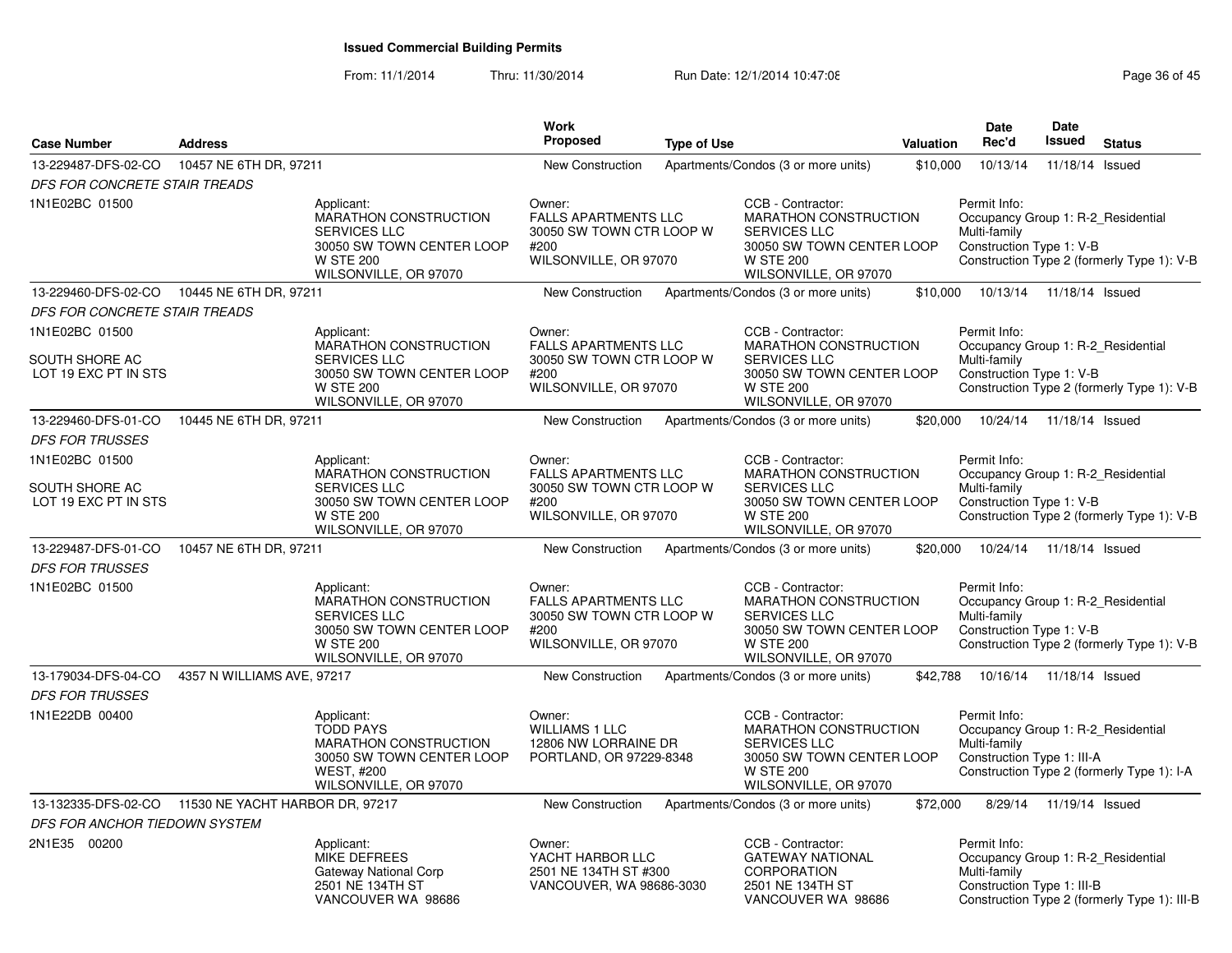From: 11/1/2014Thru: 11/30/2014 Run Date: 12/1/2014 10:47:08 Research 2010 Rage 37 of 45

| <b>Case Number</b>                                 | <b>Address</b>                  |                                                                                                                                                   | <b>Work</b><br><b>Proposed</b>                                                                    | <b>Type of Use</b> |                                                                                                              | Valuation | <b>Date</b><br>Rec'd                                                                             | <b>Date</b><br>Issued    | <b>Status</b>                                |
|----------------------------------------------------|---------------------------------|---------------------------------------------------------------------------------------------------------------------------------------------------|---------------------------------------------------------------------------------------------------|--------------------|--------------------------------------------------------------------------------------------------------------|-----------|--------------------------------------------------------------------------------------------------|--------------------------|----------------------------------------------|
| 13-132335-DFS-03-CO                                | 11530 NE YACHT HARBOR DR, 97217 |                                                                                                                                                   | <b>New Construction</b>                                                                           |                    | Apartments/Condos (3 or more units)                                                                          | \$384,000 | 9/30/14                                                                                          | 11/19/14 Issued          |                                              |
| <b>DFS FOR FLOOR JOISTS</b>                        |                                 |                                                                                                                                                   |                                                                                                   |                    |                                                                                                              |           |                                                                                                  |                          |                                              |
| 2N1E35 00200                                       |                                 | Applicant:<br>DAVE MCAFEE<br><b>GATEWAY NATIONAL</b><br>11530 NE YACHT HARBOR DR<br>PORTLAND, OR 97217                                            | Owner:<br>YACHT HARBOR LLC<br>2501 NE 134TH ST #300<br>VANCOUVER, WA 98686-3030                   |                    | CCB - Contractor:<br><b>GATEWAY NATIONAL</b><br><b>CORPORATION</b><br>2501 NE 134TH ST<br>VANCOUVER WA 98686 |           | Permit Info:<br>Occupancy Group 1: R-2 Residential<br>Multi-family<br>Construction Type 1: III-B |                          | Construction Type 2 (formerly Type 1): III-B |
| 13-114793-DFS-04-CO                                | 2004 SW JEFFERSON ST, 97201     |                                                                                                                                                   | New Construction                                                                                  |                    | Apartments/Condos (3 or more units)                                                                          | \$70,000  |                                                                                                  | 9/3/14  11/20/14  Issued |                                              |
| <b>DFS FOR WOOD JOISTS</b>                         |                                 |                                                                                                                                                   |                                                                                                   |                    |                                                                                                              |           |                                                                                                  |                          |                                              |
| 1S1E04BA 05900                                     |                                 | Applicant:<br><b>BRIAN GRIGSBY</b><br>MILL CREEK RESIDENTIAL TRUST LLC<br>2130 SW JEFFERSON, SUITE C310 220 NW 2ND AVE #900<br>PORTLAND, OR 97205 | Owner:<br><b>VRS/MCRT JEFFERSON STREET</b><br>PORTLAND, OR 97209-3946                             |                    |                                                                                                              |           | Permit Info:<br>Occupancy Group 1: R-2_Residential<br>Multi-family<br>Construction Type 1: III-B |                          | Construction Type 2 (formerly Type 1): I-A   |
| 13-241512-REV-01-CO                                | 324 NE 12TH AVE, 97232          |                                                                                                                                                   | New Construction                                                                                  | Assembly           |                                                                                                              | \$        | 11/17/14  11/17/14  Issued                                                                       |                          |                                              |
|                                                    |                                 | REVISION TO SATISFY THE IBC, CONSTRUCTION WILL ADHERE TO THE SPECIAL INSPECTIONS REQUIREMENTS, REVISED SHEET AS-4                                 |                                                                                                   |                    |                                                                                                              |           |                                                                                                  |                          |                                              |
| 1N1E35CA 00100                                     |                                 | Applicant:<br><b>HOPE TELFORD</b>                                                                                                                 | Owner:<br>PORTLAND CITY OF (BUREAU OF                                                             |                    | CCB - Contractor:<br><b>BUZZ WALLACE</b>                                                                     |           | Permit Info:                                                                                     |                          | Occupancy Group 1: A-4 Assembly - arena      |
| <b>LYDIA BUCKMANS ADD</b><br>BLOCK 1&2&4-11 TL 100 |                                 | RICHARD BROWN ARCHITECT<br>239 NW 13TH AVE, ROOM 305<br>PORTLAND, OR 97209                                                                        | 1120 SW 5TH AVE #1302<br>PORTLAND, OR 97204-1912                                                  |                    | SKYWARD CONSTRUCTION<br>15908 NE 10TH AVENUE<br>RIDGEFIELD, WA 98642                                         |           | Construction Type 1: V-B                                                                         |                          |                                              |
|                                                    |                                 |                                                                                                                                                   | Owner:<br><b>PARKS</b><br>1120 SW 5TH AVE #1302<br>PORTLAND, OR 97204-1912                        |                    |                                                                                                              |           |                                                                                                  |                          |                                              |
|                                                    |                                 |                                                                                                                                                   | Owner:<br>RECREATION(LEASED<br>1120 SW 5TH AVE #1302<br>PORTLAND, OR 97204-1912                   |                    |                                                                                                              |           |                                                                                                  |                          |                                              |
|                                                    |                                 |                                                                                                                                                   | Owner:<br>PORTLAND CITY UNITED<br>SOCCER CLUB<br>1120 SW 5TH AVE #1302<br>PORTLAND, OR 97204-1912 |                    |                                                                                                              |           |                                                                                                  |                          |                                              |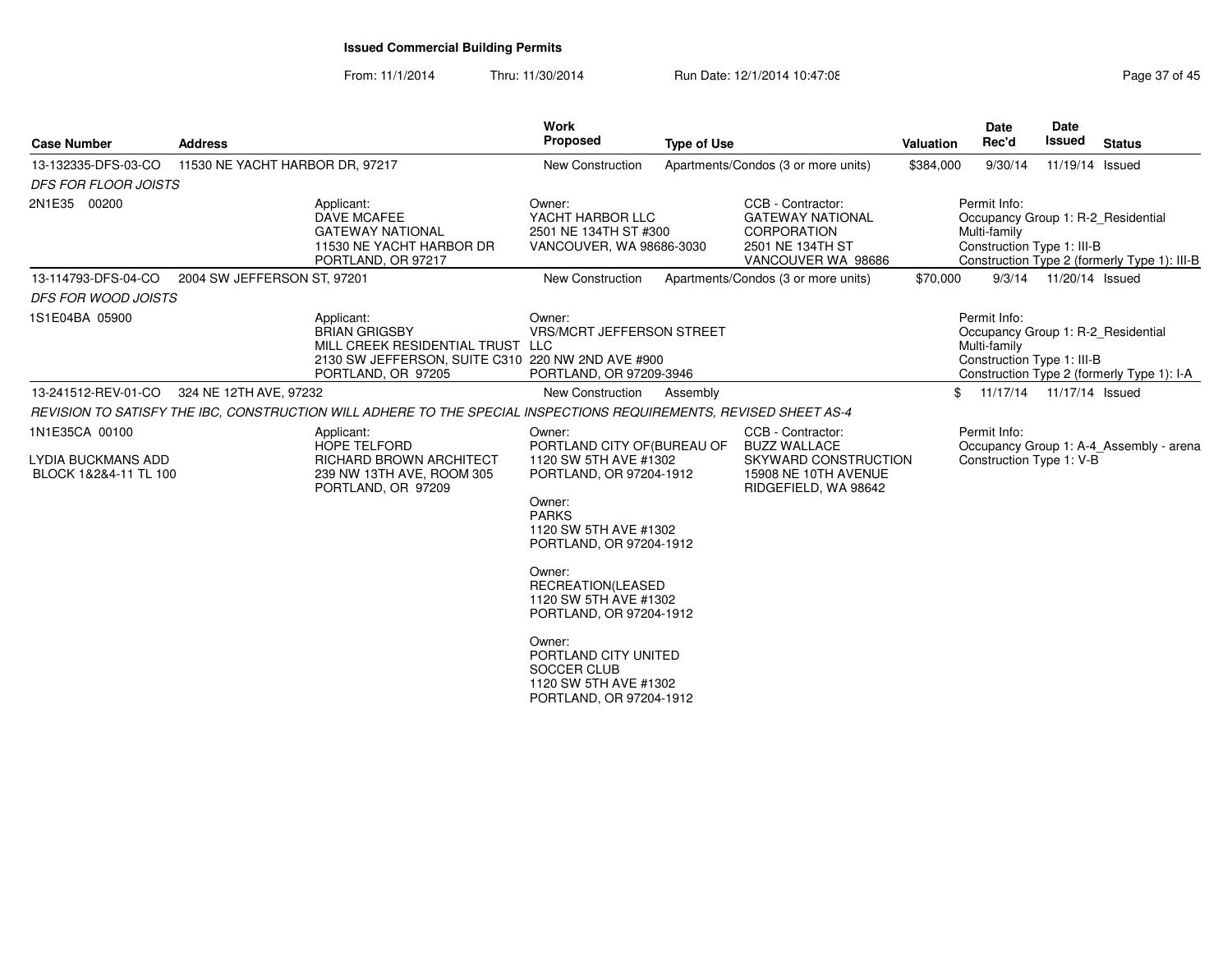From: 11/1/2014Thru: 11/30/2014 Run Date: 12/1/2014 10:47:08 Research 2010 Rage 38 of 45

| <b>Case Number</b>                                                                                                                                                            | <b>Address</b>                  |                                                                                                                                                                | Work<br>Proposed                                                                                                                                            | <b>Type of Use</b> |                                                                                                                 | <b>Valuation</b> | <b>Date</b><br>Rec'd                                                                                                                                   | Date<br>Issued            | <b>Status</b>                                |
|-------------------------------------------------------------------------------------------------------------------------------------------------------------------------------|---------------------------------|----------------------------------------------------------------------------------------------------------------------------------------------------------------|-------------------------------------------------------------------------------------------------------------------------------------------------------------|--------------------|-----------------------------------------------------------------------------------------------------------------|------------------|--------------------------------------------------------------------------------------------------------------------------------------------------------|---------------------------|----------------------------------------------|
| 13-236980-DFS-01-CO                                                                                                                                                           | 11563 NE GLENN WIDING DR, 97220 |                                                                                                                                                                | <b>New Construction</b>                                                                                                                                     | Assembly           |                                                                                                                 | \$7,000          | 8/11/14                                                                                                                                                | 11/3/14 Final             |                                              |
| <b>DFS FOR STEEL JOISTS</b>                                                                                                                                                   |                                 |                                                                                                                                                                |                                                                                                                                                             |                    |                                                                                                                 |                  |                                                                                                                                                        |                           |                                              |
| 1N2E15AC 00400                                                                                                                                                                |                                 | Applicant:                                                                                                                                                     | Owner:                                                                                                                                                      |                    | CCB - Contractor:                                                                                               |                  | Permit Info:                                                                                                                                           |                           |                                              |
| INT'L CORPORATE CTR NO 2<br>LOT 3 EXC PT IN HWY                                                                                                                               |                                 | <b>SUZANNAH STANLEY</b><br><b>MACKENZIE</b><br>1515 SE WATER AVE<br>PORTLAND, OR 97214                                                                         | MAJ WOODSTOCK LLC<br>300 W 15TH ST #200<br>VANCOUVER, WA 98660-2927<br>Owner:<br><b>MAJ TACOMA STREET</b><br>300 W 15TH ST #200<br>VANCOUVER, WA 98660-2927 |                    | <b>BRETT</b><br>WILCOX CONSTRUCTION INC<br>234 5TH AVE S<br>EDMONDS, WA 98020                                   |                  | Occupancy Group 1: A-2 Restaurant<br>Construction Type 1: V-B                                                                                          |                           |                                              |
|                                                                                                                                                                               |                                 |                                                                                                                                                                | Owner:<br><b>LLC</b><br>300 W 15TH ST #200<br>VANCOUVER, WA 98660-2927                                                                                      |                    |                                                                                                                 |                  |                                                                                                                                                        |                           |                                              |
| 14-127045-DFS-01-CO 11705 SE FOSTER RD, 97266                                                                                                                                 |                                 |                                                                                                                                                                | New Construction                                                                                                                                            | Assembly           |                                                                                                                 | \$12,000         | 10/9/14                                                                                                                                                | 11/25/14 Issued           |                                              |
| DFS FOR WOOD FLOOR JOISTS                                                                                                                                                     |                                 |                                                                                                                                                                |                                                                                                                                                             |                    |                                                                                                                 |                  |                                                                                                                                                        |                           |                                              |
| 1S2E15DD 06600                                                                                                                                                                |                                 | Applicant:<br><b>SUZANNE BALVIN</b>                                                                                                                            | Owner:<br>PORTLAND CITY OF                                                                                                                                  |                    | CCB - Contractor:<br>VERIDIS CONSTRUCTION INC                                                                   |                  | Permit Info:<br>Occupancy Group 1: A-3 Assembly -                                                                                                      |                           |                                              |
| SECTION 15 1S 2E<br>TL 6600 4.14 ACRES                                                                                                                                        |                                 | <b>B&amp;G BUILDERS</b><br>1809 NE 2ND AVE<br>PORTLAND, OR 97212                                                                                               | 1120 SW 5TH AVE #1000<br>PORTLAND, OR 97204-1912                                                                                                            |                    | 4244 NE ALBERTA ST<br>PORTLAND, OR 97218                                                                        |                  | General<br>Construction Type 1: V-B                                                                                                                    |                           | Construction Type 2 (formerly Type 1): V-B   |
| 13-108534-DFS-01-CO                                                                                                                                                           | 146 N GERTZ RD, 97217           |                                                                                                                                                                | <b>New Construction</b>                                                                                                                                     | <b>Business</b>    |                                                                                                                 | \$44.000         | 11/24/14  11/24/14  Issued                                                                                                                             |                           |                                              |
| <b>SHOP BLDG: Steel Stairs</b>                                                                                                                                                |                                 |                                                                                                                                                                |                                                                                                                                                             |                    |                                                                                                                 |                  |                                                                                                                                                        |                           |                                              |
| 1N1E03D 00200<br>SECTION 03 1N 1E<br>TL 200 24.64 ACRES<br><b>LAND &amp; IMPS</b><br>SPLIT LEVY & SPLIT MAP R146538<br>(R204703600)<br>SEE R314443 (R941032061) FOR BILLBOARD |                                 | Applicant:<br><b>Calvin Mertz</b><br><b>FURST CONSTRUCTION</b><br><b>COMPANY INC</b><br>10138 S 460 W<br>SOUTH JORDAN, UT 84095                                | Owner:<br>OLD DOMINION FREIGHT LINE INC Calvin Mertz<br>500 OLD DOMINION WAY<br>THOMASVILLE, NC 27360-8923                                                  |                    | CCB - Contractor:<br><b>FURST CONSTRUCTION</b><br><b>COMPANY INC</b><br>10138 S 460 W<br>SOUTH JORDAN, UT 84095 |                  | Permit Info:<br>Occupancy Group 1: S-1_Storage -<br>Moderate Hazard, Warehouse<br>Construction Type 1: II-B                                            |                           | Construction Type 2 (formerly Type 1): II-B  |
| 14-184859-000-00-CO                                                                                                                                                           | 10177 SE POWELL BLVD, 97266     |                                                                                                                                                                | <b>New Construction</b>                                                                                                                                     | <b>Business</b>    |                                                                                                                 | \$1,832,469      | 8/6/14                                                                                                                                                 |                           | 11/21/14 Under Inspection                    |
|                                                                                                                                                                               |                                 | NEW 16,400 SF METAL BUILDING WITH OFFICES AND SHOWROOM AND PARTS DEPARTMENT; NEW PARKING AND LANDSCAPING - OPTION ONE FOR METAL BUILDINGS***SEE TRASH ENCLOSUF |                                                                                                                                                             |                    |                                                                                                                 |                  |                                                                                                                                                        |                           |                                              |
| 1S2E09DA 00200                                                                                                                                                                |                                 | Applicant:<br><b>CHRIS WALKER</b><br><b>CIDA</b><br>4445 SW BARBUR BLVD, STE 200 PORTLAND, OR 97266-1812<br>PORTLAND, OR 97239                                 | Owner:<br><b>CARLENE H SCHRIEVER</b><br>10177 SE POWELL BLVD                                                                                                |                    | CCB - Contractor:<br><b>JCW INC</b><br>6521 SE CROSSWHITE WAY<br>PORTLAND, OR 97206                             |                  | Permit Info:<br>Occupancy Group 1: B_Bank, Off.,<br>Med.Off., Pub.Bldg.<br>Construction Type 1: III-B<br>Total Square Footage - Display Only:<br>16400 |                           | Construction Type 2 (formerly Type 1): III-B |
| 10-190924-DFS-03-CO  16198 SE POWELL BLVD, 97236                                                                                                                              |                                 |                                                                                                                                                                | New Construction                                                                                                                                            | <b>Business</b>    |                                                                                                                 | \$70,000         |                                                                                                                                                        | 6/24/14  11/25/14  Issued |                                              |
| <b>DFS FOR BI-FOLD DOORS</b>                                                                                                                                                  |                                 |                                                                                                                                                                |                                                                                                                                                             |                    |                                                                                                                 |                  |                                                                                                                                                        |                           |                                              |
| 1S3E18BB 06900<br>SECTION 18 1S 3E                                                                                                                                            |                                 | Applicant:<br><b>KC Ford</b>                                                                                                                                   | Owner:<br>PORTLAND CITY OF<br>1120 SW 5TH AVE #600                                                                                                          |                    |                                                                                                                 |                  | Permit Info:<br>Occupancy Group 1: A-3_Assembly -<br>General                                                                                           |                           |                                              |
| TL 6900 11.40 ACRES                                                                                                                                                           |                                 | <b>SSC Construction</b>                                                                                                                                        | PORTLAND, OR 97204                                                                                                                                          |                    |                                                                                                                 |                  | Construction Type 1: V-B                                                                                                                               |                           | Construction Type 2 (formerly Type 1): V-B   |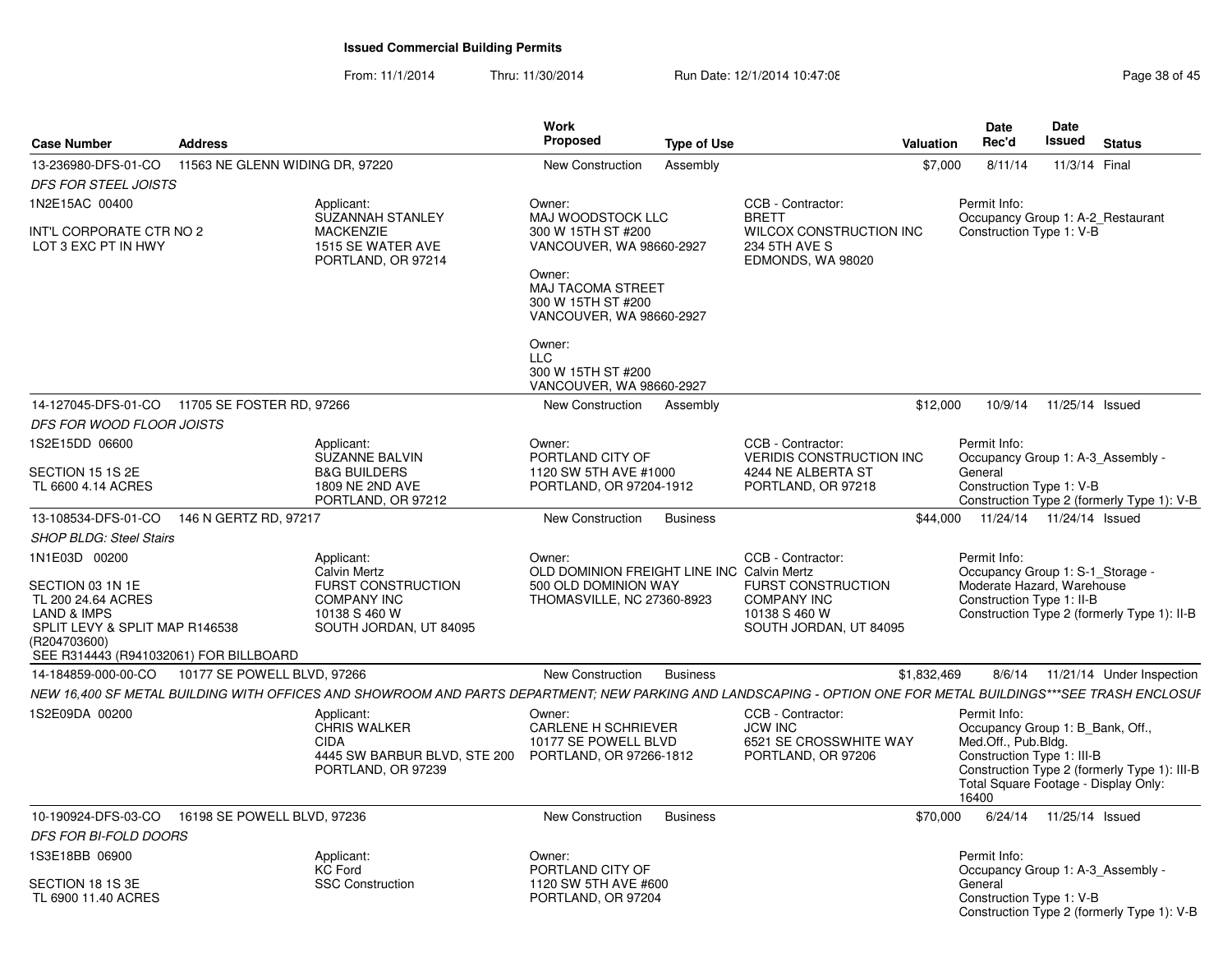From: 11/1/2014Thru: 11/30/2014 Run Date: 12/1/2014 10:47:08 Research 2010 Rage 39 of 45

| <b>Case Number</b>                 | <b>Address</b>               |                                                                                                             | <b>Work</b><br>Proposed                                                                                                                                                 | <b>Type of Use</b> |                                                                                                                           | Valuation | Date<br>Rec'd                                                                            | Date<br>Issued            | <b>Status</b>                              |
|------------------------------------|------------------------------|-------------------------------------------------------------------------------------------------------------|-------------------------------------------------------------------------------------------------------------------------------------------------------------------------|--------------------|---------------------------------------------------------------------------------------------------------------------------|-----------|------------------------------------------------------------------------------------------|---------------------------|--------------------------------------------|
| 14-108226-DFS-05-CO                | 3529 N WILLIAMS AVE, 97227   |                                                                                                             | <b>New Construction</b>                                                                                                                                                 | <b>Business</b>    |                                                                                                                           | \$200,000 | 10/1/14                                                                                  | 11/26/14 Issued           |                                            |
| DFS FOR CURTAINWALL SYSTEM         |                              |                                                                                                             |                                                                                                                                                                         |                    |                                                                                                                           |           |                                                                                          |                           |                                            |
| 1N1E22DC 14100                     |                              | Applicant:<br>Mike McGrew<br><b>R&amp;H Construction</b><br>32 NE FREMONT<br>PORTLAND OR 97212              | Owner:<br>KARUNA PROPERTIES II LLC<br>3013 NE 9TH AVE<br>PORTLAND, OR 97212                                                                                             |                    | CCB - Contractor:<br>R & H CONSTRUCTION<br><b>1530 SW TAYLOR STREET</b><br>PORTLAND, OR 97205                             |           | Permit Info:<br>Occupancy Group 1: A-3_Assembly -<br>General<br>Construction Type 1: I-A |                           | Construction Type 2 (formerly Type 1): I-A |
| 14-108226-DFS-06-CO                | 3529 N WILLIAMS AVE, 97227   |                                                                                                             | New Construction                                                                                                                                                        | <b>Business</b>    |                                                                                                                           | \$8,000   | 10/1/14                                                                                  | 11/3/14 Issued            |                                            |
| DFS FOR SUSPENDED CEILINGS         |                              |                                                                                                             |                                                                                                                                                                         |                    |                                                                                                                           |           |                                                                                          |                           |                                            |
| 1N1E22DC 14100                     |                              | Applicant:<br>Mike McGrew<br><b>R&amp;H Construction</b><br><b>32 NE FREMONT</b><br>PORTLAND OR 97212       | Owner:<br>KARUNA PROPERTIES II LLC<br>3013 NE 9TH AVE<br>PORTLAND, OR 97212                                                                                             |                    | CCB - Contractor:<br>R & H CONSTRUCTION<br><b>1530 SW TAYLOR STREET</b><br>PORTLAND, OR 97205                             |           | Permit Info:<br>Occupancy Group 1: A-3 Assembly -<br>General<br>Construction Type 1: I-A |                           | Construction Type 2 (formerly Type 1): I-A |
| 14-108226-DFS-07-CO                | 3529 N WILLIAMS AVE, 97227   |                                                                                                             | <b>New Construction</b>                                                                                                                                                 | <b>Business</b>    |                                                                                                                           | \$250,000 | 10/7/14                                                                                  | 11/3/14 Issued            |                                            |
| <b>DFS FOR APERTURES</b>           |                              |                                                                                                             |                                                                                                                                                                         |                    |                                                                                                                           |           |                                                                                          |                           |                                            |
| 1N1E22DC 14100                     |                              | Applicant:<br>Mike McGrew<br><b>R&amp;H Construction</b><br>32 NE FREMONT<br>PORTLAND OR 97212              | Owner:<br>KARUNA PROPERTIES II LLC<br>3013 NE 9TH AVE<br>PORTLAND, OR 97212                                                                                             |                    | CCB - Contractor:<br>R & H CONSTRUCTION<br>1530 SW TAYLOR STREET<br>PORTLAND, OR 97205                                    |           | Permit Info:<br>Occupancy Group 1: A-3 Assembly -<br>General<br>Construction Type 1: I-A |                           | Construction Type 2 (formerly Type 1): I-A |
| 14-108226-DFS-04-CO                | 3529 N WILLIAMS AVE, 97227   |                                                                                                             | <b>New Construction</b>                                                                                                                                                 | <b>Business</b>    |                                                                                                                           | \$5,000   |                                                                                          | 9/25/14  11/10/14  Issued |                                            |
| DFS FOR SPRAY APPLIED FIREPROOFING |                              |                                                                                                             |                                                                                                                                                                         |                    |                                                                                                                           |           |                                                                                          |                           |                                            |
| 1N1E22DC 14100                     |                              | Applicant:<br>Mike McGrew<br><b>R&amp;H Construction</b><br><b>32 NE FREMONT</b><br>PORTLAND OR 97212       | Owner:<br>KARUNA PROPERTIES II LLC<br>3013 NE 9TH AVE<br>PORTLAND, OR 97212                                                                                             |                    | CCB - Contractor:<br>R & H CONSTRUCTION<br>1530 SW TAYLOR STREET<br>PORTLAND, OR 97205                                    |           | Permit Info:<br>Occupancy Group 1: A-3_Assembly -<br>General<br>Construction Type 1: I-A |                           | Construction Type 2 (formerly Type 1): I-A |
| 14-176828-000-00-CO                | 6200 SE MILWAUKIE AVE, 97202 |                                                                                                             | <b>New Construction</b>                                                                                                                                                 | <b>Business</b>    |                                                                                                                           | \$539,874 |                                                                                          | 6/30/14 11/10/14 Issued   |                                            |
|                                    |                              | NEW 4,450SQ FT BUILDING FOR DENTAL CLINIC AND RETAIL SPACES FOR FUTURE TENANT; TRASH ENCLOSURE UNDER 120 SF |                                                                                                                                                                         |                    |                                                                                                                           |           |                                                                                          |                           |                                            |
| 1S1E14DC 02200                     |                              | Applicant:<br><b>SHEM HARDING</b><br>DECA ARCHITECTURE, INC<br>935 SE ALDER<br>PORTLAND OR 97214            | Owner:<br>MATT HICKS DMD LLC<br>6200 SE MILWAUKIE AVE<br>PORTLAND, OR 97202-5417                                                                                        |                    | CCB - Contractor:<br>PHAIR CONSTRUCTION COMPANY Occupancy Group 1: B_Bank, Off.,<br>PO BOX 4722<br>SALEM, OR 97302-8722   |           | Permit Info:<br>Med.Off., Pub.Bldg.<br>Construction Type 1: V-B                          |                           | Total Square Footage - Display Only: 4450  |
| 14-153330-REV-02-CO                | 4645 N CHANNEL AVE           |                                                                                                             | <b>New Construction</b>                                                                                                                                                 | <b>Business</b>    |                                                                                                                           |           | \$ 11/13/14 11/13/14 Issued                                                              |                           |                                            |
|                                    |                              | revision - add WQBF devices, may need an appeal approval for utilties and structure crossing property lines |                                                                                                                                                                         |                    |                                                                                                                           |           |                                                                                          |                           |                                            |
| 1N1E20 00110                       |                              | Applicant:<br>KARL SCHULZ<br>inici Group, Inc.<br>3030 SW MOODY AVE, STE 104<br>PORTLAND OR 97201           | Owner:<br>PORT OF PORTLAND (LEASED<br>PO BOX 3820<br>PORTLAND, OR 97208-3849<br>Owner:<br>DAIMLER TRUCKS NORTH<br>AMERICA LLC<br>PO BOX 3820<br>PORTLAND, OR 97208-3849 |                    | CCB - Contractor:<br><b>ERIC HOFFMAN</b><br><b>HOFFMAN CONSTRUCTION</b><br>805 SW BROADWAY STE 2100<br>PORTLAND, OR 97205 |           |                                                                                          |                           |                                            |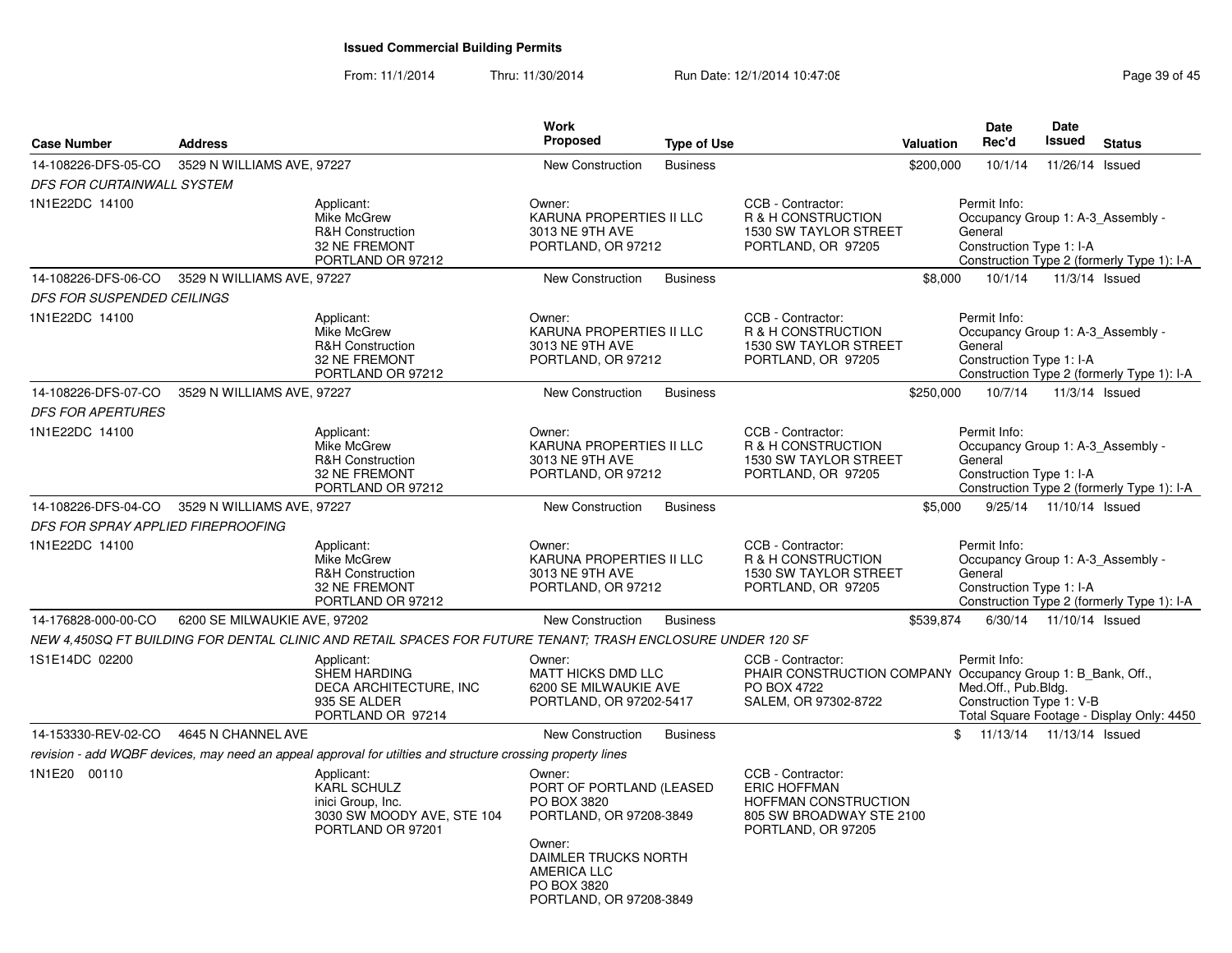From: 11/1/2014Thru: 11/30/2014 Run Date: 12/1/2014 10:47:08 Research 2010 145

| <b>Case Number</b>                                                    | <b>Address</b>                                                                                                                                     |                                                                              | Work<br><b>Proposed</b>                                                     | <b>Type of Use</b> | Valuation                                                                                                                                                     | <b>Date</b><br>Rec'd                                                                                                                                                      | Date<br>Issued           | <b>Status</b>                       |
|-----------------------------------------------------------------------|----------------------------------------------------------------------------------------------------------------------------------------------------|------------------------------------------------------------------------------|-----------------------------------------------------------------------------|--------------------|---------------------------------------------------------------------------------------------------------------------------------------------------------------|---------------------------------------------------------------------------------------------------------------------------------------------------------------------------|--------------------------|-------------------------------------|
| 13-214481-REV-01-CO                                                   | 2875 SE POWELL BLVD, 97202                                                                                                                         |                                                                              | New Construction                                                            | <b>Business</b>    |                                                                                                                                                               | 11/13/14<br>\$.                                                                                                                                                           | 11/13/14 Final           |                                     |
|                                                                       | REVISION TO CHANGE FROM SAMPLING MANHOLE TO SAMPLING VAULT                                                                                         |                                                                              |                                                                             |                    |                                                                                                                                                               |                                                                                                                                                                           |                          |                                     |
| 1S1E12BC 07000                                                        | Applicant:<br><b>ALLISON HAZEN</b>                                                                                                                 |                                                                              | Owner:<br><b>JEMA PROPERTIES LLC</b>                                        |                    | CCB - Contractor:<br>RICH DUNCAN CONSTRUCTION                                                                                                                 | Permit Info:<br>Occupancy Group 1: A-2 Restaurant                                                                                                                         |                          |                                     |
| <b>WAVERLEIGH HTS</b><br>BLOCK 10<br>LOT 1-7 EXC PT IN ST<br>LOT 8-11 |                                                                                                                                                    | <b>CORE STATES GROUP</b><br>150 LAKE ST SOUTH SUITE 212<br>KIRKLAND WA 98033 | P O BOX 90608<br>PORTLAND, OR 97290                                         |                    | <b>INC</b><br>PO BOX 21183<br>KEIZER OR 97307                                                                                                                 | Construction Type 1: V-B                                                                                                                                                  |                          |                                     |
| 14-150191-FND-01-CO                                                   | 1455 NW IRVING ST, 97209                                                                                                                           |                                                                              | New Construction                                                            | <b>Business</b>    | \$6.750.000                                                                                                                                                   |                                                                                                                                                                           | 8/5/14  11/14/14  Issued |                                     |
|                                                                       | Partial foundation permit - 3 levels below grade parking garage includes slab on grade and utilties in the garage.                                 |                                                                              |                                                                             |                    |                                                                                                                                                               |                                                                                                                                                                           |                          |                                     |
| 1N1E33AD 02300<br>COUCHS ADD<br>BLOCK 123<br>INC PT VAC ST LOT 1&2    | Applicant:<br>Jesse Emory<br>GBD Architects, Inc.<br>Portland, OR 97209                                                                            | 1120 NW Couch, Ste 300                                                       |                                                                             |                    | CCB - Contractor:<br><b>HOWARD S WRIGHT</b><br><b>CONSTRUCTORS LP</b><br>P. O. BOX 3764<br>SEATTLE, WA 98124                                                  | Permit Info:<br>Occupancy Group 1: S-2_Storage - Low<br>Hazard, Parking Garage<br>Construction Type 1: I-B<br>Total Square Footage - Display Only:                        |                          |                                     |
| LOT 3&4                                                               |                                                                                                                                                    |                                                                              |                                                                             |                    |                                                                                                                                                               | 67410                                                                                                                                                                     |                          |                                     |
|                                                                       | 14-167544-REV-01-CO 2393 NE FREMONT ST, 97212                                                                                                      |                                                                              | New Construction                                                            | <b>Business</b>    |                                                                                                                                                               | 11/14/14  11/14/14  Issued<br>$\mathbb{S}$                                                                                                                                |                          |                                     |
|                                                                       | REVISION TO CHANGE TYPE OF GREASE INTERCEPTOR. ELIMINATE SAMPLING MAN HOLE                                                                         |                                                                              |                                                                             |                    |                                                                                                                                                               |                                                                                                                                                                           |                          |                                     |
| 1N1E23DD 20800<br>SECTION 23 1N 1E<br>TL 20800 0.23 ACRES             | Applicant:<br><b>MIKE COYLE</b><br><b>FASTER PERMITS</b>                                                                                           | 14334 NW EAGLERIDGE LANE                                                     | Owner:<br>H WAGNER LLC<br>1001 SE DIVISION ST #1<br>PORTLAND, OR 97202-1076 |                    | CCB - Contractor:<br><b>BREMIK CONSTRUCTION</b><br>1026 SE STARK ST<br>PORTLAND, OR 97214                                                                     | Permit Info:<br>Occupancy Group 1: B Bank, Off.,<br>Med.Off., Pub.Bldg.<br>Construction Type 1: V-B                                                                       |                          |                                     |
|                                                                       |                                                                                                                                                    | PORTLAND, OR 97229                                                           |                                                                             |                    |                                                                                                                                                               |                                                                                                                                                                           |                          |                                     |
| 10-190924-DFS-02-CO                                                   | 16198 SE POWELL BLVD, 97236                                                                                                                        |                                                                              | New Construction                                                            | <b>Business</b>    | \$30,650                                                                                                                                                      | 11/18/14  11/18/14  Issued                                                                                                                                                |                          |                                     |
|                                                                       | DFS 2: HVAC and solar panel SKYLIGHTSNEW INTERPRETIVE CTR AS PART OF "New 50 million gallon drinking water reservoir (Powell Butte Reservoir #2)." |                                                                              |                                                                             |                    |                                                                                                                                                               |                                                                                                                                                                           |                          |                                     |
| 1S3E18BB 06900                                                        | Applicant:                                                                                                                                         |                                                                              | Owner:                                                                      |                    |                                                                                                                                                               | Permit Info:                                                                                                                                                              |                          |                                     |
| SECTION 18 1S 3E<br>TL 6900 11.40 ACRES                               | <b>KC Ford</b><br><b>SSC Construction</b>                                                                                                          |                                                                              | PORTLAND CITY OF<br>1120 SW 5TH AVE #600<br>PORTLAND, OR 97204              |                    |                                                                                                                                                               | Occupancy Group 1: A-3 Assembly -<br>General<br>Construction Type 1: V-B<br>Construction Type 2 (formerly Type 1): V-B                                                    |                          |                                     |
|                                                                       | 13-137297-DFS-10-CO 5 SE MADISON ST. 97214                                                                                                         |                                                                              | New Construction                                                            | <b>Business</b>    | \$6.000                                                                                                                                                       | 10/13/14  11/19/14  Final                                                                                                                                                 |                          |                                     |
| <b>DFS FOR FLAG POLE SYSTEM</b>                                       |                                                                                                                                                    |                                                                              |                                                                             |                    |                                                                                                                                                               |                                                                                                                                                                           |                          |                                     |
| 1S1E03AD 03900                                                        | Applicant:<br><b>TIM PHAM</b>                                                                                                                      |                                                                              | Owner:<br>PORTLAND CITY OF                                                  |                    | CCB - Contractor:<br><b>SKANSKA USA</b>                                                                                                                       | Permit Info:<br>Occupancy Group 1: R-2 Residential                                                                                                                        |                          |                                     |
| <b>EAST PORTLAND</b><br>BLOCK 10&11 TL 3900                           | Skanska<br>5 SE MADISON ST                                                                                                                         | PORTLAND OR 97214                                                            | 55 SW ASH ST<br>PORTLAND, OR 97204-3509                                     |                    | 222 SW Columbia St., Suite 300<br>Portland, OR 97201                                                                                                          | Multi-family<br>Construction Type 1: V-B<br>Construction Type 2 (formerly Type 1): V-B                                                                                    |                          |                                     |
| 14-176360-000-00-CO                                                   | 160 NE 6TH AVE, 97232                                                                                                                              |                                                                              | New Construction                                                            | <b>Business</b>    | \$2,200,000                                                                                                                                                   |                                                                                                                                                                           |                          | 6/27/14  11/21/14  Under Inspection |
|                                                                       |                                                                                                                                                    |                                                                              |                                                                             |                    | NEW 5 STORY MIXED USE BUILDING WITH 4 STORIES OF WOOD FRAME OVER 1 STORY CONCRETE PODIUM. UPPER FLOOR PROPOSED WHOLESALE OR INDUSTRIAL SERVICE USE, MID FLOOI |                                                                                                                                                                           |                          |                                     |
| 1N1E35CB 04400                                                        | Applicant:                                                                                                                                         |                                                                              | Owner:                                                                      |                    | CCB - Contractor:                                                                                                                                             | Permit Info:                                                                                                                                                              |                          |                                     |
|                                                                       | <b>JUDSON MOORE</b><br><b>ARCHITECTURE</b><br>320                                                                                                  | <b>WORKS PARTNERSHIP</b><br>524 E BURNSIDE STREET SUITE<br>PORTLAND OR 97214 | 134 NE 6TH AVENUE LLC<br>116 NE 6TH AVE #400<br>PORTLAND, OR 97232          |                    | <b>ROB YORKE</b><br>YORKE & CURTIS INC<br>4480 SW 101 ST AVE<br>BEAVERTON, OR 970053427                                                                       | Occupancy Group 1: M Store, Service<br>Station<br>Construction Type 1: I-A<br>Construction Type 2 (formerly Type 1): V-A<br>Total Square Footage - Display Only:<br>20880 |                          |                                     |
|                                                                       |                                                                                                                                                    |                                                                              |                                                                             |                    |                                                                                                                                                               |                                                                                                                                                                           |                          |                                     |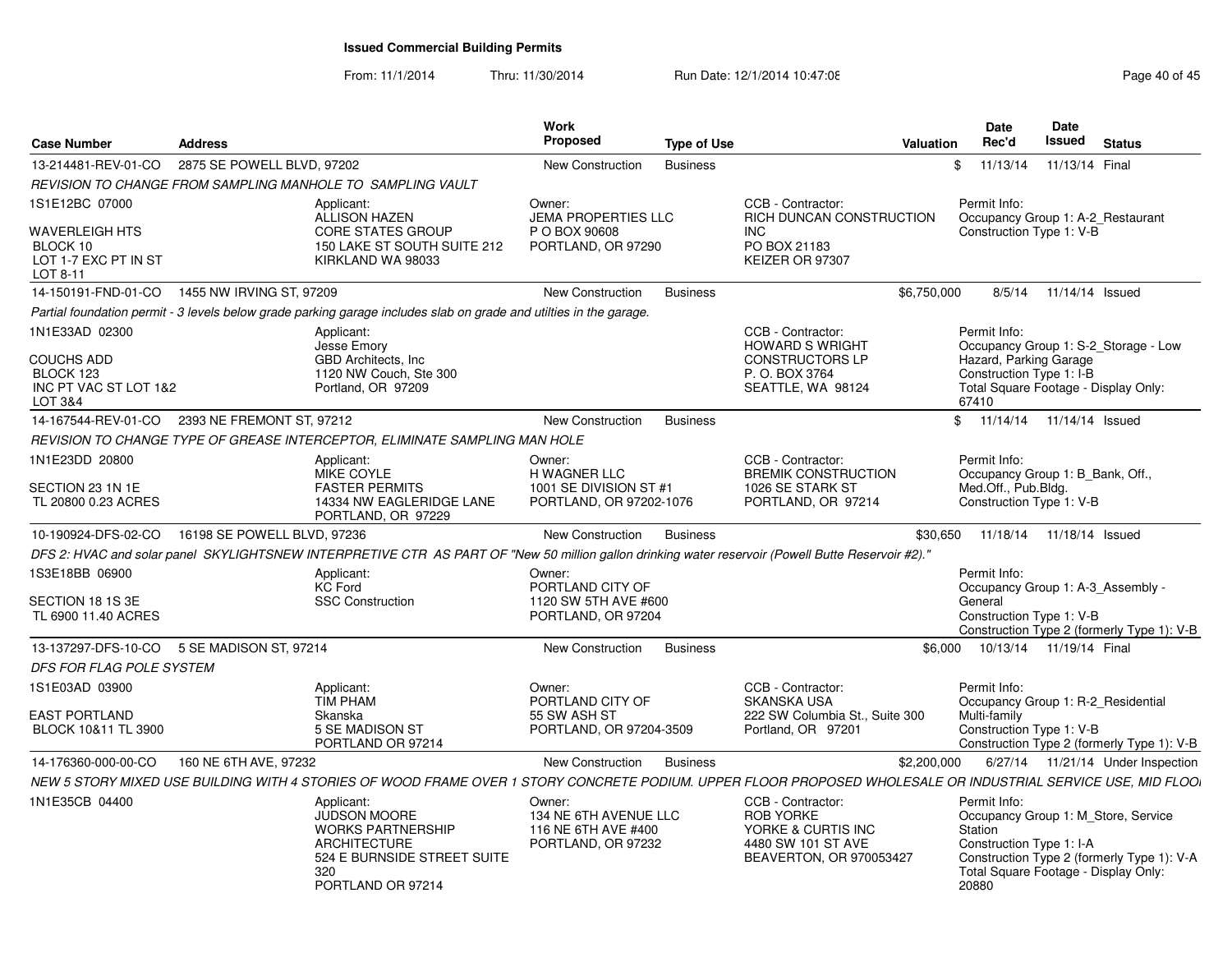From: 11/1/2014

Thru: 11/30/2014 Run Date: 12/1/2014 10:47:08 Research 2010 12:47:08

| <b>Case Number</b>                                                                                                                                | <b>Address</b>            |                                                                                                         | Work<br><b>Proposed</b>                                                                | <b>Type of Use</b> |                                                                                                                            | Valuation | <b>Date</b><br>Rec'd                                                                                 | <b>Date</b><br><b>Issued</b> | <b>Status</b>                               |
|---------------------------------------------------------------------------------------------------------------------------------------------------|---------------------------|---------------------------------------------------------------------------------------------------------|----------------------------------------------------------------------------------------|--------------------|----------------------------------------------------------------------------------------------------------------------------|-----------|------------------------------------------------------------------------------------------------------|------------------------------|---------------------------------------------|
| 13-108530-DFS-01-CO                                                                                                                               | 146 N GERTZ RD, 97217     |                                                                                                         | New Construction                                                                       | <b>Business</b>    |                                                                                                                            | \$188     | 11/24/14                                                                                             | 11/24/14 Issued              |                                             |
| dfs 01- stairs and handrails for cross dock building                                                                                              |                           |                                                                                                         |                                                                                        |                    |                                                                                                                            |           |                                                                                                      |                              |                                             |
| 1N1E03D 00200                                                                                                                                     |                           | Applicant:<br><b>Calvin Mertz</b>                                                                       | Owner:<br>OLD DOMINION FREIGHT LINE INC Calvin Mertz                                   |                    | CCB - Contractor:                                                                                                          |           | Permit Info:<br>Occupancy Group 1: S-1_Storage -                                                     |                              |                                             |
| SECTION 03 1N 1E<br>TL 200 24.64 ACRES<br>LAND & IMPS<br>SPLIT LEVY & SPLIT MAP R146538<br>(R204703600)<br>SEE R314443 (R941032061) FOR BILLBOARD |                           | FURST CONSTRUCTION<br><b>COMPANY INC</b><br>10138 S 460 W<br>SOUTH JORDAN, UT 84095                     | 500 OLD DOMINION WAY<br>THOMASVILLE, NC 27360-8923                                     |                    | FURST CONSTRUCTION<br><b>COMPANY INC</b><br>10138 S 460 W<br>SOUTH JORDAN, UT 84095                                        |           | Moderate Hazard, Warehouse<br>Construction Type 1: II-B                                              |                              | Construction Type 2 (formerly Type 1): II-B |
| 12-184939-DFS-14-CO 850 N JESSUP ST, 97217                                                                                                        |                           |                                                                                                         | <b>New Construction</b>                                                                | Educational        |                                                                                                                            | \$44,305  | 5/15/14                                                                                              | 11/19/14 Issued              |                                             |
| DFS FOR STUDENT CENTER GUARDRAIL                                                                                                                  |                           |                                                                                                         |                                                                                        |                    |                                                                                                                            |           |                                                                                                      |                              |                                             |
| 1N1E15CD 14000<br><b>WEST PIEDMONT</b><br>BLOCK <sub>2</sub><br>LOT 3-16                                                                          |                           | Applicant:<br><b>THOMAS SMITH</b><br>HOFFMAN CONSTRUCTION CO<br>OF OREGON<br>805 SW BROADWAY SUITE 2100 | Owner:<br>PORTLAND COMMUNITY<br>PO BOX 19000<br>PORTLAND, OR 97280-0990                |                    | CCB - Contractor:<br><b>THOMAS SMITH</b><br>HOFFMAN CONSTRUCTION CO<br>OF OREGON<br>805 SW BROADWAY SUITE 2100             |           | Permit Info:<br>Occupancy Group 1: B_Bank, Off.,<br>Med.Off., Pub.Bldg.<br>Construction Type 1: II-B |                              | Construction Type 2 (formerly Type 1): II-B |
|                                                                                                                                                   |                           | PORTLAND, OR 97205                                                                                      | Owner:<br><b>COLLEGE DISTRICT</b><br>PO BOX 19000<br>PORTLAND, OR 97280-0990           |                    | PORTLAND, OR 97205                                                                                                         |           |                                                                                                      |                              |                                             |
| 13-115738-DFS-07-CO                                                                                                                               | 11800 NE SHAVER ST, 97220 |                                                                                                         | <b>New Construction</b>                                                                | Educational        |                                                                                                                            | \$329,000 | 11/20/14                                                                                             | 11/20/14 Issued              |                                             |
| DFS 07 - Curtainwalls and Storefronts                                                                                                             |                           |                                                                                                         |                                                                                        |                    |                                                                                                                            |           |                                                                                                      |                              |                                             |
| 1N2E22DD 00200<br>SECTION 22 1N 2E<br>TL 200 14.53 ACRES                                                                                          |                           | Applicant:<br><b>RUSS KAUFMAN</b><br>TODD CONSTRUCTION<br><b>PO BOX 949</b><br>TUALATIN OR 97062        | Owner:<br>SCHOOL DISTRICT NO 3 M CO<br>10636 NE PRESCOTT ST<br>PORTLAND, OR 97220-2648 |                    | CCB - Contractor:<br><b>LARRY KENNEBECK</b><br>TODD CONSTRUCTION INC<br><b>PO BOX 949</b><br><b>TUALATIN, OR 970620949</b> |           | Permit Info:<br>Occupancy Group 1: E_School<br>Construction Type 1: II-B                             |                              | Construction Type 2 (formerly Type 1): II-B |
| 13-115738-DFS-05-CO                                                                                                                               | 11800 NE SHAVER ST, 97220 |                                                                                                         | <b>New Construction</b>                                                                | Educational        |                                                                                                                            | \$290,000 | 11/20/14                                                                                             | 11/20/14 Issued              |                                             |
| DFS 05- Steel Joist Framing                                                                                                                       |                           |                                                                                                         |                                                                                        |                    |                                                                                                                            |           |                                                                                                      |                              |                                             |
| 1N2E22DD 00200                                                                                                                                    |                           | Applicant:<br><b>RUSS KAUFMAN</b>                                                                       | Owner:<br>SCHOOL DISTRICT NO 3 M CO                                                    |                    | CCB - Contractor:<br><b>LARRY KENNEBECK</b>                                                                                |           | Permit Info:<br>Occupancy Group 1: E_School                                                          |                              |                                             |
| SECTION 22 1N 2E<br>TL 200 14.53 ACRES                                                                                                            |                           | <b>TODD CONSTRUCTION</b><br><b>PO BOX 949</b><br>TUALATIN OR 97062                                      | 10636 NE PRESCOTT ST<br>PORTLAND, OR 97220-2648                                        |                    | TODD CONSTRUCTION INC<br><b>PO BOX 949</b><br>TUALATIN, OR 970620949                                                       |           | Construction Type 1: II-B                                                                            |                              | Construction Type 2 (formerly Type 1): II-B |
| 13-115738-DFS-04-CO                                                                                                                               | 11800 NE SHAVER ST, 97220 |                                                                                                         | <b>New Construction</b>                                                                | Educational        |                                                                                                                            | \$316,000 | 11/20/14                                                                                             | 11/20/14 Issued              |                                             |
| DFS 04-Suspended Ceilings                                                                                                                         |                           |                                                                                                         |                                                                                        |                    |                                                                                                                            |           |                                                                                                      |                              |                                             |
| 1N2E22DD 00200                                                                                                                                    |                           | Applicant:<br><b>RUSS KAUFMAN</b>                                                                       | Owner:<br>SCHOOL DISTRICT NO 3 M CO                                                    |                    | CCB - Contractor:<br><b>LARRY KENNEBECK</b>                                                                                |           | Permit Info:<br>Occupancy Group 1: E_School                                                          |                              |                                             |
| SECTION 22 1N 2E<br>TL 200 14.53 ACRES                                                                                                            |                           | <b>TODD CONSTRUCTION</b><br><b>PO BOX 949</b><br>TUALATIN OR 97062                                      | 10636 NE PRESCOTT ST<br>PORTLAND, OR 97220-2648                                        |                    | TODD CONSTRUCTION INC<br><b>PO BOX 949</b><br>TUALATIN, OR 970620949                                                       |           | Construction Type 1: II-B                                                                            |                              | Construction Type 2 (formerly Type 1): II-B |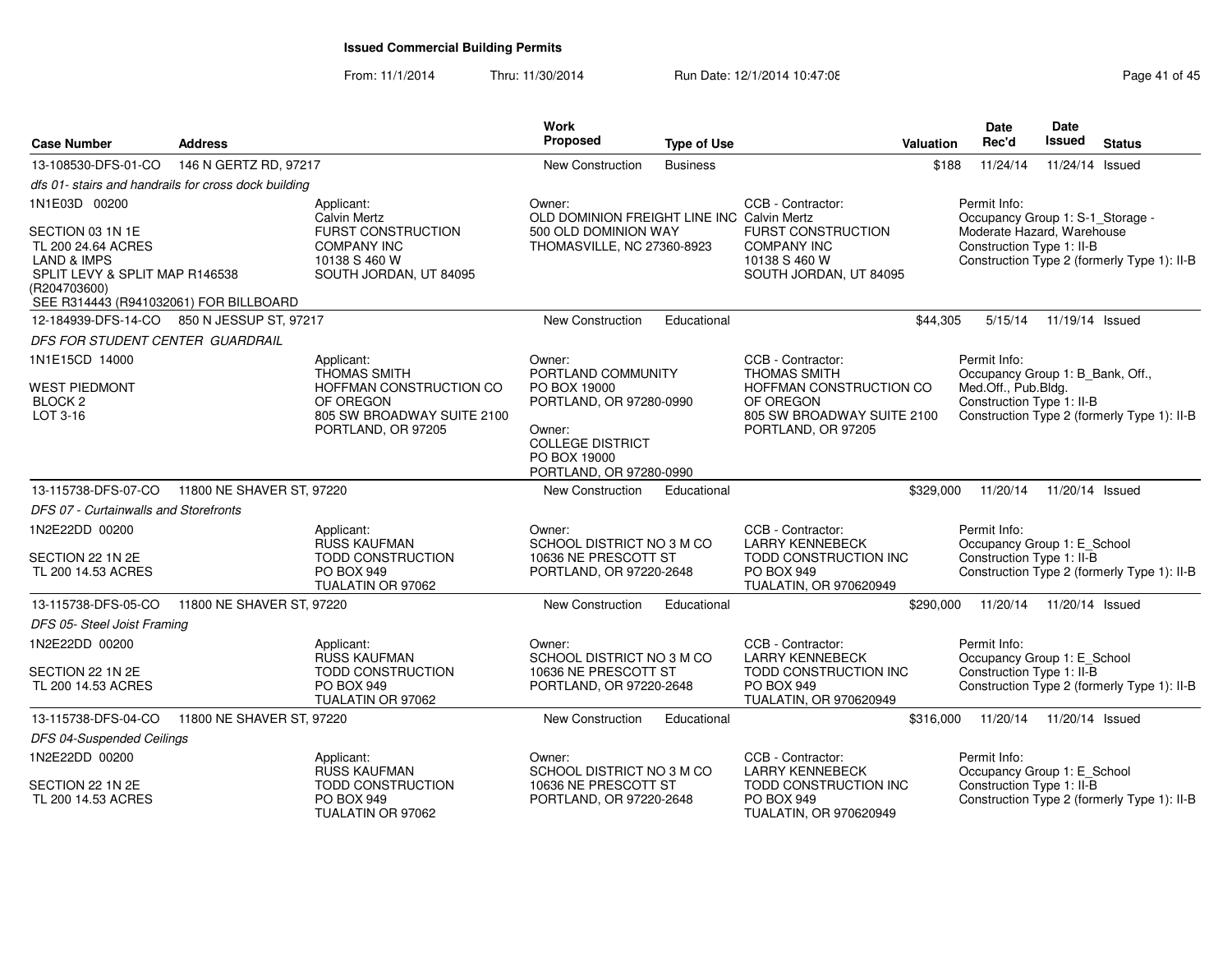From: 11/1/2014

Thru: 11/30/2014 Run Date: 12/1/2014 10:47:08 Research 2014 10:47:08

| <b>Case Number</b>                                                                                                                                                                                              | <b>Address</b>               |                                                                                                                                           | <b>Work</b><br><b>Proposed</b>                                                                                                                                                   | <b>Type of Use</b> |                                                                                                                       | Valuation | <b>Date</b><br>Rec'd                                                                                         | <b>Date</b><br><b>Issued</b> | <b>Status</b>                                                                       |
|-----------------------------------------------------------------------------------------------------------------------------------------------------------------------------------------------------------------|------------------------------|-------------------------------------------------------------------------------------------------------------------------------------------|----------------------------------------------------------------------------------------------------------------------------------------------------------------------------------|--------------------|-----------------------------------------------------------------------------------------------------------------------|-----------|--------------------------------------------------------------------------------------------------------------|------------------------------|-------------------------------------------------------------------------------------|
| 14-171386-REV-03-CO                                                                                                                                                                                             | 16441 NE CAMERON BLVD, 97230 |                                                                                                                                           | <b>New Construction</b>                                                                                                                                                          | Factory/Industrial |                                                                                                                       | \$60,000  | 11/21/14                                                                                                     | 11/21/14 Issued              |                                                                                     |
|                                                                                                                                                                                                                 |                              | VALUE ADDED REVISION TO RE-GRADE PORTION OF SITE TO STORE EXCESS MATERIAL IN LONG TERM STOCKPILE                                          |                                                                                                                                                                                  |                    |                                                                                                                       |           |                                                                                                              |                              |                                                                                     |
| 1N3E19B 00201<br><b>INTERSTATE CROSSROADS</b><br>LOT <sub>10</sub>                                                                                                                                              |                              | Applicant:<br>MIKE COYLE<br><b>FASTER PERMITS</b><br>14334 NW EAGLERIDGE LANE<br>PORTLAND, OR 97229                                       | Owner:<br>INTERSTATE CROSSROADS LLC<br>BEAVERTON, OR 97006                                                                                                                       |                    | CCB - Contractor:<br>PERLO CONSTRUCTION LLC<br>15325 SW BEAVERTON CREEK CT 7190 SW Sandburg St.<br>Portland, OR 97223 |           | Permit Info:<br>Occupancy Group 1: S-1_Storage -<br>Moderate Hazard, Warehouse<br>Construction Type 1: III-B |                              |                                                                                     |
| 13-146456-DFS-02-CO 15660 N LOMBARD ST, 97203                                                                                                                                                                   |                              |                                                                                                                                           | New Construction                                                                                                                                                                 | Hazardous          |                                                                                                                       | \$15,000  | 6/11/14                                                                                                      |                              | 11/7/14 Issued                                                                      |
| DFS 2 : attachment of "man hoist" to east cleaning house tower.                                                                                                                                                 |                              |                                                                                                                                           |                                                                                                                                                                                  |                    |                                                                                                                       |           |                                                                                                              |                              |                                                                                     |
| 2N1W23D 00300<br>RIVERGATE INDUSTRIAL DIS<br><b>BLOCK 12 TL 300</b><br><b>LAND &amp; IMPS</b><br>SEE R646382 (R708882412) & R653894<br>(R708882414) FOR MACH & EQUIP<br>SEE R653892 (R708882413) FOR OTHER IMPS |                              | Applicant:<br><b>DICK VAN SICKLE</b><br><b>COLUMBIA CPC</b><br>1019 23RD AVE<br>LONGVIEW WA 98632                                         | Owner:<br>PORT OF PORTLAND(LEASED<br>1300 SW 5TH AVE #2705<br>PORTLAND, OR 97201<br>Owner:<br><b>COLUMBIA GRAIN INC</b><br>1300 SW 5TH AVE #2705<br>PORTLAND, OR 97201           |                    | CCB - Contractor:<br>J H KELLY LLC<br>821 3RD AVE<br><b>BOX 2038</b><br>LONGVIEW WA 98632                             |           | Permit Info:<br>Construction Type 1: II-B                                                                    |                              | Occupancy Group 1: H-2_High Hazard 2                                                |
| 14-165482-DFS-01-CO                                                                                                                                                                                             | 4477 NE GLISAN ST, 97213     |                                                                                                                                           | New Construction                                                                                                                                                                 | Hotel/Motel        |                                                                                                                       | \$60,000  | 10/24/14                                                                                                     | 11/25/14 Issued              |                                                                                     |
| <b>DFS - TRUSSES</b><br>1N2E31BC 06500                                                                                                                                                                          |                              | Applicant:<br><b>ALLYN PERKOWSKI</b><br><b>HOWARD S WRIGHT</b><br><b>CONSTRUCTORS</b><br>425 NW 10TH AVE, SUITE 200A<br>PORTLAND OR 97209 | Owner:<br>PROVIDENCE HEALTH<br>4400 NE HALSEY ST BLDG 2 #190<br>PORTLAND, OR 97213-1545<br>Owner:<br>SERVICES-OREGON<br>4400 NE HALSEY ST BLDG 2 #190<br>PORTLAND, OR 97213-1545 |                    | CCB - Contractor:<br><b>BALFOUR BEATTY</b><br><b>CONSTRUCTION LLC</b><br>3100 MCKINNON 6TH FLOOR<br>DALLAS, TX 75201  |           | Permit Info:<br>Construction Type 1: V-B                                                                     |                              | Occupancy Group 1: R-1 Hotel or Motel<br>Construction Type 2 (formerly Type 1): V-B |
| 14-165482-DFS-02-CO                                                                                                                                                                                             | 4477 NE GLISAN ST, 97213     |                                                                                                                                           | New Construction                                                                                                                                                                 | Hotel/Motel        |                                                                                                                       | \$50,000  | 10/24/14                                                                                                     | 11/25/14 Issued              |                                                                                     |
| DFS - FLOOR JOIST<br>1N2E31BC 06500                                                                                                                                                                             |                              | Applicant:<br>ALLYN PERKOWSKI<br><b>HOWARD S WRIGHT</b><br><b>CONSTRUCTORS</b><br>425 NW 10TH AVE, SUITE 200A<br>PORTLAND OR 97209        | Owner:<br>PROVIDENCE HEALTH<br>4400 NE HALSEY ST BLDG 2 #190<br>PORTLAND, OR 97213-1545<br>Owner:<br>SERVICES-OREGON<br>4400 NE HALSEY ST BLDG 2 #190<br>PORTLAND, OR 97213-1545 |                    | CCB - Contractor:<br><b>BALFOUR BEATTY</b><br><b>CONSTRUCTION LLC</b><br>3100 MCKINNON 6TH FLOOR<br>DALLAS, TX 75201  |           | Permit Info:<br>Construction Type 1: V-B                                                                     |                              | Occupancy Group 1: R-1_Hotel or Motel<br>Construction Type 2 (formerly Type 1): V-B |
| 14-117981-DFS-03-CO                                                                                                                                                                                             | 6363 SW CAPITOL HWY, 97201   |                                                                                                                                           | New Construction                                                                                                                                                                 | Mercantile         |                                                                                                                       | \$1       | 10/15/14                                                                                                     | 11/12/14 Issued              |                                                                                     |
| ENGINEERING FOR SUNSCREEN AND ROOF TOP UNIT SCREENING                                                                                                                                                           |                              |                                                                                                                                           |                                                                                                                                                                                  |                    |                                                                                                                       |           |                                                                                                              |                              |                                                                                     |
| 1S1E16CD 01800                                                                                                                                                                                                  |                              | Applicant:<br><b>JASON DIDION</b><br>RICHARD BROWN ARCHITECT AIA PO BOX 80885<br>239 NW 13TH AVE ROOM 305<br>PORTLAND, OR 97209           | Owner:<br><b>WARDIN INVESTMENT CO</b><br>PORTLAND, OR 97280-1885                                                                                                                 |                    | CCB - Contractor:<br><b>ROB YORKE</b><br>YORKE & CURTIS INC<br>4480 SW 101 ST AVE<br>BEAVERTON, OR 970053427          |           | Permit Info:<br>Station<br>Construction Type 1: V-B                                                          |                              | Occupancy Group 1: M_Store, Service                                                 |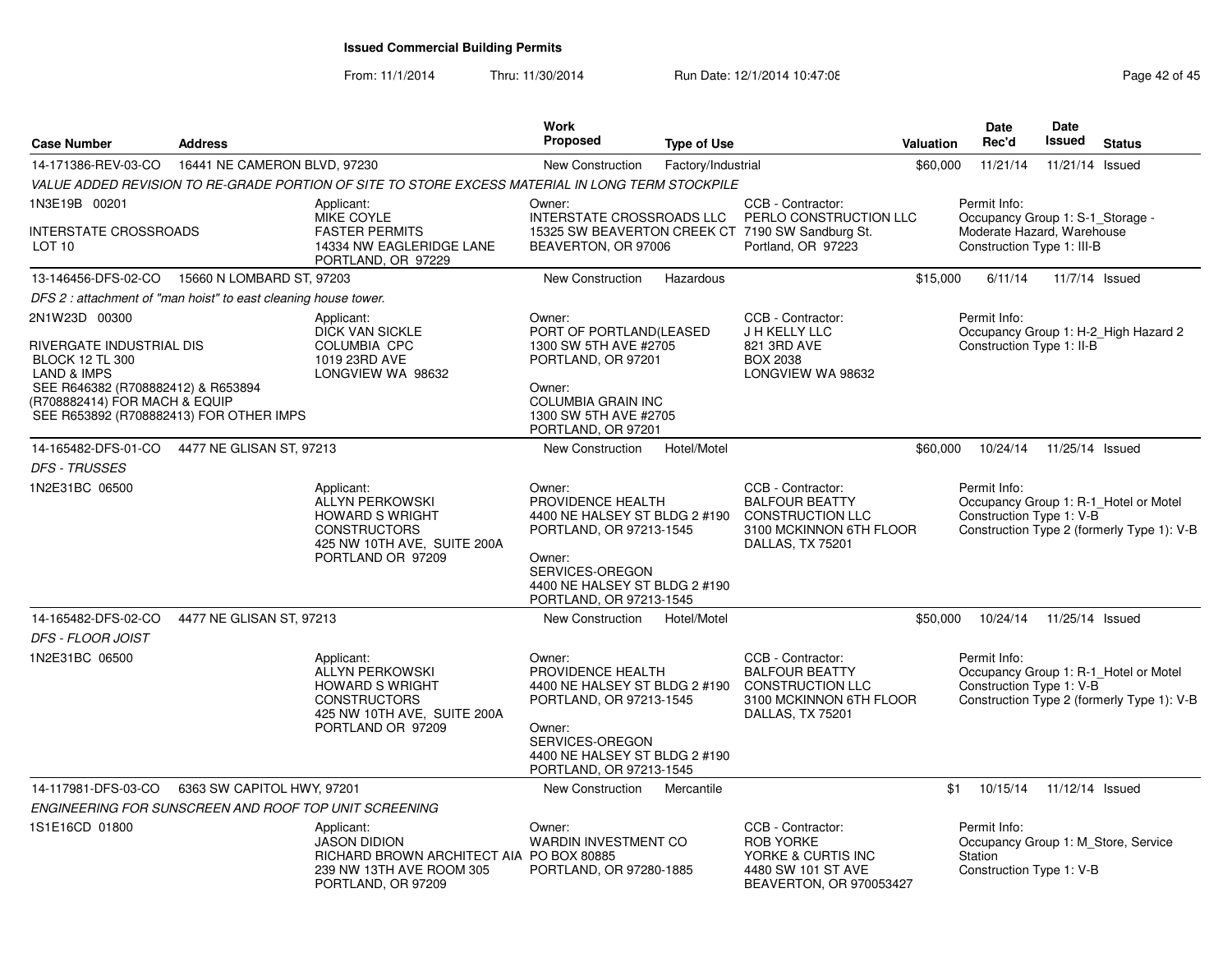From: 11/1/2014

Thru: 11/30/2014 Run Date: 12/1/2014 10:47:08 Research 2010 Rage 43 of 45

| <b>Case Number</b>                                                                                                                                        | <b>Address</b>                |                                                                                                                                                                  | <b>Work</b><br>Proposed                                                        | <b>Type of Use</b> |                                                                                                                | <b>Valuation</b> | <b>Date</b><br>Rec'd                                                                                       | Date<br><b>Issued</b> | <b>Status</b>                                                                    |
|-----------------------------------------------------------------------------------------------------------------------------------------------------------|-------------------------------|------------------------------------------------------------------------------------------------------------------------------------------------------------------|--------------------------------------------------------------------------------|--------------------|----------------------------------------------------------------------------------------------------------------|------------------|------------------------------------------------------------------------------------------------------------|-----------------------|----------------------------------------------------------------------------------|
| 14-195987-000-00-CO                                                                                                                                       | 8420 SW 24TH AVE, 97219       |                                                                                                                                                                  | <b>New Construction</b>                                                        | Mercantile         |                                                                                                                | \$2,475,000      | 8/8/14                                                                                                     | 11/12/14 Issued       |                                                                                  |
|                                                                                                                                                           |                               | NEW 7 MULTI PRODUCT DESPENSER FUELING STATION WITH CANOPY AND KIOSK WITH RESTROOMS AND ASSOCIATED PAVING, CURBING, RETAINING WALLS AND LANDSCAPE AREAS - see ft. |                                                                                |                    |                                                                                                                |                  |                                                                                                            |                       |                                                                                  |
| 1S1E21CC 02900<br>ALDER SPRINGS<br>BLOCK 7<br>LOT 1&2 EXC PT IN ST<br>INC PT VAC ST LOT 5<br>LOT 18-21 EXC PT IN ST; LOT 22 EXC PT IN<br>STS              |                               | Applicant:<br><b>JAKE TATE</b><br>ANDERSON WAHLEN AND<br><b>ASSOCIATES</b><br>2010 NORTH REDWOOD ROAD<br>SALT LAKE CITY UT 84116                                 | Owner:<br>FRED MEYER STORES INC<br><b>1014 VINE ST</b><br>CINCINNATI, OH 45202 |                    | CCB - Contractor:<br>ENGINEERED STRUCTURES INC<br>12400 W OVERLAND RD<br><b>BOISE, ID 83709</b>                |                  | Permit Info:<br>Station<br>Construction Type 1: V-B                                                        |                       | Occupancy Group 1: M_Store, Service<br>Total Square Footage - Display Only: 7076 |
| 14-195993-000-00-CO                                                                                                                                       | 8420 SW 24TH AVE, 97219       |                                                                                                                                                                  | New Construction                                                               | Storage            |                                                                                                                | \$25,000         | 8/8/14                                                                                                     | 11/12/14 Issued       |                                                                                  |
| NEW TRASH AND SHED ENCLOSURE FOR FUELING STATION                                                                                                          |                               |                                                                                                                                                                  |                                                                                |                    |                                                                                                                |                  |                                                                                                            |                       |                                                                                  |
| 1S1E21CC 02900<br>ALDER SPRINGS<br><b>BLOCK7</b><br>LOT 1&2 EXC PT IN ST<br>INC PT VAC ST LOT 5<br>LOT 18-21 EXC PT IN ST; LOT 22 EXC PT IN<br><b>STS</b> |                               | Applicant:<br>JAKE TATE<br>ANDERSON WAHLEN AND<br><b>ASSOCIATES</b><br>2010 NORTH REDWOOD ROAD<br>SALT LAKE CITY UT 84116                                        | Owner:<br>FRED MEYER STORES INC<br><b>1014 VINE ST</b><br>CINCINNATI, OH 45202 |                    | CCB - Contractor:<br>ENGINEERED STRUCTURES INC<br>12400 W OVERLAND RD<br><b>BOISE, ID 83709</b>                |                  | Permit Info:<br>Occupancy Group 1: S-1 Storage -<br>Moderate Hazard, Warehouse<br>Construction Type 1: V-B |                       | Total Square Footage - Display Only: 392                                         |
| 14-223146-REV-01-CO                                                                                                                                       | 4207 SE MILWAUKIE AVE, 97202  |                                                                                                                                                                  | New Construction                                                               | Storage            |                                                                                                                |                  | \$<br>11/20/14                                                                                             | 11/20/14 Issued       |                                                                                  |
|                                                                                                                                                           |                               | REVISION TO CHANGE POST FOOTING TO STRIP FOOTING ON WEST AND NORTH SIDES AND SMALL RETAINING WALLS ON THESE SIDES.                                               |                                                                                |                    |                                                                                                                |                  |                                                                                                            |                       |                                                                                  |
| 1S1E11CD 04100<br>GOODWOOD<br><b>BLOCK1</b><br>LOT 1&2<br>E 25' OF LOT 10                                                                                 |                               | Applicant:<br><b>KEELEY O'BRIEN</b><br>O'BRIEN BUILDERS, LLC<br>PO BOX 4008<br>WILSONVILLE, OR 9770                                                              | Owner:<br>15819 NW FAIR ACRES DR<br>VANCOUVER, WA 98685-1666                   |                    | CCB - Contractor:<br>4207 SE MILWAUKIE AVENUE LLC OBRIEN & COMPANY LLC<br>PO BOX 4008<br>WILSONVILLE, OR 97070 |                  | Permit Info:<br>Hazard, Parking Garage<br>Construction Type 1: V-B                                         |                       | Occupancy Group 1: S-2_Storage - Low                                             |
| 14-215999-000-00-CO                                                                                                                                       | 13939 N RIVERGATE BLVD, 97203 |                                                                                                                                                                  | New Construction                                                               | Storage            |                                                                                                                | \$7,800          | 11/5/14                                                                                                    |                       | 11/5/14 Issued                                                                   |
|                                                                                                                                                           |                               | INSTALL NEW 650 GALLON ABOVE-GROUND GASOLINE TANK. seperate permit required by fire marshall.                                                                    |                                                                                |                    |                                                                                                                |                  |                                                                                                            |                       |                                                                                  |
| 2N1W26C 00700<br>SECTION 26 2N 1W<br>TL 700 29.61 ACRES<br>LAND & IMPS SEE R646099 (R971260191)<br>FOR MACH & EQUIP                                       |                               | Applicant:<br>UNIVERSAL APPLICATORS INC<br>2357 SE 50TH AVE<br>PORTLAND, OR 972153818                                                                            | Owner:<br>ASH GROVE CEMENT CO<br>11011 CODY ST<br>OVERLAND PARK, KS 66210      |                    | CCB - Contractor:<br>UNIVERSAL APPLICATORS INC<br>2357 SE 50TH AVE<br>PORTLAND, OR 972153818                   |                  | Permit Info:<br>Occupancy Group 1: U_Private<br>Garage\Utility Misc.<br>Construction Type 1: II-B          |                       |                                                                                  |
| 14-218406-000-00-CO                                                                                                                                       | 4709 NE 50TH PL, 97218        |                                                                                                                                                                  | New Construction                                                               | Storage            |                                                                                                                | \$12.022         | 11/25/14                                                                                                   | 11/25/14 Issued       |                                                                                  |
|                                                                                                                                                           |                               | NEW 10'x 12' DETACHED STRUCTURE TO BE USED AS LAUNDRY FACILITY                                                                                                   |                                                                                |                    |                                                                                                                |                  |                                                                                                            |                       |                                                                                  |
| 1N2E19BD 09200                                                                                                                                            |                               | Applicant:<br>SARAH STEINBERG<br>STRIKEFORCE DESIGN<br>4836 NE 37TH AVE<br>PORTLAND, OR 97211                                                                    | Owner:<br>SGT ED CULLY LLC<br>0235 SW RIDGE DR<br>PORTLAND, OR 97219-6544      |                    | CCB - Contractor:<br>DARRYL O'BEIRNE<br>SOLAS, LLC<br>2100 SE 29TH AVE<br>PORTLAND, OR 97214                   |                  | Permit Info:<br>Occupancy Group 1: R-2_Residential<br>Multi-family<br>Construction Type 1: V-B             |                       | Total Square Footage - Display Only: 120                                         |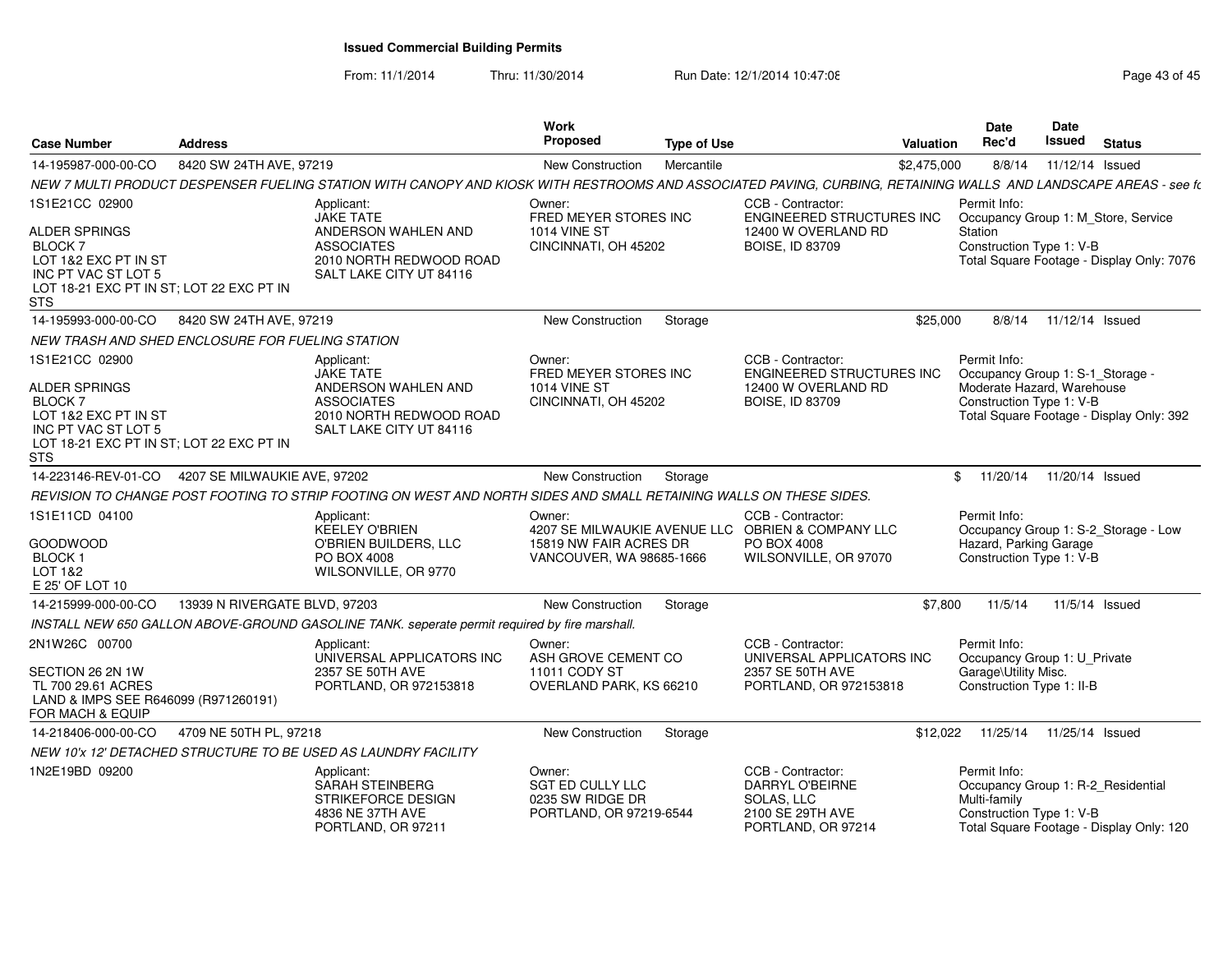From: 11/1/2014

Thru: 11/30/2014 Run Date: 12/1/2014 10:47:08 Research 2010 Rage 44 of 45

| <b>Case Number</b>                                                                                                                                    | <b>Address</b>              |                                                                                                                                                                                                    | <b>Work</b><br>Proposed                                                                     | <b>Type of Use</b> |                                                                                               | <b>Valuation</b> | Date<br>Rec'd                                                                                     | Date<br>Issued  | <b>Status</b>                                                                          |
|-------------------------------------------------------------------------------------------------------------------------------------------------------|-----------------------------|----------------------------------------------------------------------------------------------------------------------------------------------------------------------------------------------------|---------------------------------------------------------------------------------------------|--------------------|-----------------------------------------------------------------------------------------------|------------------|---------------------------------------------------------------------------------------------------|-----------------|----------------------------------------------------------------------------------------|
| 13-128979-000-00-CO                                                                                                                                   | 301 NE 2ND AVE, 97232       |                                                                                                                                                                                                    | New Construction                                                                            | Utility            |                                                                                               | \$2,367,407      | 4/23/13                                                                                           |                 | 11/10/14 Under Inspection                                                              |
|                                                                                                                                                       |                             | NEW RAIL CONNECTING GRAHAM LINE TO BROOKLYN LINE. INCLUDEDS RETAINING WALLS, BES PIPE AND PUMP STATION PROTECTION, WATER PIPE PROTECTION AND MOVEMENT AND R/W i                                    |                                                                                             |                    |                                                                                               |                  |                                                                                                   |                 |                                                                                        |
| 1N1E34DA 00400                                                                                                                                        |                             | Applicant:<br><b>JAMIE HAMM</b>                                                                                                                                                                    | Owner:<br>UNION PACIFIC RAILROAD                                                            |                    | CCB - Contractor:<br>RL REIMERS CO                                                            |                  | Permit Info:<br>Occupancy Group 1: U_Private                                                      |                 |                                                                                        |
| <b>EAST PORTLAND</b><br>BLOCK 33<br>LOT 1-8 TL 400<br>DEPT OF REVENUE                                                                                 |                             | <b>TRANSYSTEMS</b><br>2400 PERSHING ROAD, SUITE 400 1400 DOUGLAS ST - MS 1640<br>KANSAS CITY, MO 64108                                                                                             | <b>COMPANY</b><br>OMAHA, NE 68179-1640                                                      |                    | 3939 OLD SALEM RD STE 200<br>ALBANY, OR 97321                                                 |                  | Garage\Utility Misc.<br>Construction Type 1: V-B                                                  |                 |                                                                                        |
| 14-224420-000-00-CO                                                                                                                                   | 97266                       |                                                                                                                                                                                                    | <b>New Construction</b>                                                                     | Utility            |                                                                                               | \$5,000          | 11/21/14                                                                                          | 11/21/14 Issued |                                                                                        |
|                                                                                                                                                       |                             | NEW 200SQ FT TRASH ENCLOSURE***MAIN BUILDING PERMIT 14-184859-CO***                                                                                                                                |                                                                                             |                    |                                                                                               |                  |                                                                                                   |                 |                                                                                        |
| 1S2E10B 01000                                                                                                                                         |                             | Applicant:<br><b>CHRIS WALKER</b>                                                                                                                                                                  | Owner:<br>OREGON STATE OF (DEPT OF                                                          |                    | CCB - Contractor:<br><b>JCW INC</b>                                                           |                  | Permit Info:<br>Occupancy Group 1: S-1_Storage -                                                  |                 |                                                                                        |
| SECTION 10 1S 2E<br>TL 1000 0.22 ACRES                                                                                                                |                             | <b>CIDA</b><br>4445 SW BARBUR BLVD, STE 200<br>PORTLAND, OR 97239                                                                                                                                  | <b>TRANS</b><br>P O BOX 1449<br><b>BORING, OR 97009</b>                                     |                    | 6521 SE CROSSWHITE WAY<br>PORTLAND, OR 97206                                                  |                  | Moderate Hazard, Warehouse<br>Construction Type 1: V-B                                            |                 | Total Square Footage - Display Only: 242                                               |
| 14-187204-000-00-CO                                                                                                                                   | 3700 SE 92ND AVE, 97266     |                                                                                                                                                                                                    | New Construction                                                                            | Utility            |                                                                                               | \$5,000          |                                                                                                   |                 | 11/14/14  11/14/14  Under Inspection                                                   |
| POUR NEW CONCRETE SLAB FOR NEW EQUIPMENT CABINETS                                                                                                     |                             |                                                                                                                                                                                                    |                                                                                             |                    |                                                                                               |                  |                                                                                                   |                 |                                                                                        |
| 1S2E09DB 00600                                                                                                                                        |                             | Applicant:<br>SANDRA WALDEN                                                                                                                                                                        | Owner:<br>OREGON STATE OF                                                                   |                    | CCB - Contractor:<br><b>MIKE BENNETT</b>                                                      |                  | Permit Info:<br>Occupancy Group 1: U_Private                                                      |                 |                                                                                        |
| SECTION 09 1S 2E<br>TL 600 3.60 ACRES                                                                                                                 |                             | <b>CROWN CASTLE USA</b><br>8432 154TH AVE NE, BLDG C<br>REDMOND, WA 98054                                                                                                                          | 123 NW FLANDERS ST<br>PORTLAND, OR 97209-4037                                               |                    | <b>MONTI ELECTRIC INC</b><br><b>PO BOX 220</b><br>TROUTDALE, OR 97060                         |                  | Garage\Utility Misc.<br>Construction Type 1: II-B                                                 |                 |                                                                                        |
| 14-156540-000-00-CO                                                                                                                                   | 0610 SW TAYLORS FERRY RD    |                                                                                                                                                                                                    | New Construction                                                                            | Utility            |                                                                                               | \$370,000        | 5/14/14                                                                                           |                 | 11/6/14 Issued                                                                         |
|                                                                                                                                                       |                             | CONSTRUCTION OF NEW 1145 SF CONCRETE BUILDING TO HOUSE ELECTRICAL, INSTRUMENTATION AND BLOWER EQUIPMENT IN ODOT ROW                                                                                |                                                                                             |                    |                                                                                               |                  |                                                                                                   |                 |                                                                                        |
|                                                                                                                                                       |                             | Applicant:<br><b>BRENDA SHERWOOD</b><br><b>BUREAU OF ENVIRONMENTAL</b><br><b>SERVICES</b><br>211 SE CARUTHERS ST<br>PORTLAND OR 97214                                                              |                                                                                             |                    | CCB - Contractor:<br>MOORE EXCAVATION INC<br>PO BOX 30569<br>PORTLAND, OR 97294-3569          |                  | Permit Info:<br>Factory, Low Hazard<br>Construction Type 1: V-B                                   |                 | Occupancy Group 1: F-2_Industrial Plant -<br>Total Square Footage - Display Only: 1145 |
| 11-160433-REV-01-CO                                                                                                                                   | 5800 NW ST HELENS RD, 97210 |                                                                                                                                                                                                    | New Construction                                                                            | Utility            |                                                                                               |                  | \$11/19/14                                                                                        | 11/19/14 Issued |                                                                                        |
|                                                                                                                                                       |                             | REVISION REV 1: Revision of asphalt area to accomodate vehicular access,. Increased asphalt areato accomodate existing retaining wall; adjusted grades.***1 OF 3 NEW STORAGE TANKS OF 120,853 BARR |                                                                                             |                    |                                                                                               |                  |                                                                                                   |                 |                                                                                        |
| 1N1E18C 01700<br><b>BRIDGEPORT</b><br>BLOCK 2-5 TL 1700<br>LAND & IMPS SEE R646358 (R102270031)<br>FOR MACH & EQUIP<br>SPLIT MAP R324222 (R961130530) |                             | Applicant:<br>Mike Smith<br>Norwest Engineering<br>4110 NE 122ND AVE STE 207<br>PORTLAND OR 97230                                                                                                  | Owner:<br><b>GATX TERMINALS CORPORATION</b><br>1100 TOWN AND COUNTRY RD<br>ORANGE, CA 92868 |                    |                                                                                               |                  | Permit Info:<br>Occupancy Group 1: U_Private<br>Garage\Utility Misc.<br>Construction Type 1: II-B |                 |                                                                                        |
| 14-115065-DFS-01-CO                                                                                                                                   | 10445 NE 6TH DR, 97211      |                                                                                                                                                                                                    | <b>New Construction</b>                                                                     | Utility            |                                                                                               | \$10,000         | 10/24/14                                                                                          | 11/18/14 Issued |                                                                                        |
| <b>DFS FOR TRUSSES</b>                                                                                                                                |                             |                                                                                                                                                                                                    |                                                                                             |                    |                                                                                               |                  |                                                                                                   |                 |                                                                                        |
| 1N1E02BC 01500                                                                                                                                        |                             | Applicant:<br>MARATHON CONSTRUCTION                                                                                                                                                                | Owner:<br><b>FALLS APARTMENTS LLC</b>                                                       |                    | CCB - Contractor:<br>MARATHON CONSTRUCTION                                                    |                  | Permit Info:<br>Occupancy Group 1: U_Private                                                      |                 |                                                                                        |
| SOUTH SHORE AC<br>LOT 19 EXC PT IN STS                                                                                                                |                             | <b>SERVICES LLC</b><br>30050 SW TOWN CENTER LOOP<br><b>W STE 200</b><br>WILSONVILLE, OR 97070                                                                                                      | 30050 SW TOWN CTR LOOP W<br>#200<br>WILSONVILLE, OR 97070                                   |                    | <b>SERVICES LLC</b><br>30050 SW TOWN CENTER LOOP<br><b>W STE 200</b><br>WILSONVILLE, OR 97070 |                  | Garage\Utility Misc.<br>Construction Type 1: V-B                                                  |                 |                                                                                        |